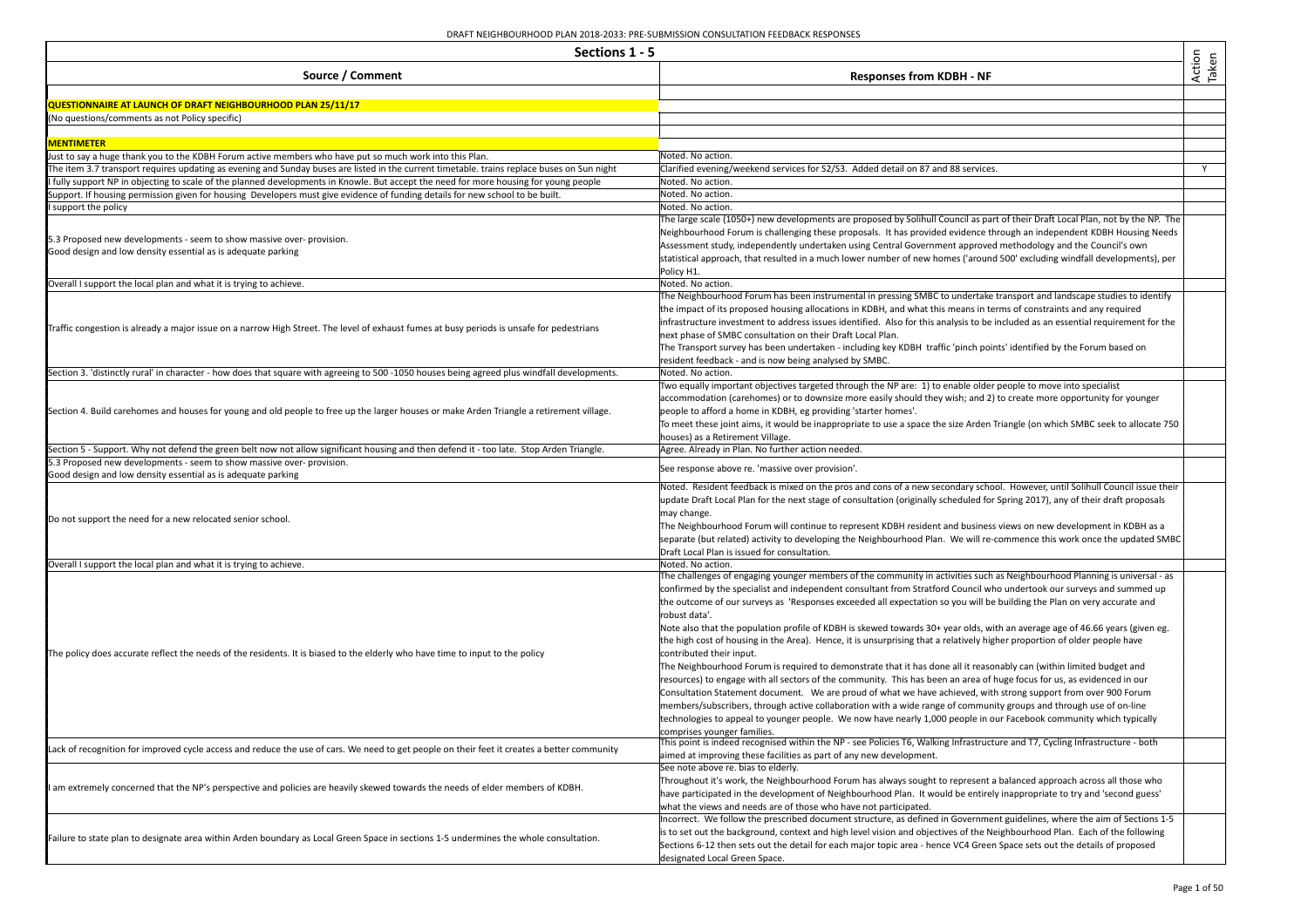| Sections 1 - 5                                                                                                                                                                                                                                                                                                                     |                                                                                                                                                                                                                                                                                                                                                                                                                                                                                                                                                                                                                                                                                                                                                                                                                                            |                 |
|------------------------------------------------------------------------------------------------------------------------------------------------------------------------------------------------------------------------------------------------------------------------------------------------------------------------------------|--------------------------------------------------------------------------------------------------------------------------------------------------------------------------------------------------------------------------------------------------------------------------------------------------------------------------------------------------------------------------------------------------------------------------------------------------------------------------------------------------------------------------------------------------------------------------------------------------------------------------------------------------------------------------------------------------------------------------------------------------------------------------------------------------------------------------------------------|-----------------|
| Source / Comment                                                                                                                                                                                                                                                                                                                   | <b>Responses from KDBH - NF</b>                                                                                                                                                                                                                                                                                                                                                                                                                                                                                                                                                                                                                                                                                                                                                                                                            | Action<br>Taken |
| oppose the plan to designate area in front of Arden academy as local green space. Were the school consulted/advised of this plan?                                                                                                                                                                                                  | Noted. The proposal to include part of the front of Arden Academy was included in the Draft NP with the agreement of the<br>Headmaster.<br>The consultation generated of lot of feedback regarding Local Green Space across KDBH. We are therefore undertaking a<br>more comprehensive analysis for discussion with Members prior to updating the Draft NP for the next stage of consultation.                                                                                                                                                                                                                                                                                                                                                                                                                                             |                 |
| Housing sections too skewed towards elderly residents; we have many new care/retirement homes. Shoebox' ref is unprofessional & out of place                                                                                                                                                                                       | Housing proposals in the Neighbourhood Plan draw on the KDBH-specific Housing Needs Assessment (HNA) undertaken by an<br>independent consultant using Government approved methodologies that Neighbourhood Plans must use. This approach<br>includes eg. projecting the KDBH population profile over the term of the NP (to 2033) to assess what future housing needs will<br>be, as well as sounding out local estate agents on their views.<br>This independent analysis highlighted the need for a large amount of additional housing for the elderly, given both KDBH's<br>higher age profile and the general trend for people to live longer. However, recognising the level of recent new development<br>of specialist accommodation for the elderly, we have slightly reduced future requirements against those set out in the HNA. |                 |
| support the focus on education, community facilities & life learning. This should be focus of plan, not parking & focus on elderly                                                                                                                                                                                                 |                                                                                                                                                                                                                                                                                                                                                                                                                                                                                                                                                                                                                                                                                                                                                                                                                                            |                 |
| f NF anticipates ~500 houses then how do we ensure community gets max benefit from these. Would like to see NF supporting Arden 2020 vision                                                                                                                                                                                        | The Neighbourhood Forum represents the views of its Members (those who live, work or run a business in KDBH).<br>Membership is currently divided on the relative pros and cons of the Arden Triangle proposals.<br>We await issue of Solihull Council's updated Draft Local Plan for formal consultation as a firm basis to re-sound out community<br>views on any proposed development including a new school.                                                                                                                                                                                                                                                                                                                                                                                                                            |                 |
| Street parking serves to limit vehicle speeds through KDBH e.g. Lodge, Station, Kenilworth, Hampton, Widney Rds. Stop parking=higher speeds                                                                                                                                                                                        | Noted. No action.                                                                                                                                                                                                                                                                                                                                                                                                                                                                                                                                                                                                                                                                                                                                                                                                                          |                 |
| do not believe 80% of residents see parking as the top priority. NF have always offered this as top line in surveys w/ introduces bias                                                                                                                                                                                             | All of our policies are built on evidence. For example, both the Residents' and Business Surveys, undertaken by an<br>independent 3rd party survey specialist, highlight parking as one of the top issues. This has been a consistent theme<br>throughout all our consultations with residents, in whatever form.                                                                                                                                                                                                                                                                                                                                                                                                                                                                                                                          |                 |
| support all comments.                                                                                                                                                                                                                                                                                                              | Noted. No action.                                                                                                                                                                                                                                                                                                                                                                                                                                                                                                                                                                                                                                                                                                                                                                                                                          |                 |
| 3.3. Population Profile tips towards older people who can afford to live in the villages. More balance needed.<br>Younger home owners bring vibrancy to an area                                                                                                                                                                    | See notes above re. bias to elderly.<br>Neighbourhood Plan seeks to address the needs of younger home owners, eg. through policies to deliver more smaller<br>properties as 'starter homes' and affordable housing.                                                                                                                                                                                                                                                                                                                                                                                                                                                                                                                                                                                                                        |                 |
| 4.2 Agree need for appropriate housing for long term residents who wish to remain in the area post retirement.                                                                                                                                                                                                                     | Noted. No action.                                                                                                                                                                                                                                                                                                                                                                                                                                                                                                                                                                                                                                                                                                                                                                                                                          |                 |
| 4.4 Agree parking is an issue and lack of parking will not encourage people to use more local businesses and shops. Can we have spaces that<br>(feedback stops here)                                                                                                                                                               | Agree. Already in Plan. No further action needed.                                                                                                                                                                                                                                                                                                                                                                                                                                                                                                                                                                                                                                                                                                                                                                                          |                 |
| Added point - Lack of litter bin facilities in the area which seems to result in waste being dumped in gardens and hedges.                                                                                                                                                                                                         | The statutory remit of a Neighbourhood Plan deals with matters relating to new development and land use. Consider as part<br>of 'Community Actions' in discussion with Residents Associations other local community groups.                                                                                                                                                                                                                                                                                                                                                                                                                                                                                                                                                                                                                |                 |
| Agree there is an issue with school drop off and pick up causing considerable congestion and safety issues at this time.                                                                                                                                                                                                           | Noted. No action.                                                                                                                                                                                                                                                                                                                                                                                                                                                                                                                                                                                                                                                                                                                                                                                                                          |                 |
| Add point - Lack of pedestrian crossings on Widney Road and particularly a problem on the junction of Tilehurst Green Lane and Widney Road.                                                                                                                                                                                        | The statutory remit of a Neighbourhood Plan deals with matters relating to new development and land use. Consider as part<br>of 'Community Actions' in discussion with Residents Associations other local community groups.                                                                                                                                                                                                                                                                                                                                                                                                                                                                                                                                                                                                                |                 |
| Green waste bins finish too early in the season. Excess leaves on pavements can be a safety issues and encourages dog fouling too.                                                                                                                                                                                                 | The statutory remit of a Neighbourhood Plan deals with matters relating to new development and land use. Consider as part<br>of 'Community Actions' in discussion with Residents Associations other local community groups.                                                                                                                                                                                                                                                                                                                                                                                                                                                                                                                                                                                                                |                 |
| Council could support with more street sweepers during leaf fall and encourage residents to clear their frontage.                                                                                                                                                                                                                  | The statutory remit of a Neighbourhood Plan deals with matters relating to new development and land use. Consider as part<br>of 'Community Actions' in discussion with Residents Associations other local community groups.                                                                                                                                                                                                                                                                                                                                                                                                                                                                                                                                                                                                                |                 |
| Agree public transport is weak and worse now than prior                                                                                                                                                                                                                                                                            | Noted. No action.                                                                                                                                                                                                                                                                                                                                                                                                                                                                                                                                                                                                                                                                                                                                                                                                                          |                 |
| KDBH should be an aspirational location and community be careful to not over develop the area with cheap housing.                                                                                                                                                                                                                  | Agree. Already in Plan. No further action needed.                                                                                                                                                                                                                                                                                                                                                                                                                                                                                                                                                                                                                                                                                                                                                                                          |                 |
| generally support VC1 - 5.                                                                                                                                                                                                                                                                                                         | Noted. No action.                                                                                                                                                                                                                                                                                                                                                                                                                                                                                                                                                                                                                                                                                                                                                                                                                          |                 |
| support the policy. It is well considered realistic yet allows the development that is needed.<br>strongly agree with the Vision Statement. I am 40 yrs old with 2 children under 6. I moved here in 2014 & support the Plans intentions.                                                                                          | Noted. No action.<br>Noted. No action.                                                                                                                                                                                                                                                                                                                                                                                                                                                                                                                                                                                                                                                                                                                                                                                                     |                 |
| also recognise & appreciate the effort that has gone to preparing this plan. Thank you                                                                                                                                                                                                                                             | Noted. No action.                                                                                                                                                                                                                                                                                                                                                                                                                                                                                                                                                                                                                                                                                                                                                                                                                          |                 |
| do not support the green space in front of Arden becoming a designated Local Green Space if it means we cannot provide the new school                                                                                                                                                                                              | Following the range of feedback received from the consultation, we are undertaking a more detailed review of Local Green<br>Space.                                                                                                                                                                                                                                                                                                                                                                                                                                                                                                                                                                                                                                                                                                         | Y               |
| However I am strongly in support of the plan generally as long as we have designated clean cycling routes for safe school travel without car                                                                                                                                                                                       | See policies ECF2: Location of New Schools targeting new or improved cycling routes where new or expanded school(s)<br>development is proposed; and, more generally, T7: Cycling Infrastructure.                                                                                                                                                                                                                                                                                                                                                                                                                                                                                                                                                                                                                                           |                 |
| I think you have tried to keep the over all goal                                                                                                                                                                                                                                                                                   | Noted. No action.                                                                                                                                                                                                                                                                                                                                                                                                                                                                                                                                                                                                                                                                                                                                                                                                                          |                 |
| <b>VIA WEBSITE</b>                                                                                                                                                                                                                                                                                                                 |                                                                                                                                                                                                                                                                                                                                                                                                                                                                                                                                                                                                                                                                                                                                                                                                                                            |                 |
| Just a technical point – the red line on the map on p37 shows the ward boundary north of M42, not the Neighbourhood area boundary, which is<br>M42.                                                                                                                                                                                | Due to formatting changes in the update to the Neighbourhood Plan, we removed this graphic.                                                                                                                                                                                                                                                                                                                                                                                                                                                                                                                                                                                                                                                                                                                                                | Y               |
| I would wish to congratulate those responsible for producing what I regard as an excellent Draft Neighbourhood Plan that represents well the<br>evidence base and subsequent policies and values within the constraints that have become apparent. Just a few comments, the first few of which<br>are trivial.                     | Every little helps!                                                                                                                                                                                                                                                                                                                                                                                                                                                                                                                                                                                                                                                                                                                                                                                                                        |                 |
| Spelling noticed in passing. Page 9, 4.1 Scale of Development - exacerbating.                                                                                                                                                                                                                                                      | Agree. Plan amended                                                                                                                                                                                                                                                                                                                                                                                                                                                                                                                                                                                                                                                                                                                                                                                                                        | Y.              |
| My aversion to unattached comparisons:                                                                                                                                                                                                                                                                                             | Noted. No action.                                                                                                                                                                                                                                                                                                                                                                                                                                                                                                                                                                                                                                                                                                                                                                                                                          |                 |
| Page 9, 4.2 - last sentence of first section might be expressed as: In short, there is a need to provide an appropriate mix of housing types in KDBH to<br>meet future needs.<br>Page 14, first bullet point after the table might be expressed as: the community has (some) control of future development in their Neighbourhood, | Agree. Plan amended                                                                                                                                                                                                                                                                                                                                                                                                                                                                                                                                                                                                                                                                                                                                                                                                                        | Y               |
|                                                                                                                                                                                                                                                                                                                                    | Agree. Plan amended                                                                                                                                                                                                                                                                                                                                                                                                                                                                                                                                                                                                                                                                                                                                                                                                                        | Y               |
| More substantial points: Some confusion in the two mentions of St George and St Teresa RC Primary School (note correct title).                                                                                                                                                                                                     | Agree. Plan amended                                                                                                                                                                                                                                                                                                                                                                                                                                                                                                                                                                                                                                                                                                                                                                                                                        | Y.              |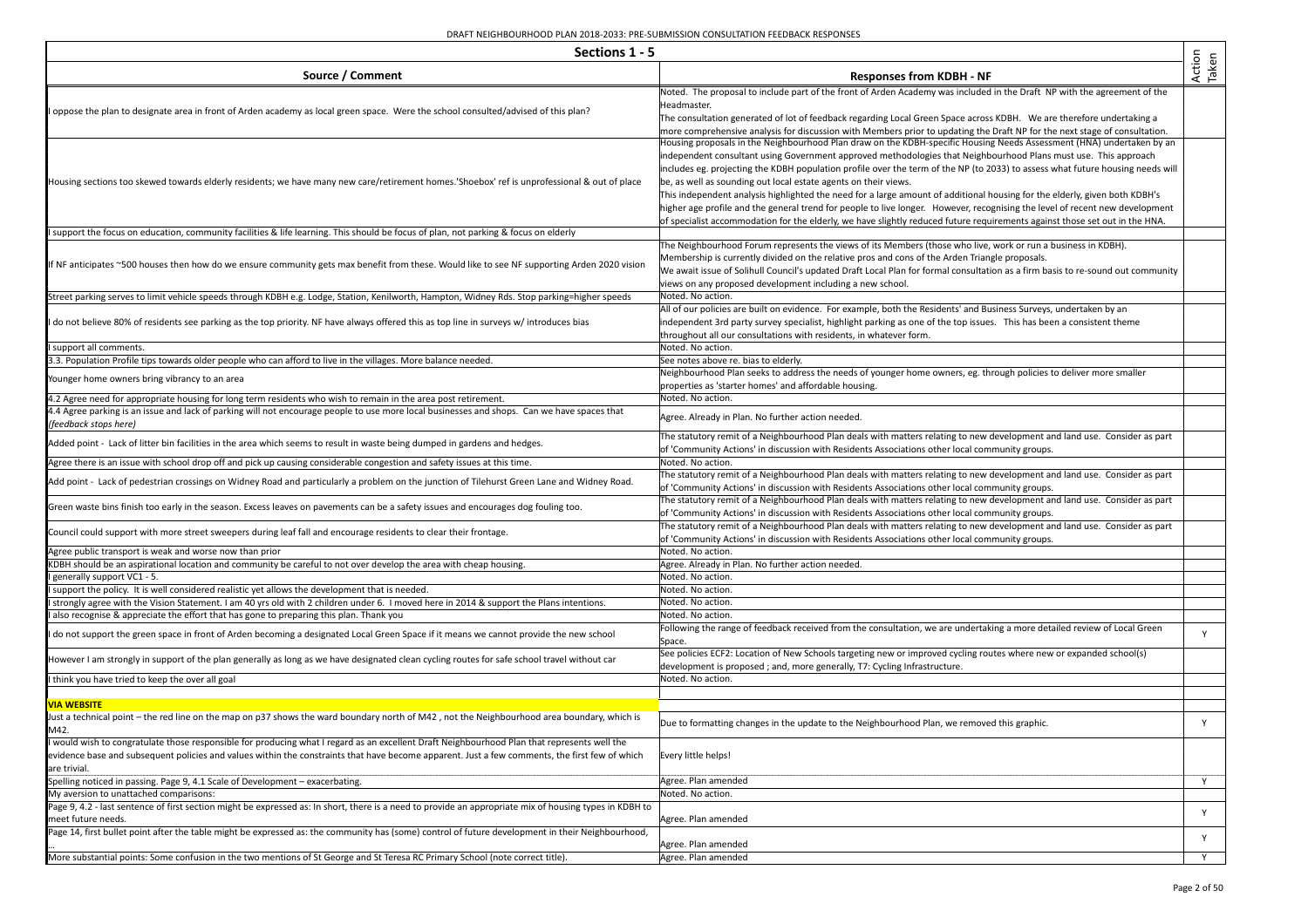| Sections 1 - 5                                                                                                                                                                                                                                                                                                                                                                                                                                                                                                                                                                                                                                                                                                                                                                                                                                                                                                                                                                                                                                                                                                           |                                                                                                                                                                                                                                                                                                                                                                                                                                                                                                                                                                                                                                                                                                                                                                                                                                                                                                                                                                                                                                                                                                                                                                                                                                                                                                                                                                                                                                                                                                                                                                                                                                                                                                                                                                                                                                                                                                                                                                                                                                                                                                                |                 |
|--------------------------------------------------------------------------------------------------------------------------------------------------------------------------------------------------------------------------------------------------------------------------------------------------------------------------------------------------------------------------------------------------------------------------------------------------------------------------------------------------------------------------------------------------------------------------------------------------------------------------------------------------------------------------------------------------------------------------------------------------------------------------------------------------------------------------------------------------------------------------------------------------------------------------------------------------------------------------------------------------------------------------------------------------------------------------------------------------------------------------|----------------------------------------------------------------------------------------------------------------------------------------------------------------------------------------------------------------------------------------------------------------------------------------------------------------------------------------------------------------------------------------------------------------------------------------------------------------------------------------------------------------------------------------------------------------------------------------------------------------------------------------------------------------------------------------------------------------------------------------------------------------------------------------------------------------------------------------------------------------------------------------------------------------------------------------------------------------------------------------------------------------------------------------------------------------------------------------------------------------------------------------------------------------------------------------------------------------------------------------------------------------------------------------------------------------------------------------------------------------------------------------------------------------------------------------------------------------------------------------------------------------------------------------------------------------------------------------------------------------------------------------------------------------------------------------------------------------------------------------------------------------------------------------------------------------------------------------------------------------------------------------------------------------------------------------------------------------------------------------------------------------------------------------------------------------------------------------------------------------|-----------------|
| Source / Comment                                                                                                                                                                                                                                                                                                                                                                                                                                                                                                                                                                                                                                                                                                                                                                                                                                                                                                                                                                                                                                                                                                         | <b>Responses from KDBH - NF</b>                                                                                                                                                                                                                                                                                                                                                                                                                                                                                                                                                                                                                                                                                                                                                                                                                                                                                                                                                                                                                                                                                                                                                                                                                                                                                                                                                                                                                                                                                                                                                                                                                                                                                                                                                                                                                                                                                                                                                                                                                                                                                | Action<br>Taken |
| On page 8, paragraph 3.8, first sentence: there is no relevant reason why the school should be mentioned as separate to the three other primary<br>schools. Better and more straightforward to read that there are four primary schools, possibly with some indication of status for each one.                                                                                                                                                                                                                                                                                                                                                                                                                                                                                                                                                                                                                                                                                                                                                                                                                           | Agree. Plan amended                                                                                                                                                                                                                                                                                                                                                                                                                                                                                                                                                                                                                                                                                                                                                                                                                                                                                                                                                                                                                                                                                                                                                                                                                                                                                                                                                                                                                                                                                                                                                                                                                                                                                                                                                                                                                                                                                                                                                                                                                                                                                            | Y               |
| Transport 3.7. The 87 and 88 Services run approximately hourly on weekdays with<br>no Sunday service;                                                                                                                                                                                                                                                                                                                                                                                                                                                                                                                                                                                                                                                                                                                                                                                                                                                                                                                                                                                                                    | Agree. Plan amended                                                                                                                                                                                                                                                                                                                                                                                                                                                                                                                                                                                                                                                                                                                                                                                                                                                                                                                                                                                                                                                                                                                                                                                                                                                                                                                                                                                                                                                                                                                                                                                                                                                                                                                                                                                                                                                                                                                                                                                                                                                                                            | y               |
| S3.8 - The term is Scout Group, not club;                                                                                                                                                                                                                                                                                                                                                                                                                                                                                                                                                                                                                                                                                                                                                                                                                                                                                                                                                                                                                                                                                | Agree. Plan amended                                                                                                                                                                                                                                                                                                                                                                                                                                                                                                                                                                                                                                                                                                                                                                                                                                                                                                                                                                                                                                                                                                                                                                                                                                                                                                                                                                                                                                                                                                                                                                                                                                                                                                                                                                                                                                                                                                                                                                                                                                                                                            | Y               |
| INTRODUCTION: These reps focus on how the Knowle, Dorridge & Bentley Heath Neighbourhood Plan (KDBHNP) addresses the need to<br>accommodate growth in the area and how criteria for the selection of sites for new development are evidenced and defined. Therefore the reps<br>focus on Policy H2 though comment is also necessarily made on the contextual matters that underpin it. PRINCIPLES: The appropriate level of<br>growth that could be accommodated in the KDBHNP area should be set not by a contrived arithmetic that relates to the needs of the wider housing<br>market area but by reference to local character, opportunities and constraints - in essence, a bottom up rather than top down approach to policy<br>development. Adopting this philosophy would point to a focus on recognising existing & ensuring future quality in landscape & new development<br>and also on ensuring deliverability in a way that does not have unmanageable impacts both on & around the site but also on the neighbourhood as a<br>whole. Therefore both site specific and cumulative impacts to be considered. | Agree. Already in Plan. No further action needed.                                                                                                                                                                                                                                                                                                                                                                                                                                                                                                                                                                                                                                                                                                                                                                                                                                                                                                                                                                                                                                                                                                                                                                                                                                                                                                                                                                                                                                                                                                                                                                                                                                                                                                                                                                                                                                                                                                                                                                                                                                                              |                 |
| POLICY DEVELOPMENT: First, the special qualities of the area need to be identified. A good start has been made in this regard with the<br>commissioning of a Heritage & Character Assessment and Design Coding Study. However it is noted that both documents have yet to be finalised<br>and so the process of KDBHNP amendment following the current consultation will need to take into account their ultimate findings &<br>recommendations.                                                                                                                                                                                                                                                                                                                                                                                                                                                                                                                                                                                                                                                                         | The NF team worked closely with the consultant undertaking both of the studies mentioned. We reviewed and agreed the<br>findings from both reports in the later stages of developing the Draft Neighbourhood Plan. However, we were unable to<br>formally publish the full reports as they needed final sign off from the Government body responsible for commissioning and<br>overseeing this type of technical support for Neighbourhood Forums.<br>So the Draft Neighbourhood Plan already reflects the findings and recommendations of the two studies - notably within<br>Sections 6 and 8. Both have now received sign off and are available (as required) for the next stage of Formal Consultation.                                                                                                                                                                                                                                                                                                                                                                                                                                                                                                                                                                                                                                                                                                                                                                                                                                                                                                                                                                                                                                                                                                                                                                                                                                                                                                                                                                                                    | Y               |
| Secondly, it requires a recognition that substantial new development will necessitate the outward extension of the built up area, breaching existing<br>& creating new edges to Knowle and other settlements. Some of these existing edges provide the landscape setting to the historic settlements of<br>Knowle and should be protected both for their own sake and in line with one of the purposes of designating Green Belts as set out in para 80 of the   More detail is provided in the Heritage and Character Assessment and the<br>National Planning Policy Framework (NPPF) ie. "to preserve the setting and special character of historic towns". Equally, new edges need to be<br>carefully considered as different contexts will require different treatments. Vague references to the transition between urban & rural areas in the<br>Draft KDBHNP miss this vital point and further work to fill this vacuum in policy development is needed.                                                                                                                                                           | mentioned above, that form part of our Evidence Base for Formal Consultation.                                                                                                                                                                                                                                                                                                                                                                                                                                                                                                                                                                                                                                                                                                                                                                                                                                                                                                                                                                                                                                                                                                                                                                                                                                                                                                                                                                                                                                                                                                                                                                                                                                                                                                                                                                                                                                                                                                                                                                                                                                  | Y               |
| With regard to deliverability, assessing & managing impacts on the local road networks and on managing flood risk are basic requirements of any<br>proposed development. However a Neighbourhood Plan also needs to consider cumulative impacts and here the increase in traffic volumes on the<br>highway network and on key junctions within it needs careful assessment. However no detailed analysis in this regard has yet been published.<br>Further and of no lesser importance is the impact of increased volumes on the historic environment - for example how increased traffic volumes<br>might affect the vitality & viability of environment - for example how increased traffic volumes might affect the vitality & viability of the High Street<br>of Knowle and so impact on the preservation & maintenance of historic buildings in the Conservation Area). However no serious analysis of this<br>issue has been published and the necessary work needs to be put in hand as soon as possible.                                                                                                         | We absolutely agree with your point, which relates to the impact of SMBC's Draft Local Plan proposals to allocate two large<br>sites for housing development in Knowle. Indeed, the NF has been very active in campaigning on this matter, in parallel with<br>developing the Neighbourhood Plan (NP), resulting in SMBC working with us to undertake a transport impact assessment for<br>KDBH that incorporates potential issues highlighted through our surveys and resident feedback.<br>It is however very important to note that work relating to SMBC's Draft Local Plan is a separate (albeit related) activity to<br>development of the NP. Development of the Draft Local Plan still has a long way to go. Until the Council moves their<br>proposals to the next stage of formal consultation (originally planned for Spring 2017, now Summer / Autumn 2018), anything<br>could change in terms of eg. proposed sites and number of houses. It will be at least a further year (more likely more) before<br>the Local Plan completes all the required processes and becomes a firm basis for planning.<br>In the interim, our goal is to ensure that KDBH benefits as soon as possible from the wide protections that a Neighbourhood<br>Plan provides, which apply to any new development (eg. including windfalls). Given the extent of delay already experienced<br>on SMBC's Draft Local Plan (for a variety of reasons), our approach has been to press ahead and complete Neighbourhood Plan<br>as quickly as possible. Our focus has been to create an Evidence Base that provides a robust basis to challenge SMBC's<br>proposals and to incorporate policies to manage any large scale new development that may result from the Local Plan. This<br>includes specific policies to address concerns with the impact of new development on Transport Infrastructure, eg. Policy 9.6<br>Transport Assessments and Travel Plans requiring all planning applications likely to generate significant traffic volumes to<br>clearly identify what the impacts are and how they will accommodated. |                 |
| 5.3 Under Housing, objective should be amended to read "Plan for appropriate and proportionate growth "                                                                                                                                                                                                                                                                                                                                                                                                                                                                                                                                                                                                                                                                                                                                                                                                                                                                                                                                                                                                                  | Agree. Plan amended                                                                                                                                                                                                                                                                                                                                                                                                                                                                                                                                                                                                                                                                                                                                                                                                                                                                                                                                                                                                                                                                                                                                                                                                                                                                                                                                                                                                                                                                                                                                                                                                                                                                                                                                                                                                                                                                                                                                                                                                                                                                                            | Y               |
| Under Village Character amend the wording to read "Safeguard our natural environment, enhance biodiversity, maintain a high quality landscape<br>both for its own sake and for the setting it provides for historic settlements and ensure that the edges of settlements meet appropriately with the<br>countryside"                                                                                                                                                                                                                                                                                                                                                                                                                                                                                                                                                                                                                                                                                                                                                                                                     | Agree. Plan amended                                                                                                                                                                                                                                                                                                                                                                                                                                                                                                                                                                                                                                                                                                                                                                                                                                                                                                                                                                                                                                                                                                                                                                                                                                                                                                                                                                                                                                                                                                                                                                                                                                                                                                                                                                                                                                                                                                                                                                                                                                                                                            | Y               |
| IMPLICATIONS FOR SOLIHULL LOCAL PLAN REVIEW<br>As noted above, the Principles, commentary on Policy Development and the policy directions set out above should guide the interplay between the<br>development of Local and Neighbourhood Plan development and in particular the consideration of the need for and the selection & detailed<br>boundary definition of any proposed strategic land releases.                                                                                                                                                                                                                                                                                                                                                                                                                                                                                                                                                                                                                                                                                                               | Noted. No action.                                                                                                                                                                                                                                                                                                                                                                                                                                                                                                                                                                                                                                                                                                                                                                                                                                                                                                                                                                                                                                                                                                                                                                                                                                                                                                                                                                                                                                                                                                                                                                                                                                                                                                                                                                                                                                                                                                                                                                                                                                                                                              |                 |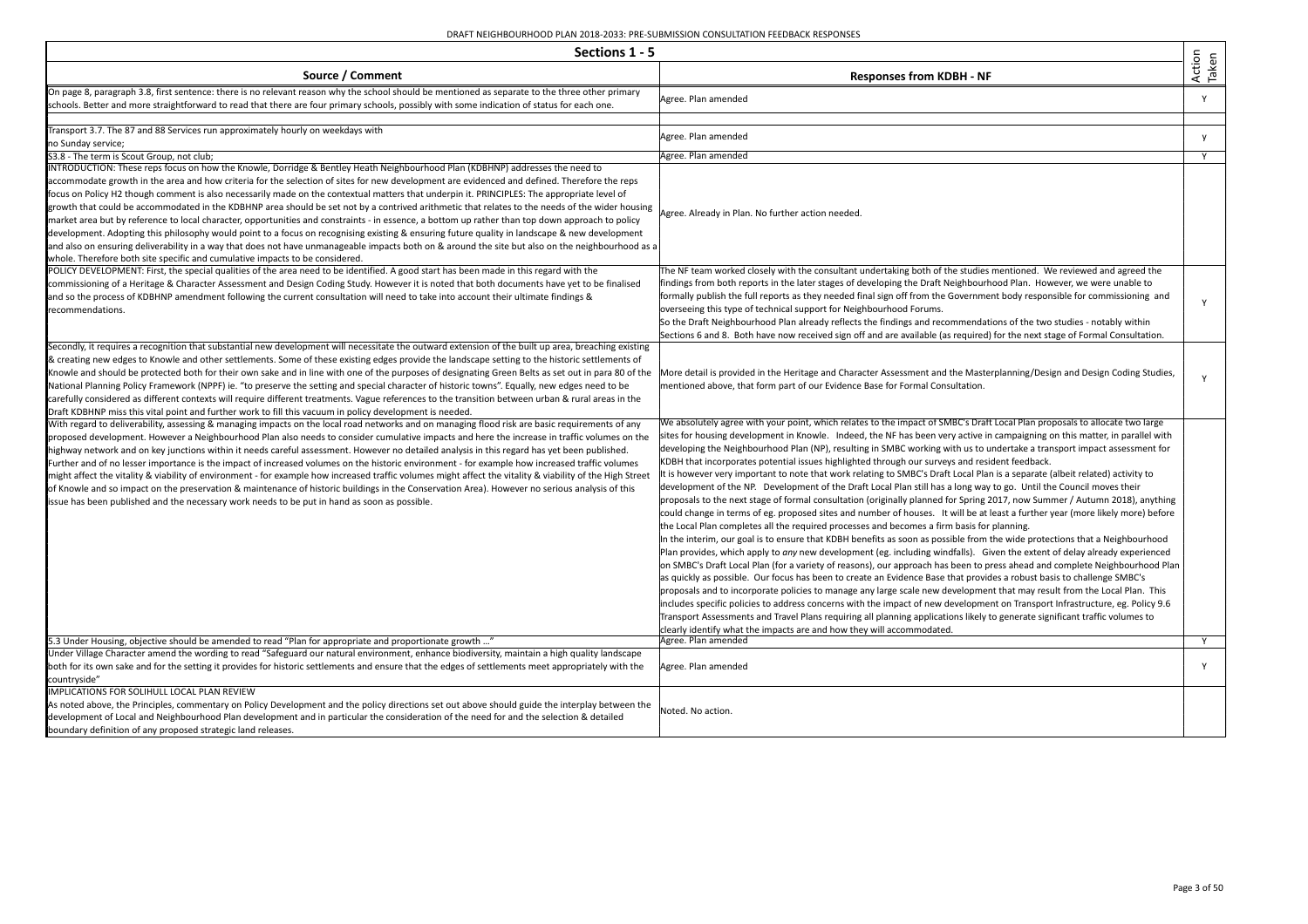| Sections 1 - 5                                                                                                                                                                                                                                                                                                                                                                                                                                                                                                                                                                                                                                                                                                                                                                                                                                                                                                                        |                                                                                                                                                                                                                                                                                                                                                                                                                                                                                                                                                                                                                                                                                                                                                        |                 |
|---------------------------------------------------------------------------------------------------------------------------------------------------------------------------------------------------------------------------------------------------------------------------------------------------------------------------------------------------------------------------------------------------------------------------------------------------------------------------------------------------------------------------------------------------------------------------------------------------------------------------------------------------------------------------------------------------------------------------------------------------------------------------------------------------------------------------------------------------------------------------------------------------------------------------------------|--------------------------------------------------------------------------------------------------------------------------------------------------------------------------------------------------------------------------------------------------------------------------------------------------------------------------------------------------------------------------------------------------------------------------------------------------------------------------------------------------------------------------------------------------------------------------------------------------------------------------------------------------------------------------------------------------------------------------------------------------------|-----------------|
| Source / Comment                                                                                                                                                                                                                                                                                                                                                                                                                                                                                                                                                                                                                                                                                                                                                                                                                                                                                                                      | <b>Responses from KDBH - NF</b>                                                                                                                                                                                                                                                                                                                                                                                                                                                                                                                                                                                                                                                                                                                        | Action<br>Taken |
| We have been residents of Dorridge and Knowle for 25 years or more.                                                                                                                                                                                                                                                                                                                                                                                                                                                                                                                                                                                                                                                                                                                                                                                                                                                                   | See note above re. the Heritage and Character Assessment and Masterplanning Design and Design Coding Studies.                                                                                                                                                                                                                                                                                                                                                                                                                                                                                                                                                                                                                                          |                 |
| We do not support the draft NP as it stands.<br>We have found it very time consuming to try and successfully use the on-line feedback system so although we have made some individual policy<br>points there, we have summarised the more general issues here.<br>It is very difficult for us to categorically endorse the current draft NP when so much of the evidence is incomplete. Ie The Heritage and Character<br>assessment Study and the Masterplanning Design and Design Coding Study. Notwithstanding the outcome of those we support the general Policy<br>Drivers 'avoiding housing on large Greenbelt Sites' and 'protecting the landscape' but it is difficult to see where in the Plan these issues are being<br>followed through particularly as it seems the Forum has been cooperating with SMBC in attempts to 'Masterplan' the Hampton Road and Arden<br>Triangle sites against the evidence of its own surveys. | Nationally and locally, there is a drive to involve Parish Councils and Neighbourhood Forums earlier in the planning process,<br>and this is seen as a positive development. In this context, the KDBH Neighbourhood Forum team has sought to be involved as<br>early as possible in understanding more detail around what is being proposed for each of the two proposed allocated sites. For<br>all parties - SMBC, Developers and the Forum - these discussions are 'without prejudice', ie. they do not signal any form of<br>approval to the proposed developments. To date, we have been involved in two meetings regarding the Hampton Road site; we<br>have had no involvement in anything relating to Arden Triangle despite all our efforts. |                 |
| We also contributed to the request for funding by the Forum which we thought was intended to provide 'independent' Transport/Parking and<br>Landscape Assessments to inform the NP. There was no sign that this money was being used as intended and again, if it is in hand, the evidence it<br>provides should be used to formulate Plan policies.<br>We do not deny that Knowle, Dorridge and Bentley Heath may have to take on significant numbers of new houses, perhaps even more than the<br>Forum's own independent advice. However we feel that the Forum may be ignoring the cost in the longer terms of giving up quality historic Arden                                                                                                                                                                                                                                                                                   | This approach achieves two important goals: 1) it enables us to provide greater transparency to Forum members on what is<br>being discussed, and to seek their views; 2) it enables us to highlight early on issues of concern to KDBH residents and to flag<br>emerging policies from the Neighbourhood Plan and how these may relate to the development. That is to say, it emphasises<br>(not goes against) the evidence of our surveys.                                                                                                                                                                                                                                                                                                            |                 |
| landscape in favour of dispersing some of the new housing allocations to less sensitive and more sustainable locations which would allow for organic See note above regarding progress on the Transport Survey, which has now<br>growth around the settlements and relieve some of the inevitable potential pressure on Road and Transport infrastructure and Knowle Village<br>Centre.                                                                                                                                                                                                                                                                                                                                                                                                                                                                                                                                               | This was our top priority in terms of the crowdfunding available, that unfortunately was insufficient to do both the Transport<br>and Landscape studies. With the Transport work now well in hand, we can clearly define the scope of work on the Landscape<br>study knowing the funding available. This is currently being commissioned.                                                                                                                                                                                                                                                                                                                                                                                                              |                 |
|                                                                                                                                                                                                                                                                                                                                                                                                                                                                                                                                                                                                                                                                                                                                                                                                                                                                                                                                       | Far from 'ignoring the cost' on landscape, we are actively representing Forum Member views on the impact of SMBC site<br>allocations and housing numbers. As explained above, however, this is a separate activity to development of the<br>Neighbourhood Plan, in the early stages of development and subject change.                                                                                                                                                                                                                                                                                                                                                                                                                                 |                 |
|                                                                                                                                                                                                                                                                                                                                                                                                                                                                                                                                                                                                                                                                                                                                                                                                                                                                                                                                       | When SMBC were consulting on their Draft Local Plan in January 2016, the Neighbourhood Forum did put forward an<br>alternative approach looking at dispersed sites. There was no appetite from Forum members to pursue this option. Note also<br>that there are less than a handful of brownfield sites in KDBH that between them would provide potential for fewer than 100<br>new houses. All other sites are Green Belt, which can only be released for significant development by the Local Authority.                                                                                                                                                                                                                                             |                 |
| On a general note, we understand from discussion at the meeting yesterday, that this Draft Neighbourhood Plan is just a first step in a consultation<br>process and that the wording of Para 1.5, Plan Period, Monitoring and Review, is to be amended. This will give an opportunity for residents' views on start in 2018, with Referendum in summer 2018. 'We have slightly amended<br>all issues to be incorporated into the report in the detail they deserve.                                                                                                                                                                                                                                                                                                                                                                                                                                                                   | Section 1.5 states 'We expect to provide an updated version of this Neighbourhood Plan to SMBC for formal consultation to<br>to provide further feedback on the updated Neighbourhood Plan as part of the formal consultation process.                                                                                                                                                                                                                                                                                                                                                                                                                                                                                                                 | Y               |
| On a general note, we understand from discussion at the meeting yesterday, that this Draft Neighbourhood Plan is just a first step in a consultation                                                                                                                                                                                                                                                                                                                                                                                                                                                                                                                                                                                                                                                                                                                                                                                  |                                                                                                                                                                                                                                                                                                                                                                                                                                                                                                                                                                                                                                                                                                                                                        |                 |
| process and that the wording of Para 1.5, Plan Period, Monitoring and Review, is to be amended. This will give an opportunity for residents' views on As above.<br>all issues to be incorporated into the report in the detail they deserve.<br>appreciate all the work involved in pulling such a comprehensive document together and thank all                                                                                                                                                                                                                                                                                                                                                                                                                                                                                                                                                                                      |                                                                                                                                                                                                                                                                                                                                                                                                                                                                                                                                                                                                                                                                                                                                                        | Y               |
| of those involved for the time and effort they have invested in developing this draft plan.                                                                                                                                                                                                                                                                                                                                                                                                                                                                                                                                                                                                                                                                                                                                                                                                                                           |                                                                                                                                                                                                                                                                                                                                                                                                                                                                                                                                                                                                                                                                                                                                                        |                 |
| welcome such engaged community.<br>I am delighted to see that continued high-quality education, access to schools of choice,                                                                                                                                                                                                                                                                                                                                                                                                                                                                                                                                                                                                                                                                                                                                                                                                          |                                                                                                                                                                                                                                                                                                                                                                                                                                                                                                                                                                                                                                                                                                                                                        |                 |
| opportunities for life-long learning and community facilities continue to be a priority for local                                                                                                                                                                                                                                                                                                                                                                                                                                                                                                                                                                                                                                                                                                                                                                                                                                     |                                                                                                                                                                                                                                                                                                                                                                                                                                                                                                                                                                                                                                                                                                                                                        |                 |
| residents and are given a high-profile in the draft Plan.                                                                                                                                                                                                                                                                                                                                                                                                                                                                                                                                                                                                                                                                                                                                                                                                                                                                             | Sorry to hear that you had difficultly providing feedback on-line (a major source of feedback for us).                                                                                                                                                                                                                                                                                                                                                                                                                                                                                                                                                                                                                                                 |                 |
| I wish to respond to the Draft KDBH Neighbourhood Plan. I have responded via the website but found it extremely cumbersome, difficult to<br>navigate and, due to the limited word count, restrictive. Several people I have spoken to have found the same, with some being put off from<br>responding at all. This accessibility issue leaves questions as to the adequacy, effectiveness and hence compliance of what I understand is a<br>statutory consultation. I thank you for all the time and effort that the team have put into developing the plan to this stage and recognise the many                                                                                                                                                                                                                                                                                                                                      | We recognise that people have different needs and preferences, which is why we also provided a dedicated e-mail address that<br>respondents could use, as well as a feedback box in Knowle library for people to drop in paper-based responses. In addition,<br>the Neighbourhood Plan Policy Exhibition held at Arden Academy on 25 November provided a way for people to review<br>policies, ask questions face to face and provide written feedback via a questionnaire.                                                                                                                                                                                                                                                                            |                 |
| positive aspects of the draft plan. However, I feel these are undermined by a poorly designed feedback interface, a number of key omissions and<br>(based on current available information) badly evidenced conclusions/proposals surrounding some fundamental elements of the plan. These leave There will be another opportunity to provide feedback when the updated Draft Nei<br>me with concerns about the integrity of the overall consultation process.                                                                                                                                                                                                                                                                                                                                                                                                                                                                        | stage, Formal Consultation, which is run by Solihull Council. They will no doubt be able to provide a more sophisticated on line                                                                                                                                                                                                                                                                                                                                                                                                                                                                                                                                                                                                                       |                 |
| P9-12, Section 4: Presumably all of the key issue boxes are intended to be red text?                                                                                                                                                                                                                                                                                                                                                                                                                                                                                                                                                                                                                                                                                                                                                                                                                                                  | feedback mechanism that we, as a voluntary body with limited funds and resources, cannot.<br>The different colours are intentional as a way of grouping each policy area.                                                                                                                                                                                                                                                                                                                                                                                                                                                                                                                                                                              |                 |
| P10 4.2 Affordable Homes for People: I don't understand "pepper-potting" and "blind tenure" suggest this needs rewording.                                                                                                                                                                                                                                                                                                                                                                                                                                                                                                                                                                                                                                                                                                                                                                                                             | Sorry for the jargon there. We have provided an explanation and included the definition in the Glossary.                                                                                                                                                                                                                                                                                                                                                                                                                                                                                                                                                                                                                                               | Y.              |
| P10 4.3: Issue is described as poor design standards in recent developments, but nowhere is this detailed, in terms of which developments and what<br>specific design weaknesses. This should be described and explained.                                                                                                                                                                                                                                                                                                                                                                                                                                                                                                                                                                                                                                                                                                             | We have identified some 'good' and 'bad' developments and included some photographs.                                                                                                                                                                                                                                                                                                                                                                                                                                                                                                                                                                                                                                                                   | Y               |
| Section 4 overall: I think that some of these objectives are conflicting, which makes some of the document illogical. For example I don't believe that<br>you can maintain a "village atmosphere and environment" whilst at the same time assume that buildings will be available for e.g. "lifetime learning";<br>"increased commuter parking"; availability of "indoor and outdoor facilities for improved wellbeing". Any such contradictions are due to the nature<br>of the segmented document not mentioned / ignored. There is no recognition in the text or specific policy comments regarding the difficulties that                                                                                                                                                                                                                                                                                                          | Agreed it will be a challenge, but is the inherent nature of all planning to balance competing pressures and demands.                                                                                                                                                                                                                                                                                                                                                                                                                                                                                                                                                                                                                                  |                 |
| balancing all the stated aims and objectives will necessarily entail.                                                                                                                                                                                                                                                                                                                                                                                                                                                                                                                                                                                                                                                                                                                                                                                                                                                                 |                                                                                                                                                                                                                                                                                                                                                                                                                                                                                                                                                                                                                                                                                                                                                        |                 |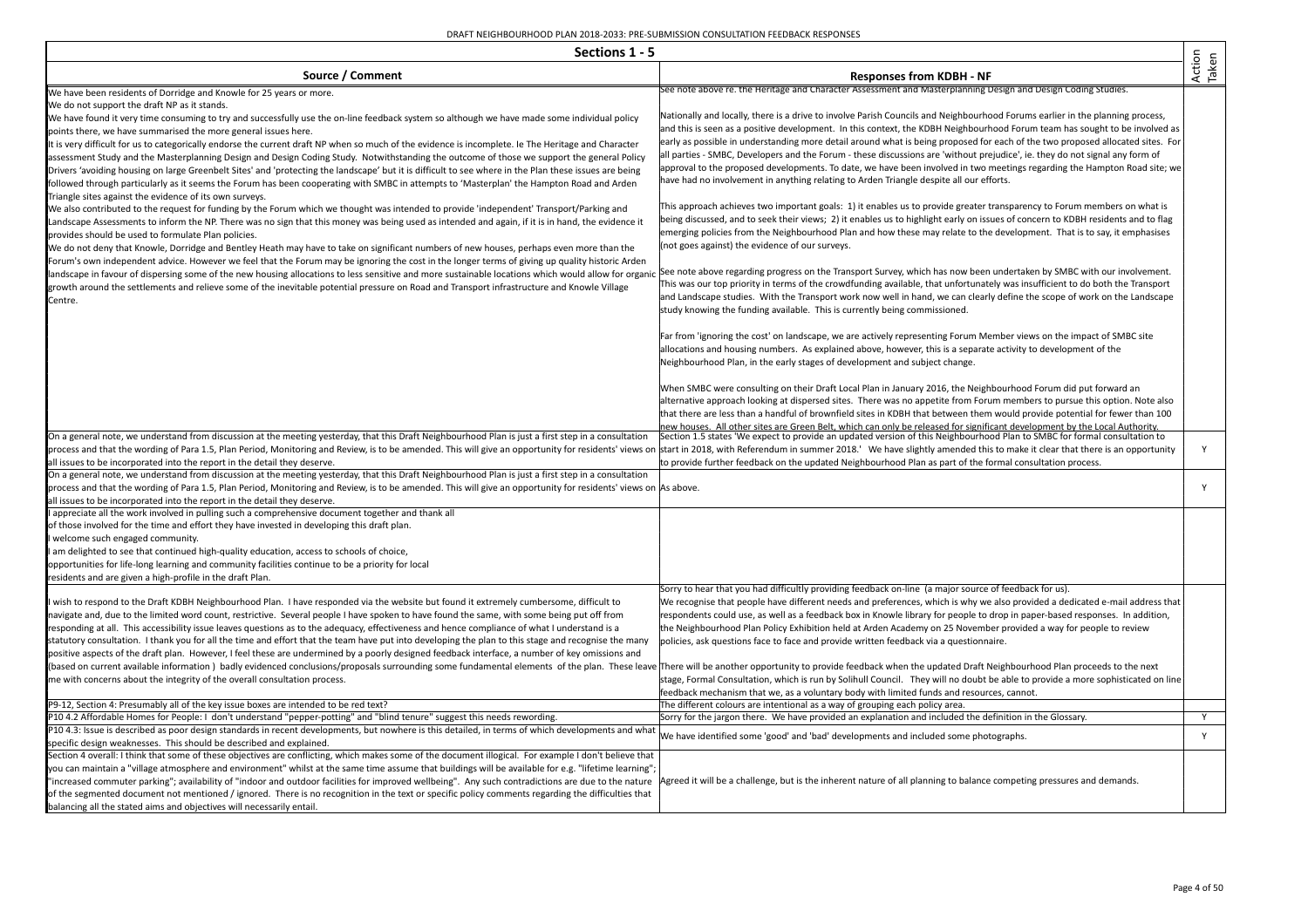| Sections 1 - 5                                                                                                                                                                                                                                                                                                                                                                                                                                                                                                                                                                                                                                                                                                                                                                                                                                                                                                                                                                                                                                                                                                                                                                                                                                                                                                                                                                                  |                                                                                                                                                                                                                                                                                                                                                                                                                                                                                                                                                                                                                                                                                                                          |                 |
|-------------------------------------------------------------------------------------------------------------------------------------------------------------------------------------------------------------------------------------------------------------------------------------------------------------------------------------------------------------------------------------------------------------------------------------------------------------------------------------------------------------------------------------------------------------------------------------------------------------------------------------------------------------------------------------------------------------------------------------------------------------------------------------------------------------------------------------------------------------------------------------------------------------------------------------------------------------------------------------------------------------------------------------------------------------------------------------------------------------------------------------------------------------------------------------------------------------------------------------------------------------------------------------------------------------------------------------------------------------------------------------------------|--------------------------------------------------------------------------------------------------------------------------------------------------------------------------------------------------------------------------------------------------------------------------------------------------------------------------------------------------------------------------------------------------------------------------------------------------------------------------------------------------------------------------------------------------------------------------------------------------------------------------------------------------------------------------------------------------------------------------|-----------------|
| Source / Comment                                                                                                                                                                                                                                                                                                                                                                                                                                                                                                                                                                                                                                                                                                                                                                                                                                                                                                                                                                                                                                                                                                                                                                                                                                                                                                                                                                                | <b>Responses from KDBH - NF</b>                                                                                                                                                                                                                                                                                                                                                                                                                                                                                                                                                                                                                                                                                          | Action<br>Taken |
| I feel that the local authority have little interest in hearing what this well proposed document has to suggest. The interest by local conflicted<br>councillors proves just that thus the local people have no confidence that their views will be listened to . I like the max of 500 houses but the views<br>of Ian Courts were that he considers that KD&BH need many more than that . The Arden School proposals are cost impossible and merely serve to<br>confuse all who consider them. Fertive activity of other land owners who have ambitions to develop large tracts in Arden Triangle and in Hampton<br>Road are unhelpful as they conflict with the local plan -a result of their greed. transport gets a fair shout, local amenities are severely under<br>pressure and will be more so as the impossible traffic targets expected of M42 increase and invite traffic to "rat Run" through the villages.                                                                                                                                                                                                                                                                                                                                                                                                                                                                         | Noted. No action.                                                                                                                                                                                                                                                                                                                                                                                                                                                                                                                                                                                                                                                                                                        |                 |
| There is no acknowledgement of the law and order issues that prevail currently as the recent crime explosion of car theft and burglary in our area<br>has no place in the document -what about a local police station ?                                                                                                                                                                                                                                                                                                                                                                                                                                                                                                                                                                                                                                                                                                                                                                                                                                                                                                                                                                                                                                                                                                                                                                         | Following consultation feedback from West Midlands Police, we have incorporated some crime preventions aspects in the<br>updated Neighbourhood Plan, eg. ECF4.                                                                                                                                                                                                                                                                                                                                                                                                                                                                                                                                                           | Y               |
| Employment is only partly covered with no mention of those employed in agriculture who will lose their livelyhoods when the fields are swallowed<br>up by the housing !!                                                                                                                                                                                                                                                                                                                                                                                                                                                                                                                                                                                                                                                                                                                                                                                                                                                                                                                                                                                                                                                                                                                                                                                                                        | A new police station is out of scope for the NP, but may be something the KDBH want to consider as a Community Action.<br>Given what we currently know of SMBC's current proposals for site allocation, agriculture is not significantly affected.                                                                                                                                                                                                                                                                                                                                                                                                                                                                       |                 |
| Parking has no solution at the station, on Sainsbury's, in Knowle etc. and needs a real in depth consideration as the opportunity to dispense with<br>the car is not optioned by a better local public transport facility.                                                                                                                                                                                                                                                                                                                                                                                                                                                                                                                                                                                                                                                                                                                                                                                                                                                                                                                                                                                                                                                                                                                                                                      | A Neighbourhood Plan's remit covers land use related to new development. In the short term, we can (and have) provided<br>objective evidence that highlights existing issues so as to ensure that, as a minimum, these are not exacerbated by new<br>development. However, policies within the Neighbourhood Plan only kick in with new development, providing the trigger to<br>look at ways to better manage overall growth in KDBH.<br>We can understand why some people may feel like this. However, Neighbourhood Planning provides legal powers for                                                                                                                                                                |                 |
| Sorry some of this is negative but it is a realistic overview which I know is shared by many who have shown no interest in the KD&Bh plan. they feel<br>the dies are already cast at council level and at WMCA level.                                                                                                                                                                                                                                                                                                                                                                                                                                                                                                                                                                                                                                                                                                                                                                                                                                                                                                                                                                                                                                                                                                                                                                           | communities to have a more direct say over future development in their Neighbourhoods, and continues to be given more<br>powers by Central Government.<br>Based on what we know, the NF team is sufficiently convinced to have committed three years to put Neighbourhood Planning<br>to the test, and have worked hard to encourage as many as possible in our community to give just a little of their time to see<br>what can be achieved together. Let's face it, it's certainly better than doing nothing and simply allowing the Local Authority to<br>determine future plans for us without the legal force of a Neighbourhood Forum, as a statutory body, to ensure that<br>community needs carry real weight.   |                 |
| I am writing on behalf of Arden Academy Board of Governors in response to the published Draft KDBH Neighbourhood Plan. We appreciate all the<br>work involved in pulling such a comprehensive document together and thank all of those involved for the time and effort they have invested in<br>developing this draft plan. We welcome such engaged community activity and it is this community spirit that Arden seeks hard to support through<br>its excellent education programme for our young people and its support of the wider community. We are certain that our excellent and vibrant<br>school sits at the very heart of community and we continue to be extremely supportive of the energy of the KDBHNF.<br>We are delighted to see that continued high-quality education, access to schools of choice, opportunities for life-long learning and community<br>facilities continue to be a priority for local residents and are given a high-profile in the draft Plan. As you know, the Arden 2020 Vision has been<br>specifically developed to help address these issues and we look forward to working with you to turn this vision into reality for the good of the whole<br>community.                                                                                                                                                                                        | Noted. No action.                                                                                                                                                                                                                                                                                                                                                                                                                                                                                                                                                                                                                                                                                                        |                 |
| 1) At 61 pages this document could be considered too long.                                                                                                                                                                                                                                                                                                                                                                                                                                                                                                                                                                                                                                                                                                                                                                                                                                                                                                                                                                                                                                                                                                                                                                                                                                                                                                                                      |                                                                                                                                                                                                                                                                                                                                                                                                                                                                                                                                                                                                                                                                                                                          |                 |
| 2) Housing type and size in paragraph 4.2 does not collate with the survey findings exactly, which wanted to maintain 3/4 bedroom houses as a<br>priority.                                                                                                                                                                                                                                                                                                                                                                                                                                                                                                                                                                                                                                                                                                                                                                                                                                                                                                                                                                                                                                                                                                                                                                                                                                      | This reflects both the survey findings and the findings from the KDBH Housing Needs Study. 75% of responses to the<br>Residents' survey indicated that 2 bed properties were very or quite suitable for KDBH (versus 92% for 3 bed and 85% for 4<br>bed). It also takes into consideration the strong support for smaller units as 'starter homes'.                                                                                                                                                                                                                                                                                                                                                                      |                 |
| 3) Downsizing while good as a principle will not happen because wealthy single occupants need not and do not want to move from where there<br>families grew up. (lots of examples)<br>4) Specialist housing seems to be well catered for with recent developments at Bentley Heath and Knowle. Market forces will probably deliver the<br>care homes currently at £1600-00 per week<br>[5] Under 4.4 there is lots of reference to survey findings on parking, but does it add anything?<br>6) Section 5.3 - A lot of residents will get this far in the text and go no further as reading gets heavier from the next section onwards.<br>Bullet point 1 - OK<br>Bullet point 2 - this might be better worded to the effect that housing needs have been advised by our community and supported by the<br>independent housing needs survey. (as stated previously I don't think there is support for downsizing)<br>Bullet point 3 - OK<br>Bullet point 4 - how will car parking be improved with better availability and fewer restrictions?<br>Bullet point 5 - OK if money is spent there.<br>Bullet point 6 - I know we mention a business centre but I am not sure we can claim there will be more businesses.<br>Bullet point 8 - OK.<br>Bullet point 9 - OK.<br>Bullet point 10 - The council have from the outset stated that there is no money for roads. At best Witchwood Roundabout | Your comments on downsizing may certainly be true for some, but not all. The need to consider downsizing needs is one of<br>the aspects highlighted by local estate agents.<br>All headings in Section 4 summarise current issues in each topic area drawing on the relevant parts of our Evidence Base (ie.<br>rather than requiring readers to read all of the supporting documentation). This then provides the foundation for creating<br>policies that address the issues identified. Section 4.4, Parking, is one of the major themes.<br>Section 5.3 describes the high level objectives of the Neighbourhood Plan, with the detail as to how that may be achieved<br>provided in the subsequent Policy Sections. |                 |
| <b>VIA LIBRARY</b>                                                                                                                                                                                                                                                                                                                                                                                                                                                                                                                                                                                                                                                                                                                                                                                                                                                                                                                                                                                                                                                                                                                                                                                                                                                                                                                                                                              |                                                                                                                                                                                                                                                                                                                                                                                                                                                                                                                                                                                                                                                                                                                          |                 |
| No comments                                                                                                                                                                                                                                                                                                                                                                                                                                                                                                                                                                                                                                                                                                                                                                                                                                                                                                                                                                                                                                                                                                                                                                                                                                                                                                                                                                                     |                                                                                                                                                                                                                                                                                                                                                                                                                                                                                                                                                                                                                                                                                                                          |                 |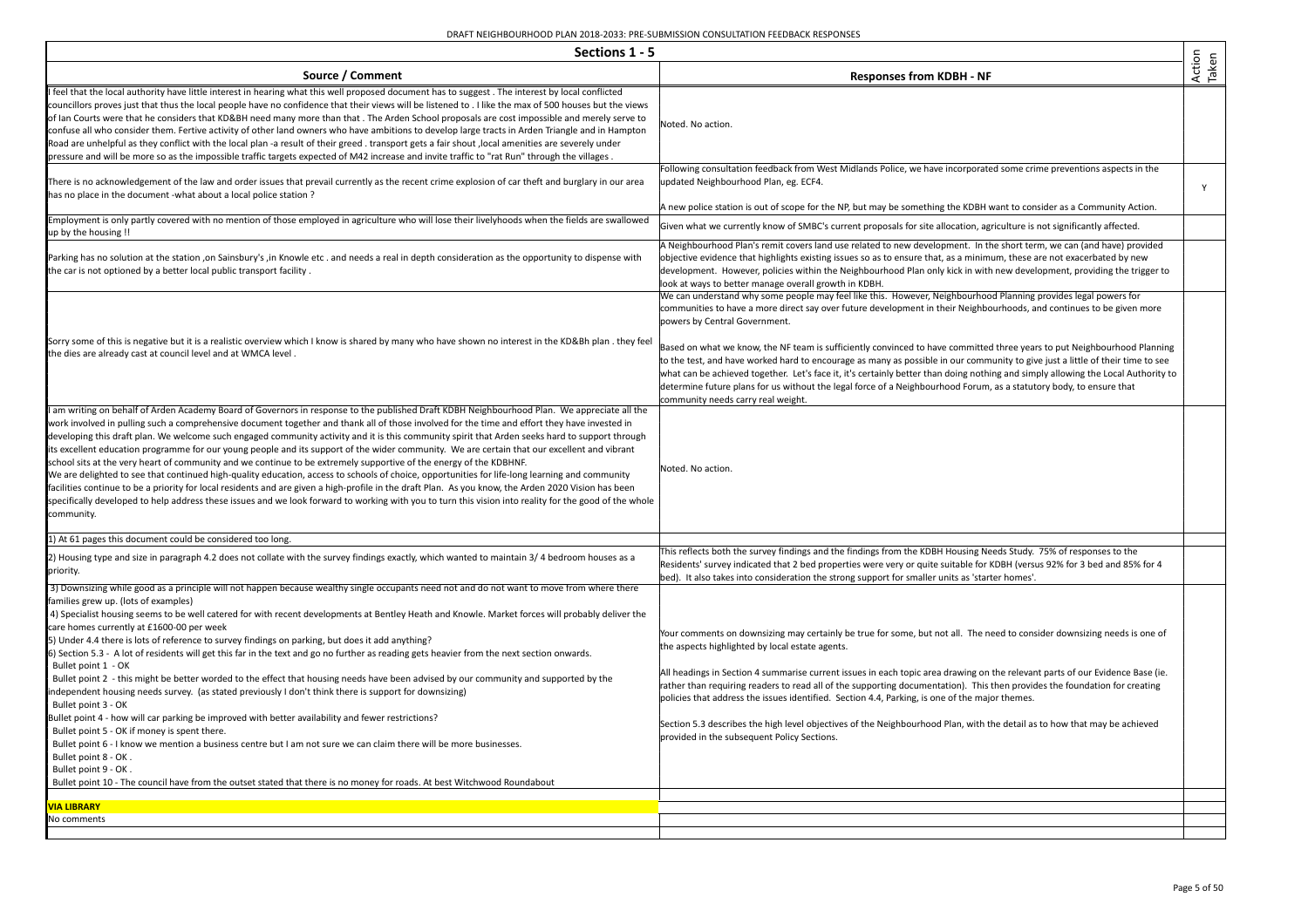| Sections 1 - 5                                                                                                                                                                                                                                                                                                                                                                                                                                                                                                                                                                                                                                    |                                                                                                                   |                 |
|---------------------------------------------------------------------------------------------------------------------------------------------------------------------------------------------------------------------------------------------------------------------------------------------------------------------------------------------------------------------------------------------------------------------------------------------------------------------------------------------------------------------------------------------------------------------------------------------------------------------------------------------------|-------------------------------------------------------------------------------------------------------------------|-----------------|
| Source / Comment                                                                                                                                                                                                                                                                                                                                                                                                                                                                                                                                                                                                                                  | <b>Responses from KDBH - NF</b>                                                                                   | Action<br>Taken |
| <b>SMBC</b>                                                                                                                                                                                                                                                                                                                                                                                                                                                                                                                                                                                                                                       |                                                                                                                   |                 |
| 1.1 Overall, the pre-submission draft Plan is well presented and clearly structured. The Vision, Objectives and Policies are clearly set out and the<br>document reads well and is easy to navigate. The Council is generally supportive of and welcomes many of the aims and objectives of the policies,<br>particularly those relating to design, village character and natural environment. However, it is recommended that the evidence base referred to in<br>support of the development of the Neighbourhood Plan bepublished on a dedicated page on the KDBH website. This would ensure that it can<br>be easily accessed and scrutinised. | Agreed and added                                                                                                  |                 |
| Conclusion 1.50 In summary and notwithstanding the above points, it is to be welcomed that the Neighbourhood Forum has taken on board many                                                                                                                                                                                                                                                                                                                                                                                                                                                                                                        |                                                                                                                   |                 |
| of the informal comments from officers throughout the process so far. It is clear that an enormous amount of work                                                                                                                                                                                                                                                                                                                                                                                                                                                                                                                                 |                                                                                                                   |                 |
| has gone into drafting the plan and this is to be commended. However, in order for the plan to meet the basic conditions, including the need to be in                                                                                                                                                                                                                                                                                                                                                                                                                                                                                             |                                                                                                                   |                 |
| general conformity with the strategic policies of the development plan, the above comments should be addressed.                                                                                                                                                                                                                                                                                                                                                                                                                                                                                                                                   | Various changes have been made to the NP. It is considered to be in general conformity with the development plan. | Y               |
| 1.51 The Council's response to this formal pre-submission consultation is intended to further assist in the development of an effective and                                                                                                                                                                                                                                                                                                                                                                                                                                                                                                       |                                                                                                                   |                 |
| deliverable Neighbourhood Plan for KDBH. The Council looks forward to on-going dialogue with the Neighbourhood Forum through to formal                                                                                                                                                                                                                                                                                                                                                                                                                                                                                                            |                                                                                                                   |                 |
| submission of the Neighbourhood Plan.                                                                                                                                                                                                                                                                                                                                                                                                                                                                                                                                                                                                             |                                                                                                                   |                 |
| <b>OFFICIAL CONSULTEES</b>                                                                                                                                                                                                                                                                                                                                                                                                                                                                                                                                                                                                                        |                                                                                                                   |                 |
| Kenilworth Town Council notes your consultation with thanks and appreciates being kept informed. However, we have no comments to make at                                                                                                                                                                                                                                                                                                                                                                                                                                                                                                          |                                                                                                                   |                 |
| this stage.                                                                                                                                                                                                                                                                                                                                                                                                                                                                                                                                                                                                                                       | Noted. No action.                                                                                                 |                 |
| Knowle, Dorridge and Bentley Heath Draft Neighbourhood Plan 2018–2033 Pre-Submission Consultation: Formal Representations on behalf of West                                                                                                                                                                                                                                                                                                                                                                                                                                                                                                       |                                                                                                                   |                 |
| Midlands Police Chief Constable. We act for the Chief Constable of West Midlands Police (CCWMP) and are instructed to make representations on                                                                                                                                                                                                                                                                                                                                                                                                                                                                                                     |                                                                                                                   |                 |
| local development documents in respect of securing policy reference in such documents to matters including:                                                                                                                                                                                                                                                                                                                                                                                                                                                                                                                                       |                                                                                                                   |                 |
| Recognising the community need for securing safe environments with crime reduction made a priority;                                                                                                                                                                                                                                                                                                                                                                                                                                                                                                                                               |                                                                                                                   |                 |
| Requiring developers to demonstrate how proposals address community safety and crime prevention in Design & Access Statements, or other                                                                                                                                                                                                                                                                                                                                                                                                                                                                                                           |                                                                                                                   |                 |
| relevant planning application documents;                                                                                                                                                                                                                                                                                                                                                                                                                                                                                                                                                                                                          |                                                                                                                   |                 |
| Ensuring the timely and effective engagement of the police and other emergency services to ensure effective delivery of infrastructure projects                                                                                                                                                                                                                                                                                                                                                                                                                                                                                                   | Noted. No action.                                                                                                 |                 |
| required as a result of development growth with the recognition that the police are a social infrastructure delivery agency;                                                                                                                                                                                                                                                                                                                                                                                                                                                                                                                      |                                                                                                                   |                 |
| In appropriate cases, seeking financial contributions towards the additional expenditure burden placed on West Midlands Police as a consequence                                                                                                                                                                                                                                                                                                                                                                                                                                                                                                   |                                                                                                                   |                 |
| of development proposals and growth; and                                                                                                                                                                                                                                                                                                                                                                                                                                                                                                                                                                                                          |                                                                                                                   |                 |
| Ensuring the timely and effective engagement of the police and other emergency services in the planning processes in relation to matters likely to                                                                                                                                                                                                                                                                                                                                                                                                                                                                                                |                                                                                                                   |                 |
| affect crime and fear of crime. The CCWMP has a statutory duty to secure the maintenance of an efficient and effective police force for its area and                                                                                                                                                                                                                                                                                                                                                                                                                                                                                              |                                                                                                                   |                 |
| Solihull Metropolitan Borough Council (MBC) is statutorily required to consider crime and disorder and community safety in the exercise of its duties                                                                                                                                                                                                                                                                                                                                                                                                                                                                                             |                                                                                                                   |                 |
| with the aim of achieving a reduction in crime.<br><b>Cont.</b> Neighbourhood Plans, once 'made', become part of the Council's development plan and these documents should therefore consider crime and                                                                                                                                                                                                                                                                                                                                                                                                                                           |                                                                                                                   |                 |
| disorder with polices aimed at reducing crime and the fear of crime, in line with national and Local Plan policies. The CCWMP is grateful for the                                                                                                                                                                                                                                                                                                                                                                                                                                                                                                 |                                                                                                                   |                 |
| opportunity to comment on the Knowle, Dorridge and Bentley Heath Draft Neighbourhood Plan (KDBHNP) Pre-Submission Consultation. Comments                                                                                                                                                                                                                                                                                                                                                                                                                                                                                                          |                                                                                                                   |                 |
| are set out below:                                                                                                                                                                                                                                                                                                                                                                                                                                                                                                                                                                                                                                |                                                                                                                   |                 |
| Planning Policy Background                                                                                                                                                                                                                                                                                                                                                                                                                                                                                                                                                                                                                        |                                                                                                                   |                 |
| 1. The National Planning Policy Framework (NPPF), March 2012, paragraph 156 sets out the strategic priorities for local planning authorities,                                                                                                                                                                                                                                                                                                                                                                                                                                                                                                     |                                                                                                                   |                 |
| including, 'the provision of health, security, community and cultural infrastructure' Security is therefore a national strategic planning objective for<br>local authorities.                                                                                                                                                                                                                                                                                                                                                                                                                                                                     |                                                                                                                   |                 |
| 2. Paragraph 58 in subsection 7, Requiring Good Design states, 'Local and neighbourhood plans should develop robust and comprehensive policies                                                                                                                                                                                                                                                                                                                                                                                                                                                                                                    |                                                                                                                   |                 |
| and set out the quality of development that will be expected for the area Planning policies should aim to ensure that developmentscreate safe                                                                                                                                                                                                                                                                                                                                                                                                                                                                                                     | Noted. No action.                                                                                                 |                 |
| and accessible environments where crime and disorder, and the fear of crime, do not undermine quality of life or community cohesion'                                                                                                                                                                                                                                                                                                                                                                                                                                                                                                              |                                                                                                                   |                 |
| 3. This message is reemphasised in paragraph 69 in subsection 8, Promoting Healthy Communities, which states, 'The planning system can play an                                                                                                                                                                                                                                                                                                                                                                                                                                                                                                    |                                                                                                                   |                 |
| important role in facilitating social interaction and creating healthy, inclusive communitiesPlanning policies and decisions, in turn, should aim to                                                                                                                                                                                                                                                                                                                                                                                                                                                                                              |                                                                                                                   |                 |
| achieve places which promote:safe and accessible environments where crime and disorder, and the fear of crime, do not undermine quality of life                                                                                                                                                                                                                                                                                                                                                                                                                                                                                                   |                                                                                                                   |                 |
| or community cohesion; and safe and accessible                                                                                                                                                                                                                                                                                                                                                                                                                                                                                                                                                                                                    |                                                                                                                   |                 |
| developments, containing clear and legible pedestrian routes, and high quality public                                                                                                                                                                                                                                                                                                                                                                                                                                                                                                                                                             |                                                                                                                   |                 |
| space, which encourage the active and continual use of public areas.'                                                                                                                                                                                                                                                                                                                                                                                                                                                                                                                                                                             |                                                                                                                   |                 |
|                                                                                                                                                                                                                                                                                                                                                                                                                                                                                                                                                                                                                                                   |                                                                                                                   |                 |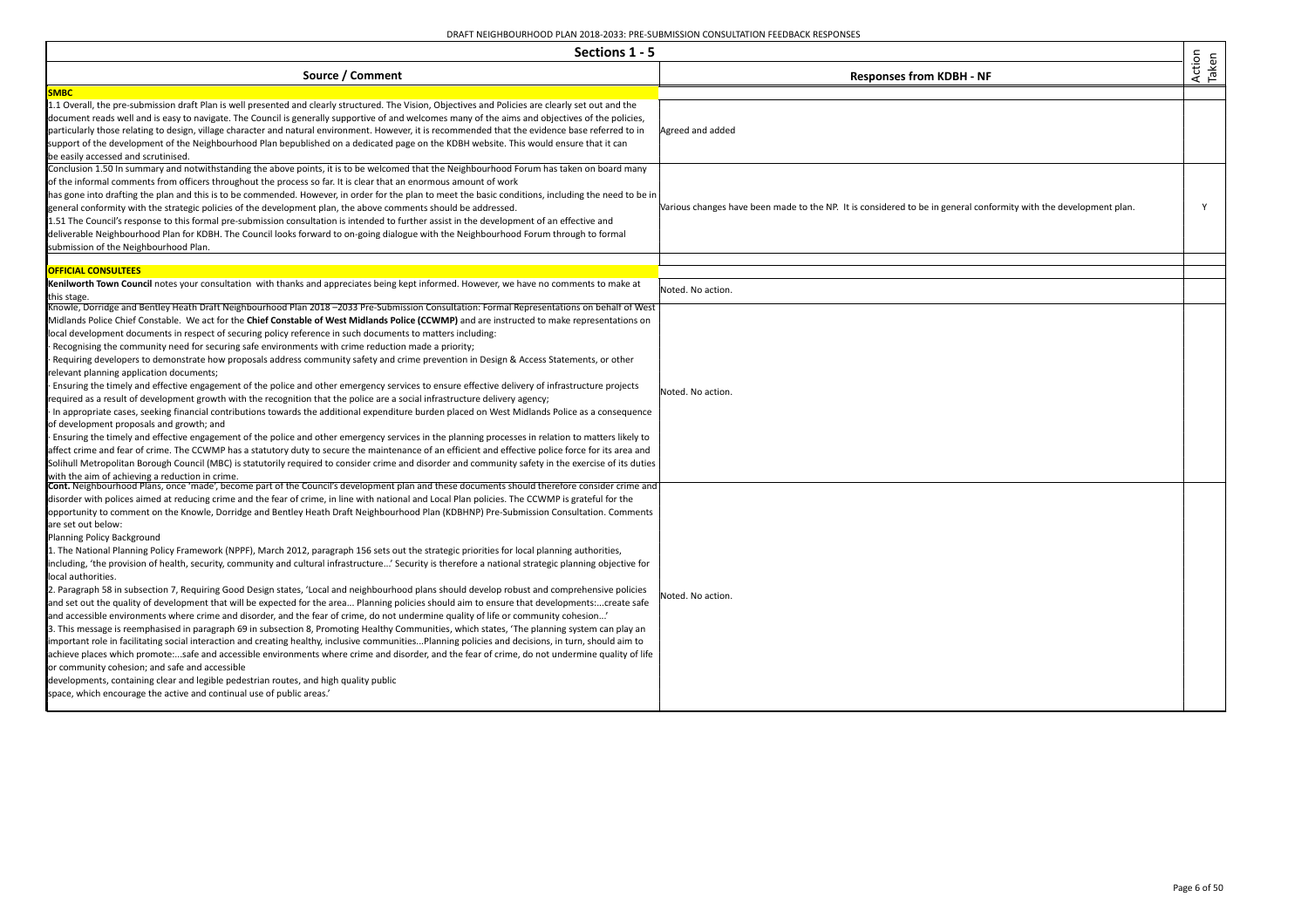| Sections 1 - 5                                                                                                                                                                                                                                                                                                                                                                                                                                                                                                                                                                                                                                                                                                                                                                                                                                                                                                                                                                                                                                                                                                                                                                                                                                                                                                                                                                                                                                                                                                                                                                                                                                                  |                                 |                 |
|-----------------------------------------------------------------------------------------------------------------------------------------------------------------------------------------------------------------------------------------------------------------------------------------------------------------------------------------------------------------------------------------------------------------------------------------------------------------------------------------------------------------------------------------------------------------------------------------------------------------------------------------------------------------------------------------------------------------------------------------------------------------------------------------------------------------------------------------------------------------------------------------------------------------------------------------------------------------------------------------------------------------------------------------------------------------------------------------------------------------------------------------------------------------------------------------------------------------------------------------------------------------------------------------------------------------------------------------------------------------------------------------------------------------------------------------------------------------------------------------------------------------------------------------------------------------------------------------------------------------------------------------------------------------|---------------------------------|-----------------|
| Source / Comment                                                                                                                                                                                                                                                                                                                                                                                                                                                                                                                                                                                                                                                                                                                                                                                                                                                                                                                                                                                                                                                                                                                                                                                                                                                                                                                                                                                                                                                                                                                                                                                                                                                | <b>Responses from KDBH - NF</b> | Action<br>Taken |
| Cont. 4. Paragraph 17, requires local authorities as one of their 'Core Planning Principles', to 'take account of and support local strategies to improve<br>health, social and cultural wellbeing for all, and deliver sufficient community and cultural facilities and services to meet local needs.' This would<br>include the requirement for appropriate levels of police infrastructure are provided and maintained to meet the needs of the community. 5. The<br>national 'Planning Practice Guidance' (PPG), paragraph 10 (Reference ID: 26-010-20140306) is sub-titled 'Planning should address crime prevention'.<br>It states that 'Designing out crime and designing in community safety should be central to the planning and delivery of new development.' It<br>emphasises that it is important that crime reduction-based planning measures are based upon a clear understanding of the local situation and<br>consideration needs to be given to how planning policies relate to wider policies on crime reduction, crime prevention and sustainable communities.<br>6. Paragraph 003 (Reference ID: 41-003-20140306) explains that to help deliver their vision communities that have a 'made' neighbourhood plan or<br>Order will benefit from 25% of the revenues from the Community Infrastructure Levy (CIL) arising from the development that takes place in<br>their area. The use of neighbourhood funds should match priorities expresses by local communities, including priorities set out formally in<br>neighbourhood plans.                                                                                                      | Noted. No action.               |                 |
| <b>Cont.</b> 7. Paragraph 045 (Reference ID: 41-045-20140306) suggests that the neighbourhood plan body may wish to consider what infrastructure<br>needs to be provided in their neighbourhood area alongside development such as homes, shops or offices. It emphasises that 'infrastructure is<br>needed to support development and ensure that a neighbourhood can grow in a sustainable way' The PPG states that 'Qualifying bodies should<br>engage infrastructure providersin this process' Paragraph 46 (Reference ID: 41-046-20140306) goes onto explain that, 'A qualifying body<br>should set out in their draft neighbourhood plan the prioritised infrastructure required to<br>address the demands of the development identified in the plan' 8. Paragraph 71 of the PPG (Reference ID: 25-071-20140612) explains that the<br>levy can be used to fund a wide range of infrastructure, 'including police stations and other community safety facilities' This flexibility gives local<br>areas the opportunity to choose what infrastructure they need to deliver their<br>Plan.<br>9. Paragraph 78 of the PPG (Reference ID: 25-078-20140612) emphasises that the neighbourhood portion of the levy can be spent on a wider range<br>of things than the rest of the levy, provided that it meets the requirement to 'support the development of the area'. The wider definition means that<br>the neighbourhood portion can be spent on, for example: the provision, improvement, replacement, operation or maintenance of infrastructure; or<br>anything else that is concerned with addressing the demands that development places on an area. | Noted. No action.               |                 |
| Cont. 10. When an Inspector examines a Neighbourhood Plan it will be tested to establish whether or not it meets the 'basic conditions'. These<br>include that is should: have regard to national policies and advice contained in guidance issued by the Secretary of State; contribute to the<br>achievement of<br>sustainable development; and be in general conformity with the strategic policies contained in the development plan for the area of the authority.<br>11. At a local level, Solihull Local Plan, adopted December 2013, Policy P15 'Securing Design Quality' states that 'All development proposals will be<br>expected to achieve good quality, inclusive and sustainable design, which meets the following key principlesvii. Creates attractive, safe, active,<br>legible and uncluttered streets and public spaces which are accessible, easily maintained and encourage walking and cycling and reduce crime and<br>the fear of crime' The Policy goes on to require that 'Applicants should adhere to the urban design principles set out in established current<br>design guidance, including Secured by Design principles' At paragraph 13.3.3 of the Local Plan, it states that the Council, 'are working with<br>statutory delivery agencies to have the most up-to-date information on infrastructure requirements and to strive for multiple benefits from<br>development where possible' including working, 'with the West Midlands Police to deliver<br>safe developments and communities.'                                                                                                                                  | Noted. No action.               |                 |
| Cont. 12. The emerging Solihull Local Plan Review, draft published for consultation December 2016, Policy P15 continues to require consideration of<br>crime and safety in design, it states proposals will be expected to 'Create attractive, safe, active, legible and uncluttered streets and public spaces<br>which are accessible, inter-connected and easily maintained, and encourages walking and cycling and reduces crime and the fear of crime through<br>the adoption of Secured by Design principles in all developments'<br>13. At both a national and local planning policy level, there is therefore a recognised planning need for development to design-in crime prevention<br>measures and design-out crime, as well as the need to plan for appropriate levels of infrastructure, such as street lighting and CCTV, which would be<br>eligible for CIL funding.                                                                                                                                                                                                                                                                                                                                                                                                                                                                                                                                                                                                                                                                                                                                                                             | Noted. No action.               |                 |
| <b>Cont.</b> 14. The CCWMP consider it is important that the need for additional community safety facilities arising from the proposed scale of<br>development be included in the 'Objectives' table at paragraph 5.3, subsection 'Education and Community Facilities'. The statement could be<br>amended as follows (changes shown in 'bold'):<br>· Ensure community facilities and services (including healthcare, sport and recreation, and emergency services) meet the needs of the diverse and<br>growing community through protection of, investment in, and ongoing access to new and improved facilities in tandem with new housing<br>growth.                                                                                                                                                                                                                                                                                                                                                                                                                                                                                                                                                                                                                                                                                                                                                                                                                                                                                                                                                                                                         | Agree. Plan amended             | Y               |
| Cont. Conclusion<br>31. The CCWMP urge the Neighbourhood Forum to recognise the importance of<br>considering crime prevention in all appropriate policies and proposals within<br>the NP. They advocate the introduction of policy wording which will promote<br>the development of safe and accessible environments where crime and<br>disorder, and the fear of crime, do not undermine quality of life or community<br>cohesion. Amendments are sought to Policies VC3, D1 and ECF4, which will<br>ensure consistency with national and local overarching planning policies and<br>ensure that the NP meets the basic conditions.                                                                                                                                                                                                                                                                                                                                                                                                                                                                                                                                                                                                                                                                                                                                                                                                                                                                                                                                                                                                                            | Policy VC3 and ECF4 updated,    | Y               |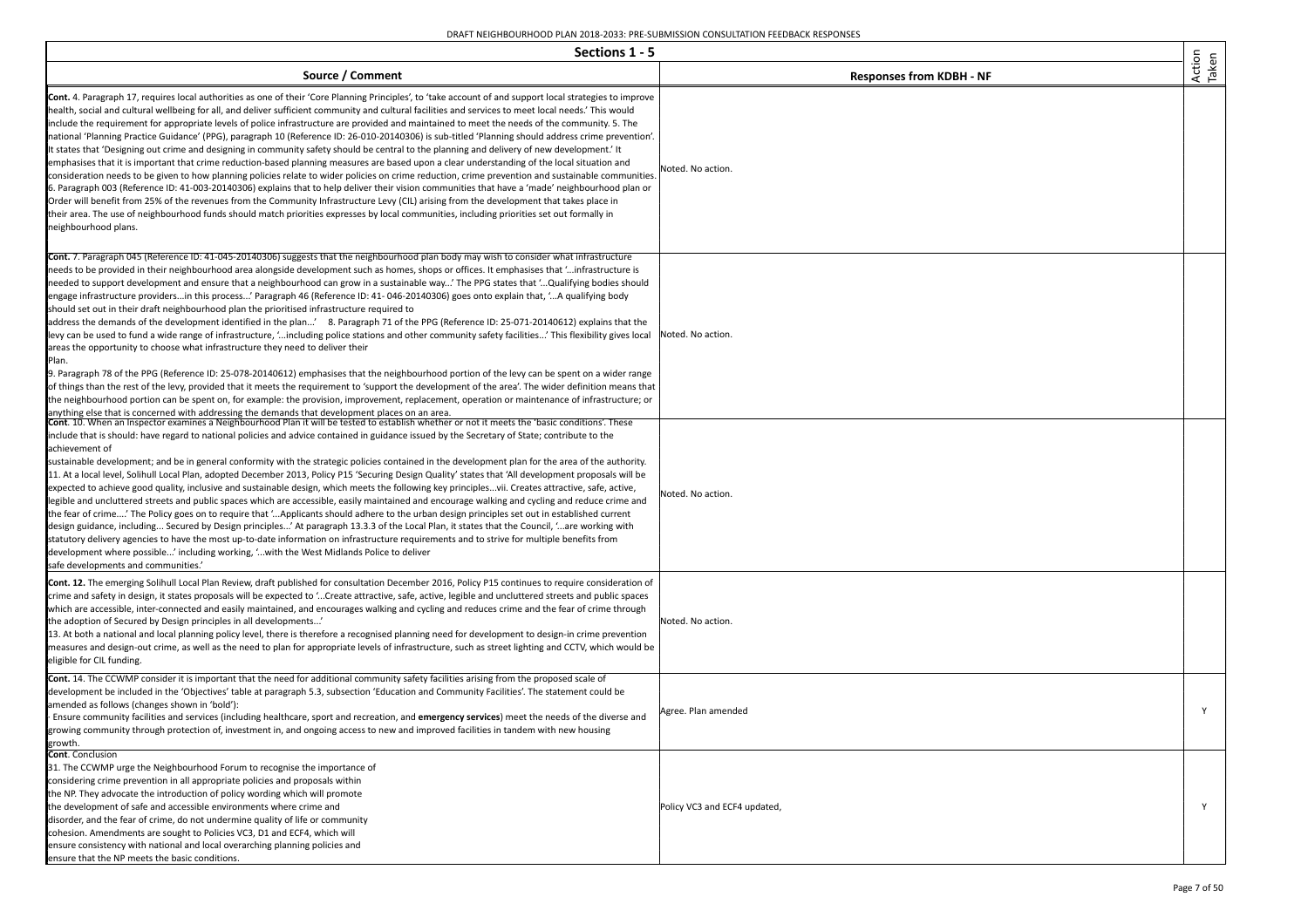| Sections 1 - 5                                                                                                                                                                                                                                                                                                                                                                                                                                                                                                                                                                                                                                                         |                                                                                                                                                                                                                          |                 |
|------------------------------------------------------------------------------------------------------------------------------------------------------------------------------------------------------------------------------------------------------------------------------------------------------------------------------------------------------------------------------------------------------------------------------------------------------------------------------------------------------------------------------------------------------------------------------------------------------------------------------------------------------------------------|--------------------------------------------------------------------------------------------------------------------------------------------------------------------------------------------------------------------------|-----------------|
| Source / Comment                                                                                                                                                                                                                                                                                                                                                                                                                                                                                                                                                                                                                                                       | <b>Responses from KDBH - NF</b>                                                                                                                                                                                          | Action<br>Taken |
| 32. The CCWMP requests that the Neighbourhood Forum involve them in the plan making process on an on-going basis to establish potential<br>infrastructure pressure points and future infrastructure needs as more detailed information on development proposals and the scale of growth are<br>finalised. The CCWMP is keen that the KDBH NP formally recognise the need for S106/CIL revenue to be directed towards maintaining and<br>improving community safety, in line with national and local planning policy objectives. The CCWMP and his representatives would be pleased to<br>meet with you to discuss the matters raised in this letter of representation. | Noted. No action.                                                                                                                                                                                                        |                 |
| General Feedback from Exhibition via Post It Notes on Flip Chart                                                                                                                                                                                                                                                                                                                                                                                                                                                                                                                                                                                                       |                                                                                                                                                                                                                          |                 |
| Thank you for looking after the interests of the local area.                                                                                                                                                                                                                                                                                                                                                                                                                                                                                                                                                                                                           | Noted. No action.                                                                                                                                                                                                        |                 |
| Solihull Council should be plugging the funding gap for Arden rebuild, not Green Belt.                                                                                                                                                                                                                                                                                                                                                                                                                                                                                                                                                                                 | Noted. Considered out of scope for KDHP NP                                                                                                                                                                               |                 |
| Why aren't Solihull Council funding Arden rebuild?                                                                                                                                                                                                                                                                                                                                                                                                                                                                                                                                                                                                                     | Noted. Considered out of scope for KDHP NP                                                                                                                                                                               |                 |
| Thank you all for your hard work in this project.                                                                                                                                                                                                                                                                                                                                                                                                                                                                                                                                                                                                                      | Noted. No action.                                                                                                                                                                                                        |                 |
| More housing needed near to work spaces NOT Green Belt.                                                                                                                                                                                                                                                                                                                                                                                                                                                                                                                                                                                                                | Noted. No action.                                                                                                                                                                                                        |                 |
| Consider use of empty building in Solihull to become housing.                                                                                                                                                                                                                                                                                                                                                                                                                                                                                                                                                                                                          | Would need to be done by SMBC.                                                                                                                                                                                           |                 |
| We should use empty buildings, not Green Belt.                                                                                                                                                                                                                                                                                                                                                                                                                                                                                                                                                                                                                         | Per above.                                                                                                                                                                                                               |                 |
| Well done. Great idea a new school.                                                                                                                                                                                                                                                                                                                                                                                                                                                                                                                                                                                                                                    |                                                                                                                                                                                                                          |                 |
| Please please make sure there provision for our Catholic children. Currently underfunded and in need of a site relocation.                                                                                                                                                                                                                                                                                                                                                                                                                                                                                                                                             | Noted. No action.                                                                                                                                                                                                        |                 |
| Thanks to all concerned for your hard work and dedication on our behalf.                                                                                                                                                                                                                                                                                                                                                                                                                                                                                                                                                                                               | Noted. No action.                                                                                                                                                                                                        |                 |
| Ditto above. Clarity is superb.                                                                                                                                                                                                                                                                                                                                                                                                                                                                                                                                                                                                                                        | Noted. No action.                                                                                                                                                                                                        |                 |
| Very professional. Could you highlight more the crucial point re. number of houses. Think this may be lost in so much ????                                                                                                                                                                                                                                                                                                                                                                                                                                                                                                                                             | Not clear if this relates to KDBH Policy H1 (a total of about 500 houses), or SMBC proposed allocation of 1050+ houses in<br>Knowle. In the latter case (which we assume), see comments above re. SMBC Draft Local Plan. |                 |
| The area is fortunate to have such a hard working group looking after our interests.                                                                                                                                                                                                                                                                                                                                                                                                                                                                                                                                                                                   | Noted. No action.                                                                                                                                                                                                        |                 |
| Excellent professional looking presentation. Very appreciated.                                                                                                                                                                                                                                                                                                                                                                                                                                                                                                                                                                                                         | Noted. No action.                                                                                                                                                                                                        |                 |
| A huge congrats and thanks to everyone who has worked on today. My only other feedback is that given the volume of information a summary                                                                                                                                                                                                                                                                                                                                                                                                                                                                                                                               |                                                                                                                                                                                                                          |                 |
| sheet would have been very helpful.                                                                                                                                                                                                                                                                                                                                                                                                                                                                                                                                                                                                                                    | Noted. No action.                                                                                                                                                                                                        |                 |
| Too many houses.                                                                                                                                                                                                                                                                                                                                                                                                                                                                                                                                                                                                                                                       | Noted. No action.                                                                                                                                                                                                        |                 |
| Well done, fantastic piece of work. Thank you.                                                                                                                                                                                                                                                                                                                                                                                                                                                                                                                                                                                                                         | Noted. No action.                                                                                                                                                                                                        |                 |
| Absolutely! (to above)                                                                                                                                                                                                                                                                                                                                                                                                                                                                                                                                                                                                                                                 | Noted. No action.                                                                                                                                                                                                        |                 |
| I agree completely.                                                                                                                                                                                                                                                                                                                                                                                                                                                                                                                                                                                                                                                    | Noted. No action.                                                                                                                                                                                                        |                 |
| Love the proposal for the residents of the social housing to be local to the area.                                                                                                                                                                                                                                                                                                                                                                                                                                                                                                                                                                                     | Noted. No action.                                                                                                                                                                                                        |                 |
| Good work but why no housing in Dorridge?                                                                                                                                                                                                                                                                                                                                                                                                                                                                                                                                                                                                                              | This decision is made by SMBC, who have set out their proposed housing allocations in KDBH as part of their Draft Local Plan.                                                                                            |                 |
| Agree. Good point. (to above)                                                                                                                                                                                                                                                                                                                                                                                                                                                                                                                                                                                                                                          | Noted. No action.                                                                                                                                                                                                        |                 |
| Where are the families. Are they not interested?                                                                                                                                                                                                                                                                                                                                                                                                                                                                                                                                                                                                                       | Noted. No action.                                                                                                                                                                                                        |                 |
| We are here. (relating to above)                                                                                                                                                                                                                                                                                                                                                                                                                                                                                                                                                                                                                                       | Noted. No action.                                                                                                                                                                                                        |                 |
| Thank you for your hard work. An excellent Exhibition. Well done.                                                                                                                                                                                                                                                                                                                                                                                                                                                                                                                                                                                                      | Noted. No action.                                                                                                                                                                                                        |                 |
| I agree. (to above)                                                                                                                                                                                                                                                                                                                                                                                                                                                                                                                                                                                                                                                    | Noted. No action.                                                                                                                                                                                                        |                 |
| Why no increased housing in Dorridge? They are the only ones with rail link.                                                                                                                                                                                                                                                                                                                                                                                                                                                                                                                                                                                           | This decision is made by SMBC, who have set out their proposed housing allocations in KDBH as part of their Draft Local Plan.                                                                                            |                 |
| This is a fine presentation, although I do feel strongly that SMBC will do exactly what they want, despite what we want!                                                                                                                                                                                                                                                                                                                                                                                                                                                                                                                                               | Noted. No action.                                                                                                                                                                                                        |                 |
| Policing and security.                                                                                                                                                                                                                                                                                                                                                                                                                                                                                                                                                                                                                                                 | Feedback from West Midlands Police incorporated into updated Neighbourhood Plan.                                                                                                                                         |                 |
| Too many houses.                                                                                                                                                                                                                                                                                                                                                                                                                                                                                                                                                                                                                                                       | Noted. No action.                                                                                                                                                                                                        |                 |
| We need more schools, parks and roads to support this huge no. of houses.                                                                                                                                                                                                                                                                                                                                                                                                                                                                                                                                                                                              | Noted. No action.                                                                                                                                                                                                        |                 |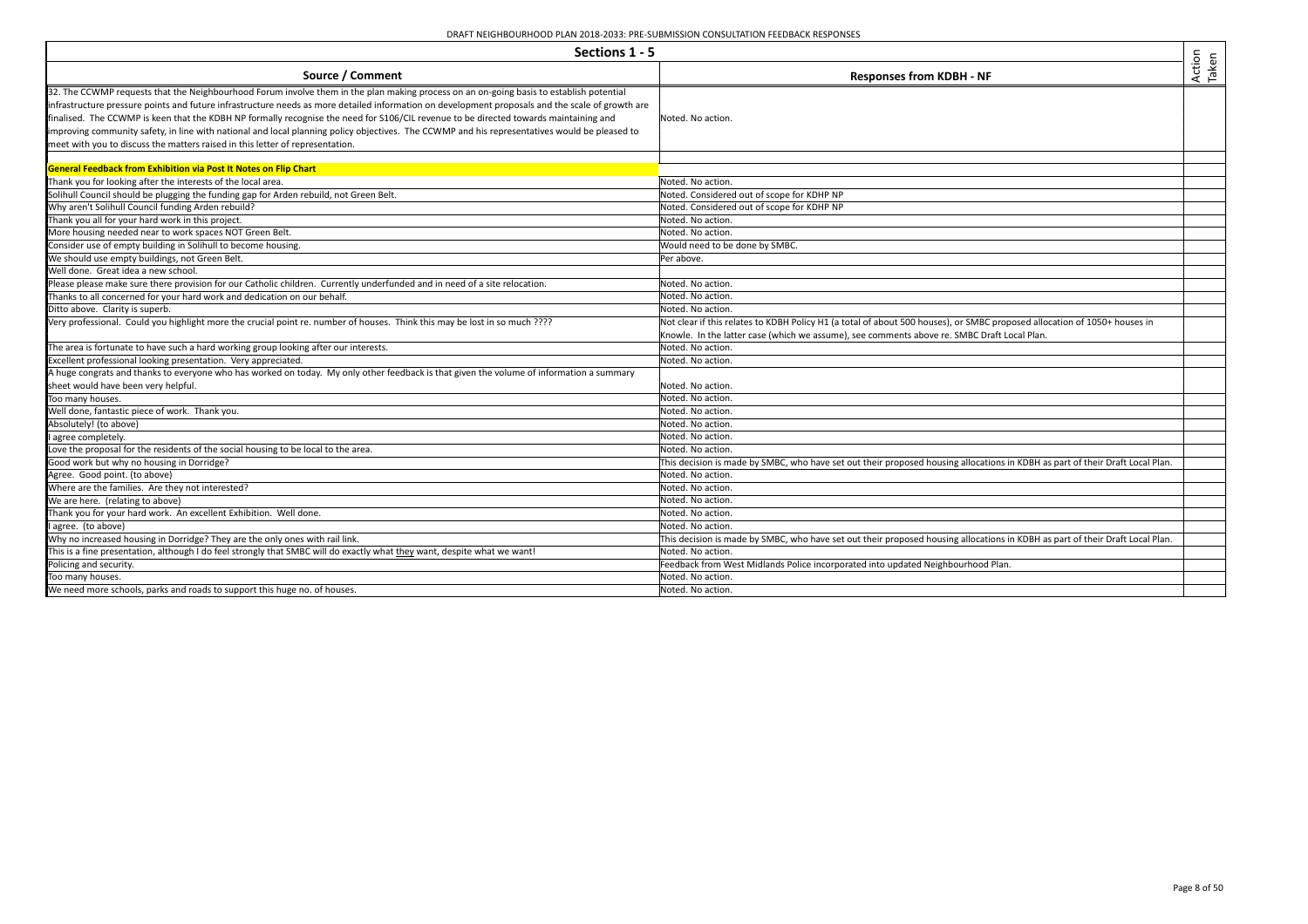| <b>Village Character and Natural Environment</b>                                                                                                                                                                                                 |                                                                                                                                                    |                 |
|--------------------------------------------------------------------------------------------------------------------------------------------------------------------------------------------------------------------------------------------------|----------------------------------------------------------------------------------------------------------------------------------------------------|-----------------|
| Source / Comment                                                                                                                                                                                                                                 | <b>Responses from KDBH - NF</b>                                                                                                                    | Action<br>Taken |
| QUESTIONNAIRE AT LAUNCH OF DRAFT NEIGHBOURHOOD PLAN 25/11/17                                                                                                                                                                                     |                                                                                                                                                    |                 |
| - Knowle / Dorridge are villages. Keep them as that not just another suburb of Solihull. Villages are green and with open spaces not a jumble of<br>bricks and mortar.                                                                           | Agree. Already in Plan. No further action required.                                                                                                |                 |
| - VC4 There are many more sites that should be designated - will this be able to be done after the Neighbourhood Plan is in place? NE1 What is<br>"the scheme" where can it be found?                                                            | Plan to be amended. Green Spaces to be defined and designated more fully. Wording in NE1 'the scheme' needs to be clarified                        | Υ               |
| - All development needs to be brown field only.                                                                                                                                                                                                  | Noted. This would be preferable but is not possible with the scale of housing required in Solihull. Should we make this clear in eg<br>section 4.1 | Y               |
| - We need to try and preserve as many green spaces as possible. Especially trees / hedgerows and woodlands.                                                                                                                                      | Agree. Already in Plan. No further action required.                                                                                                |                 |
| 17 - Cannot understand how Hedge House, Kenilworth Road (just past Elvers Green Lane) can be erected on 6.5 acres of Green Belt Land. This is a                                                                                                  | Although close to Knowle this is not in our NP Area. It was approved by SMBC under a Planning Policy that allows isolated new                      |                 |
| new development for one family.                                                                                                                                                                                                                  | homes in the countryside that are "truly outstanding"                                                                                              |                 |
| 24 - Too many houses proposed for Arden Triangle. Do not want cramped estates.                                                                                                                                                                   | See Policy H1 and ongoing engagement by the Forum with SMBC.                                                                                       |                 |
| 28 - Green belt land should be protected.                                                                                                                                                                                                        | See Policy VC1.                                                                                                                                    |                 |
| 31 - Such a shame that local shops have not been supported in the past and they have been lost. I remember at least 3 vegetable shops in Knowle -                                                                                                |                                                                                                                                                    |                 |
| now none.                                                                                                                                                                                                                                        | Noted. No action.                                                                                                                                  |                 |
| 33 - I have said yes to all but this will not allow space for developments. We would all like green fields to walk in but you can not have both. there<br>asn't enough room. Use brown fill.                                                     | Agree. Already in Plan. No further action required.                                                                                                |                 |
| 37 - Why have Solihull Council allowed deterioration of Green Belt including large scale tree removal at Landsdown House, where they state Green                                                                                                 |                                                                                                                                                    |                 |
| Belt poor? Knowle Locks and the canal SSSI should be included in Green Space where they pass through KDBH and are a vital conservation area; also<br>could be re-listed as a Heritage Asset.                                                     | Green Spaces to be defined and designated more fully in Plan                                                                                       | Υ               |
| 38 - Lansdowne tree removal despicable!                                                                                                                                                                                                          | Noted. No action.                                                                                                                                  |                 |
| 42 - I am in favour of tree planting on new housing developments but would prefer to see native trees and not the 'lollipop' clones that are so often                                                                                            |                                                                                                                                                    |                 |
| planted now.                                                                                                                                                                                                                                     | Already in Plan under VC5                                                                                                                          |                 |
| 46 - ? Separation of KDBH from Solihull - physical. Had a colleague back in 1970 sho sold his house in Dorridge fearing the 2 were going to linked. He<br>was a senior auditor. Station Drive - Victorian shops of no architectural value. Ugly. | Noted. No action.                                                                                                                                  |                 |
| 47 - Protect Green Belt at all costs. Need to protect green spaces but whilst nice to have more village green on the old Knowle Bypass corridor there                                                                                            |                                                                                                                                                    |                 |
| has been no joined up thinking about how access would be provided to all the proposed developments. The Knowle bypass corridor has be there                                                                                                      |                                                                                                                                                    |                 |
| since 1960's, what an idiotic decision to cut off the only viable transport corridor to access Knowle, in particular the Arden Triangle area. We could                                                                                           | Consideration of alternative traffic schemes for Knowle included in Community Actions, Appendix 3, Item 4b.                                        |                 |
| enhance the centre of Knowle by reducing traffic. Transport Infrastructure needs to cater for new developments High Street and Lodge Road cannot                                                                                                 |                                                                                                                                                    |                 |
| cope with increased traffic. Need alternative road routes. Knowle Bypass?                                                                                                                                                                        |                                                                                                                                                    | Y               |
| 48 - Protection of the environment is very important both natural and historic. The natural environment helps to offset the air pollution from M42                                                                                               | Noted. No action.                                                                                                                                  |                 |
| airport roads etc.                                                                                                                                                                                                                               |                                                                                                                                                    |                 |
| 52 - Car parking - space they utilise is the Main (only) issue. Had Sainsburys built a layer underground - they could have been persuaded !!! - we                                                                                               | Consideration to be given to underground parking, where appropriate, added to Poiicy T2.                                                           |                 |
| would have gained 100+ spaces. All new car parking must include Underground - it does not have a visual impact.<br>60 - This is a beautiful area but lets expand in a way that suits the area. Accept it and control it.                         |                                                                                                                                                    | Y               |
| 62 - NE1 Development here should be resisted at all costs - as part of RHS Greening Britain Campaign.                                                                                                                                            | Agree. Already in Plan. No further action required.                                                                                                |                 |
| 67 - Green spaces should be protected.                                                                                                                                                                                                           | Noted. We support this positive RHS campaign to make grey areas green<br>Noted. No action.                                                         |                 |
| 68 - I would like to see the unattractive dreary walk-way through to the High St in Knowle from the car park at the back of One Stop, Bank etc.                                                                                                  | Noted. Improvement of this walk-way could be pursued under Community Actions, VC&NE, 1c.                                                           |                 |
| 71 - Needs greater emphasis on protecting Green Belt, and the green infrasture around Knowle. The Hampton Rd and Knowle Triangle development                                                                                                     | Although the current proposals are in Knowle the other villages have recently had developments, and the Plan covers all 3 villages                 |                 |
| encroach into these and should be resisted or scaled back - build in Dorridge and Bentley Heath as well.                                                                                                                                         | for the period to 2033                                                                                                                             |                 |
| 77 - The Green Belt is critical for our environment and we must protect this for future generations.                                                                                                                                             | Agree. Already in Plan. No further action required.                                                                                                |                 |
| 78 - Protecting the Village character is of vital importance. Its the main reason for living in such a great location!                                                                                                                           | Noted. No action.                                                                                                                                  |                 |
| 83 - Yes, agree with the approach of KDBH.                                                                                                                                                                                                       | Noted. No action.                                                                                                                                  |                 |
| 88 - We must not allow developers to make promises they will then break; ruin our 'village' and walk away with huge profits and go on to ruin                                                                                                    |                                                                                                                                                    |                 |
| somewhere else. People and their homes before profit.                                                                                                                                                                                            | Noted. Ongoing monitoring as areas are developed will be required                                                                                  |                 |
| 89 - Support all of these. VC4 must state more strongly that existing parks are preserved. Elsewhere councils have gradually nibbled at the edges of                                                                                             |                                                                                                                                                    |                 |
| local parks. Where new developments do take place (eg Arden triangle) new green spaces must be provided with them - at least 500 sq. m. of green                                                                                                 | Check protections on existing parks to determine if they need more protection in VC4. New green space is covered in H2, although                   |                 |
| space per dwelling.                                                                                                                                                                                                                              | 500sq.m./dwelling probably not feasible.                                                                                                           | Y               |
| 93 - Its what makes the area.                                                                                                                                                                                                                    | Noted. No action.                                                                                                                                  |                 |
| 95 - I strongly agree that all the local character of Knowle and the green spaces, hedgerows etc should be protected. Once they are gone they are<br>gone for good.                                                                              | Noted. No action.                                                                                                                                  |                 |
| 96 - Bentley Heath Park needs to be kept and maintained. A great open space!                                                                                                                                                                     | Noted. Check protections on existing parks. See enhanced Local Green Spaces section.                                                               | Y               |
| 97 - Maintain as much character/ green and open space as possible which is what defines the area.                                                                                                                                                | Noted. No action.                                                                                                                                  |                 |
| 108 - Essential Policy area. It"s the character of the whole location. Maintain separate identity and distinct from Solihull. No MSA at J4!                                                                                                      | Separation from Solihull built up area is already in the Plan                                                                                      |                 |
| 111 - I certainly want to keep the village atmosphere in Knowle but am worried that so many more people living in the area will change it<br>considerably.                                                                                       | Noted. No action.                                                                                                                                  |                 |
| 116 - Brilliantly put.                                                                                                                                                                                                                           | Noted. No action.                                                                                                                                  |                 |
| 123 - Very concerned about proposal for land between Lodge Road / A4141 (old bypass) as currently subject to heavy flooding throughout winter.                                                                                                   | Noted. The flooding risk and the effect on local wildlife are items that will have to be addressed in any development proposal for                 |                 |
| Not suitable for 20 houses. Also currently home to large range of wildlife.                                                                                                                                                                      | this area                                                                                                                                          |                 |
|                                                                                                                                                                                                                                                  |                                                                                                                                                    |                 |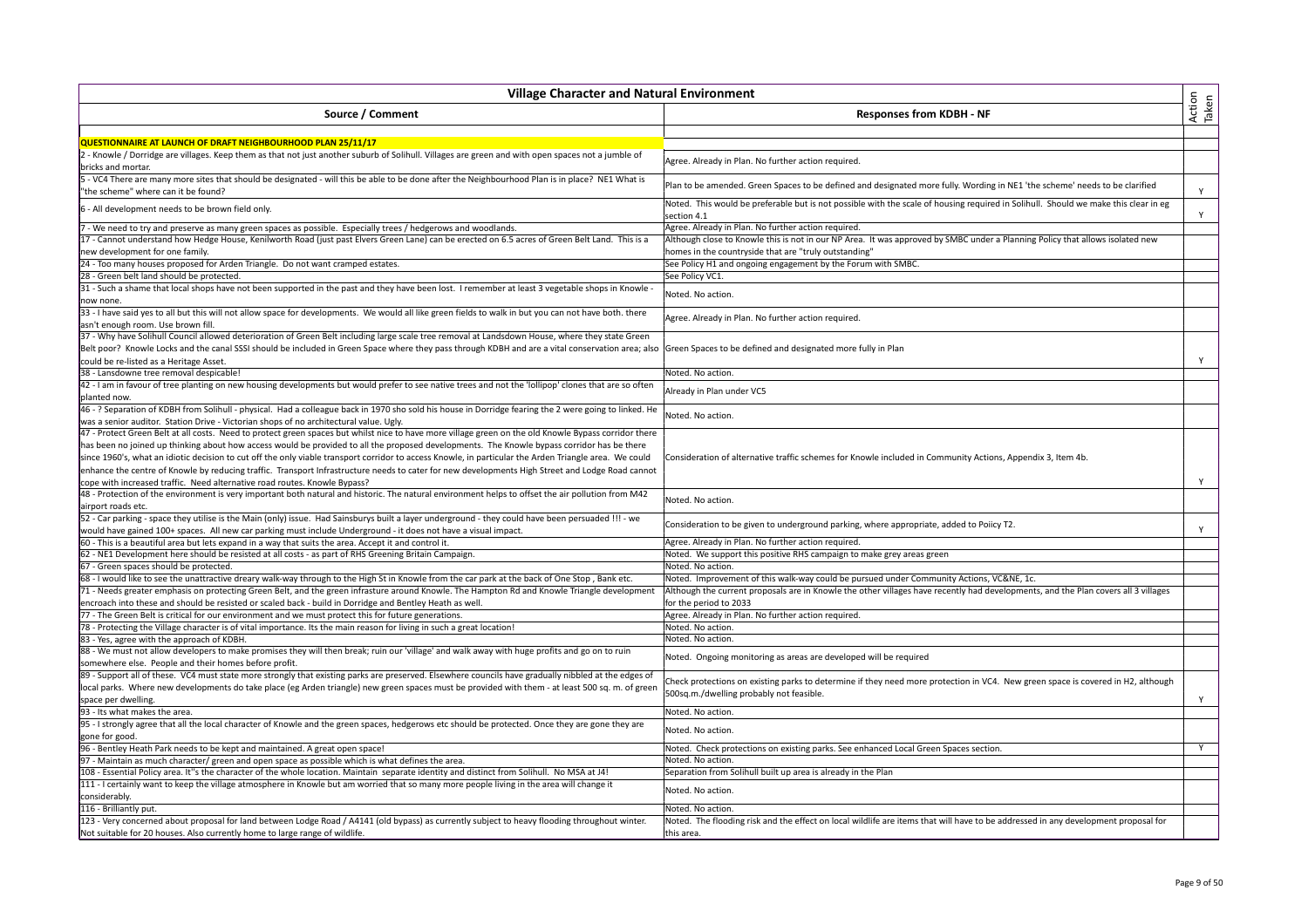| <b>Village Character and Natural Environment</b>                                                                                                        |                                                                                                                                                                                   |                 |
|---------------------------------------------------------------------------------------------------------------------------------------------------------|-----------------------------------------------------------------------------------------------------------------------------------------------------------------------------------|-----------------|
| Source / Comment                                                                                                                                        | <b>Responses from KDBH - NF</b>                                                                                                                                                   | Action<br>Taken |
| 126 - Preserve as much as possible.                                                                                                                     | Noted. No action.                                                                                                                                                                 |                 |
| 135 - Are the parks considered 'green space' ? They appear to be left out.                                                                              | Noted. Check protections on existing parks. See enhanced Local Green Spaces section.                                                                                              | Y               |
| 142 - Looks all well thought out.                                                                                                                       | Noted. No action.                                                                                                                                                                 |                 |
| 145 - MIND garden needs to be protected from future development proposals - this is a vital facility for the local community. Protect and improve       | Noted. Future protection for Mind garden needs to be considered as part of the Arden triangle proposal. Also take up under Local                                                  |                 |
| existing green spaces.                                                                                                                                  | Green Spaces discussion for inclusion in Local Green Spaces section.                                                                                                              | Y               |
| 148 - Keep all Green Spaces. Protect all Green Belt.                                                                                                    | Noted. No action.                                                                                                                                                                 |                 |
| 149 - Important to maintain existing character of each visit.                                                                                           | Noted. No action.                                                                                                                                                                 |                 |
| 151 - A major issue is the poor utilisation of the land around Jobs Close / car parks / village hall area of Knowle. What a great, albeit expensive,    | Noted. This is included in the Community Actions in Appendix 3.                                                                                                                   |                 |
| opportunity this area represents for enhancing the village.                                                                                             |                                                                                                                                                                                   |                 |
| 156 - I think preservation of village character and natural environment is most important for future generations.                                       | Agree. Already in Plan. No further action required.                                                                                                                               |                 |
| 158 - VC4 more green spaces to be identified eg frontages of houses on streets. VC5 especially the preservation of mature trees.                        | Noted. It may not be possible to define existing frontages as 'green spaces', but VC5 addresses any new development.                                                              |                 |
| 160 - Green Belt should be maintained where possible. There should be park areas within any development areas, built and maintained at the              | See Policy H2                                                                                                                                                                     |                 |
| developers cost.                                                                                                                                        |                                                                                                                                                                                   |                 |
| 166 - I do think we could carefully shrink St John's Close Green to allow parking at 90 degrees to the Green all round - like London but using concrete |                                                                                                                                                                                   |                 |
| blocks with grass to retain the green effect.                                                                                                           | Noted. Consider as part of Traffic and Transport Community Actions: Parking.                                                                                                      |                 |
| <b>MENTIMETER</b>                                                                                                                                       |                                                                                                                                                                                   |                 |
| Unclear as to position regarding small areas of green belt within area - are we now likely to lose these (SMBC led)?                                    | Noted. The purpose of the Plan is to help us shape such things in the future in KDBH                                                                                              |                 |
| Feel that some of statements could be beefed up a bit. Conservation aspect to be paramount ie STRONG presumption not just presumption                   | Noted                                                                                                                                                                             |                 |
| Solihull has such a sad history in terms of "losing" historic/interesting buildings - need to protect those remaining with strong policies              | Noted. No action.                                                                                                                                                                 |                 |
| Agree with NE1 and NE2, but developers seem adept at finding ways round this.                                                                           | Noted. No action.                                                                                                                                                                 |                 |
| There are footpaths on some of the sites. We should retain the original lines as footpaths and green corridors through the sites                        | Noted. This has been included as an amendment to Policy H2.                                                                                                                       | Y               |
| So very important not just for current generations but also for future generations                                                                      | Noted. No action.                                                                                                                                                                 |                 |
| Resist the Arden Triangle development - KDBH wrong-footed by Council identified sites for development. This does not have to be agreed.                 | Noted. The Forum continues in its opposition to the size of the Arden triangle development                                                                                        |                 |
| Very well thought out                                                                                                                                   | Noted. No action.                                                                                                                                                                 |                 |
| VC4 - more sites should be designated as may be threatened                                                                                              | Noted. Plan to be amended. Green Spaces to be defined and designated more fully. However the Plan can only protect greenery in                                                    |                 |
| VC5 - protection of existing greenery needs more emphasis                                                                                               | the context of new developments                                                                                                                                                   | Y               |
|                                                                                                                                                         | Green Spaces to be defined and designated more fully in Plan. Community Action Village Character 1c includes consideration of                                                     |                 |
| St John's close and the area at the front of Arden school should not be classified as green space. Better use of St John close for parking              | possible better use of St Johns Close area.                                                                                                                                       | Y               |
| Proposed green spaces map is deceptive showing a very small area of KDBH. Area in front of Arden Academy should be excluded. It's not needed            | Green Spaces to be defined and designated more fully in Plan                                                                                                                      | Y               |
| Some protection should be given to the walking areas in Arden triangle proposal. They are widely used by residents in accordance with 11.1              | Existing rights of way covered under H2                                                                                                                                           |                 |
|                                                                                                                                                         |                                                                                                                                                                                   |                 |
| object very strongly to the inclusion of the green space at the front of Arden School as a Local Green Space.                                           | * Part of the area at the front of Arden school has been suggested as Green Space in order to maintain this amenity close to the                                                  |                 |
|                                                                                                                                                         | village centre for the benefit of the community. This is subject to ongoing discussion and Green Spaces will be defined and                                                       |                 |
|                                                                                                                                                         | designated more fully in the Plan.                                                                                                                                                |                 |
| VC4:I strongly oppose Adren frontage being designated as Local Green Space.Outwith NPPF,unneccessary, unwarranted & -ve impact on education             | See above **                                                                                                                                                                      | Y               |
| VC4: Would like to understand NF rationale for Arden Green Space decision. Not previously mentioned, school not notified, omitted from Sctns1-5?        | See above **                                                                                                                                                                      | Y               |
| NE1:should include provision to relocate/replace not just preserve in place.Many area could be improved by replacement rather than retention            | Relocation or replacement of mature trees is not usually practical. The policy does not prevent developers putting forward schemes<br>to improve an area by replacement of trees. |                 |
| VC3:This policy as written is too onerous on 'positive buildings'; they should not be subject to same conditions as listed buildings.                   | Positive buildings are not subject to the same conditions as listed buildings.                                                                                                    |                 |
| support the Governors of Arden school that the designation of the front of Arden school as green space is restrictive and inappropriate                 | See above **                                                                                                                                                                      | Y               |
| do NOT believe that the land at the front of Arden should be designated as Green Space.                                                                 | See above **                                                                                                                                                                      | Y               |
| Arden Academy may require the land at front of the school to enable development plans.                                                                  | Noted, see above **                                                                                                                                                               | Y               |
|                                                                                                                                                         | Ideally more of the Green Belt would be protected, but it is a requirement that the Neighbourhood Plan is in general conformity with                                              |                 |
| Accept the GB needs protecting but the Forum is equally accepting the loss of high quality GB landscape eg on lansdowne and areas to south              | the strategic policies in SMBC's Local Plan                                                                                                                                       |                 |
| we were promised an independent landscape assessment to rank the potential land put forward for development on objective criteria                       | This is ongoing.                                                                                                                                                                  | Y               |
| he villages must not stagnate & be open to change provided it is sensitive.                                                                             | Noted, the Plan aims to strike the right balance, allowing sensitive growth to continue.                                                                                          |                 |
| Too much regulation might be off putting for those wishing to invest in the area                                                                        | Noted, the Plan aims to strike the right balance, allowing sensitive growth to continue.                                                                                          |                 |
| would be better not to identify the lawn in front of Arden as a designated green space as this limits its use going forwards.                           | See above **                                                                                                                                                                      | Y               |
| would be better not to identify the lawn in front of Arden as a designated green space as this limits its use going forwards.                           | See above **                                                                                                                                                                      | Y               |
| VC4 Green Space - The land in front of Arden school should NOT be designated a public green space. This is a serious safeguarding issue!                | See above **. If part of this area were to be designated, maintaining a similar level of Safeguarding would be required.                                                          | Y               |
| Station road and tilehouse green lane in the green streets - but longdon road is not. that is inconsistent                                              | The four examples given are major routes through the area. But the examples are stated as non-exhaustive, it is not practical to list                                             |                 |
|                                                                                                                                                         | all roads and a long list would make those not on it second-class.                                                                                                                |                 |
| I do not agree with the local green space designation on Station Road. The KDBH area has abundant other green spaces                                    | See above **                                                                                                                                                                      | Y               |
| I object to the grassed area outside Arden being designated as Local Green Space                                                                        | See above **                                                                                                                                                                      | Y               |
| Generally good. I feel the green space element could protect more green spaces.                                                                         | Green Spaces to be defined and designated more fully in Plan                                                                                                                      | Y               |
| agree with most of excellent Plan, but disagree that land in front of Arden School become a 'community asset' -it should be school managed              | See above **                                                                                                                                                                      | Y               |
| I do not support the Local Green Space in front of school being protected if it stops the school being moved and rebuilt                                | See above **                                                                                                                                                                      | Υ               |
| VC4 - I disagree that the grass infront of Arden school should be green space. It shouldn't be included in the plan.                                    | See above **                                                                                                                                                                      | Y               |
|                                                                                                                                                         |                                                                                                                                                                                   |                 |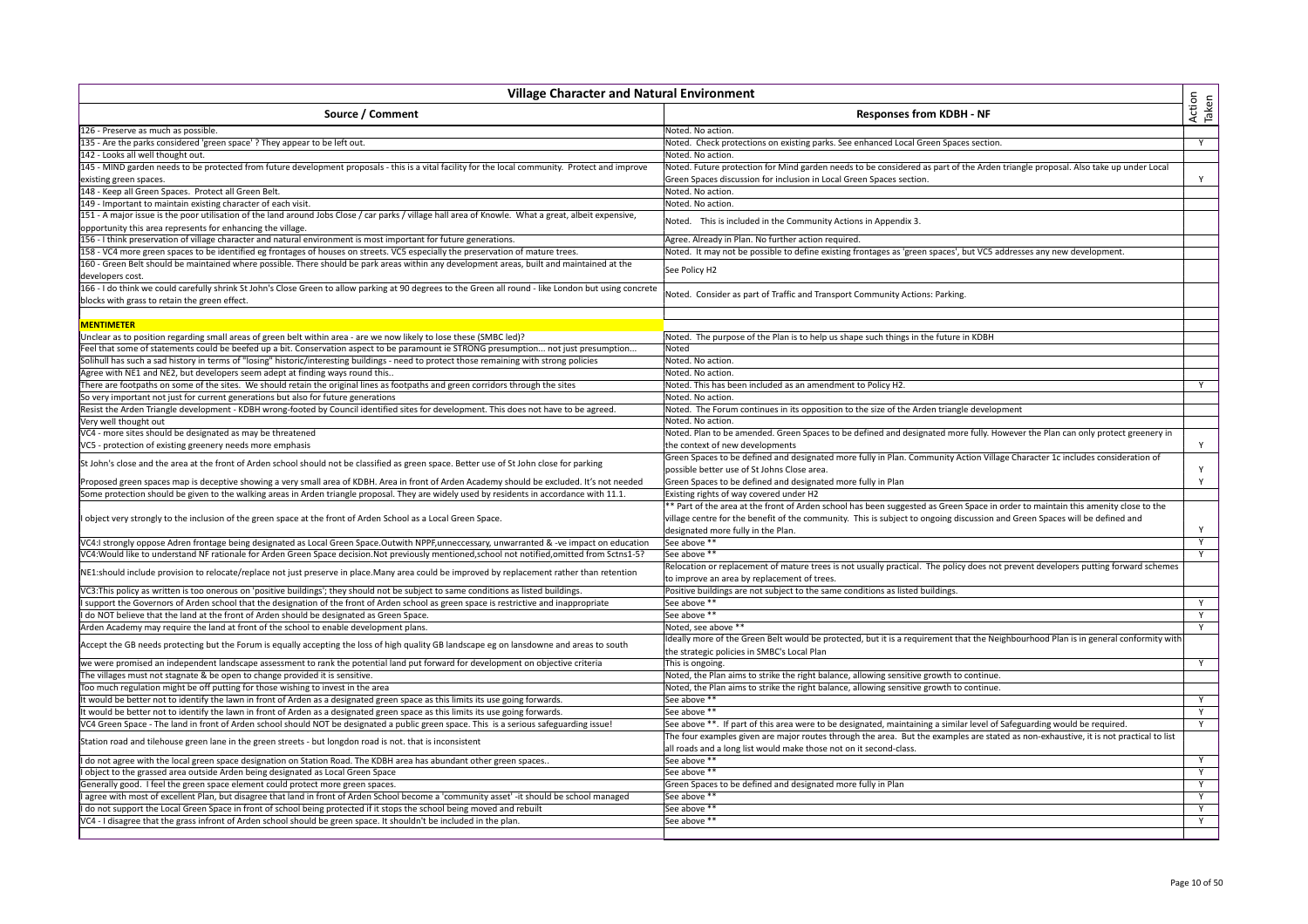| <b>Village Character and Natural Environment</b>                                                                                                                                              |                                                                                                                                      |                 |
|-----------------------------------------------------------------------------------------------------------------------------------------------------------------------------------------------|--------------------------------------------------------------------------------------------------------------------------------------|-----------------|
| Source / Comment                                                                                                                                                                              | <b>Responses from KDBH - NF</b>                                                                                                      | Action<br>Taken |
| <b>VIA WEBSITE</b>                                                                                                                                                                            |                                                                                                                                      |                 |
| With regard to green space, I am all for keeping what is presently regarded as green space, but I cannot see the area in the front of Arden school                                            | Green Spaces to be defined and designated more fully in Plan                                                                         |                 |
| falling into that category. It is by the busy Station Road and is not an area of peace, quiet or beauty. I think to include it as such is inappropriate. 6.5                                  |                                                                                                                                      | Y               |
| Attempting to convert the grassy area at the front of Arden School into "local green space" is a new one on me! This has never been mentioned                                                 |                                                                                                                                      |                 |
| before at any stage in the process and now it's tucked away in the small print of the plan and conveniently missing from the "essential reading"                                              |                                                                                                                                      |                 |
| section of your website. Residents will see this for what it is - an attempt to sabotage the school's Arden 2020 vision. Why are you so against                                               |                                                                                                                                      |                 |
| something which will benefit the whole community and for windfall developments which clearly only benefit individual residents? Anyone would                                                  | Green Spaces to be defined and designated more fully in Plan                                                                         |                 |
| think you all possess large gardens! You may have shot yourselves in the foot in more ways than one - firstly, residents will see you have a hidden                                           |                                                                                                                                      |                 |
| agenda and secondly residents will not agree to an open green space which has the potential for antisocial behaviour and traveller encampment. Tut                                            |                                                                                                                                      |                 |
| tut!                                                                                                                                                                                          |                                                                                                                                      | Y               |
| S6.5 Policy VC4- the protection of other Green Space with housing estates is critical to the Character of the area. The list is not comprehensive and                                         |                                                                                                                                      |                 |
| should be expanded to include e.g. Copt Heath Golf Club, Purnells Way/Heathfield Close, the Streamside Trust land, the Childrens Field off Kixley                                             | Green Spaces to be defined and designated more fully in Plan                                                                         |                 |
| Lane, Edstone Close, Milton Close etc etc;                                                                                                                                                    |                                                                                                                                      | Y               |
| Thank you for giving me an opportunity to provide feedback on the draft neighbourhood plan for KDBH. My concern is with VC4 - the 'green spaces'                                              |                                                                                                                                      |                 |
| visual. When I attended the exhibition at Arden Academy showcasing the draft plan, I queried the 'green spaces' visual. It appears to show only a tiny                                        |                                                                                                                                      |                 |
| section of the neighbourhood and is therefore inaccurate. Dorridge and Bentley Heath are not represented and the section of Knowle shown seems                                                |                                                                                                                                      |                 |
| to centre on the proposed housing area on station road. It does not show Knowle Park - a vast 'green area' right in the middle of the map, shown in                                           |                                                                                                                                      |                 |
| white. I therefore think that this 'green spaces' map and associated comments should be omitted from the draft document as it is inaccurate,                                                  | Green Spaces to be defined and designated more fully in Plan                                                                         |                 |
| unrepresentative and misleading. It is not a reasonable representation of the KDBH neighbourhood. In addition the assertion that the entrance, car                                            |                                                                                                                                      |                 |
| park and grass immediately in front of Arden School on Station Road, could be considered a 'green space' is ludicrous. The area you have shown is                                             |                                                                                                                                      |                 |
| used exclusively by the School and is surely not known for it's aesthetically pleasing qualities. Surely Knowle Park, not shown, Dorridge Park, not                                           |                                                                                                                                      |                 |
| shown and Bentley Heath Park, not shown, ought to have been included. Arden Academy site does not merit any special treatment.                                                                |                                                                                                                                      | Y               |
| We are a family of 5 living in Knowle. Well done on your producing an excellent Neighbourhood Report, which must have been a huge amount of                                                   |                                                                                                                                      |                 |
| work. I imagine that you will be receiving quite a few comments from Arden School parents, but I would also like to suggest that the green area at the See above **                           |                                                                                                                                      |                 |
| front of the school should not be designated as Local Green Space                                                                                                                             |                                                                                                                                      | Y               |
| The second policy driver set out in the introductory paragraph to Section 6 should be amended to read "maintain and improve the village setting and                                           |                                                                                                                                      |                 |
| feel " 6.1 should be amended to read " the setting, character and feel of the villages " 6.7 should be amended to read "street scene or                                                       | Noted. Amendments made to emphasise village setting.                                                                                 |                 |
| landscape                                                                                                                                                                                     |                                                                                                                                      | Y               |
| Subject Green space supposedly in front of the school.                                                                                                                                        |                                                                                                                                      |                 |
| Message With regard to green space, I am all for keeping what is presently regarded as green space, but I cannot see the area in the front of Arden                                           |                                                                                                                                      |                 |
| school falling into that category. It is by the busy Station Road and is not an area of peace, quiet or beauty. I think to include it as such is                                              | See above **                                                                                                                         |                 |
| inappropriate. 6.5                                                                                                                                                                            |                                                                                                                                      | Y               |
| Subject Local Green Spaces (s. 6.5) .Message Attempting to convert the grassy area at the front of Arden School into "local green space" is a new one                                         |                                                                                                                                      |                 |
| on me! This has never been mentioned before at any stage in the process and now it's tucked away in the small print of the plan and conveniently                                              |                                                                                                                                      |                 |
| missing from the "essential reading" section of your website. Residents will see this for what it is - an attempt to sabotage the school's Arden 2020                                         | See above **. If part of this area were to be designated, it would be ensured that it did not sabotage any vision, would enhance the |                 |
| vision. Why are you so against something which will benefit the whole community and for windfall developments which clearly only benefit                                                      | benefit for the whole community, and measures against antisocial behaviour and traveller encampment were as strong as at             |                 |
| individual residents? Anyone would think you all possess large gardens! You may have shot yourselves in the foot in more ways than one - firstly,                                             | present.                                                                                                                             |                 |
| residents will see you have a hidden agenda and secondly residents will not agree to an open green space which has the potential for antisocial                                               |                                                                                                                                      |                 |
| behaviour and traveller encampment. Tut tut!                                                                                                                                                  |                                                                                                                                      | Y               |
| I hope you don't mind me contacting you, I work at Brandon Marsh as Hedgehog Officer for Warwickshire Wildlife Trust. I believe you have previously                                           |                                                                                                                                      |                 |
| had contact and discussions with a former colleague, Simon Thompson. After becoming aware of your consultation for the Knowle, Dorridge and                                                   |                                                                                                                                      |                 |
| Bentley Heath Draft Neighbourhood Plan, I am keen to include hedgehogs in the plan. The current draft of the Solihull Local Plan outlines the "need                                           |                                                                                                                                      |                 |
| to address the decline in biodiversity and fragmentation of habitats locally and to enhance and restore the Borough's green infrastructure". The                                              |                                                                                                                                      |                 |
| following paragraph would align well with this regarding connectivity of green space and would hopefully help to conserve the species (and benefit                                            |                                                                                                                                      |                 |
| other species) in the area. I would suggest including it in Section 6.                                                                                                                        |                                                                                                                                      |                 |
| "The Neighbourhood Area is situated within a Hedgehog Improvement Area and sightings of hedgehogs have been reported, notably in Knowle and                                                   | Suggested text is probably too specific. However consider inclusion of a requirement under NE2 to address the decline in             |                 |
| Bentley Heath. Development plans will be supported when features to help the species are incorporated into new developments. Boundaries and                                                   | biodiversity and fragmentation of habitats through ensuring barriers are permeable to wildlife such as hedgehogs and including       |                 |
| barriers should be made permeable, for example through the use of fence panels with 13x13cm hedgehog holes at the base. Connectivity and shelter native species hedgerows and grassy margins. |                                                                                                                                      |                 |
| for ground-dwelling wildlife should be encouraged in the Neighbourhood Area, through features such as native species hedgerows and grassy                                                     |                                                                                                                                      |                 |
| margins.                                                                                                                                                                                      |                                                                                                                                      |                 |
| Hedgehogs have much declined in recent years and are now a priority concern for nature conservation as defined in the Warwickshire, Coventry and                                              |                                                                                                                                      |                 |
| Solihull Local Biodiversity Action Plan. The Wildlife Trust and British Hedgehog Preservation Society have designated 'Hedgehog Improvement Areas'                                            |                                                                                                                                      |                 |
| to help conserve this iconic species. The local community values the presence of hedgehogs and other wildlife within the neighbourhood and is keen                                            |                                                                                                                                      |                 |
| to ensure that they are protected."                                                                                                                                                           |                                                                                                                                      | Y               |
| As the principle of encroaching into the Green Belt for housing is already established, there is no need to build to high densities in the area. In this                                      |                                                                                                                                      |                 |
| regard the current Taylor Wimpey development at Middlefield is unnecessarily tight and treeless and should not be repeated. Landscaping and tree                                              | Agree. Already in Plan. No further action required.                                                                                  |                 |
| planting should be a priority in all new housing areas.                                                                                                                                       |                                                                                                                                      |                 |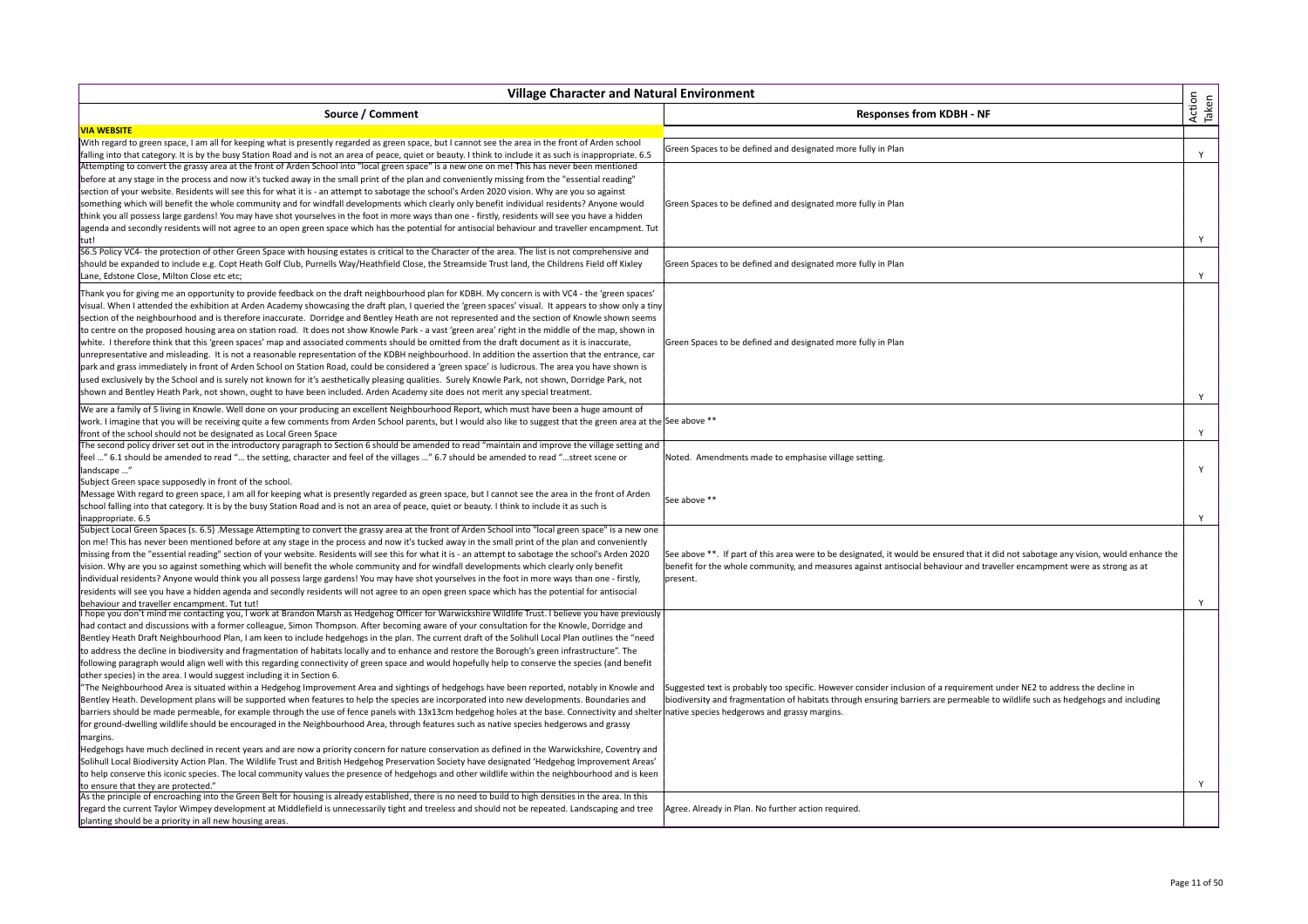| <b>Village Character and Natural Environment</b>                                                                                                                                                                                                                                                                                                                                                                                                                                                                                                                                                                                                                                                                                                                                                                                                                                                                                                                                                                                                                                                                                                                                                                                                                                                                                                                                                                                                                                                                                                                                                                                                                                                                                                                                                                                                                                                                                                                                                                                                                                                                                                                                                                                                                                                                                                                                                                                                                                                                                                                                                                                                                                                                                                                                                                       |                                                                                                                                                                                                                                  |                 |
|------------------------------------------------------------------------------------------------------------------------------------------------------------------------------------------------------------------------------------------------------------------------------------------------------------------------------------------------------------------------------------------------------------------------------------------------------------------------------------------------------------------------------------------------------------------------------------------------------------------------------------------------------------------------------------------------------------------------------------------------------------------------------------------------------------------------------------------------------------------------------------------------------------------------------------------------------------------------------------------------------------------------------------------------------------------------------------------------------------------------------------------------------------------------------------------------------------------------------------------------------------------------------------------------------------------------------------------------------------------------------------------------------------------------------------------------------------------------------------------------------------------------------------------------------------------------------------------------------------------------------------------------------------------------------------------------------------------------------------------------------------------------------------------------------------------------------------------------------------------------------------------------------------------------------------------------------------------------------------------------------------------------------------------------------------------------------------------------------------------------------------------------------------------------------------------------------------------------------------------------------------------------------------------------------------------------------------------------------------------------------------------------------------------------------------------------------------------------------------------------------------------------------------------------------------------------------------------------------------------------------------------------------------------------------------------------------------------------------------------------------------------------------------------------------------------------|----------------------------------------------------------------------------------------------------------------------------------------------------------------------------------------------------------------------------------|-----------------|
| Source / Comment                                                                                                                                                                                                                                                                                                                                                                                                                                                                                                                                                                                                                                                                                                                                                                                                                                                                                                                                                                                                                                                                                                                                                                                                                                                                                                                                                                                                                                                                                                                                                                                                                                                                                                                                                                                                                                                                                                                                                                                                                                                                                                                                                                                                                                                                                                                                                                                                                                                                                                                                                                                                                                                                                                                                                                                                       | <b>Responses from KDBH - NF</b>                                                                                                                                                                                                  | Action<br>Taken |
| As the principle of encroaching into the Green Belt for housing is already established, there is no need to build to high densities in the area. In this<br>regard the current Taylor Wimpey development at Middlefield is unnecessarily tight and treeless and should not be repeated. Landscaping and tree                                                                                                                                                                                                                                                                                                                                                                                                                                                                                                                                                                                                                                                                                                                                                                                                                                                                                                                                                                                                                                                                                                                                                                                                                                                                                                                                                                                                                                                                                                                                                                                                                                                                                                                                                                                                                                                                                                                                                                                                                                                                                                                                                                                                                                                                                                                                                                                                                                                                                                           | Agree. Already in Plan. No further action required.                                                                                                                                                                              |                 |
| planting should be a priority in all new housing areas.<br><b>Village Character and Natural Environment</b>                                                                                                                                                                                                                                                                                                                                                                                                                                                                                                                                                                                                                                                                                                                                                                                                                                                                                                                                                                                                                                                                                                                                                                                                                                                                                                                                                                                                                                                                                                                                                                                                                                                                                                                                                                                                                                                                                                                                                                                                                                                                                                                                                                                                                                                                                                                                                                                                                                                                                                                                                                                                                                                                                                            |                                                                                                                                                                                                                                  |                 |
| I support all policies in Section 6 except 6.5 in particular land in front of Arden Academy. The area in question is not demonstrably special to the local<br>community in general. A small part of the proposed area contains memorials to alumni and staff. These are of great significance to the school<br>community and afforded great respect though rarely, if ever, visited or utilised by the general public. It is the firm intention of the school governors to<br>ensure new memorials are incorporated within any future school plan. The water feature is not visible from the road nor routinely accessed by<br>the public. Finally, the area, which directly borders Station Road (an area of concern raised in this Draft Neighbourhood Plan for "existing traffic<br>congestion and safety") has no local significance in terms of beauty, tranquillity or richness of wildlife. I therefore contend that your designation does<br>not meet the criteria given in paragraph 77 of the NPPF and rather the opening statement that "the Local Green Space designation will not be<br>appropriate for most green areas or open space" is true in this case Ø Arden 2020, the Academy's vision to support our community and address many<br>of the priorities identified in the Plan via a new school build. Should this new build not be possible, the Academy would need to find ways of                                                                                                                                                                                                                                                                                                                                                                                                                                                                                                                                                                                                                                                                                                                                                                                                                                                                                                                                                                                                                                                                                                                                                                                                                                                                                                                                                                                                               | These arguments are noted and will be taken into account in the consideration of designating Local Green Spaces. It is not the<br>intention that such a designation would frustrate any plans to improve educational facilities. |                 |
| replacing and/or renovating the oldest buildings whilst continuing to deliver a high-quality, safe and secure learning environment. This would require<br>use of existing school land to site new and/or temporary buildings whilst renovation work was undertaken. Given the limited space available on the<br>site, this may include the area to the front of this school. At present there are no plans to do so but as this may be the only possible way forward<br>creating significant negative impact on learning for some 10 years I must object to the proposed designation of this land as Local Green Space as it is<br>not "consistent with the local planning of sustainable development and complement investment in  essential services" as set out in paragraph 76 of<br>the NPPF; education is an essential service to the community and designating this site as a Local Green Space could inhibit the Academy's ability to<br>invest in and deliver high-quality education to its current and future pupils.                                                                                                                                                                                                                                                                                                                                                                                                                                                                                                                                                                                                                                                                                                                                                                                                                                                                                                                                                                                                                                                                                                                                                                                                                                                                                                                                                                                                                                                                                                                                                                                                                                                                                                                                                                                        |                                                                                                                                                                                                                                  | Y               |
| I do not support the land in front of the existing Arden School being designated as a green space. It does not fit any of the criteria of a green space<br>and will potentially be needed if the school does not get the go ahead for a new school. Also surely Knowle Park should be shown on the plan as a<br>green space!                                                                                                                                                                                                                                                                                                                                                                                                                                                                                                                                                                                                                                                                                                                                                                                                                                                                                                                                                                                                                                                                                                                                                                                                                                                                                                                                                                                                                                                                                                                                                                                                                                                                                                                                                                                                                                                                                                                                                                                                                                                                                                                                                                                                                                                                                                                                                                                                                                                                                           | See above **. Green Spaces to be defined and designated more fully in Plan                                                                                                                                                       | Υ               |
| I actively oppose the proposal to designate land in front of Arden School as Local Green Space; I believe this is unwarranted and unnecessary and<br>have seen no evidence that this proposal reflects a proportionate local view or request. I understand that Arden Academy has written to you in<br>relation to this matter; I support their objection and believe that this proposal is removed. I am also concerned that this proposal was omitted from<br>the 'essential reading' section of the NP and believe this is a fundamental oversight.<br>One major point that we feel needs to be raised at this stage and relates to the proposal in Section 6.5 of the Draft Neighbourhood Plan: to designate                                                                                                                                                                                                                                                                                                                                                                                                                                                                                                                                                                                                                                                                                                                                                                                                                                                                                                                                                                                                                                                                                                                                                                                                                                                                                                                                                                                                                                                                                                                                                                                                                                                                                                                                                                                                                                                                                                                                                                                                                                                                                                       | See above **                                                                                                                                                                                                                     | Y               |
| land in front of the school as a Local Green Space.<br>This is a significant proposal to our community school and it is important that we comment on this. We were unaware that this had been discussed<br>or raised at any point during our dialogue or at community meetings. This area was not identified in either (1) the 'Summary of Residents Feedback"<br>report (dated 30 April 2015), or (2) 'KDBH NP Residents Survey Results 2016 FINAL' Report (dated August 2016). We note that there is no mention of<br>this proposal within the main narrative (section 1-5) of the Draft Plan but only within the Detailed Neighbourhood Plan Policies. Since the KDBH-NF<br>website identifies Section 1-5 as "essential reading", there is a real danger that many busy residents may take the website's guidance at face-value<br>and therefore do not review the full policy suite. As a result they would be unaware of this proposal and its possible implications for the continued<br>effective operation of the school. This appears to be a weakness, however unintentional, in the consultation document. Consequently, we wish to<br>object to the inclusion of "Land at the front of Arden Academy" being designated as a Local Green Space for the reasons given below.                                                                                                                                                                                                                                                                                                                                                                                                                                                                                                                                                                                                                                                                                                                                                                                                                                                                                                                                                                                                                                                                                                                                                                                                                                                                                                                                                                                                                                                                                                                                | See box below                                                                                                                                                                                                                    |                 |
| Cont. 1. In the KDBH NF Residents' Survey Questionnaire [3] 'Green Spaces' are defined as<br>"any open spaces of land that are accessible to the public. This can include: playing fields and sports pitches, wildlife areas, parks, community<br>gardens, greens, playgrounds and cemeteries."<br>We believe that the area of land does not fall into any of these categories. The land in question is on the school premises and should not be routinely<br>accessed by the public for student safe-guarding reasons. We therefore contend that it falls outside your definition (above) and hence any general<br>responses and comments made in response to Questions 57 and 58 of the questionnaire should not be taken as applying to this area of land unless<br>they explicitly make reference to it.<br>2. Section 6.5 of the Plan also states that the designation of the area in front of Arden Academy as a Local Green Space is in line with the National<br>Planning Policy Framework (NPPF). Paragraph 77 of the NPPF provides the following information on Local Green Space Designation:<br>77. The Local Green Space designation will not be appropriate for most green areas or open space. The designation should only be used:<br>where the green space is in reasonably close proximity to the community it serves;<br>where the green area is demonstrably special to a local community and holds a particular local significance, for example because of its beauty,<br>historic significance, recreational value (including as a playing field), tranquillity or richness of its wildlife; and<br>where the green area concerned is local in character and is not an extensive tract of land.<br>We believe that the area in question is not demonstrably special to the local community in general. A small part of the proposed area contains<br>memorials to alumni and staff. These are of great significance to the school community and afforded great respect though rarely, if ever, visited or<br>utilised by the general public. It is the firm intention of the school governors to ensure new memorials are incorporated within any future school<br>plan. The water feature is not visible from the road nor routinely accessed by the public. Finally, the area, which directly borders Station Road (an<br>area of concern raised in this Draft Neighbourhood Plan for "existing traffic congestion and safety") has no local significance in terms of beauty,<br>tranquillity or richness of wildlife. We therefore contend that your designation does not meet the criteria given in paragraph 77 of the NPPF and<br>rather the opening statement that "the Local Green Space designation will not be appropriate for most green areas or open space" is true in this<br>case | These arguments are noted and will be taken into account in the consideration of designating Local Green Spaces. It is not the<br>intention that such a designation would frustrate any plans to improve educational facilities. |                 |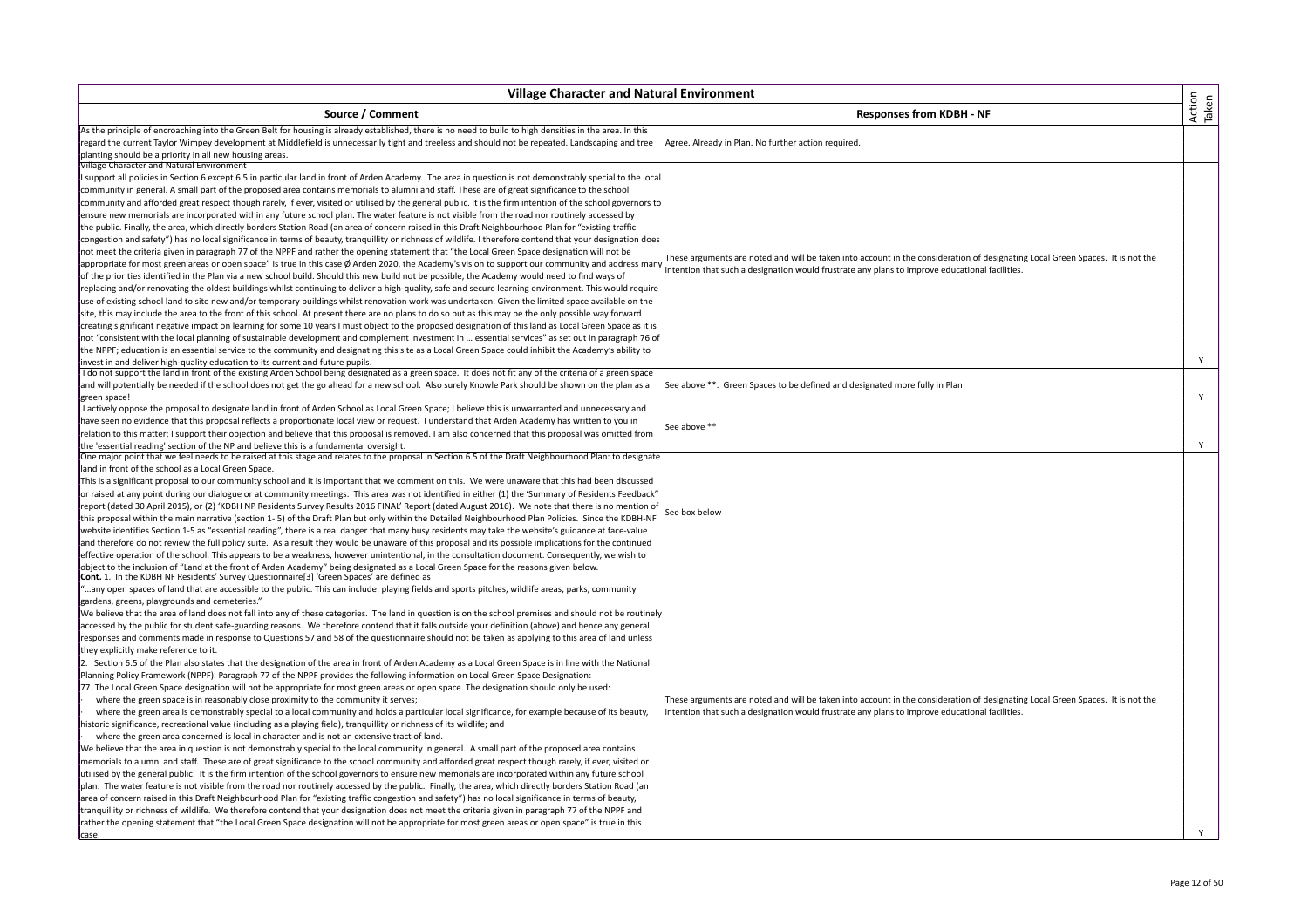| <b>Village Character and Natural Environment</b>                                                                                                                                                                                                                                                                                                                                                                                                                                                                                                                                                                                                                                                                                                                                                                                                                                                                                                                                                                                                                                                                                                                                                                                                                                                                                                                                                                                                                                                                                                                                                                                                                                                                                                                                                                                                                                                                                                                                                                                                                                                                                                                                                                                                                                                                                                                                                     |                                                                                                                                                                                                                                  |                 |
|------------------------------------------------------------------------------------------------------------------------------------------------------------------------------------------------------------------------------------------------------------------------------------------------------------------------------------------------------------------------------------------------------------------------------------------------------------------------------------------------------------------------------------------------------------------------------------------------------------------------------------------------------------------------------------------------------------------------------------------------------------------------------------------------------------------------------------------------------------------------------------------------------------------------------------------------------------------------------------------------------------------------------------------------------------------------------------------------------------------------------------------------------------------------------------------------------------------------------------------------------------------------------------------------------------------------------------------------------------------------------------------------------------------------------------------------------------------------------------------------------------------------------------------------------------------------------------------------------------------------------------------------------------------------------------------------------------------------------------------------------------------------------------------------------------------------------------------------------------------------------------------------------------------------------------------------------------------------------------------------------------------------------------------------------------------------------------------------------------------------------------------------------------------------------------------------------------------------------------------------------------------------------------------------------------------------------------------------------------------------------------------------------|----------------------------------------------------------------------------------------------------------------------------------------------------------------------------------------------------------------------------------|-----------------|
| Source / Comment                                                                                                                                                                                                                                                                                                                                                                                                                                                                                                                                                                                                                                                                                                                                                                                                                                                                                                                                                                                                                                                                                                                                                                                                                                                                                                                                                                                                                                                                                                                                                                                                                                                                                                                                                                                                                                                                                                                                                                                                                                                                                                                                                                                                                                                                                                                                                                                     | <b>Responses from KDBH - NF</b>                                                                                                                                                                                                  | Action<br>Taken |
| Cont. Paragraph 76 of the NPPF states that:<br>76. Local communities through local and neighbourhood plans should be able to identify for special protection green areas of particular importance<br>to them. By designating land as Local Green Space local communities will be able to rule out new development other than in very special<br>circumstances. Identifying land as Local Green Space should therefore be consistent with the local planning of sustainable development and<br>complement investment in sufficient homes, jobs and other essential services. Local Green Spaces should only be designated when a plan is prepared<br>or reviewed, and be capable of enduring beyond the end of the plan period.<br>Earlier we made reference to Arden 2020, the Academy's vision to support our community and address many of the priorities identified in the Plan<br>via a new school build. Should this new build not be possible, the Academy would need to find ways of replacing and/or renovating the oldest<br>buildings whilst continuing to deliver a high-quality, safe and secure learning environment. This would require use of existing school land to<br>accommodate new and/or temporary buildings whilst renovation work was undertaken. Given the limited space available on the site, this would<br>likely include the area to the front of the current school. At present there are no plans to do so but as this may be the only viable way that we can<br>continue to deliver a high-quality, safe and secure learning environment going forward we object to the proposed designation of this land as Local<br>Green Space on the grounds that it is "consistent with the local planning of sustainable development and complement investment in  essential<br>services" as set out in paragraph 76 of the NPPF; education is an essential service to the community and designating this site as a Local Green Space<br>could inhibit the Academy's ability to invest in and continue to deliver high-quality education to its current and future pupils.<br>In summary, we contend that the proposal to designate "Land at the front of Arden Academy" as Local Green Space has not and, because of its<br>omission from the main body of the Draft Plan (which KDBHNF designate as Essential Reading), may not be subject to proper local consultation and, | These arguments are noted and will be taken into account in the consideration of designating Local Green Spaces. It is not the<br>intention that such a designation would frustrate any plans to improve educational facilities. |                 |
| furthermore, does not meet the criteria set out in paragraphs 76 and 77 of the NPPF.<br>[6.2 VC1. Does anyone understand this. What permitted development rights exist where? Is this too legalistic?<br>What are the principles set out in the Warwickshire Landscape Guidelines. (Arden)                                                                                                                                                                                                                                                                                                                                                                                                                                                                                                                                                                                                                                                                                                                                                                                                                                                                                                                                                                                                                                                                                                                                                                                                                                                                                                                                                                                                                                                                                                                                                                                                                                                                                                                                                                                                                                                                                                                                                                                                                                                                                                           | This is explained further in the paragraphs under the Policy. Although it sounds legalistic it provides clear guidance to planners.                                                                                              | Y               |
|                                                                                                                                                                                                                                                                                                                                                                                                                                                                                                                                                                                                                                                                                                                                                                                                                                                                                                                                                                                                                                                                                                                                                                                                                                                                                                                                                                                                                                                                                                                                                                                                                                                                                                                                                                                                                                                                                                                                                                                                                                                                                                                                                                                                                                                                                                                                                                                                      |                                                                                                                                                                                                                                  |                 |
| <b>VIA LIBRARY</b>                                                                                                                                                                                                                                                                                                                                                                                                                                                                                                                                                                                                                                                                                                                                                                                                                                                                                                                                                                                                                                                                                                                                                                                                                                                                                                                                                                                                                                                                                                                                                                                                                                                                                                                                                                                                                                                                                                                                                                                                                                                                                                                                                                                                                                                                                                                                                                                   |                                                                                                                                                                                                                                  |                 |
| The whole area has developed its charm and attraction by creating and aintaining these characteristics. It is essential they are maintained,                                                                                                                                                                                                                                                                                                                                                                                                                                                                                                                                                                                                                                                                                                                                                                                                                                                                                                                                                                                                                                                                                                                                                                                                                                                                                                                                                                                                                                                                                                                                                                                                                                                                                                                                                                                                                                                                                                                                                                                                                                                                                                                                                                                                                                                         | Noted. No action.                                                                                                                                                                                                                |                 |
| Too much of or habitats (e.g. woodlands) have already been lost                                                                                                                                                                                                                                                                                                                                                                                                                                                                                                                                                                                                                                                                                                                                                                                                                                                                                                                                                                                                                                                                                                                                                                                                                                                                                                                                                                                                                                                                                                                                                                                                                                                                                                                                                                                                                                                                                                                                                                                                                                                                                                                                                                                                                                                                                                                                      | Noted. No action.                                                                                                                                                                                                                |                 |
| There should be no developments which affect local habitats and biodiversity                                                                                                                                                                                                                                                                                                                                                                                                                                                                                                                                                                                                                                                                                                                                                                                                                                                                                                                                                                                                                                                                                                                                                                                                                                                                                                                                                                                                                                                                                                                                                                                                                                                                                                                                                                                                                                                                                                                                                                                                                                                                                                                                                                                                                                                                                                                         | It is inevitable that developments will affect local habitat, but the paragraph under NE2 could be enhanced.                                                                                                                     | Y               |
| It is vitally important to retain character of village by retaining green spaces and protecting conservation areas. That said, where green space (such as<br>front of Arden School) might be potential for education expansion this should be reflected in the plan to allow education and infrastrusture to keep<br>up with demand as local population grows.                                                                                                                                                                                                                                                                                                                                                                                                                                                                                                                                                                                                                                                                                                                                                                                                                                                                                                                                                                                                                                                                                                                                                                                                                                                                                                                                                                                                                                                                                                                                                                                                                                                                                                                                                                                                                                                                                                                                                                                                                                       | See above **                                                                                                                                                                                                                     | Y               |
| My main considerations concern traffic density and pollution and control of these.                                                                                                                                                                                                                                                                                                                                                                                                                                                                                                                                                                                                                                                                                                                                                                                                                                                                                                                                                                                                                                                                                                                                                                                                                                                                                                                                                                                                                                                                                                                                                                                                                                                                                                                                                                                                                                                                                                                                                                                                                                                                                                                                                                                                                                                                                                                   | Noted. No action.                                                                                                                                                                                                                |                 |
|                                                                                                                                                                                                                                                                                                                                                                                                                                                                                                                                                                                                                                                                                                                                                                                                                                                                                                                                                                                                                                                                                                                                                                                                                                                                                                                                                                                                                                                                                                                                                                                                                                                                                                                                                                                                                                                                                                                                                                                                                                                                                                                                                                                                                                                                                                                                                                                                      |                                                                                                                                                                                                                                  |                 |
| <b>SMBC</b>                                                                                                                                                                                                                                                                                                                                                                                                                                                                                                                                                                                                                                                                                                                                                                                                                                                                                                                                                                                                                                                                                                                                                                                                                                                                                                                                                                                                                                                                                                                                                                                                                                                                                                                                                                                                                                                                                                                                                                                                                                                                                                                                                                                                                                                                                                                                                                                          |                                                                                                                                                                                                                                  |                 |
| 1.2 From a landscape perspective the document is generally encouraging, recognising that the urban and rural landscape features of the villages<br>contribute greatly to their character, and the Neighbourhood Plan will seek to retain, protect the existing and provide new landscape elements and<br>green space.<br>The Plan recognises the Warwickshire Landscape Guidelines: Arden and the more recent Landscape Character Assessment carried out for the latest<br>Local Plan Review evidence base. These are documents that are used in assessing planning applications and therefore the plan is in alignment with<br>Local Plan policies in this regard.                                                                                                                                                                                                                                                                                                                                                                                                                                                                                                                                                                                                                                                                                                                                                                                                                                                                                                                                                                                                                                                                                                                                                                                                                                                                                                                                                                                                                                                                                                                                                                                                                                                                                                                                  | Noted. No action.                                                                                                                                                                                                                |                 |
| Policy VC1: Green Belt and Landscape<br>1.3 National and local Green Belt policies are already defined in the National Planning Policy Framework and Solihull Local Plan 2013, respectively.<br>Therefore, it is not considered necessary to include a separate policy in the Neighbourhood Plan.<br>1.4 Notwithstanding this, the Council has some concerns about the policy's reference to the generic removal of permitted development rights and<br>how this would be interpreted and applied by the decision maker. The Planning Practice Guidance (PPG) states that conditions restricting the future<br>use of permitted development rights or changes of use will rarely pass the test of necessity and should only be used in exceptional circumstances.<br>The scope of such conditions needs to be precisely defined, by reference to the relevant provisions in the Town and Country Planning (General<br>Permitted Development) (England) Order 2015, so that it is clear exactly which rights have been limited or withdrawn. The blanket removal of<br>freedoms to carry out small scale domestic alterations that would otherwise not require an application for planning permission are unlikely to meet<br>the tests of reasonableness and necessity. The analysis of any recent appeals regarding PD rights would be beneficial.<br>Policy VC3: Heritage Assets<br>1.5 The National Planning Policy Framework (NPPF) does not preclude development affecting local listed buildings / structures although it seeks to<br>ensure that they should be conserved in a manner appropriate to their significance. It is therefore important that applications are considered based                                                                                                                                                                                                                                                                                                                                                                                                                                                                                                                                                                                                                                                                                                     | VC1 has been amended to reflect this                                                                                                                                                                                             | Y               |
| on the degree of harm to the significance of the heritage asset. For example, depending on circumstances the partial demolition of a heritage asset<br>may have less than substantial harm or no harm at all when removing later inappropriate additions to historic buildings which harm their<br>significance. As it stands Policy VC3 would not provide for this scenario and would not accord with national planning policy in terms of ensuring that<br>the harm to the significance of the heritage asset is a determining factor.                                                                                                                                                                                                                                                                                                                                                                                                                                                                                                                                                                                                                                                                                                                                                                                                                                                                                                                                                                                                                                                                                                                                                                                                                                                                                                                                                                                                                                                                                                                                                                                                                                                                                                                                                                                                                                                             | /C3 has been amended to reflect this                                                                                                                                                                                             | Y               |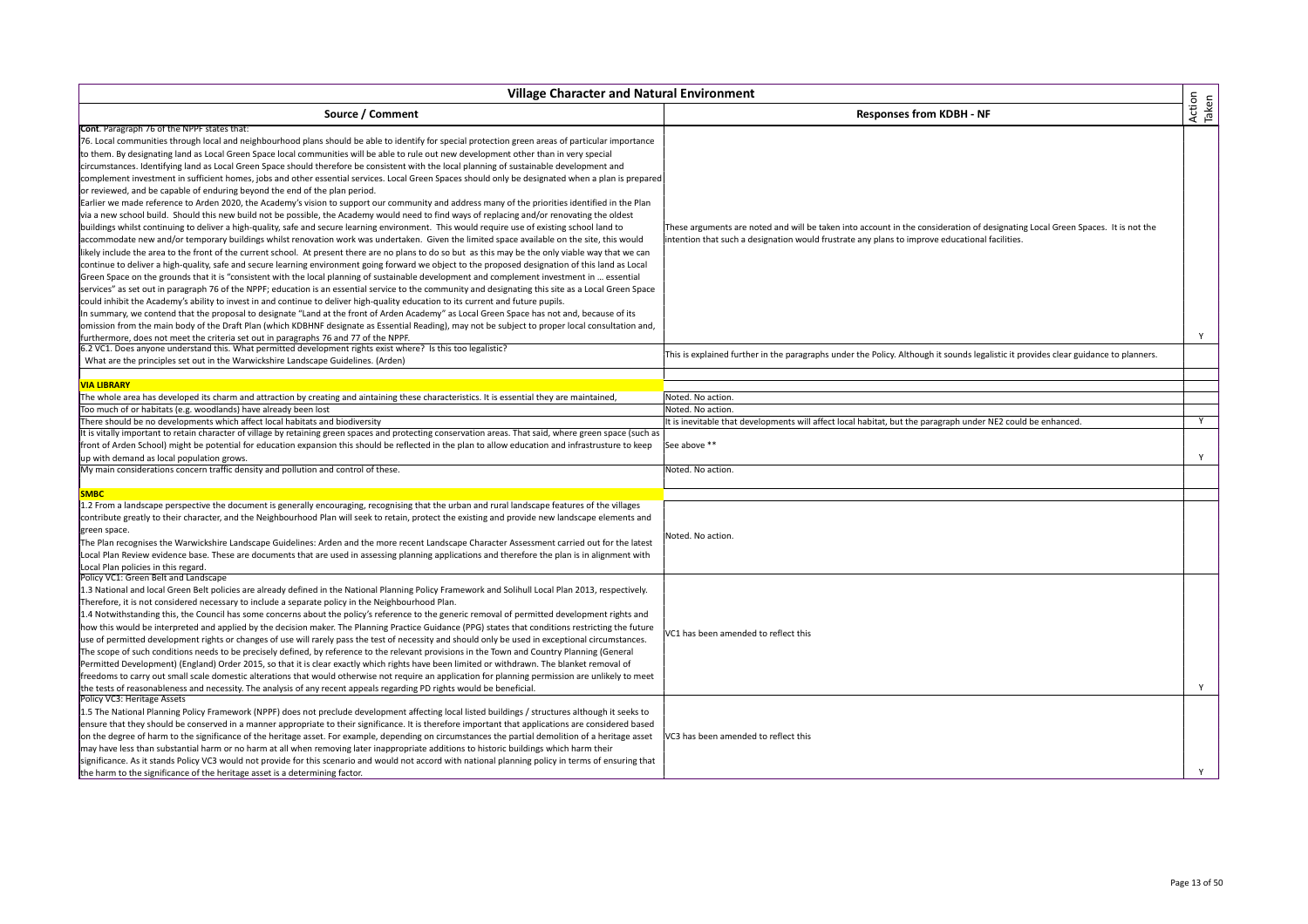| <b>Village Character and Natural Environment</b>                                                                                                                                                                                                                                                                                                                                                                                                                                                                                                                                                                                                                                                                                                                                                                                                                                                                                                                                                                                                                                                                                                                                                                                                                                                                                                                                                                                                                                                                                                                         |                                                                                                 |                 |
|--------------------------------------------------------------------------------------------------------------------------------------------------------------------------------------------------------------------------------------------------------------------------------------------------------------------------------------------------------------------------------------------------------------------------------------------------------------------------------------------------------------------------------------------------------------------------------------------------------------------------------------------------------------------------------------------------------------------------------------------------------------------------------------------------------------------------------------------------------------------------------------------------------------------------------------------------------------------------------------------------------------------------------------------------------------------------------------------------------------------------------------------------------------------------------------------------------------------------------------------------------------------------------------------------------------------------------------------------------------------------------------------------------------------------------------------------------------------------------------------------------------------------------------------------------------------------|-------------------------------------------------------------------------------------------------|-----------------|
| Source / Comment                                                                                                                                                                                                                                                                                                                                                                                                                                                                                                                                                                                                                                                                                                                                                                                                                                                                                                                                                                                                                                                                                                                                                                                                                                                                                                                                                                                                                                                                                                                                                         | <b>Responses from KDBH - NF</b>                                                                 | Action<br>Taken |
| Policy VC4: Green Space<br>1.6 This policy proposes the designation of two Local Green Spaces. The first is land at St John's Close and the second is land at the front of Arden<br>Academy. However, the NPPF states that a Local Green Space designation will not be appropriate for most green areas or open space and the<br>designation should only be used where it meets the criteria set out in the NPPF. This includes: - Where the green space is in reasonably close<br>proximity to the community it serves;<br>- Where the green area is demonstrably special to a local community and holds a particular local significance, for example because of its beauty,<br>historic significance, recreational value (including use as a playing field), tranquillity or richness of its wildlife; and<br>- Where the green area concerned is local in character and is not an extensive tract of land.<br>1.7 The Council does not raise any objections to either of the two 'Local Green Spaces' being designated and it would suggest that additional<br>justification (to demonstrate its special/particular local significance) is provided in respect of the land in front of Arden Academy to ensure its<br>inclusion is robust.                                                                                                                                                                                                                                                                                                                            | The list of Local Green Spaces is being further discussed with the Council and amendments made. | Y               |
| Policy NE1: Trees, Hedgerows and Woodland<br>1.8 The Council is supportive of this policy as it recognises the value of landscape elements / features. However, it is suggested that the policy<br>wording / explanation makes specific reference to the document BS5837 Trees in relation to design, demolition and construction -<br>Recommendations, as this is in line with Council requirements and will avoid any misunderstanding about the level of survey /<br>assessment required.                                                                                                                                                                                                                                                                                                                                                                                                                                                                                                                                                                                                                                                                                                                                                                                                                                                                                                                                                                                                                                                                             | Reference to BS5837 added.                                                                      | Y               |
| Policy NE2: Habitats and Biodiversity<br>1.9 Whilst the purpose of the policy is supported, the Council would seek clarification about how 'key local habitats and biodiversity' is being defined.<br>Although Local Wildlife Sites are mentioned, important habitats are also found outside these sites. It is suggested that Section 41 of the Natural<br>Environment and Rural Communities (NERC) Act 2006 which lists habitats and species of principal importance is provided as a reference for this<br>section. Otherwise, it is unclear exactly what the requested ecological surveys should focus on.<br>1.10 There is also a presumption that ecological surveys should be carried out in support of all planning applications. However, the Council would<br>question whether this is proportionate or necessary. Notwithstanding this, in order to ensure that these surveys are of an acceptable standard and<br>include the required information, it would be useful to refer to best practice guidance. In this instance The Chartered Institute of Ecology and<br>Environmental Management (CIEEM) has published Guidelines for Ecological Report Writing (Dec 2017).                                                                                                                                                                                                                                                                                                                                                                                    | Further detail has been added to Policy NE2                                                     | Y               |
| <b>OFFICIAL CONSULTEES</b>                                                                                                                                                                                                                                                                                                                                                                                                                                                                                                                                                                                                                                                                                                                                                                                                                                                                                                                                                                                                                                                                                                                                                                                                                                                                                                                                                                                                                                                                                                                                               |                                                                                                 |                 |
| Formal Representations on behalf of West Midlands Police Chief Constable.<br>Policy VC3 'Heritage Assets' 15. Heritage crime, such as the theft of lead flashing, cast-iron down pipes and other historic artifacts, is a significant<br>problem, particularly in Conservation Areas and for Listed Buildings. In an effort to reduce the incidence of recurrent heritage crime, the CCWMP<br>request that Policy VC3 'Heritage Assets' or the supporting text, be amended to include reference to the willingness of the Neighbourhood Forum to<br>favourably consider the use of alternative materials, where appropriate, when repairing Listed Buildings to reduce the risk of repeat theft and<br>damage.<br>16. Whilst planning permission is unlikely to be required for replacement materials, Listed Building consent is usually necessary for proposals<br>affecting a Listed building, particularly if an alternative replacement material is proposed. It would therefore be appropriate for either an additional<br>sentence to be included within the policy itself, of for the supporting text to make reference to the need to consider crime and safety issues in these<br>circumstances.                                                                                                                                                                                                                                                                                                                                                               | Policy VC3 has been amended to reflect this.                                                    | Y               |
| Cont. 17. Where replacement works are proposed to Listed Buildings, it is recommended that the particular circumstances of a heritage environment,<br>site context, and merits be considered on a case by case basis. In particular to: assess whether repeat crime (such as theft of materials from a<br>building) is highly likely; assess the potential damage to an historic asset that may result from repeated theft of existing and any like-for-like<br>replacement materials such as from historic churches; and, consider the significance of that particular element of the building (to be re-instated in<br>the event of theft) in terms of its contribution to the value of that particular heritage asset. For example the lead roof on one building may not be as<br>important to the historic asset as another due to its size, aspect or prominence on the building.<br>18. There will be cases where the use of alternative materials is the most appropriate way of avoiding such crime. For instance if the site is open, has<br>no defensible boundaries, is not subject to natural surveillance, poorly lit, and the design of the building offers offenders a number of potential<br>routes up to the roof to target metal fixtures and fittings. This makes it difficult to install suitable measures to prevent access to the roof. Any<br>defensive anti-climb measure, such as metal spikes, would potentially not be in keeping with the historic or architectural status of the site and would<br>certainly not be aesthetically pleasing. | Continuation of above                                                                           |                 |
| Cont. 19. The use of replacement material (along with the installation of signage around the site indicating the material has been replaced by a 'no<br>theft value' option) that proves valueless to any potential thief may be the most suitable measure, or an important part of a range of measures, to<br>deter crime.<br>20. The principle of this approach is accepted by English Heritage (the 3rd para in Section 3 of the document 'English Heritage Guidance Note: Theft<br>of Metal from Church Buildings' (2011)) states: "Every case is assessed on its merits, but we appreciate that there will be instances in which a change<br>of material will be appropriate, especially when the area of roof is not visible from ground level. After a theft, the first priority must be to provide<br>emergency cover whilst the permanent replacement is arranged. In some situations, a durable replacement such as terne-coated stainless steel, tiles<br>or slates, rather than lead, might be the most prudent way to repair the building".                                                                                                                                                                                                                                                                                                                                                                                                                                                                                                                 | Continuation of above                                                                           |                 |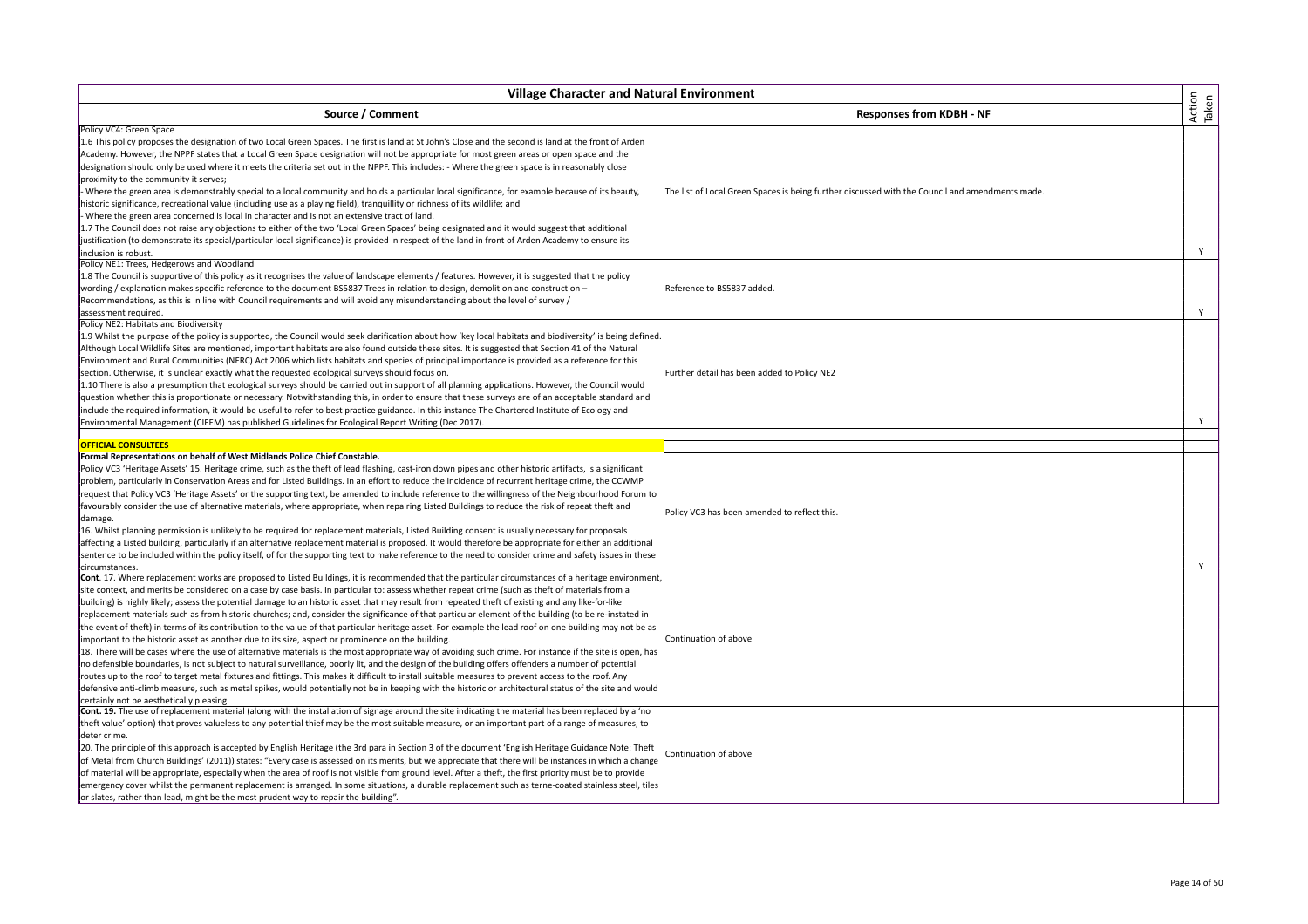| <b>Village Character and Natural Environment</b>                                                                                                                                                                                                                                                                                                                                                                                                                                                                                                                                                                                                                                                                                                                                                                                                                                                                                                                                                                                                                                                                                                                                                                                                                                                                                                                                                                                                                                                                                                                                                                                                                                                                                                                                                                                                                                                                                                                                    |                                                                                                                                                              |                 |
|-------------------------------------------------------------------------------------------------------------------------------------------------------------------------------------------------------------------------------------------------------------------------------------------------------------------------------------------------------------------------------------------------------------------------------------------------------------------------------------------------------------------------------------------------------------------------------------------------------------------------------------------------------------------------------------------------------------------------------------------------------------------------------------------------------------------------------------------------------------------------------------------------------------------------------------------------------------------------------------------------------------------------------------------------------------------------------------------------------------------------------------------------------------------------------------------------------------------------------------------------------------------------------------------------------------------------------------------------------------------------------------------------------------------------------------------------------------------------------------------------------------------------------------------------------------------------------------------------------------------------------------------------------------------------------------------------------------------------------------------------------------------------------------------------------------------------------------------------------------------------------------------------------------------------------------------------------------------------------------|--------------------------------------------------------------------------------------------------------------------------------------------------------------|-----------------|
| Source / Comment                                                                                                                                                                                                                                                                                                                                                                                                                                                                                                                                                                                                                                                                                                                                                                                                                                                                                                                                                                                                                                                                                                                                                                                                                                                                                                                                                                                                                                                                                                                                                                                                                                                                                                                                                                                                                                                                                                                                                                    | <b>Responses from KDBH - NF</b>                                                                                                                              | Action<br>Taken |
| Cont. 21. By way of local example, at Knowle Parish Church, four metal theft offences were recorded in the 16 months prior to the stolen metal being<br>replaced by glass reinforced plastic (GRP) in October 2012. There have been no incidents of theft or damage against the building since. Alternative<br>metal replacement options, such as lead, cast iron and aluminium would all be attractive to thieves and as a result could draw offenders to the site.<br>22. To put that lack of metal theft crime at Knowle Parish Church into context, since October 2012, issues relating to crime and anti-social behaviour<br>continue to occur in and around the site. As recently as April 2016 a collection box was stolen from the church and there have been two vehicle<br>offences reported immediately adjacent to the church. There have also been 14 reports of suspicious activity or anti-social behaviour in or outside<br>the church. It is clear that the site still attracts some offenders and those undertaking anti-social behaviour, and therefore the threat against the<br>church remains.<br>[23. The CCWMP recommends introduction of the following wording: · 'In appropriate circumstances, favourable consideration will be given to the use<br>of approved 'alternative' materials to replace building materials and artefacts stolen from buildings of historic importance to reduce crime and the<br>fear of crime'.                                                                                                                                                                                                                                                                                                                                                                                                                                                                                                                              | Continuation of above.                                                                                                                                       | Y               |
| <b>Environment Agency Flood Risk:</b><br>The Neighbourhood Development Plan (NDP) should propose local policies to safeguard land at risk from fluvial flooding and the provision of<br>sustainable management of surface water from both allocated and future windfall sites. The local policies should seek to enhance the policies in<br>Solihull Metropolitan Borough Councils adopted Local Plan 2013 - 2028 and Solihull Metropolitan Borough Councils emerging Draft Local<br>Plan up to 2033.<br>We have reviewed the Knowle, Dorridge and Bentley Heath Draft NDP 2018 - 2033, Pre-Submission Consultation, November 2017 and the NDP does<br>not propose any policies to safeguard land at risk of flooding from the allocated sites or any future windfall sites. The NDP should identify what<br>mitigation measures it considers necessary e.g. safeguarding specific land (after identification) for flood attenuation or natural flood risk<br>management, and include this in the policies, to ensure that sites are safe and will not increase flood risk elsewhere and that opportunities to reduce<br>flood risk are identified.<br>We recommend that flood risk management policies are included in the NDP to cover these aspects and take into account the impacts of climate<br>change. This should support the strategic development needs as set out in Solihull Metropolitan Borough Council's Local Plan. In particular with<br>regard to Policy P5 - Provision of Land for Housing, Policy P9 - Climate Change and Policy P11 - Water Management of the Local Plan.                                                                                                                                                                                                                                                                                                                                                                                     | We believe that Flood Risk Management is more appropriately addressed by the Local Plan Policies, and there is no benefit in<br>&&<br>duplicating them here. |                 |
| Cont. The River Blythe and Purnells Brook, both classified as Main Rivers, flows through the Knowle, Dorridge, Bentley Heath Plan area. These<br>watercourses should be shown within the NDP as they are major features and there may be potential opportunities to protect and enhance the river<br>corridors and reduce flood risk in the area. Other watercourses within the Plan area should also be considered in the NDP, such as the watercourse,<br>designated an Ordinary Watercourse, along the South Eastern boundary of the area.<br>Consideration should be given to the following measures to protect and enhance the river corridors of the River Blythe, Purnells Brook and Ordinary<br>Watercourses located in the NDP area. This should consider the inclusion of the following mitigation measures;<br>· Ensuring all new development is in Flood Zone 1. Only if there is no viable/available land in Flood Zone 1 should other areas be considered using the<br>Sequential Test approach. Please note that any watercourse which does not have any flood extents associated with it, such as Purnells Brook, will<br>require further work or modelling as part of detailed planning applications to ensure the development will be safe and not increase flood risk.<br>· All developments should create space for water by restoring floodplains and contributing towards Blue and Green Infrastructure.<br>· Allocated sites should be highlighted and the flood risk associated with them identified.<br>· Opportunities to reduce flood risk elsewhere by allocating flood storage areas.<br>· Setting back development 8m from the watercourses to allow access for maintenance and restoring the natural floodplain. This includes existing<br>culverted watercourses.<br>· Ensure all SuDs features are located outside of the 1 in 100 year plus climate change flood extent.<br>· Open up culverted watercourses and remove unnecessary obstructions. | See above &&                                                                                                                                                 |                 |
| Cont. In addition to the above, all developments should seek to control and discharge all surface water runoff generated on site during the 1 in 100<br>year plus climate change rainfall event. For Greenfield development sites, the surface water runoff generated as a result of the development should<br>not exceed the Greenfield runoff rate. For Brownfield development sites, developers are expected to deliver a substantial reduction in the existing<br>runoff rate, and where possible, reduce the runoff to the equivalent Greenfield rate.<br>We recommend that Solihull Metropolitan Borough Council as the Lead Local Flood Authority (LLFA) are consulted on this Plan. The LLFA are<br>responsible for managing flood risk from local sources including ordinary watercourses, groundwater and surface water.<br>We have recently updated our guidance for Neighbourhood Planning Groups on the gov.uk website: https://www.gov.uk/guidance/consulting-on-<br>neighbourhood-plans-and-development-orders.                                                                                                                                                                                                                                                                                                                                                                                                                                                                                                                                                                                                                                                                                                                                                                                                                                                                                                                                                      | See above &&                                                                                                                                                 |                 |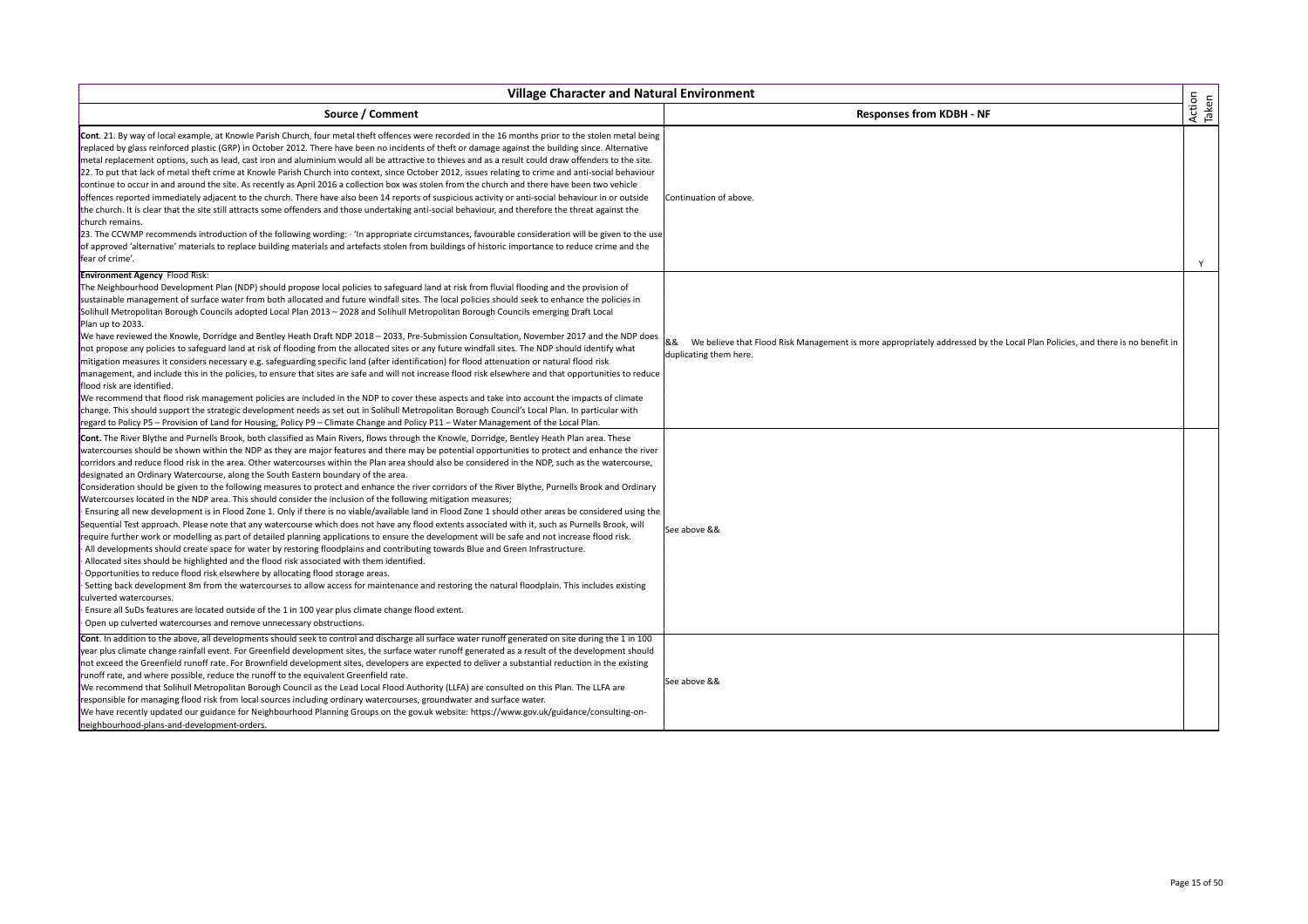| <b>Village Character and Natural Environment</b>                                                                                                                                                                                                                                                     |                                                                                                                                         |                 |
|------------------------------------------------------------------------------------------------------------------------------------------------------------------------------------------------------------------------------------------------------------------------------------------------------|-----------------------------------------------------------------------------------------------------------------------------------------|-----------------|
| Source / Comment                                                                                                                                                                                                                                                                                     | <b>Responses from KDBH - NF</b>                                                                                                         | Action<br>Taken |
| <b>Cont.</b> Groundwater and Contaminated Land:                                                                                                                                                                                                                                                      |                                                                                                                                         |                 |
| Please note these comments relate solely to the protection of 'Controlled Waters'.                                                                                                                                                                                                                   |                                                                                                                                         |                 |
| Reference to the 1:50,000 scale geological map indicates that the area designated in the draft neighbourhood plan is mostly located on the bedrock                                                                                                                                                   |                                                                                                                                         |                 |
| of the Triassic Mercia Mudstone which is designated a 'Secondary (B) Aquifer' by the Environment Agency. Part of the area towards the centre of the                                                                                                                                                  |                                                                                                                                         |                 |
| neighbourhood plan area is located on the Arden Sandstone Formation, which is designated as a Secondary A Aquifer. This strata is covered by                                                                                                                                                         |                                                                                                                                         |                 |
| various superficial deposits of sands & gravels and clays which are designated as 'Secondary (A) Aquifers' and 'Secondary Undifferentiated Aquifers'                                                                                                                                                 |                                                                                                                                         |                 |
| respectively.                                                                                                                                                                                                                                                                                        |                                                                                                                                         |                 |
| Secondary A Aquifers are capable of supporting water supplies at a local rather than strategic scale, and in some cases forming an important source                                                                                                                                                  |                                                                                                                                         |                 |
| of base flow to rivers. Secondary B and Undifferentiated Aquifers may store and yield limited amounts of groundwater due to localised features such See above &&<br>as fissures, thin permeable horizons. There are no Source Protection Zones identified in the Neighbourhood Plan area.            |                                                                                                                                         |                 |
| Several surface water features are identified for the plan area, including the River Blythe and the Cuttle Brook, which forms the south-eastern                                                                                                                                                      |                                                                                                                                         |                 |
| boundary of the area. Our records indicate that a historic landfill is located within the central area of the neighbourhood plan area, identified as                                                                                                                                                 |                                                                                                                                         |                 |
| 'Knowle Brickworks'. This is noted to have accepted builders waste up until 1973 and was not licensed. A second historic landfill is noted for the                                                                                                                                                   |                                                                                                                                         |                 |
|                                                                                                                                                                                                                                                                                                      |                                                                                                                                         |                 |
| northern most part of the proposed plan area, identified as 'Jacobean Lane', at Copt Heath. This is noted to have accepted excess motorway<br>construction materials. It should be noted that Local Authorities hold the most detailed records of                                                    |                                                                                                                                         |                 |
| historic landfills and consequently the relevant department of Solihull MBC be contacted                                                                                                                                                                                                             |                                                                                                                                         |                 |
| to ascertain if there is any additional information available                                                                                                                                                                                                                                        |                                                                                                                                         |                 |
| Cont. If development is to be carried out in the areas of the former landfills, consideration should be given to any residual risk to 'Controlled Waters'                                                                                                                                            |                                                                                                                                         |                 |
| receptors and the need for any remedial actions.                                                                                                                                                                                                                                                     |                                                                                                                                         |                 |
| In planning any development in this neighbourhood plan area, reference should be made to our 'Groundwater Protection: Principles and Practice'                                                                                                                                                       |                                                                                                                                         |                 |
| (GP3) document. This sets out our position on a wide range of activities and developments, including:                                                                                                                                                                                                |                                                                                                                                         |                 |
| Storage of pollutants and hazardous substances                                                                                                                                                                                                                                                       |                                                                                                                                         |                 |
| Solid waste management                                                                                                                                                                                                                                                                               |                                                                                                                                         |                 |
| Discharge of liquid effluents into the ground (including site drainage)                                                                                                                                                                                                                              |                                                                                                                                         |                 |
| Management of groundwater resources                                                                                                                                                                                                                                                                  | See above &&                                                                                                                            |                 |
| Land contamination                                                                                                                                                                                                                                                                                   |                                                                                                                                         |                 |
| Ground source heat pumps                                                                                                                                                                                                                                                                             |                                                                                                                                         |                 |
| Cemetery developments                                                                                                                                                                                                                                                                                |                                                                                                                                         |                 |
| Government Policy, as detailed in the National Planning Policy Framework (paragraph 120), states that 'where a site is affected by contamination or                                                                                                                                                  |                                                                                                                                         |                 |
| land stability issues, responsibility for securing a safe development rests with the developer and/or landowner'. Consequently should a development                                                                                                                                                  |                                                                                                                                         |                 |
| site currently or formerly have been subject to land-use(s) which have the potential to have caused contamination of the underlying soils and                                                                                                                                                        |                                                                                                                                         |                 |
| groundwater then any Planning Application must be supported by a Preliminary Risk Assessment. This should demonstrate that the risks posed to                                                                                                                                                        |                                                                                                                                         |                 |
| 'Controlled Waters' by any contamination are understood by the applicant and can be safely managed.                                                                                                                                                                                                  |                                                                                                                                         |                 |
| Cont. Biodiversity:                                                                                                                                                                                                                                                                                  |                                                                                                                                         |                 |
| There's no acknowledgement of the Blythe SSSI running through the west of the NDP area. This site should be acknowledged in the NDP possibly                                                                                                                                                         |                                                                                                                                         |                 |
| within 4.5 Protect Green Space and the Environment. Specific regard could also be given in Policy NE2, Section 6.8.                                                                                                                                                                                  | If specific Community Actions are identified relating to the Blythe Valley SSSI these will be added to the ongoing list of Community    |                 |
| Environmental protection and enhancement cannot be achieved without the understanding and support of local communities. The river restoration                                                                                                                                                        | Actions in the future                                                                                                                   |                 |
| strategy for the river Blythe SSSI will rely on the involvement of local communities to make progress and achieve sustained outcomes in line with the<br>catchment based approach. Appendix 3 Community Actions - Village Character and the Natural Environment could make reference to the role the |                                                                                                                                         |                 |
| local community has in the success of the restoration strategy.                                                                                                                                                                                                                                      |                                                                                                                                         |                 |
| Knowle, Dorridge and Bentley Heath Neighbourhood Plan 2018 - 2033                                                                                                                                                                                                                                    |                                                                                                                                         |                 |
| Thank you for your consultation on the above dated and received by Natural England on 29th November 2017.                                                                                                                                                                                            |                                                                                                                                         |                 |
| Natural England is a non-departmental public body. Our statutory purpose is to ensure that the natural environment is conserved, enhanced, and                                                                                                                                                       |                                                                                                                                         |                 |
| managed for the benefit of present and future generations, thereby contributing to sustainable development.                                                                                                                                                                                          | Noted. No action.                                                                                                                       |                 |
| Natural England is a statutory consultee in neighbourhood planning and must be consulted on draft neighbourhood development plans by the                                                                                                                                                             |                                                                                                                                         |                 |
| Parish/Town Councils or Neighbourhood Forums where they consider our interests would be affected by the proposals made.                                                                                                                                                                              |                                                                                                                                         |                 |
| Natural England does not have any specific comments on this draft neighbourhood plan.                                                                                                                                                                                                                |                                                                                                                                         |                 |
| THE KNOWLE SOCIETY. Consequently, and noting the comment included in the draft Neighbourhood Plan (NP) under Policy VC2 on page 18, it is                                                                                                                                                            |                                                                                                                                         |                 |
| suggested therefore, that although the proposed Policies within the document, ie                                                                                                                                                                                                                     |                                                                                                                                         |                 |
| 1. VC2 - Conservation Areas,                                                                                                                                                                                                                                                                         | Noted. The requirement for development proposals to have regard to the Knowle Conservation Area Appraisal 2007 has bee added            |                 |
| 2. VC3 - Heritage Assets, and                                                                                                                                                                                                                                                                        | to Policy D2. Most points are covered in NP. Those in the CAs are not land use eg review of listings and so are appropriately placed in |                 |
| 3. D2 - Design in Conservation Areas                                                                                                                                                                                                                                                                 | the CAs.                                                                                                                                |                 |
| they do not go far enough to ensure a sustainable resistance is available to inappropriate development or redevelopment. Consequently it is                                                                                                                                                          |                                                                                                                                         |                 |
| requested that further consideration be given to achieving full Policy status for the recommendations made in the CAA rather than being left, as                                                                                                                                                     |                                                                                                                                         |                 |
| suggested in the draft NP, as Community Actions.                                                                                                                                                                                                                                                     |                                                                                                                                         | Y               |
|                                                                                                                                                                                                                                                                                                      |                                                                                                                                         |                 |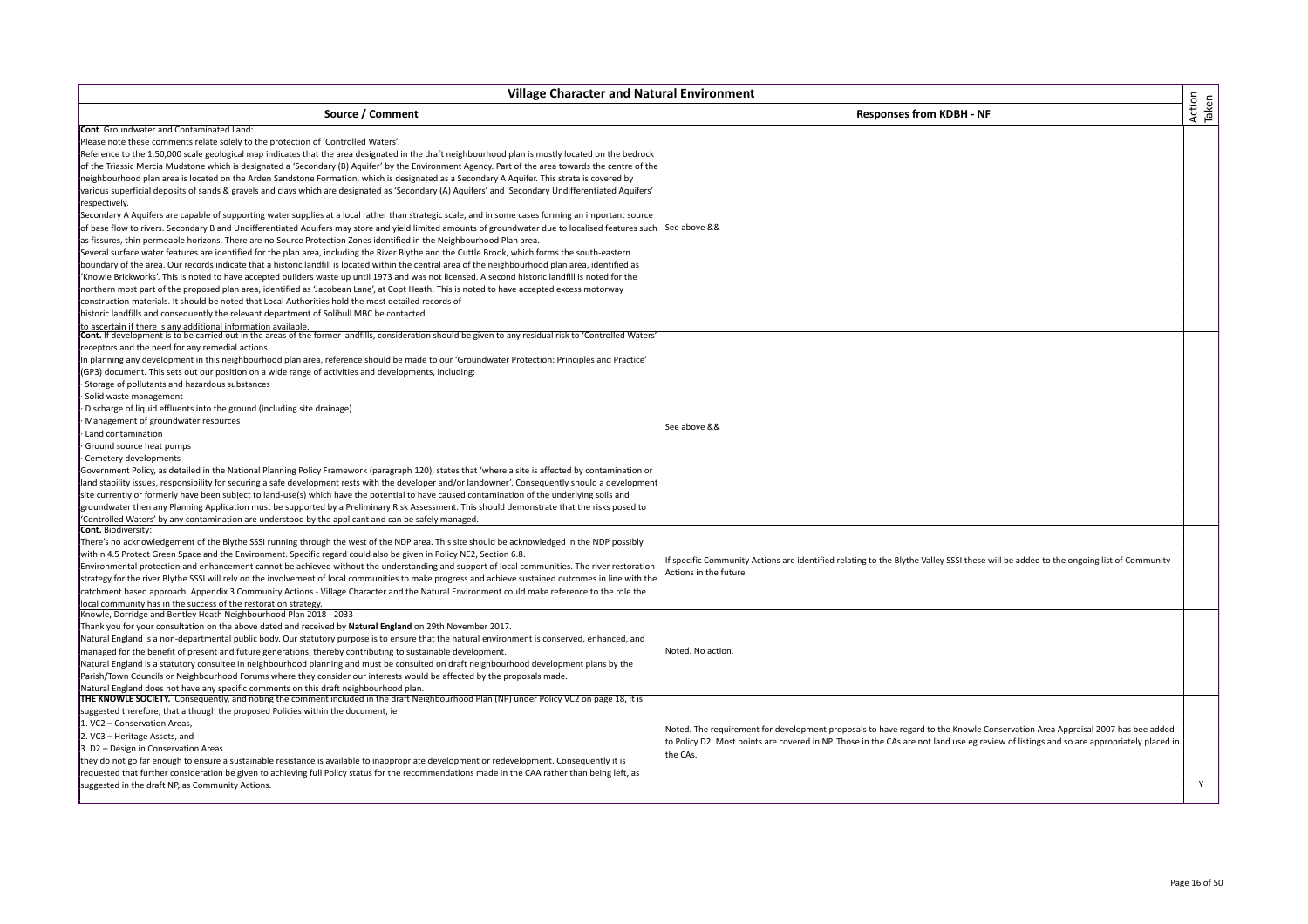| <b>Village Character and Natural Environment</b>                                                                                                                                                                                                                                                                                                                                                                                                                                                                                                                                                                                                                                                                                                                                                                                                                                                |                                                                                                                               |                 |
|-------------------------------------------------------------------------------------------------------------------------------------------------------------------------------------------------------------------------------------------------------------------------------------------------------------------------------------------------------------------------------------------------------------------------------------------------------------------------------------------------------------------------------------------------------------------------------------------------------------------------------------------------------------------------------------------------------------------------------------------------------------------------------------------------------------------------------------------------------------------------------------------------|-------------------------------------------------------------------------------------------------------------------------------|-----------------|
| Source / Comment                                                                                                                                                                                                                                                                                                                                                                                                                                                                                                                                                                                                                                                                                                                                                                                                                                                                                | <b>Responses from KDBH - NF</b>                                                                                               | Action<br>Taken |
| <b>Policy Showcase launch of Neighbourhood Plan Consultation</b><br>The areas mentioned on post-it notes placed on the board for suggested Local Green Spaces, with the number of times each area was suggested.<br>MIND Garden - 9<br>Bentley Heath Park (and allotments) - 7<br>Knowle Park - 4<br>Dorridge Park - 2<br>Hanbury Park - 2<br>Conker Lane - 6<br>Green route from Four Ashes (by D&M) to Conker Lane and Railway - 1<br>The Ards, Dorridge Rd - 2<br>Knowle Locks - 2<br>Copse at Dorridge Rd / Avenue Rd corner (opposite station) - 3<br>Former bypass route from Longdon Rd to Warwick Rd - 4<br>Green island in Edstone Close - 2<br>Green island in Hanbury Rd - 2<br><b>St Johns Close - 1</b><br>Knowle Children's Field, Kixley Lane (vested in National Trust) - 1<br>Field at corner of Widney Rd / Browns Lane - 1<br>Land at end of Moorfield Avenue (Pool End) - 1 | These areas have been considered as part of the Local Green Spaces study, and the Local Green Spaces section has been amended |                 |
| Bullivents Coppice, Bentley Heath - 1<br>New space within new housing developments (Pollution reduction, Safe play areas) -1                                                                                                                                                                                                                                                                                                                                                                                                                                                                                                                                                                                                                                                                                                                                                                    |                                                                                                                               |                 |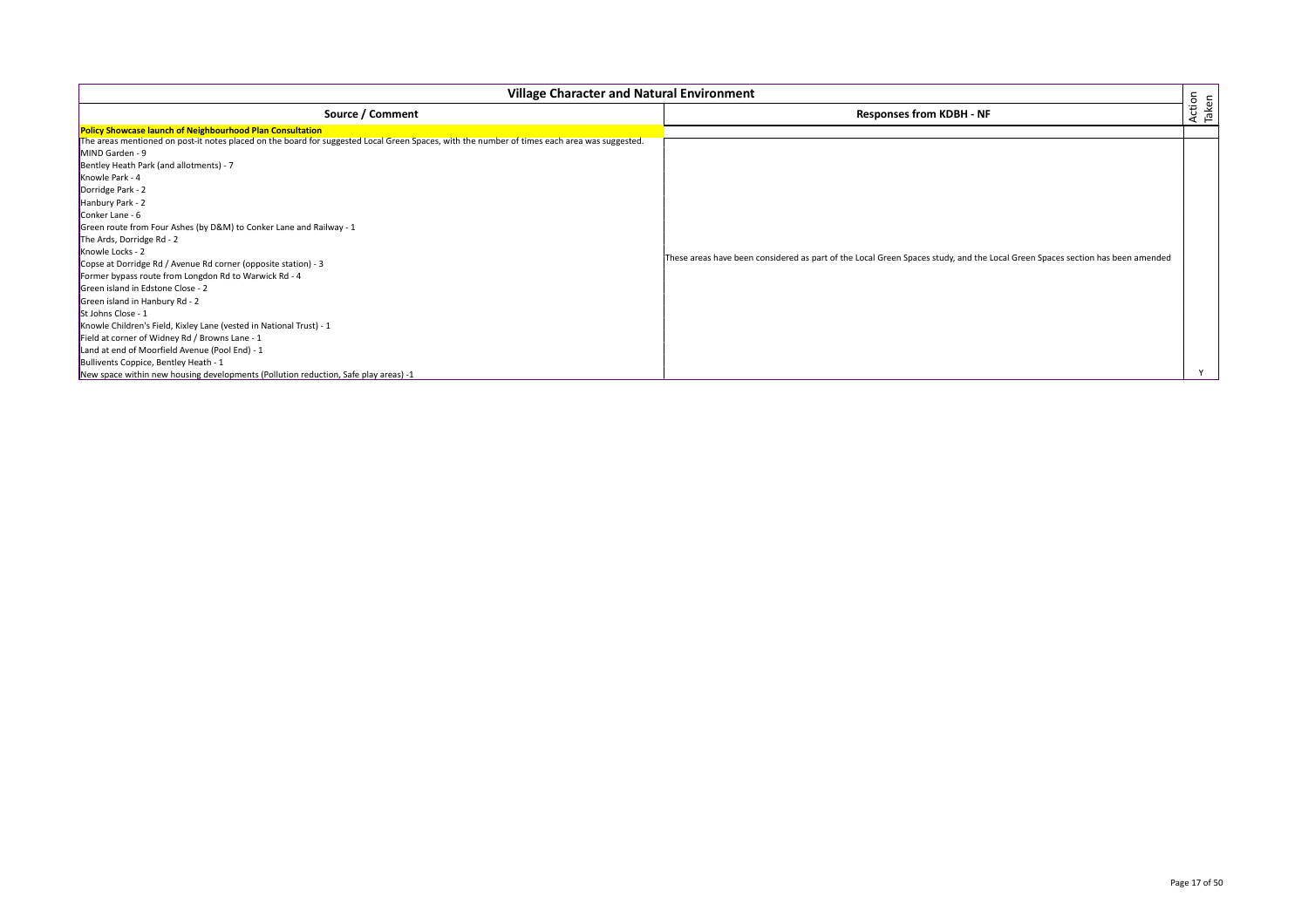| Action<br>Taken<br>Source / Comment<br><b>Responses from KDBH - NF</b><br>QUESTIONNAIRE AT LAUNCH OF DRAFT NEIGHBOURHOOD PLAN 25/11/17<br>2 - All housing should be of good/high quality . Insulation for reduced bills and solar / renewable sources should be encouraged not sidelined.<br>Agreed, Covered by Policies P15 and P9 of the SLP and Draft SLP. No action required.<br>4 - ('5' ratings given) subject to comments. H4 can we add a policy to say room sizes should be in keeping with existing stock larger than 12m <sup>2</sup> double<br>bedroom, 9m <sup>2</sup> single bedroom, 16m <sup>2</sup> lounge, 9m <sup>2</sup> kitchens, 6m <sup>2</sup> bathrooms. H5 Gardens should be greater than [3x] than footprint of a house, maisonette /  T <sub>OO</sub> prescriptive<br>apartment (with gardens). Garden > 3 x 2 bed area, garden > 4 x 3 bed area, garden > 5 x 4 bed area, garden > 6 x 5 bed area. In keeping with immediate<br>proximity (<100m)<br>5 - H1 Strongly support your objection to Draft Local Plan. H2 recent developments are too small and dangerous for pedestrians must have pavements and<br>off street parking. 3 storey buildings are at the top of the site - meaning they overlook everyone - this is to be avoided. H3 Make it pleasant and not cramped  H1 to H4 agreed. Covered in NP. No action required. H5 Under<br>no fair to have sub-standard. H4 Downsizers don't want tiny rooms. H5 No more 5 or 6 bedroom houses - enough already. H7 What constitutes "material<br>residents can make objections to individual planning applications.<br>harm to living conditions"?<br>6 - When housing development is undertaken policies must be put in place on disruption. Even extention on Station Road causes traffic issues what would a<br>Agree. Already in Plan. No further action required.<br>major development cause.<br>7 - H1 to H6 All these aspects need to be designed carefully, but we do need to have more houses. H7 & H8 These need to be more closely monitored.<br>Agree. Already in Plan. No further action required.<br>12 - 540 is the max number of new houses. H5 Tie down the phrase "All schemes to pay particular regard to the character and appearance of where they are<br>Agree. Already in Plan. No further action required. No need to change wording in H5 (although amended for other reasons).<br>located". Pay particular regard and ensure that no adverse impact?<br>23 - Concerned about new Arden School entrance onto Stripes Hill. At present too many 4/5/6 bed houses being built by small developers. No affordable<br>Noted.<br>housing. Agree 500 new houses preferable to 1000.<br>27 - Not rapid building of large plots of housing.<br>Noted. Address through Draft Local Plan and Concept Masterplan representations. No action re. NP.<br>28 - I am strongly against the proposed size of development on green belt land.<br>Noted. NP needs to make proportionate contribution to meet local housing need.<br>We need housing - but it should be on brown site - not green belt. . Noted. Maintain objections to Draft Local Plan. No action re.<br>31 - We need housing - but it should be on brown site - not green belt. Social housing for locals.<br>NP. Social housing for locals. Agreed. Covered in NP. No action required.<br>Noted.<br>33 - Use brown fill first.<br>Noted. Address through Draft Local Plan and Concept Masterplan representations. No action re. NP.<br>Noted. NP needs to make proportionate contribution to meet local housing need.<br>H3 Is this practical? H5 How do KDBH NF propose to control market forces? Is this realistic?<br>41 - Very Knowle focussed. Affordable housing is important provision. Too much NIMBYism - need to promote a more open minded approach. Rented<br>We need housing - but it should be on brown site - not green belt. . Noted. Maintain objections to Draft Local Plan. No action re.<br>housing and sales so we don't sideline the younger generations' ability to live where they grew up.<br>NP. Social housing for locals. Agreed. Covered in NP. No action required.<br>42 - I would prefer to see more two bedroom houses than three, four and five. I think the need is greater for starter homes and for people who want to<br>Policies H4 and H5 amended.<br>downsize.<br>Y<br>Noted. NP needs to make proportionate contribution to meet local housing need. H4 Space around - not crammed in. Agreed.<br>45 - H1 Too many houses proposed. H4 Space around - not crammed in.<br>Covered in NP. No action required<br>NP must be in general conformity with Local Plan. No action.<br>easy eviction.<br>48 - The scale of housing will pose problems for the character and infrastructure of the area. Land is standing empty on the site of the old Wyevale (Eastcote)<br>Noted. NP needs to make proportionate contribution to meet local housing need.<br>garden centre. This could be the nucleus for a new village which would be closer to the station at Hampton and new developments linked to HS2 etc.<br>49 - Set a figure for maximum housing density.<br>NP must be in general conformity with Local Plan. No action.<br>50% detached is too high for current housing needs - greater proportion of semis. More 2 bed houses - need young people in<br>the 'town'. Policies H4 and H5 amended.<br>Exclusivity clauses regarding 5-year residence before access to certain housing is unnecessary. We'll all be inbred before we know<br>clauses regarding 5-year residence before access to certain housing is unnecessary. We'll all be inbred before we know it! We need fresh blood into the area<br>it! We need fresh blood into the area. If this is designed to keep out 'undesirables' I think the inevitable high prices will go some<br>If this is designed to keep out 'undesirables' I think the inevitable high prices will go some way to fo that - not that all richer people are 'desireables'.<br>way to fo that - not that all richer people are 'desireables'. Policy responds to strong local representations for priority to be given<br>to those with a local connection.<br>Y<br>58 - Ensure that the Green Belt is kept now and in the future.<br>Noted. NP needs to make proportionate contribution to meet local housing need.<br>61 - Consider innovative approaches to affordable housing provision eg. leading edge technology / re-using commercial buildings.<br>Noted. Discuss with Council. No action re. NP.<br>62 - H2 Please ensure current householders on periphery of Arden Triangle eg Milverton are respected by putting 3 storey buildings in the centre. H3<br>H2 Noted. Address through Draft Local Plan and Concept Masterplan representations. No action re. NP. H3 Noted. H4 and H5<br>Teachers for local schools. Local doctors / nurses for hospitals won't have had ability to live here for 5 years but would need less expensive housing. H4 More<br>amended.<br>Y<br>bed houses younger people to live locally - eg carers / divorcees.<br>64 - H3 Affordable housing should be for people with a local connection, not overspill from other councils.<br>Agreed. Covered in NP. No action required.<br>65 - New housing will undoubtedly affect Station Road from the present Arden School site. What can be done to help alleviate congestion.<br>Noted. Address through Draft Local Plan and Concept Masterplan representations. No action re. NP.<br>66 - Any future development needs to be in keeping with existing properties and infrastructure. In other words it should enhance the community and not<br>Agreed, Covered in NP. No action required.<br>devalue it.<br>Agreed. Maintain objections to Draft Local Plan. No action re. NP.<br>roads / facilities - already experiencing grid lock on roads coming up Stripes Hill into Knowle on regular basis.<br>71 - The plans proposed to scale back the development to 500 houses is a very important step, helping retain the village character and manage the transport.<br>Agreed. Covered in NP. Location of development not addressed in NP. No action required.<br>Why is there no suggestion of development elsewhere eg Dorridge and Bentley Heath. Need provision of smaller, lower cost units for young people less<br>Need provision of smaller, lower cost units for young people less large detached housing. H4 and H5 amended.<br>Y<br>large detached housing.<br>Noted. NP needs to make proportionate contribution to meet local housing need. | <b>Housing</b>                                                                                                                                           |  |  |
|-------------------------------------------------------------------------------------------------------------------------------------------------------------------------------------------------------------------------------------------------------------------------------------------------------------------------------------------------------------------------------------------------------------------------------------------------------------------------------------------------------------------------------------------------------------------------------------------------------------------------------------------------------------------------------------------------------------------------------------------------------------------------------------------------------------------------------------------------------------------------------------------------------------------------------------------------------------------------------------------------------------------------------------------------------------------------------------------------------------------------------------------------------------------------------------------------------------------------------------------------------------------------------------------------------------------------------------------------------------------------------------------------------------------------------------------------------------------------------------------------------------------------------------------------------------------------------------------------------------------------------------------------------------------------------------------------------------------------------------------------------------------------------------------------------------------------------------------------------------------------------------------------------------------------------------------------------------------------------------------------------------------------------------------------------------------------------------------------------------------------------------------------------------------------------------------------------------------------------------------------------------------------------------------------------------------------------------------------------------------------------------------------------------------------------------------------------------------------------------------------------------------------------------------------------------------------------------------------------------------------------------------------------------------------------------------------------------------------------------------------------------------------------------------------------------------------------------------------------------------------------------------------------------------------------------------------------------------------------------------------------------------------------------------------------------------------------------------------------------------------------------------------------------------------------------------------------------------------------------------------------------------------------------------------------------------------------------------------------------------------------------------------------------------------------------------------------------------------------------------------------------------------------------------------------------------------------------------------------------------------------------------------------------------------------------------------------------------------------------------------------------------------------------------------------------------------------------------------------------------------------------------------------------------------------------------------------------------------------------------------------------------------------------------------------------------------------------------------------------------------------------------------------------------------------------------------------------------------------------------------------------------------------------------------------------------------------------------------------------------------------------------------------------------------------------------------------------------------------------------------------------------------------------------------------------------------------------------------------------------------------------------------------------------------------------------------------------------------------------------------------------------------------------------------------------------------------------------------------------------------------------------------------------------------------------------------------------------------------------------------------------------------------------------------------------------------------------------------------------------------------------------------------------------------------------------------------------------------------------------------------------------------------------------------------------------------------------------------------------------------------------------------------------------------------------------------------------------------------------------------------------------------------------------------------------------------------------------------------------------------------------------------------------------------------------------------------------------------------------------------------------------------------------------------------------------------------------------------------------------------------------------------------------------------------------------------------------------------------------------------------------------------------------------------------------------------------------------------------------------------------------------------------------------------------------------------------------------------------------------------------------------------------------------------------------------------------------------------------------------------------------------------------------------------------------------------------------------------------------------------------------------------------------------------------------------------------------------------------------------------------------------------------------------------------------------------------------------------------------------------------------------------------------------------------------------------------------------------------------------------------------------------------------------------------------------------------------------------------------------------------------------------------------------------------------------------------------------------------------------------------------------------------------------------------------------------------------------------------------------------------------------------------------------------------------------------------------------------------------------------------------------------------------------------------------------------------------------------------------------------------------------------------------------------------------------------------------------------------------------------------------------------------------------------------------------------------------------------------------------------------------------------------------------------------------------------------------------------------------------------------------------------------------------------------------------------------------------------------------------------------------------------------------------------------------------------------------------------------------------------------------------------------------------------------------------------------------------------------------------------------------------------------------------------------------------------------------------------------------------------------------------------------------------------------------------------------------------------------------------------------------------------------------------------------------------------------------------|----------------------------------------------------------------------------------------------------------------------------------------------------------|--|--|
|                                                                                                                                                                                                                                                                                                                                                                                                                                                                                                                                                                                                                                                                                                                                                                                                                                                                                                                                                                                                                                                                                                                                                                                                                                                                                                                                                                                                                                                                                                                                                                                                                                                                                                                                                                                                                                                                                                                                                                                                                                                                                                                                                                                                                                                                                                                                                                                                                                                                                                                                                                                                                                                                                                                                                                                                                                                                                                                                                                                                                                                                                                                                                                                                                                                                                                                                                                                                                                                                                                                                                                                                                                                                                                                                                                                                                                                                                                                                                                                                                                                                                                                                                                                                                                                                                                                                                                                                                                                                                                                                                                                                                                                                                                                                                                                                                                                                                                                                                                                                                                                                                                                                                                                                                                                                                                                                                                                                                                                                                                                                                                                                                                                                                                                                                                                                                                                                                                                                                                                                                                                                                                                                                                                                                                                                                                                                                                                                                                                                                                                                                                                                                                                                                                                                                                                                                                                                                                                                                                                                                                                                                                                                                                                                                                                                                                                                                                                                                                                                                                                                                                                                                                                                                                                                                                                                                                                                                                                                                                                                                                                                                                                                                                                                                                                                                                                                                                                                                                                                                                                                                                                           |                                                                                                                                                          |  |  |
|                                                                                                                                                                                                                                                                                                                                                                                                                                                                                                                                                                                                                                                                                                                                                                                                                                                                                                                                                                                                                                                                                                                                                                                                                                                                                                                                                                                                                                                                                                                                                                                                                                                                                                                                                                                                                                                                                                                                                                                                                                                                                                                                                                                                                                                                                                                                                                                                                                                                                                                                                                                                                                                                                                                                                                                                                                                                                                                                                                                                                                                                                                                                                                                                                                                                                                                                                                                                                                                                                                                                                                                                                                                                                                                                                                                                                                                                                                                                                                                                                                                                                                                                                                                                                                                                                                                                                                                                                                                                                                                                                                                                                                                                                                                                                                                                                                                                                                                                                                                                                                                                                                                                                                                                                                                                                                                                                                                                                                                                                                                                                                                                                                                                                                                                                                                                                                                                                                                                                                                                                                                                                                                                                                                                                                                                                                                                                                                                                                                                                                                                                                                                                                                                                                                                                                                                                                                                                                                                                                                                                                                                                                                                                                                                                                                                                                                                                                                                                                                                                                                                                                                                                                                                                                                                                                                                                                                                                                                                                                                                                                                                                                                                                                                                                                                                                                                                                                                                                                                                                                                                                                                           |                                                                                                                                                          |  |  |
|                                                                                                                                                                                                                                                                                                                                                                                                                                                                                                                                                                                                                                                                                                                                                                                                                                                                                                                                                                                                                                                                                                                                                                                                                                                                                                                                                                                                                                                                                                                                                                                                                                                                                                                                                                                                                                                                                                                                                                                                                                                                                                                                                                                                                                                                                                                                                                                                                                                                                                                                                                                                                                                                                                                                                                                                                                                                                                                                                                                                                                                                                                                                                                                                                                                                                                                                                                                                                                                                                                                                                                                                                                                                                                                                                                                                                                                                                                                                                                                                                                                                                                                                                                                                                                                                                                                                                                                                                                                                                                                                                                                                                                                                                                                                                                                                                                                                                                                                                                                                                                                                                                                                                                                                                                                                                                                                                                                                                                                                                                                                                                                                                                                                                                                                                                                                                                                                                                                                                                                                                                                                                                                                                                                                                                                                                                                                                                                                                                                                                                                                                                                                                                                                                                                                                                                                                                                                                                                                                                                                                                                                                                                                                                                                                                                                                                                                                                                                                                                                                                                                                                                                                                                                                                                                                                                                                                                                                                                                                                                                                                                                                                                                                                                                                                                                                                                                                                                                                                                                                                                                                                                           |                                                                                                                                                          |  |  |
|                                                                                                                                                                                                                                                                                                                                                                                                                                                                                                                                                                                                                                                                                                                                                                                                                                                                                                                                                                                                                                                                                                                                                                                                                                                                                                                                                                                                                                                                                                                                                                                                                                                                                                                                                                                                                                                                                                                                                                                                                                                                                                                                                                                                                                                                                                                                                                                                                                                                                                                                                                                                                                                                                                                                                                                                                                                                                                                                                                                                                                                                                                                                                                                                                                                                                                                                                                                                                                                                                                                                                                                                                                                                                                                                                                                                                                                                                                                                                                                                                                                                                                                                                                                                                                                                                                                                                                                                                                                                                                                                                                                                                                                                                                                                                                                                                                                                                                                                                                                                                                                                                                                                                                                                                                                                                                                                                                                                                                                                                                                                                                                                                                                                                                                                                                                                                                                                                                                                                                                                                                                                                                                                                                                                                                                                                                                                                                                                                                                                                                                                                                                                                                                                                                                                                                                                                                                                                                                                                                                                                                                                                                                                                                                                                                                                                                                                                                                                                                                                                                                                                                                                                                                                                                                                                                                                                                                                                                                                                                                                                                                                                                                                                                                                                                                                                                                                                                                                                                                                                                                                                                                           |                                                                                                                                                          |  |  |
|                                                                                                                                                                                                                                                                                                                                                                                                                                                                                                                                                                                                                                                                                                                                                                                                                                                                                                                                                                                                                                                                                                                                                                                                                                                                                                                                                                                                                                                                                                                                                                                                                                                                                                                                                                                                                                                                                                                                                                                                                                                                                                                                                                                                                                                                                                                                                                                                                                                                                                                                                                                                                                                                                                                                                                                                                                                                                                                                                                                                                                                                                                                                                                                                                                                                                                                                                                                                                                                                                                                                                                                                                                                                                                                                                                                                                                                                                                                                                                                                                                                                                                                                                                                                                                                                                                                                                                                                                                                                                                                                                                                                                                                                                                                                                                                                                                                                                                                                                                                                                                                                                                                                                                                                                                                                                                                                                                                                                                                                                                                                                                                                                                                                                                                                                                                                                                                                                                                                                                                                                                                                                                                                                                                                                                                                                                                                                                                                                                                                                                                                                                                                                                                                                                                                                                                                                                                                                                                                                                                                                                                                                                                                                                                                                                                                                                                                                                                                                                                                                                                                                                                                                                                                                                                                                                                                                                                                                                                                                                                                                                                                                                                                                                                                                                                                                                                                                                                                                                                                                                                                                                                           |                                                                                                                                                          |  |  |
|                                                                                                                                                                                                                                                                                                                                                                                                                                                                                                                                                                                                                                                                                                                                                                                                                                                                                                                                                                                                                                                                                                                                                                                                                                                                                                                                                                                                                                                                                                                                                                                                                                                                                                                                                                                                                                                                                                                                                                                                                                                                                                                                                                                                                                                                                                                                                                                                                                                                                                                                                                                                                                                                                                                                                                                                                                                                                                                                                                                                                                                                                                                                                                                                                                                                                                                                                                                                                                                                                                                                                                                                                                                                                                                                                                                                                                                                                                                                                                                                                                                                                                                                                                                                                                                                                                                                                                                                                                                                                                                                                                                                                                                                                                                                                                                                                                                                                                                                                                                                                                                                                                                                                                                                                                                                                                                                                                                                                                                                                                                                                                                                                                                                                                                                                                                                                                                                                                                                                                                                                                                                                                                                                                                                                                                                                                                                                                                                                                                                                                                                                                                                                                                                                                                                                                                                                                                                                                                                                                                                                                                                                                                                                                                                                                                                                                                                                                                                                                                                                                                                                                                                                                                                                                                                                                                                                                                                                                                                                                                                                                                                                                                                                                                                                                                                                                                                                                                                                                                                                                                                                                                           |                                                                                                                                                          |  |  |
|                                                                                                                                                                                                                                                                                                                                                                                                                                                                                                                                                                                                                                                                                                                                                                                                                                                                                                                                                                                                                                                                                                                                                                                                                                                                                                                                                                                                                                                                                                                                                                                                                                                                                                                                                                                                                                                                                                                                                                                                                                                                                                                                                                                                                                                                                                                                                                                                                                                                                                                                                                                                                                                                                                                                                                                                                                                                                                                                                                                                                                                                                                                                                                                                                                                                                                                                                                                                                                                                                                                                                                                                                                                                                                                                                                                                                                                                                                                                                                                                                                                                                                                                                                                                                                                                                                                                                                                                                                                                                                                                                                                                                                                                                                                                                                                                                                                                                                                                                                                                                                                                                                                                                                                                                                                                                                                                                                                                                                                                                                                                                                                                                                                                                                                                                                                                                                                                                                                                                                                                                                                                                                                                                                                                                                                                                                                                                                                                                                                                                                                                                                                                                                                                                                                                                                                                                                                                                                                                                                                                                                                                                                                                                                                                                                                                                                                                                                                                                                                                                                                                                                                                                                                                                                                                                                                                                                                                                                                                                                                                                                                                                                                                                                                                                                                                                                                                                                                                                                                                                                                                                                                           |                                                                                                                                                          |  |  |
|                                                                                                                                                                                                                                                                                                                                                                                                                                                                                                                                                                                                                                                                                                                                                                                                                                                                                                                                                                                                                                                                                                                                                                                                                                                                                                                                                                                                                                                                                                                                                                                                                                                                                                                                                                                                                                                                                                                                                                                                                                                                                                                                                                                                                                                                                                                                                                                                                                                                                                                                                                                                                                                                                                                                                                                                                                                                                                                                                                                                                                                                                                                                                                                                                                                                                                                                                                                                                                                                                                                                                                                                                                                                                                                                                                                                                                                                                                                                                                                                                                                                                                                                                                                                                                                                                                                                                                                                                                                                                                                                                                                                                                                                                                                                                                                                                                                                                                                                                                                                                                                                                                                                                                                                                                                                                                                                                                                                                                                                                                                                                                                                                                                                                                                                                                                                                                                                                                                                                                                                                                                                                                                                                                                                                                                                                                                                                                                                                                                                                                                                                                                                                                                                                                                                                                                                                                                                                                                                                                                                                                                                                                                                                                                                                                                                                                                                                                                                                                                                                                                                                                                                                                                                                                                                                                                                                                                                                                                                                                                                                                                                                                                                                                                                                                                                                                                                                                                                                                                                                                                                                                                           |                                                                                                                                                          |  |  |
|                                                                                                                                                                                                                                                                                                                                                                                                                                                                                                                                                                                                                                                                                                                                                                                                                                                                                                                                                                                                                                                                                                                                                                                                                                                                                                                                                                                                                                                                                                                                                                                                                                                                                                                                                                                                                                                                                                                                                                                                                                                                                                                                                                                                                                                                                                                                                                                                                                                                                                                                                                                                                                                                                                                                                                                                                                                                                                                                                                                                                                                                                                                                                                                                                                                                                                                                                                                                                                                                                                                                                                                                                                                                                                                                                                                                                                                                                                                                                                                                                                                                                                                                                                                                                                                                                                                                                                                                                                                                                                                                                                                                                                                                                                                                                                                                                                                                                                                                                                                                                                                                                                                                                                                                                                                                                                                                                                                                                                                                                                                                                                                                                                                                                                                                                                                                                                                                                                                                                                                                                                                                                                                                                                                                                                                                                                                                                                                                                                                                                                                                                                                                                                                                                                                                                                                                                                                                                                                                                                                                                                                                                                                                                                                                                                                                                                                                                                                                                                                                                                                                                                                                                                                                                                                                                                                                                                                                                                                                                                                                                                                                                                                                                                                                                                                                                                                                                                                                                                                                                                                                                                                           |                                                                                                                                                          |  |  |
|                                                                                                                                                                                                                                                                                                                                                                                                                                                                                                                                                                                                                                                                                                                                                                                                                                                                                                                                                                                                                                                                                                                                                                                                                                                                                                                                                                                                                                                                                                                                                                                                                                                                                                                                                                                                                                                                                                                                                                                                                                                                                                                                                                                                                                                                                                                                                                                                                                                                                                                                                                                                                                                                                                                                                                                                                                                                                                                                                                                                                                                                                                                                                                                                                                                                                                                                                                                                                                                                                                                                                                                                                                                                                                                                                                                                                                                                                                                                                                                                                                                                                                                                                                                                                                                                                                                                                                                                                                                                                                                                                                                                                                                                                                                                                                                                                                                                                                                                                                                                                                                                                                                                                                                                                                                                                                                                                                                                                                                                                                                                                                                                                                                                                                                                                                                                                                                                                                                                                                                                                                                                                                                                                                                                                                                                                                                                                                                                                                                                                                                                                                                                                                                                                                                                                                                                                                                                                                                                                                                                                                                                                                                                                                                                                                                                                                                                                                                                                                                                                                                                                                                                                                                                                                                                                                                                                                                                                                                                                                                                                                                                                                                                                                                                                                                                                                                                                                                                                                                                                                                                                                                           |                                                                                                                                                          |  |  |
|                                                                                                                                                                                                                                                                                                                                                                                                                                                                                                                                                                                                                                                                                                                                                                                                                                                                                                                                                                                                                                                                                                                                                                                                                                                                                                                                                                                                                                                                                                                                                                                                                                                                                                                                                                                                                                                                                                                                                                                                                                                                                                                                                                                                                                                                                                                                                                                                                                                                                                                                                                                                                                                                                                                                                                                                                                                                                                                                                                                                                                                                                                                                                                                                                                                                                                                                                                                                                                                                                                                                                                                                                                                                                                                                                                                                                                                                                                                                                                                                                                                                                                                                                                                                                                                                                                                                                                                                                                                                                                                                                                                                                                                                                                                                                                                                                                                                                                                                                                                                                                                                                                                                                                                                                                                                                                                                                                                                                                                                                                                                                                                                                                                                                                                                                                                                                                                                                                                                                                                                                                                                                                                                                                                                                                                                                                                                                                                                                                                                                                                                                                                                                                                                                                                                                                                                                                                                                                                                                                                                                                                                                                                                                                                                                                                                                                                                                                                                                                                                                                                                                                                                                                                                                                                                                                                                                                                                                                                                                                                                                                                                                                                                                                                                                                                                                                                                                                                                                                                                                                                                                                                           |                                                                                                                                                          |  |  |
|                                                                                                                                                                                                                                                                                                                                                                                                                                                                                                                                                                                                                                                                                                                                                                                                                                                                                                                                                                                                                                                                                                                                                                                                                                                                                                                                                                                                                                                                                                                                                                                                                                                                                                                                                                                                                                                                                                                                                                                                                                                                                                                                                                                                                                                                                                                                                                                                                                                                                                                                                                                                                                                                                                                                                                                                                                                                                                                                                                                                                                                                                                                                                                                                                                                                                                                                                                                                                                                                                                                                                                                                                                                                                                                                                                                                                                                                                                                                                                                                                                                                                                                                                                                                                                                                                                                                                                                                                                                                                                                                                                                                                                                                                                                                                                                                                                                                                                                                                                                                                                                                                                                                                                                                                                                                                                                                                                                                                                                                                                                                                                                                                                                                                                                                                                                                                                                                                                                                                                                                                                                                                                                                                                                                                                                                                                                                                                                                                                                                                                                                                                                                                                                                                                                                                                                                                                                                                                                                                                                                                                                                                                                                                                                                                                                                                                                                                                                                                                                                                                                                                                                                                                                                                                                                                                                                                                                                                                                                                                                                                                                                                                                                                                                                                                                                                                                                                                                                                                                                                                                                                                                           |                                                                                                                                                          |  |  |
|                                                                                                                                                                                                                                                                                                                                                                                                                                                                                                                                                                                                                                                                                                                                                                                                                                                                                                                                                                                                                                                                                                                                                                                                                                                                                                                                                                                                                                                                                                                                                                                                                                                                                                                                                                                                                                                                                                                                                                                                                                                                                                                                                                                                                                                                                                                                                                                                                                                                                                                                                                                                                                                                                                                                                                                                                                                                                                                                                                                                                                                                                                                                                                                                                                                                                                                                                                                                                                                                                                                                                                                                                                                                                                                                                                                                                                                                                                                                                                                                                                                                                                                                                                                                                                                                                                                                                                                                                                                                                                                                                                                                                                                                                                                                                                                                                                                                                                                                                                                                                                                                                                                                                                                                                                                                                                                                                                                                                                                                                                                                                                                                                                                                                                                                                                                                                                                                                                                                                                                                                                                                                                                                                                                                                                                                                                                                                                                                                                                                                                                                                                                                                                                                                                                                                                                                                                                                                                                                                                                                                                                                                                                                                                                                                                                                                                                                                                                                                                                                                                                                                                                                                                                                                                                                                                                                                                                                                                                                                                                                                                                                                                                                                                                                                                                                                                                                                                                                                                                                                                                                                                                           |                                                                                                                                                          |  |  |
|                                                                                                                                                                                                                                                                                                                                                                                                                                                                                                                                                                                                                                                                                                                                                                                                                                                                                                                                                                                                                                                                                                                                                                                                                                                                                                                                                                                                                                                                                                                                                                                                                                                                                                                                                                                                                                                                                                                                                                                                                                                                                                                                                                                                                                                                                                                                                                                                                                                                                                                                                                                                                                                                                                                                                                                                                                                                                                                                                                                                                                                                                                                                                                                                                                                                                                                                                                                                                                                                                                                                                                                                                                                                                                                                                                                                                                                                                                                                                                                                                                                                                                                                                                                                                                                                                                                                                                                                                                                                                                                                                                                                                                                                                                                                                                                                                                                                                                                                                                                                                                                                                                                                                                                                                                                                                                                                                                                                                                                                                                                                                                                                                                                                                                                                                                                                                                                                                                                                                                                                                                                                                                                                                                                                                                                                                                                                                                                                                                                                                                                                                                                                                                                                                                                                                                                                                                                                                                                                                                                                                                                                                                                                                                                                                                                                                                                                                                                                                                                                                                                                                                                                                                                                                                                                                                                                                                                                                                                                                                                                                                                                                                                                                                                                                                                                                                                                                                                                                                                                                                                                                                                           |                                                                                                                                                          |  |  |
|                                                                                                                                                                                                                                                                                                                                                                                                                                                                                                                                                                                                                                                                                                                                                                                                                                                                                                                                                                                                                                                                                                                                                                                                                                                                                                                                                                                                                                                                                                                                                                                                                                                                                                                                                                                                                                                                                                                                                                                                                                                                                                                                                                                                                                                                                                                                                                                                                                                                                                                                                                                                                                                                                                                                                                                                                                                                                                                                                                                                                                                                                                                                                                                                                                                                                                                                                                                                                                                                                                                                                                                                                                                                                                                                                                                                                                                                                                                                                                                                                                                                                                                                                                                                                                                                                                                                                                                                                                                                                                                                                                                                                                                                                                                                                                                                                                                                                                                                                                                                                                                                                                                                                                                                                                                                                                                                                                                                                                                                                                                                                                                                                                                                                                                                                                                                                                                                                                                                                                                                                                                                                                                                                                                                                                                                                                                                                                                                                                                                                                                                                                                                                                                                                                                                                                                                                                                                                                                                                                                                                                                                                                                                                                                                                                                                                                                                                                                                                                                                                                                                                                                                                                                                                                                                                                                                                                                                                                                                                                                                                                                                                                                                                                                                                                                                                                                                                                                                                                                                                                                                                                                           |                                                                                                                                                          |  |  |
|                                                                                                                                                                                                                                                                                                                                                                                                                                                                                                                                                                                                                                                                                                                                                                                                                                                                                                                                                                                                                                                                                                                                                                                                                                                                                                                                                                                                                                                                                                                                                                                                                                                                                                                                                                                                                                                                                                                                                                                                                                                                                                                                                                                                                                                                                                                                                                                                                                                                                                                                                                                                                                                                                                                                                                                                                                                                                                                                                                                                                                                                                                                                                                                                                                                                                                                                                                                                                                                                                                                                                                                                                                                                                                                                                                                                                                                                                                                                                                                                                                                                                                                                                                                                                                                                                                                                                                                                                                                                                                                                                                                                                                                                                                                                                                                                                                                                                                                                                                                                                                                                                                                                                                                                                                                                                                                                                                                                                                                                                                                                                                                                                                                                                                                                                                                                                                                                                                                                                                                                                                                                                                                                                                                                                                                                                                                                                                                                                                                                                                                                                                                                                                                                                                                                                                                                                                                                                                                                                                                                                                                                                                                                                                                                                                                                                                                                                                                                                                                                                                                                                                                                                                                                                                                                                                                                                                                                                                                                                                                                                                                                                                                                                                                                                                                                                                                                                                                                                                                                                                                                                                                           | 32 - If houses to have Mult Car Parking Place this take up a lot of space that could be used for affordable housing for young people.                    |  |  |
|                                                                                                                                                                                                                                                                                                                                                                                                                                                                                                                                                                                                                                                                                                                                                                                                                                                                                                                                                                                                                                                                                                                                                                                                                                                                                                                                                                                                                                                                                                                                                                                                                                                                                                                                                                                                                                                                                                                                                                                                                                                                                                                                                                                                                                                                                                                                                                                                                                                                                                                                                                                                                                                                                                                                                                                                                                                                                                                                                                                                                                                                                                                                                                                                                                                                                                                                                                                                                                                                                                                                                                                                                                                                                                                                                                                                                                                                                                                                                                                                                                                                                                                                                                                                                                                                                                                                                                                                                                                                                                                                                                                                                                                                                                                                                                                                                                                                                                                                                                                                                                                                                                                                                                                                                                                                                                                                                                                                                                                                                                                                                                                                                                                                                                                                                                                                                                                                                                                                                                                                                                                                                                                                                                                                                                                                                                                                                                                                                                                                                                                                                                                                                                                                                                                                                                                                                                                                                                                                                                                                                                                                                                                                                                                                                                                                                                                                                                                                                                                                                                                                                                                                                                                                                                                                                                                                                                                                                                                                                                                                                                                                                                                                                                                                                                                                                                                                                                                                                                                                                                                                                                                           |                                                                                                                                                          |  |  |
|                                                                                                                                                                                                                                                                                                                                                                                                                                                                                                                                                                                                                                                                                                                                                                                                                                                                                                                                                                                                                                                                                                                                                                                                                                                                                                                                                                                                                                                                                                                                                                                                                                                                                                                                                                                                                                                                                                                                                                                                                                                                                                                                                                                                                                                                                                                                                                                                                                                                                                                                                                                                                                                                                                                                                                                                                                                                                                                                                                                                                                                                                                                                                                                                                                                                                                                                                                                                                                                                                                                                                                                                                                                                                                                                                                                                                                                                                                                                                                                                                                                                                                                                                                                                                                                                                                                                                                                                                                                                                                                                                                                                                                                                                                                                                                                                                                                                                                                                                                                                                                                                                                                                                                                                                                                                                                                                                                                                                                                                                                                                                                                                                                                                                                                                                                                                                                                                                                                                                                                                                                                                                                                                                                                                                                                                                                                                                                                                                                                                                                                                                                                                                                                                                                                                                                                                                                                                                                                                                                                                                                                                                                                                                                                                                                                                                                                                                                                                                                                                                                                                                                                                                                                                                                                                                                                                                                                                                                                                                                                                                                                                                                                                                                                                                                                                                                                                                                                                                                                                                                                                                                                           | 37 - 500 houses (440-540) dwellings are local need. Why are Knowle building any more? This should be reduced! H2 Low density development preferred.      |  |  |
|                                                                                                                                                                                                                                                                                                                                                                                                                                                                                                                                                                                                                                                                                                                                                                                                                                                                                                                                                                                                                                                                                                                                                                                                                                                                                                                                                                                                                                                                                                                                                                                                                                                                                                                                                                                                                                                                                                                                                                                                                                                                                                                                                                                                                                                                                                                                                                                                                                                                                                                                                                                                                                                                                                                                                                                                                                                                                                                                                                                                                                                                                                                                                                                                                                                                                                                                                                                                                                                                                                                                                                                                                                                                                                                                                                                                                                                                                                                                                                                                                                                                                                                                                                                                                                                                                                                                                                                                                                                                                                                                                                                                                                                                                                                                                                                                                                                                                                                                                                                                                                                                                                                                                                                                                                                                                                                                                                                                                                                                                                                                                                                                                                                                                                                                                                                                                                                                                                                                                                                                                                                                                                                                                                                                                                                                                                                                                                                                                                                                                                                                                                                                                                                                                                                                                                                                                                                                                                                                                                                                                                                                                                                                                                                                                                                                                                                                                                                                                                                                                                                                                                                                                                                                                                                                                                                                                                                                                                                                                                                                                                                                                                                                                                                                                                                                                                                                                                                                                                                                                                                                                                                           |                                                                                                                                                          |  |  |
|                                                                                                                                                                                                                                                                                                                                                                                                                                                                                                                                                                                                                                                                                                                                                                                                                                                                                                                                                                                                                                                                                                                                                                                                                                                                                                                                                                                                                                                                                                                                                                                                                                                                                                                                                                                                                                                                                                                                                                                                                                                                                                                                                                                                                                                                                                                                                                                                                                                                                                                                                                                                                                                                                                                                                                                                                                                                                                                                                                                                                                                                                                                                                                                                                                                                                                                                                                                                                                                                                                                                                                                                                                                                                                                                                                                                                                                                                                                                                                                                                                                                                                                                                                                                                                                                                                                                                                                                                                                                                                                                                                                                                                                                                                                                                                                                                                                                                                                                                                                                                                                                                                                                                                                                                                                                                                                                                                                                                                                                                                                                                                                                                                                                                                                                                                                                                                                                                                                                                                                                                                                                                                                                                                                                                                                                                                                                                                                                                                                                                                                                                                                                                                                                                                                                                                                                                                                                                                                                                                                                                                                                                                                                                                                                                                                                                                                                                                                                                                                                                                                                                                                                                                                                                                                                                                                                                                                                                                                                                                                                                                                                                                                                                                                                                                                                                                                                                                                                                                                                                                                                                                                           |                                                                                                                                                          |  |  |
|                                                                                                                                                                                                                                                                                                                                                                                                                                                                                                                                                                                                                                                                                                                                                                                                                                                                                                                                                                                                                                                                                                                                                                                                                                                                                                                                                                                                                                                                                                                                                                                                                                                                                                                                                                                                                                                                                                                                                                                                                                                                                                                                                                                                                                                                                                                                                                                                                                                                                                                                                                                                                                                                                                                                                                                                                                                                                                                                                                                                                                                                                                                                                                                                                                                                                                                                                                                                                                                                                                                                                                                                                                                                                                                                                                                                                                                                                                                                                                                                                                                                                                                                                                                                                                                                                                                                                                                                                                                                                                                                                                                                                                                                                                                                                                                                                                                                                                                                                                                                                                                                                                                                                                                                                                                                                                                                                                                                                                                                                                                                                                                                                                                                                                                                                                                                                                                                                                                                                                                                                                                                                                                                                                                                                                                                                                                                                                                                                                                                                                                                                                                                                                                                                                                                                                                                                                                                                                                                                                                                                                                                                                                                                                                                                                                                                                                                                                                                                                                                                                                                                                                                                                                                                                                                                                                                                                                                                                                                                                                                                                                                                                                                                                                                                                                                                                                                                                                                                                                                                                                                                                                           |                                                                                                                                                          |  |  |
|                                                                                                                                                                                                                                                                                                                                                                                                                                                                                                                                                                                                                                                                                                                                                                                                                                                                                                                                                                                                                                                                                                                                                                                                                                                                                                                                                                                                                                                                                                                                                                                                                                                                                                                                                                                                                                                                                                                                                                                                                                                                                                                                                                                                                                                                                                                                                                                                                                                                                                                                                                                                                                                                                                                                                                                                                                                                                                                                                                                                                                                                                                                                                                                                                                                                                                                                                                                                                                                                                                                                                                                                                                                                                                                                                                                                                                                                                                                                                                                                                                                                                                                                                                                                                                                                                                                                                                                                                                                                                                                                                                                                                                                                                                                                                                                                                                                                                                                                                                                                                                                                                                                                                                                                                                                                                                                                                                                                                                                                                                                                                                                                                                                                                                                                                                                                                                                                                                                                                                                                                                                                                                                                                                                                                                                                                                                                                                                                                                                                                                                                                                                                                                                                                                                                                                                                                                                                                                                                                                                                                                                                                                                                                                                                                                                                                                                                                                                                                                                                                                                                                                                                                                                                                                                                                                                                                                                                                                                                                                                                                                                                                                                                                                                                                                                                                                                                                                                                                                                                                                                                                                                           |                                                                                                                                                          |  |  |
|                                                                                                                                                                                                                                                                                                                                                                                                                                                                                                                                                                                                                                                                                                                                                                                                                                                                                                                                                                                                                                                                                                                                                                                                                                                                                                                                                                                                                                                                                                                                                                                                                                                                                                                                                                                                                                                                                                                                                                                                                                                                                                                                                                                                                                                                                                                                                                                                                                                                                                                                                                                                                                                                                                                                                                                                                                                                                                                                                                                                                                                                                                                                                                                                                                                                                                                                                                                                                                                                                                                                                                                                                                                                                                                                                                                                                                                                                                                                                                                                                                                                                                                                                                                                                                                                                                                                                                                                                                                                                                                                                                                                                                                                                                                                                                                                                                                                                                                                                                                                                                                                                                                                                                                                                                                                                                                                                                                                                                                                                                                                                                                                                                                                                                                                                                                                                                                                                                                                                                                                                                                                                                                                                                                                                                                                                                                                                                                                                                                                                                                                                                                                                                                                                                                                                                                                                                                                                                                                                                                                                                                                                                                                                                                                                                                                                                                                                                                                                                                                                                                                                                                                                                                                                                                                                                                                                                                                                                                                                                                                                                                                                                                                                                                                                                                                                                                                                                                                                                                                                                                                                                                           |                                                                                                                                                          |  |  |
|                                                                                                                                                                                                                                                                                                                                                                                                                                                                                                                                                                                                                                                                                                                                                                                                                                                                                                                                                                                                                                                                                                                                                                                                                                                                                                                                                                                                                                                                                                                                                                                                                                                                                                                                                                                                                                                                                                                                                                                                                                                                                                                                                                                                                                                                                                                                                                                                                                                                                                                                                                                                                                                                                                                                                                                                                                                                                                                                                                                                                                                                                                                                                                                                                                                                                                                                                                                                                                                                                                                                                                                                                                                                                                                                                                                                                                                                                                                                                                                                                                                                                                                                                                                                                                                                                                                                                                                                                                                                                                                                                                                                                                                                                                                                                                                                                                                                                                                                                                                                                                                                                                                                                                                                                                                                                                                                                                                                                                                                                                                                                                                                                                                                                                                                                                                                                                                                                                                                                                                                                                                                                                                                                                                                                                                                                                                                                                                                                                                                                                                                                                                                                                                                                                                                                                                                                                                                                                                                                                                                                                                                                                                                                                                                                                                                                                                                                                                                                                                                                                                                                                                                                                                                                                                                                                                                                                                                                                                                                                                                                                                                                                                                                                                                                                                                                                                                                                                                                                                                                                                                                                                           | 47 - Don't agree with social housing being provided and being filled with problem tenants. Need to have a contractual agreement with tenants to enable   |  |  |
|                                                                                                                                                                                                                                                                                                                                                                                                                                                                                                                                                                                                                                                                                                                                                                                                                                                                                                                                                                                                                                                                                                                                                                                                                                                                                                                                                                                                                                                                                                                                                                                                                                                                                                                                                                                                                                                                                                                                                                                                                                                                                                                                                                                                                                                                                                                                                                                                                                                                                                                                                                                                                                                                                                                                                                                                                                                                                                                                                                                                                                                                                                                                                                                                                                                                                                                                                                                                                                                                                                                                                                                                                                                                                                                                                                                                                                                                                                                                                                                                                                                                                                                                                                                                                                                                                                                                                                                                                                                                                                                                                                                                                                                                                                                                                                                                                                                                                                                                                                                                                                                                                                                                                                                                                                                                                                                                                                                                                                                                                                                                                                                                                                                                                                                                                                                                                                                                                                                                                                                                                                                                                                                                                                                                                                                                                                                                                                                                                                                                                                                                                                                                                                                                                                                                                                                                                                                                                                                                                                                                                                                                                                                                                                                                                                                                                                                                                                                                                                                                                                                                                                                                                                                                                                                                                                                                                                                                                                                                                                                                                                                                                                                                                                                                                                                                                                                                                                                                                                                                                                                                                                                           |                                                                                                                                                          |  |  |
|                                                                                                                                                                                                                                                                                                                                                                                                                                                                                                                                                                                                                                                                                                                                                                                                                                                                                                                                                                                                                                                                                                                                                                                                                                                                                                                                                                                                                                                                                                                                                                                                                                                                                                                                                                                                                                                                                                                                                                                                                                                                                                                                                                                                                                                                                                                                                                                                                                                                                                                                                                                                                                                                                                                                                                                                                                                                                                                                                                                                                                                                                                                                                                                                                                                                                                                                                                                                                                                                                                                                                                                                                                                                                                                                                                                                                                                                                                                                                                                                                                                                                                                                                                                                                                                                                                                                                                                                                                                                                                                                                                                                                                                                                                                                                                                                                                                                                                                                                                                                                                                                                                                                                                                                                                                                                                                                                                                                                                                                                                                                                                                                                                                                                                                                                                                                                                                                                                                                                                                                                                                                                                                                                                                                                                                                                                                                                                                                                                                                                                                                                                                                                                                                                                                                                                                                                                                                                                                                                                                                                                                                                                                                                                                                                                                                                                                                                                                                                                                                                                                                                                                                                                                                                                                                                                                                                                                                                                                                                                                                                                                                                                                                                                                                                                                                                                                                                                                                                                                                                                                                                                                           |                                                                                                                                                          |  |  |
|                                                                                                                                                                                                                                                                                                                                                                                                                                                                                                                                                                                                                                                                                                                                                                                                                                                                                                                                                                                                                                                                                                                                                                                                                                                                                                                                                                                                                                                                                                                                                                                                                                                                                                                                                                                                                                                                                                                                                                                                                                                                                                                                                                                                                                                                                                                                                                                                                                                                                                                                                                                                                                                                                                                                                                                                                                                                                                                                                                                                                                                                                                                                                                                                                                                                                                                                                                                                                                                                                                                                                                                                                                                                                                                                                                                                                                                                                                                                                                                                                                                                                                                                                                                                                                                                                                                                                                                                                                                                                                                                                                                                                                                                                                                                                                                                                                                                                                                                                                                                                                                                                                                                                                                                                                                                                                                                                                                                                                                                                                                                                                                                                                                                                                                                                                                                                                                                                                                                                                                                                                                                                                                                                                                                                                                                                                                                                                                                                                                                                                                                                                                                                                                                                                                                                                                                                                                                                                                                                                                                                                                                                                                                                                                                                                                                                                                                                                                                                                                                                                                                                                                                                                                                                                                                                                                                                                                                                                                                                                                                                                                                                                                                                                                                                                                                                                                                                                                                                                                                                                                                                                                           |                                                                                                                                                          |  |  |
|                                                                                                                                                                                                                                                                                                                                                                                                                                                                                                                                                                                                                                                                                                                                                                                                                                                                                                                                                                                                                                                                                                                                                                                                                                                                                                                                                                                                                                                                                                                                                                                                                                                                                                                                                                                                                                                                                                                                                                                                                                                                                                                                                                                                                                                                                                                                                                                                                                                                                                                                                                                                                                                                                                                                                                                                                                                                                                                                                                                                                                                                                                                                                                                                                                                                                                                                                                                                                                                                                                                                                                                                                                                                                                                                                                                                                                                                                                                                                                                                                                                                                                                                                                                                                                                                                                                                                                                                                                                                                                                                                                                                                                                                                                                                                                                                                                                                                                                                                                                                                                                                                                                                                                                                                                                                                                                                                                                                                                                                                                                                                                                                                                                                                                                                                                                                                                                                                                                                                                                                                                                                                                                                                                                                                                                                                                                                                                                                                                                                                                                                                                                                                                                                                                                                                                                                                                                                                                                                                                                                                                                                                                                                                                                                                                                                                                                                                                                                                                                                                                                                                                                                                                                                                                                                                                                                                                                                                                                                                                                                                                                                                                                                                                                                                                                                                                                                                                                                                                                                                                                                                                                           | [55 - 50% detached is too high for current housing needs - greater proportion of semis. More 2 bed houses - need young people in the 'town'. Exclusivity |  |  |
|                                                                                                                                                                                                                                                                                                                                                                                                                                                                                                                                                                                                                                                                                                                                                                                                                                                                                                                                                                                                                                                                                                                                                                                                                                                                                                                                                                                                                                                                                                                                                                                                                                                                                                                                                                                                                                                                                                                                                                                                                                                                                                                                                                                                                                                                                                                                                                                                                                                                                                                                                                                                                                                                                                                                                                                                                                                                                                                                                                                                                                                                                                                                                                                                                                                                                                                                                                                                                                                                                                                                                                                                                                                                                                                                                                                                                                                                                                                                                                                                                                                                                                                                                                                                                                                                                                                                                                                                                                                                                                                                                                                                                                                                                                                                                                                                                                                                                                                                                                                                                                                                                                                                                                                                                                                                                                                                                                                                                                                                                                                                                                                                                                                                                                                                                                                                                                                                                                                                                                                                                                                                                                                                                                                                                                                                                                                                                                                                                                                                                                                                                                                                                                                                                                                                                                                                                                                                                                                                                                                                                                                                                                                                                                                                                                                                                                                                                                                                                                                                                                                                                                                                                                                                                                                                                                                                                                                                                                                                                                                                                                                                                                                                                                                                                                                                                                                                                                                                                                                                                                                                                                                           |                                                                                                                                                          |  |  |
|                                                                                                                                                                                                                                                                                                                                                                                                                                                                                                                                                                                                                                                                                                                                                                                                                                                                                                                                                                                                                                                                                                                                                                                                                                                                                                                                                                                                                                                                                                                                                                                                                                                                                                                                                                                                                                                                                                                                                                                                                                                                                                                                                                                                                                                                                                                                                                                                                                                                                                                                                                                                                                                                                                                                                                                                                                                                                                                                                                                                                                                                                                                                                                                                                                                                                                                                                                                                                                                                                                                                                                                                                                                                                                                                                                                                                                                                                                                                                                                                                                                                                                                                                                                                                                                                                                                                                                                                                                                                                                                                                                                                                                                                                                                                                                                                                                                                                                                                                                                                                                                                                                                                                                                                                                                                                                                                                                                                                                                                                                                                                                                                                                                                                                                                                                                                                                                                                                                                                                                                                                                                                                                                                                                                                                                                                                                                                                                                                                                                                                                                                                                                                                                                                                                                                                                                                                                                                                                                                                                                                                                                                                                                                                                                                                                                                                                                                                                                                                                                                                                                                                                                                                                                                                                                                                                                                                                                                                                                                                                                                                                                                                                                                                                                                                                                                                                                                                                                                                                                                                                                                                                           |                                                                                                                                                          |  |  |
|                                                                                                                                                                                                                                                                                                                                                                                                                                                                                                                                                                                                                                                                                                                                                                                                                                                                                                                                                                                                                                                                                                                                                                                                                                                                                                                                                                                                                                                                                                                                                                                                                                                                                                                                                                                                                                                                                                                                                                                                                                                                                                                                                                                                                                                                                                                                                                                                                                                                                                                                                                                                                                                                                                                                                                                                                                                                                                                                                                                                                                                                                                                                                                                                                                                                                                                                                                                                                                                                                                                                                                                                                                                                                                                                                                                                                                                                                                                                                                                                                                                                                                                                                                                                                                                                                                                                                                                                                                                                                                                                                                                                                                                                                                                                                                                                                                                                                                                                                                                                                                                                                                                                                                                                                                                                                                                                                                                                                                                                                                                                                                                                                                                                                                                                                                                                                                                                                                                                                                                                                                                                                                                                                                                                                                                                                                                                                                                                                                                                                                                                                                                                                                                                                                                                                                                                                                                                                                                                                                                                                                                                                                                                                                                                                                                                                                                                                                                                                                                                                                                                                                                                                                                                                                                                                                                                                                                                                                                                                                                                                                                                                                                                                                                                                                                                                                                                                                                                                                                                                                                                                                                           |                                                                                                                                                          |  |  |
|                                                                                                                                                                                                                                                                                                                                                                                                                                                                                                                                                                                                                                                                                                                                                                                                                                                                                                                                                                                                                                                                                                                                                                                                                                                                                                                                                                                                                                                                                                                                                                                                                                                                                                                                                                                                                                                                                                                                                                                                                                                                                                                                                                                                                                                                                                                                                                                                                                                                                                                                                                                                                                                                                                                                                                                                                                                                                                                                                                                                                                                                                                                                                                                                                                                                                                                                                                                                                                                                                                                                                                                                                                                                                                                                                                                                                                                                                                                                                                                                                                                                                                                                                                                                                                                                                                                                                                                                                                                                                                                                                                                                                                                                                                                                                                                                                                                                                                                                                                                                                                                                                                                                                                                                                                                                                                                                                                                                                                                                                                                                                                                                                                                                                                                                                                                                                                                                                                                                                                                                                                                                                                                                                                                                                                                                                                                                                                                                                                                                                                                                                                                                                                                                                                                                                                                                                                                                                                                                                                                                                                                                                                                                                                                                                                                                                                                                                                                                                                                                                                                                                                                                                                                                                                                                                                                                                                                                                                                                                                                                                                                                                                                                                                                                                                                                                                                                                                                                                                                                                                                                                                                           |                                                                                                                                                          |  |  |
|                                                                                                                                                                                                                                                                                                                                                                                                                                                                                                                                                                                                                                                                                                                                                                                                                                                                                                                                                                                                                                                                                                                                                                                                                                                                                                                                                                                                                                                                                                                                                                                                                                                                                                                                                                                                                                                                                                                                                                                                                                                                                                                                                                                                                                                                                                                                                                                                                                                                                                                                                                                                                                                                                                                                                                                                                                                                                                                                                                                                                                                                                                                                                                                                                                                                                                                                                                                                                                                                                                                                                                                                                                                                                                                                                                                                                                                                                                                                                                                                                                                                                                                                                                                                                                                                                                                                                                                                                                                                                                                                                                                                                                                                                                                                                                                                                                                                                                                                                                                                                                                                                                                                                                                                                                                                                                                                                                                                                                                                                                                                                                                                                                                                                                                                                                                                                                                                                                                                                                                                                                                                                                                                                                                                                                                                                                                                                                                                                                                                                                                                                                                                                                                                                                                                                                                                                                                                                                                                                                                                                                                                                                                                                                                                                                                                                                                                                                                                                                                                                                                                                                                                                                                                                                                                                                                                                                                                                                                                                                                                                                                                                                                                                                                                                                                                                                                                                                                                                                                                                                                                                                                           |                                                                                                                                                          |  |  |
|                                                                                                                                                                                                                                                                                                                                                                                                                                                                                                                                                                                                                                                                                                                                                                                                                                                                                                                                                                                                                                                                                                                                                                                                                                                                                                                                                                                                                                                                                                                                                                                                                                                                                                                                                                                                                                                                                                                                                                                                                                                                                                                                                                                                                                                                                                                                                                                                                                                                                                                                                                                                                                                                                                                                                                                                                                                                                                                                                                                                                                                                                                                                                                                                                                                                                                                                                                                                                                                                                                                                                                                                                                                                                                                                                                                                                                                                                                                                                                                                                                                                                                                                                                                                                                                                                                                                                                                                                                                                                                                                                                                                                                                                                                                                                                                                                                                                                                                                                                                                                                                                                                                                                                                                                                                                                                                                                                                                                                                                                                                                                                                                                                                                                                                                                                                                                                                                                                                                                                                                                                                                                                                                                                                                                                                                                                                                                                                                                                                                                                                                                                                                                                                                                                                                                                                                                                                                                                                                                                                                                                                                                                                                                                                                                                                                                                                                                                                                                                                                                                                                                                                                                                                                                                                                                                                                                                                                                                                                                                                                                                                                                                                                                                                                                                                                                                                                                                                                                                                                                                                                                                                           |                                                                                                                                                          |  |  |
|                                                                                                                                                                                                                                                                                                                                                                                                                                                                                                                                                                                                                                                                                                                                                                                                                                                                                                                                                                                                                                                                                                                                                                                                                                                                                                                                                                                                                                                                                                                                                                                                                                                                                                                                                                                                                                                                                                                                                                                                                                                                                                                                                                                                                                                                                                                                                                                                                                                                                                                                                                                                                                                                                                                                                                                                                                                                                                                                                                                                                                                                                                                                                                                                                                                                                                                                                                                                                                                                                                                                                                                                                                                                                                                                                                                                                                                                                                                                                                                                                                                                                                                                                                                                                                                                                                                                                                                                                                                                                                                                                                                                                                                                                                                                                                                                                                                                                                                                                                                                                                                                                                                                                                                                                                                                                                                                                                                                                                                                                                                                                                                                                                                                                                                                                                                                                                                                                                                                                                                                                                                                                                                                                                                                                                                                                                                                                                                                                                                                                                                                                                                                                                                                                                                                                                                                                                                                                                                                                                                                                                                                                                                                                                                                                                                                                                                                                                                                                                                                                                                                                                                                                                                                                                                                                                                                                                                                                                                                                                                                                                                                                                                                                                                                                                                                                                                                                                                                                                                                                                                                                                                           |                                                                                                                                                          |  |  |
|                                                                                                                                                                                                                                                                                                                                                                                                                                                                                                                                                                                                                                                                                                                                                                                                                                                                                                                                                                                                                                                                                                                                                                                                                                                                                                                                                                                                                                                                                                                                                                                                                                                                                                                                                                                                                                                                                                                                                                                                                                                                                                                                                                                                                                                                                                                                                                                                                                                                                                                                                                                                                                                                                                                                                                                                                                                                                                                                                                                                                                                                                                                                                                                                                                                                                                                                                                                                                                                                                                                                                                                                                                                                                                                                                                                                                                                                                                                                                                                                                                                                                                                                                                                                                                                                                                                                                                                                                                                                                                                                                                                                                                                                                                                                                                                                                                                                                                                                                                                                                                                                                                                                                                                                                                                                                                                                                                                                                                                                                                                                                                                                                                                                                                                                                                                                                                                                                                                                                                                                                                                                                                                                                                                                                                                                                                                                                                                                                                                                                                                                                                                                                                                                                                                                                                                                                                                                                                                                                                                                                                                                                                                                                                                                                                                                                                                                                                                                                                                                                                                                                                                                                                                                                                                                                                                                                                                                                                                                                                                                                                                                                                                                                                                                                                                                                                                                                                                                                                                                                                                                                                                           |                                                                                                                                                          |  |  |
|                                                                                                                                                                                                                                                                                                                                                                                                                                                                                                                                                                                                                                                                                                                                                                                                                                                                                                                                                                                                                                                                                                                                                                                                                                                                                                                                                                                                                                                                                                                                                                                                                                                                                                                                                                                                                                                                                                                                                                                                                                                                                                                                                                                                                                                                                                                                                                                                                                                                                                                                                                                                                                                                                                                                                                                                                                                                                                                                                                                                                                                                                                                                                                                                                                                                                                                                                                                                                                                                                                                                                                                                                                                                                                                                                                                                                                                                                                                                                                                                                                                                                                                                                                                                                                                                                                                                                                                                                                                                                                                                                                                                                                                                                                                                                                                                                                                                                                                                                                                                                                                                                                                                                                                                                                                                                                                                                                                                                                                                                                                                                                                                                                                                                                                                                                                                                                                                                                                                                                                                                                                                                                                                                                                                                                                                                                                                                                                                                                                                                                                                                                                                                                                                                                                                                                                                                                                                                                                                                                                                                                                                                                                                                                                                                                                                                                                                                                                                                                                                                                                                                                                                                                                                                                                                                                                                                                                                                                                                                                                                                                                                                                                                                                                                                                                                                                                                                                                                                                                                                                                                                                                           |                                                                                                                                                          |  |  |
|                                                                                                                                                                                                                                                                                                                                                                                                                                                                                                                                                                                                                                                                                                                                                                                                                                                                                                                                                                                                                                                                                                                                                                                                                                                                                                                                                                                                                                                                                                                                                                                                                                                                                                                                                                                                                                                                                                                                                                                                                                                                                                                                                                                                                                                                                                                                                                                                                                                                                                                                                                                                                                                                                                                                                                                                                                                                                                                                                                                                                                                                                                                                                                                                                                                                                                                                                                                                                                                                                                                                                                                                                                                                                                                                                                                                                                                                                                                                                                                                                                                                                                                                                                                                                                                                                                                                                                                                                                                                                                                                                                                                                                                                                                                                                                                                                                                                                                                                                                                                                                                                                                                                                                                                                                                                                                                                                                                                                                                                                                                                                                                                                                                                                                                                                                                                                                                                                                                                                                                                                                                                                                                                                                                                                                                                                                                                                                                                                                                                                                                                                                                                                                                                                                                                                                                                                                                                                                                                                                                                                                                                                                                                                                                                                                                                                                                                                                                                                                                                                                                                                                                                                                                                                                                                                                                                                                                                                                                                                                                                                                                                                                                                                                                                                                                                                                                                                                                                                                                                                                                                                                                           | 67 - Appreciate new housing is needed but 750 houses on Arden triangle too much number needs reducing. Impact on character of village, infrastructure,   |  |  |
|                                                                                                                                                                                                                                                                                                                                                                                                                                                                                                                                                                                                                                                                                                                                                                                                                                                                                                                                                                                                                                                                                                                                                                                                                                                                                                                                                                                                                                                                                                                                                                                                                                                                                                                                                                                                                                                                                                                                                                                                                                                                                                                                                                                                                                                                                                                                                                                                                                                                                                                                                                                                                                                                                                                                                                                                                                                                                                                                                                                                                                                                                                                                                                                                                                                                                                                                                                                                                                                                                                                                                                                                                                                                                                                                                                                                                                                                                                                                                                                                                                                                                                                                                                                                                                                                                                                                                                                                                                                                                                                                                                                                                                                                                                                                                                                                                                                                                                                                                                                                                                                                                                                                                                                                                                                                                                                                                                                                                                                                                                                                                                                                                                                                                                                                                                                                                                                                                                                                                                                                                                                                                                                                                                                                                                                                                                                                                                                                                                                                                                                                                                                                                                                                                                                                                                                                                                                                                                                                                                                                                                                                                                                                                                                                                                                                                                                                                                                                                                                                                                                                                                                                                                                                                                                                                                                                                                                                                                                                                                                                                                                                                                                                                                                                                                                                                                                                                                                                                                                                                                                                                                                           |                                                                                                                                                          |  |  |
|                                                                                                                                                                                                                                                                                                                                                                                                                                                                                                                                                                                                                                                                                                                                                                                                                                                                                                                                                                                                                                                                                                                                                                                                                                                                                                                                                                                                                                                                                                                                                                                                                                                                                                                                                                                                                                                                                                                                                                                                                                                                                                                                                                                                                                                                                                                                                                                                                                                                                                                                                                                                                                                                                                                                                                                                                                                                                                                                                                                                                                                                                                                                                                                                                                                                                                                                                                                                                                                                                                                                                                                                                                                                                                                                                                                                                                                                                                                                                                                                                                                                                                                                                                                                                                                                                                                                                                                                                                                                                                                                                                                                                                                                                                                                                                                                                                                                                                                                                                                                                                                                                                                                                                                                                                                                                                                                                                                                                                                                                                                                                                                                                                                                                                                                                                                                                                                                                                                                                                                                                                                                                                                                                                                                                                                                                                                                                                                                                                                                                                                                                                                                                                                                                                                                                                                                                                                                                                                                                                                                                                                                                                                                                                                                                                                                                                                                                                                                                                                                                                                                                                                                                                                                                                                                                                                                                                                                                                                                                                                                                                                                                                                                                                                                                                                                                                                                                                                                                                                                                                                                                                                           |                                                                                                                                                          |  |  |
|                                                                                                                                                                                                                                                                                                                                                                                                                                                                                                                                                                                                                                                                                                                                                                                                                                                                                                                                                                                                                                                                                                                                                                                                                                                                                                                                                                                                                                                                                                                                                                                                                                                                                                                                                                                                                                                                                                                                                                                                                                                                                                                                                                                                                                                                                                                                                                                                                                                                                                                                                                                                                                                                                                                                                                                                                                                                                                                                                                                                                                                                                                                                                                                                                                                                                                                                                                                                                                                                                                                                                                                                                                                                                                                                                                                                                                                                                                                                                                                                                                                                                                                                                                                                                                                                                                                                                                                                                                                                                                                                                                                                                                                                                                                                                                                                                                                                                                                                                                                                                                                                                                                                                                                                                                                                                                                                                                                                                                                                                                                                                                                                                                                                                                                                                                                                                                                                                                                                                                                                                                                                                                                                                                                                                                                                                                                                                                                                                                                                                                                                                                                                                                                                                                                                                                                                                                                                                                                                                                                                                                                                                                                                                                                                                                                                                                                                                                                                                                                                                                                                                                                                                                                                                                                                                                                                                                                                                                                                                                                                                                                                                                                                                                                                                                                                                                                                                                                                                                                                                                                                                                                           | 73 - H1 The current infrastructure and all facilities do not support this level of development.                                                          |  |  |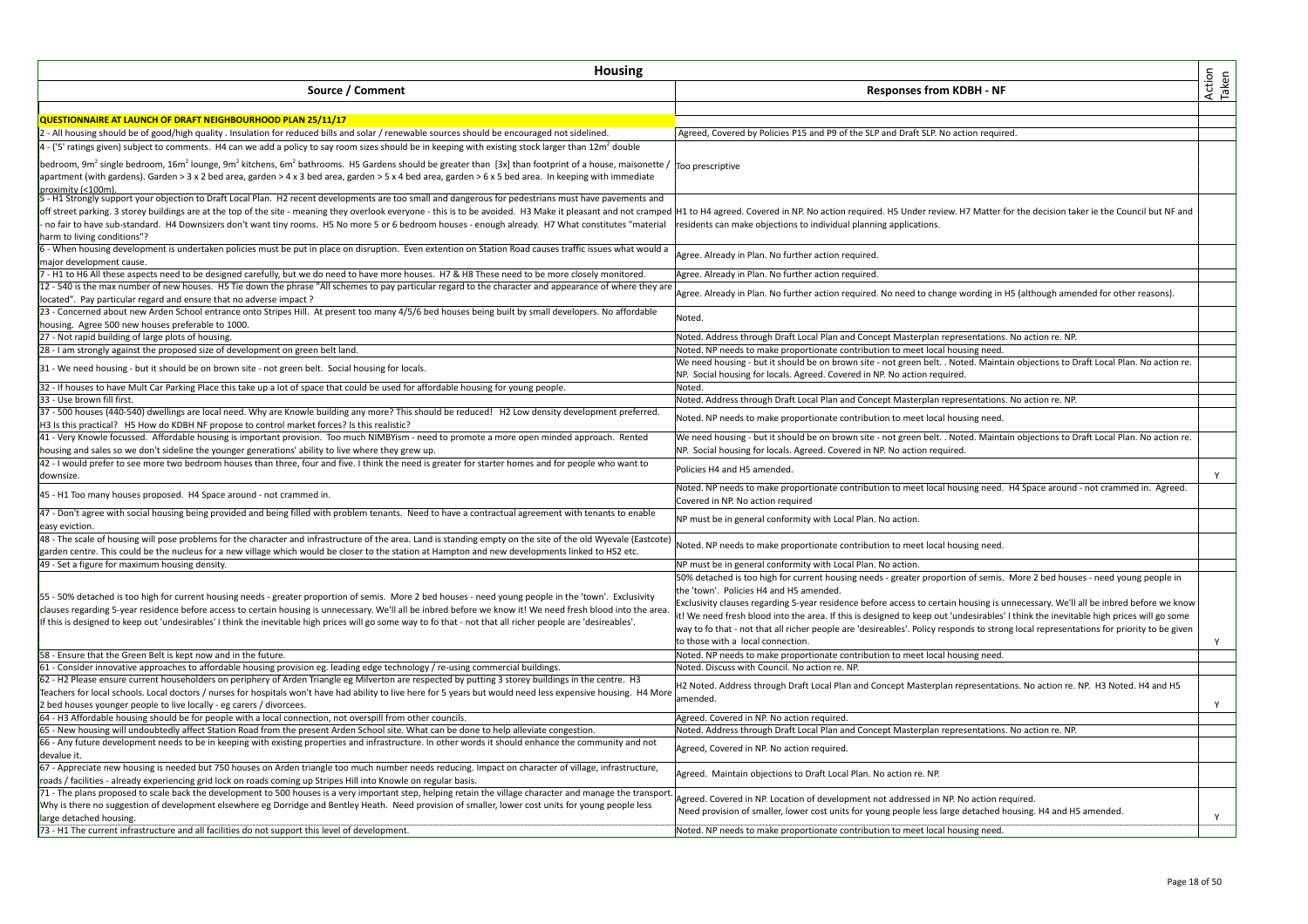| <b>Housing</b>                                                                                                                                                                                                                              |                                                                                                                                                                          |                 |
|---------------------------------------------------------------------------------------------------------------------------------------------------------------------------------------------------------------------------------------------|--------------------------------------------------------------------------------------------------------------------------------------------------------------------------|-----------------|
| Source / Comment                                                                                                                                                                                                                            | <b>Responses from KDBH - NF</b>                                                                                                                                          | Action<br>Taken |
| 74 - H1 Current infrastructure does not support the scale of the proposed new housing.                                                                                                                                                      | Noted. NP needs to make proportionate contribution to meet local housing need.                                                                                           |                 |
| 75 - 500 is reasonable but not the council plan for 1050. Not the Wychwood housing site. It would be better to build near the Gate Lane motorway junction.                                                                                  | Noted. The NP does not seek to deal with the suitability or unsuitability of particular sites.                                                                           |                 |
| There is plenty of land there, better access to the motorway and it would not affect Knowle/Dorridge and cause lots of extra traffic.                                                                                                       |                                                                                                                                                                          |                 |
| 77 - Scale of new housing must be reduced. Still believe we should use the land near the motorway though, particularly as most of the traffic will be headed<br>that way.                                                                   | Noted. NP needs to make proportionate contribution to meet local housing need.                                                                                           |                 |
| 78 - No Development at Wychwood Roundabout. I think we should keep the 'Gap' in case a bypass becomes a necessity (not a nice to have!). I don't think                                                                                      |                                                                                                                                                                          |                 |
| the current road infrastructure can cope with another 1000 homes.                                                                                                                                                                           | Noted. NP does not allocate sites. Matter for representations to Draft Local Plan. No action re NP.                                                                      |                 |
| 79 - Do not need more houses, population crisis not housing crisis.                                                                                                                                                                         | Noted. NP needs to make proportionate contribution to meet local housing need.                                                                                           |                 |
| 81 - 500 houses is sufficient not 1050! Why not use other land closer to the M42?                                                                                                                                                           | Location of large scale housing development not addressed in NP. No action required.                                                                                     |                 |
| 82 - Needs affordable small housing - not 4/5 bedroom properties. Need for first time buyers/renters who are local and older people who are local to                                                                                        | Affordable housing will be smaller house types. No action required                                                                                                       |                 |
| downsize to ?? sheltered housing.                                                                                                                                                                                                           |                                                                                                                                                                          |                 |
| 83 - Agree. the development of Knowle Academy should be resisted being too large and out of character. How does that development link to employment<br>areas? Traffic ??? needed.                                                           | Noted. Maintain objections to Draft Local Plan. No action re. NP                                                                                                         |                 |
| 84 - Parking relative to house size critical. 10% 5 bedroom too high.                                                                                                                                                                       | T1 amended                                                                                                                                                               | Y               |
| 85 - Developers providing adequate parking for new housing. 10% would seem quite a high percentage for 5 bedroom houses.                                                                                                                    | T1 amended                                                                                                                                                               | Y               |
| 88 - The proposed 750 houses on the Arden Triangle is outrageous and no matter what practical infrastructure measures are implemented, this density of                                                                                      |                                                                                                                                                                          |                 |
| houses will have a devastating effect on the whole of Knowle. 500 houses on this site is more realistic and acceptable but still too many. H8 consideration                                                                                 | Noted. NP needs to make proportionate contribution to meet local housing need. H8 consideration for neighbours. Agreed.<br>Covered in NP. No action required.            |                 |
| for neighbours.                                                                                                                                                                                                                             |                                                                                                                                                                          |                 |
| 90 - H8 Consider design ie. for neighbouring properties.                                                                                                                                                                                    | Agreed. Covered in NP. No action required.<br>Noted. NP needs to make proportionate contribution to meet local housing need. Location of large scale housing development |                 |
| 91 - I do not see the need for such large developments as we do not have the infrastructure to cope with this.                                                                                                                              | not addressed in NP. No action.                                                                                                                                          |                 |
| 92 - H8 If designs are considerate and do not infringe on neighbours.                                                                                                                                                                       | Agreed. Covered in NP. No action required.                                                                                                                               |                 |
| 97 - Your hands are tied!                                                                                                                                                                                                                   | Noted                                                                                                                                                                    |                 |
| 98 - No conversion of residential property to commercial.                                                                                                                                                                                   | Noted. Working from home is encouraged subject to appropriate tests.                                                                                                     |                 |
| 99 - Strongly against the size of the development of the Arden Triangle and believe this to be a classic stitch up. Whilst in favour of the school                                                                                          |                                                                                                                                                                          |                 |
| redevelopment experience tells me it will be an utter disaster given Arden Academy's experience.                                                                                                                                            | Noted. Maintain objection to Draft Local Plan. No action re. NP.                                                                                                         |                 |
|                                                                                                                                                                                                                                             | Market housing - the allocation for bungalows should be increased from 7% to 15%.                                                                                        |                 |
| 105 - Market housing - the allocation for bungalows should be increased from 7% to 15%. It would be reasonable for a larger proportion of the housing to be  H4 and H5 amended.                                                             |                                                                                                                                                                          |                 |
| at Dorridge rather than Knowle. It would then be nearer to the station. Maybe then more car parking spaces would be provided in Dorridge by the                                                                                             | It would be reasonable for a larger proportion of the housing to be at Dorridge rather than Knowle. It would then be nearer to                                           |                 |
| developers.                                                                                                                                                                                                                                 | the station. Maybe then more car parking spaces would be provided in Dorridge by the developers. Noted. The NP does not                                                  |                 |
|                                                                                                                                                                                                                                             | allocate sites for housing. No action re NP.                                                                                                                             | Y               |
| 107 - Affordable Housing proposals for 'local connection' spot on! A fair compromise.                                                                                                                                                       | No action.                                                                                                                                                               |                 |
| 108 - I rather think that whether we like it or not, the only option being offered by SMBC will go forward regardless. The only option for KDBH is how to                                                                                   | The NP seeks to do this. No action required.                                                                                                                             |                 |
| influence and mitigate the impact of these proposals.                                                                                                                                                                                       |                                                                                                                                                                          | Y               |
| 109 - Even more small / affordable please. Less detached please. More 2 bedroom.<br>111 - There is already traffic jams at peak times down Station Road. To build over 1000 homes would cause chaos! I think more bungalows should be built | Under review.<br>H4 and H5 amended. Any new houses must have drives for parking and NOT road parking as in Dickens Heath. Agreed. Covered                                |                 |
| for our aging population. Any new houses must have drives for parking and NOT road parking as in Dickens Heath.                                                                                                                             | in NP. No action required.                                                                                                                                               | Y               |
| 112 - Scale of development should be restricted in order to maintain the character of the villages. Note how Sainsburys has effected the traffic and maners                                                                                 |                                                                                                                                                                          |                 |
| of the area.                                                                                                                                                                                                                                | Noted. NP needs to make proportionate contribution to meet local housing need.                                                                                           |                 |
| 116 - Re apartments, what worries me is the cost. If we sold our large and developed 3 bedroom semi with lovely garden, we would not be able to afford a                                                                                    |                                                                                                                                                                          |                 |
| small 2 bedroom apartment for our older years if we couldn't manage our home. That's all wrong. Agree that we need more shared ownership affordable                                                                                         | H4 and H5 amended. Any new houses must have drives for parking and NOT road parking as in Dickens Heath. Agreed. Covered                                                 |                 |
| housing in relation to social rented. Feel that the percentages are wrong for H5. 10% 2 bedroom is too low. Need more smaller starter sizes and fewer 5                                                                                     | in NP. No action required.                                                                                                                                               |                 |
| bedrooms - we have too many houses for the rich already.                                                                                                                                                                                    |                                                                                                                                                                          | Y               |
|                                                                                                                                                                                                                                             | Noted. NP needs to make proportionate contribution to meet local housing need. Location of large scale housing development                                               |                 |
| 123 - Too much 500 houses just in Knowle puts a lot of pressure on High St. Please reduce number and consider locating some in Dorridge / Bentley Heath                                                                                     | not addressed in NP. No action. More variation in house types - affordable housing not just worth over £750,000. H4 and H5                                               |                 |
| This plan is meant to include all three areas. More variation in house types - affordable housing not just worth over £750,000.                                                                                                             | amended.                                                                                                                                                                 | Y               |
| 125 - Important to provide new provision of housing, but limited to around 400-500. To be spread evenly among Knowle, Dorridge, and Bentley Heath.                                                                                          | Location of large scale housing development not addressed in NP. No action. Raise dispersal point with Council in draft local Plan                                       |                 |
| Mixture of affordable is important to allow younger generation onto the market.                                                                                                                                                             | representations.                                                                                                                                                         |                 |
| 126 - Why such dense sites?                                                                                                                                                                                                                 | NP policies seek to reduce densities on new developments. No action.                                                                                                     |                 |
| 135 - It would be disppointing if the Neighbourhood Plan is not in conformity with the new Local Plan, as the Solihull plan would take precedence - therefore                                                                               | Agreed. The Council have been consulted to ensure it is in general conformity. No action required                                                                        |                 |
| making the N Plan either out of date or obselete.                                                                                                                                                                                           |                                                                                                                                                                          |                 |
| 137 - Knowle already becomes virtually gridlocked around 17.00 on weekdays - Station Road junction with Warwick Road - traffic on Warwick Road backs up                                                                                     | Noted. Maintain objections to Draft Local Plan. No action re NP.                                                                                                         |                 |
| beyond Wychwood roundabout.                                                                                                                                                                                                                 |                                                                                                                                                                          |                 |
| 142 - I'm currently in rented housing as single person, and would love to move to better quality rented housing or affordable starter home. This is key issue                                                                               | Note. No action required.                                                                                                                                                |                 |
| for people in 20s and 30s being able to live in this area - I would love to stay in Dorridge.                                                                                                                                               |                                                                                                                                                                          |                 |
| 145 - Number, size, quality and design of new housing must be in keeping with local area : ie. good mix of housing and low density. The impact of high                                                                                      |                                                                                                                                                                          |                 |
| number of new housing on local infrastructure must be assessed - particularly impact on road traffic as this will be the most significant aspect of large                                                                                   | Agreed. Address through Draft Local Plan and Concept Masterplan representations. No action re. NP.                                                                       |                 |
| numbers of houses that will have a sifnificant impact on all local residents.                                                                                                                                                               |                                                                                                                                                                          | Y               |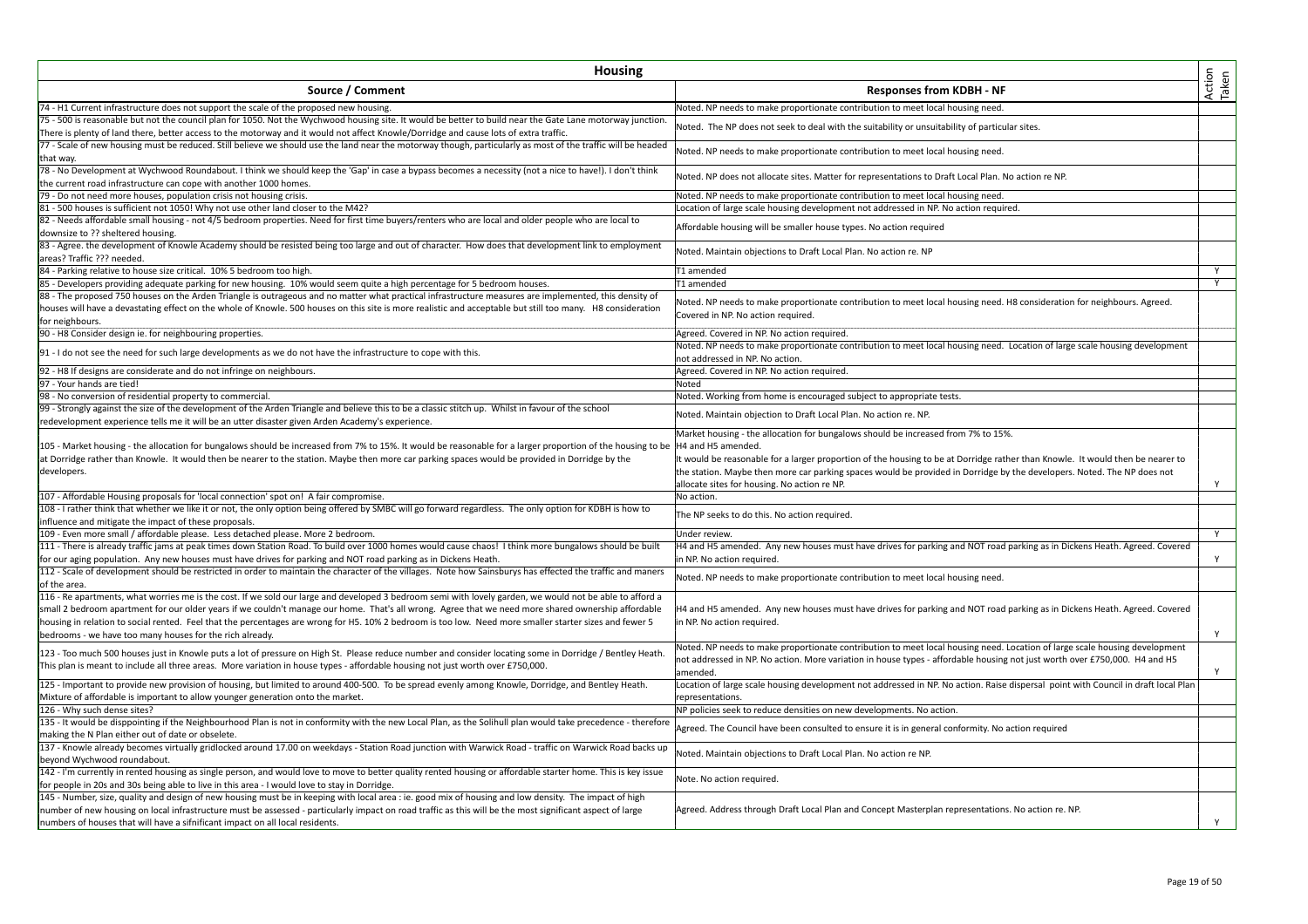| <b>Housing</b>                                                                                                                                                                                                       |                                                                                                                                       |                 |
|----------------------------------------------------------------------------------------------------------------------------------------------------------------------------------------------------------------------|---------------------------------------------------------------------------------------------------------------------------------------|-----------------|
| Source / Comment                                                                                                                                                                                                     | <b>Responses from KDBH - NF</b>                                                                                                       | Action<br>Taken |
| 148 - No more houses. None at all                                                                                                                                                                                    | Noted. NP needs to make proportionate contribution to meet local housing need.                                                        |                 |
| 149 - The possible concentration of most 'new build' in two main areas is unacceptable. Much better to have a larger number of small / medium                                                                        | Location of large scale housing development not addressed in NP. No action. Raise dispersal point with Council in Draft Local Plan    |                 |
| developments to spread density and strain on roads etc.                                                                                                                                                              | representations                                                                                                                       |                 |
| 153 - Why this amount of housing to be put here? There are thousands of brownfield sites unused - unloved - why not make new villages instead of ruining<br>existing ones? If it must go ahead I agree to proposals! | Noted. NP needs to make proportionate contribution to meet local housing need.                                                        |                 |
| 155 - Knowle already has more than enough of 5+ bedroom house. A lot more 2-3 bedroom houses are needed for the young people who in time will move                                                                   |                                                                                                                                       |                 |
| into much larger house vacated by the elderly!                                                                                                                                                                       | H5 amended.                                                                                                                           | Y               |
| 156 - New housing when needed should re-use vacated used sites as a result of changes caused by new technologie ie shops and offices.                                                                                | Noted. Policies seek to maintain the economic vibrancy of the commercial centres. No action.                                          |                 |
| 157 - Lower cost Housing. People extend what they buy. Reduce detached in future plans. More small houses / bungalows.                                                                                               | H4 and H5 amended                                                                                                                     | Y.              |
| 158 - Definitely agree that KDBH plan echoes local fears about the community being unable to absorb the proposed volume. An alternative is a new village                                                             |                                                                                                                                       |                 |
| eg between Hampton and Knowle, or between Hockley Heath and Dorridge ie on green fields.                                                                                                                             | Noted. A matter for Draft Local Plan representations. No action re NP.                                                                |                 |
| 160 - Housing density should be aligned to the existing density of K/D. Possibly a higher proportion of apartments or family 'starter' homes to attract (or<br>retain) some 20-30 vr olds.                           | Agreed. Covered in NP. No action required.                                                                                            |                 |
| 161 - Strongly agree about need for affordable housing but need stronger action to prevent builders wriggling out of their commitments to affordable                                                                 |                                                                                                                                       |                 |
| housing.                                                                                                                                                                                                             | Noted. Refer to Council. No action re. NP.                                                                                            |                 |
| 162 - H2 any development should aim to 'improve' existing infrastructure issues. H7 OK but Wychwood roundabout site must take into consideration the                                                                 |                                                                                                                                       |                 |
| need for access to the entire length of Purnells Brook for regular pruning / clearing in order to prevent flooding to houses in Longdon Road.                                                                        | Noted. No action re. NP.                                                                                                              |                 |
| 163 - Scale should reflect existing density of housing.                                                                                                                                                              | Agreed. Covered in NP. No action required.                                                                                            |                 |
| 164 - H4 Larger proportion of bungalows needed. H5 No need for 5 bedroom houses as families are getting smaller.                                                                                                     | H4 and H5 amended.                                                                                                                    | Y               |
|                                                                                                                                                                                                                      |                                                                                                                                       |                 |
| <b>MENTIMETER</b>                                                                                                                                                                                                    |                                                                                                                                       |                 |
| H3: but what does "first to be offered to" mean? Cd then be offered to those with no connection to KDBH? Poss social/transport etc issues                                                                            | Gives priority to those with a local connection.                                                                                      |                 |
| H5: don't agree with need for 5+ bdrm houses! Plenty already and often built as result of windfall devt anyway (in Dorridge)                                                                                         | H4 and H5 amended                                                                                                                     | Y               |
| H5: Surely need for higher % of 2 bdrm houses (though note that flats and bungalows not inc). Gd qual 2 bdrm with gardens for older res.                                                                             | H4 and H5 amended                                                                                                                     | Y               |
| H7: Dev't of windfall sites (eg demolish old house and build 2+ new homes) can seriously affect character of road/area. Continues                                                                                    | Agree. Already in Plan. No further action required.                                                                                   |                 |
| H7: from spacious, green, historically/architect interesting props to bland and/or ostentatious houses (eg in Dorridge golden triangle)                                                                              | Noted                                                                                                                                 |                 |
| H7: but can also see that occasionally works if built up area anyway and just filling in behind existing. doesn't sig address housing needs.                                                                         | Agree. Already in Plan. No further action required.                                                                                   |                 |
| I am not entirely supportive of a policy which restricts access to housing in KDBH only to people who have live here already.                                                                                        | Noted. Is a preference policy, not complete restriction on access.                                                                    |                 |
| There should be a strong presumption against the conversion of houses to commercial use eg dentist, doctors and offices                                                                                              | Such uses would require planning permission. Assess on their merits.                                                                  |                 |
| Not Support. Housing of 500 is still far too much for this area. Develop brownfield sites in other areas of West Midlands that want it.                                                                              | Noted.NP needs to make proportionate contribution to meeting housing needs. Policy text amended.                                      | Y               |
| Even if Council agrees at 500 houses will be thin end of wedge. Also ad hoc houses will get the number up to over 1,000 houses.                                                                                      | Noted.NP needs to make proportionate contribution to meeting housing needs. Policy text amended                                       | $\overline{Y}$  |
| Residents only agree to housing to get a new school and community benefits. If developers cannot guarantee this then reject altogether.                                                                              | Noted.NP needs to make proportionate contribution to meeting housing needs. Policy text amended.                                      | Y               |
| How can developers provide £30m for new school as per M Murphy - on 500 homes equates to £60k per house - will never happen. Do the maths.                                                                           | Noted. Matter for Local Plan.                                                                                                         | Y               |
| support the policy that people with strong local connections are allocated affordable housing.                                                                                                                       | Noted. No action.                                                                                                                     |                 |
| don't support the bias against social rented affordable housing.                                                                                                                                                     | Noted. Neighbourhood Plan reflects prevailing view but ultimately determined by Solihull MBC Local Plan policy. No action.            |                 |
| Policy H5 - we do not need more houses with 5 or more bedrooms.                                                                                                                                                      |                                                                                                                                       |                 |
| Downsizing does not mean moving into a shoe box!                                                                                                                                                                     | H5 amended                                                                                                                            | Y               |
| The 500 new houses suggested is proportionate and more in touch with the needs of the area. Also support provision of affordable houses.                                                                             | Noted. No action.                                                                                                                     |                 |
|                                                                                                                                                                                                                      | Noted. SLP is still at early stage. Proposed scale reflects evidence base. Policy recognises final figure will reflect outcome of SLP |                 |
| There is little point proposing a housing target that is not aligned with the emerging Solihull Local Plan. This figure should be removed                                                                            | Review.                                                                                                                               |                 |
| I do not support the policy statement is is clear an addition 700/800 houses are required.                                                                                                                           | The proposed 500 excludes windfalls which will significantly increase total numbers.                                                  |                 |
| Do not support the houses should be restricted to those who work in Solihull area rather                                                                                                                             | Noted.NP needs to make proportionate contribution to meeting housing needs. Policy text amended.                                      | Y               |
| Need to have higher proportion of 3 bed houses.                                                                                                                                                                      | H5 amended.                                                                                                                           | Y               |
| 500 dwellings + windfalls is a more reasonable scale of development to that proposed by the Council                                                                                                                  | Noted. No action.                                                                                                                     |                 |
| The area is in many ways (e.g. car parking/ traffic levels/pressure on services) already becoming 'over-developed'                                                                                                   | Noted. No action.                                                                                                                     |                 |
| There is a great danger of development breaking into sensitive landscape areas damaging the rural setting of Knowle.                                                                                                 | Noted. NP policies seek to protect landscape and rural setting. Maintain objections to scale of housing through Local Plan<br>Review. |                 |
| Housing %age too skewed towards higher end. In the order of 15% 2 and 50% 3 beds to support other policy goals seems more balanced                                                                                   | H5 amended.                                                                                                                           | Y               |
| Too much emphasis on 'apartments for older people'.We have a high &age of these already;vibrancy of village demands range of ages                                                                                    | H5 amended.                                                                                                                           | Y               |
| Affordable housing policy feels like social engineering;the village should welcome & would benefit from new residents. Relax this section                                                                            | Noted. Neighbourhood Plan reflects prevailing view but ultimately determined by Solihull MBC Local Plan policy. No action.            |                 |
| House types only addressee needs of older people.Far too focused on these needs. I strongly oppose this section; it skews the entire NP                                                                              | NP policies seek to address house needs across all groups, young families and elderly. No action.                                     |                 |
| It is not right to dictate housing mix.                                                                                                                                                                              |                                                                                                                                       |                 |
| The quantum of older peoples housing looks woefully low.                                                                                                                                                             | H4 and H5 amended.                                                                                                                    |                 |
| 2 'dementia' homeshow big? Who says?                                                                                                                                                                                 |                                                                                                                                       | Y               |
| The Res. Survey gave views on the various sites proposed at the Dev. Showcase. The NP should reflect these priorities in its policies.                                                                               | NP does not allocate sites.                                                                                                           |                 |
| New build house size reflects current NOT FUTURE needs. Proposed 10% 2 bed homes too few for downsize, marriage break up, young people,etc                                                                           | H4 and H5 amended                                                                                                                     | Y               |
| 45% allocation to 4 & 5 bed homes will stagnate area locking older people into keeping their larger homes as no alternative accommodation                                                                            | H5 amended.                                                                                                                           | Y               |
| Accommodation should be allocated for care givers, health professionals & those who support the community - 2 bedroomed properties?                                                                                  | Noted but Council Affordable Housing policy is not key worker based.                                                                  |                 |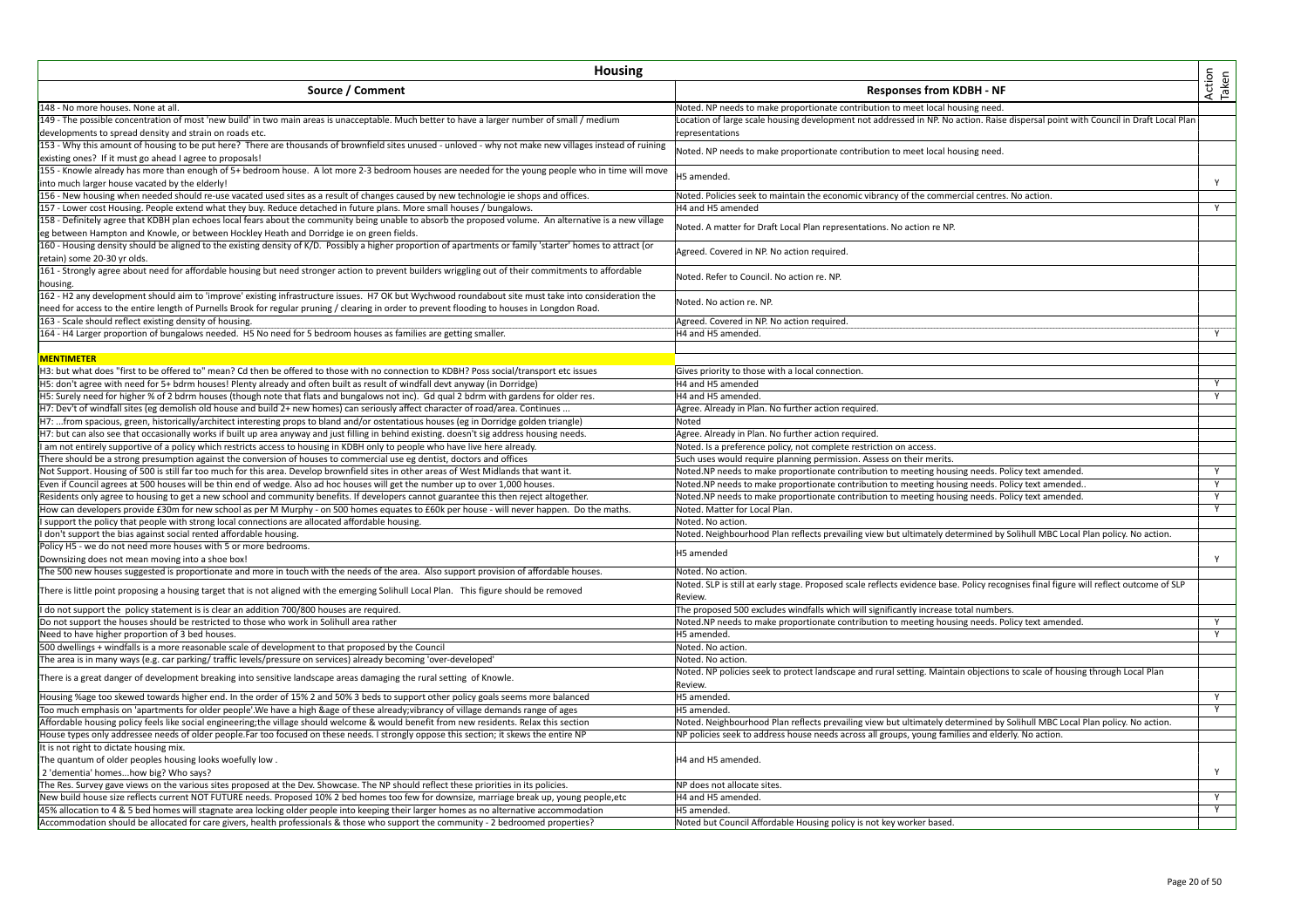| Housing                                                                                                                                                                                                                                                     |                                                                                                                                                                                         |                 |
|-------------------------------------------------------------------------------------------------------------------------------------------------------------------------------------------------------------------------------------------------------------|-----------------------------------------------------------------------------------------------------------------------------------------------------------------------------------------|-----------------|
| Source / Comment                                                                                                                                                                                                                                            | <b>Responses from KDBH - NF</b>                                                                                                                                                         | Action<br>Taken |
| Housing build density crucial. Give examples of best practice as a way forward eg Hertford Way, Woodside Crescent & Grove Road in front of                                                                                                                  | Agree future density important to village character. Already covered in NP.                                                                                                             |                 |
| area 5 Middlefield is example of good mixed development 4 bed, 2 bed & retirement apartments with retained mature trees.                                                                                                                                    | Comments re mix noted but Middlefield has also attracted much adverse comment re design and lack of greenery.                                                                           |                 |
| Housing DENSITY in this wider Middlefield /Grove Road area could be a template for future development                                                                                                                                                       | Unclear. Middlefield density is substantailly higher than Grove Rd area.                                                                                                                |                 |
| I would prefer to see the Winchwood Road site used for much needed out of town parking rather than housing for which there is resistance.                                                                                                                   | Wychwood? Assume refers to former by pass land where Council has assumed some housing development. Not convinced of<br>suitablity for parking if intended to serve the village centres. |                 |
| More smaller houses are needed for younger and older people. The level of housing to be provided also seems to be low given regional needs.                                                                                                                 | H4 and H5 amended. Scale of housing reflects NP evidence base but final number will be determined through LPR process.                                                                  | Y               |
| The area is losing all sense of identity and is just becoming one large suburban sprawl. I see no benefit for local people whatsoever.                                                                                                                      | Noted. NP aims to improve new development to maintain character.                                                                                                                        |                 |
| H1-Add-Up to 500 houses & flats.                                                                                                                                                                                                                            |                                                                                                                                                                                         |                 |
| H2-Add-Sufficient Off Road parking to keep the roads free.                                                                                                                                                                                                  | H1- stating "up to" in policy has been rejected by Inspectors so needs to be "about". H2 points noted, covered by safety                                                                |                 |
| -Add-close by play area for younger children                                                                                                                                                                                                                | requirements and Council play requirements.                                                                                                                                             |                 |
| H3 - Add - Will not exceed national levels of polutution.                                                                                                                                                                                                   | H3 satisfactorily covers air pollution.                                                                                                                                                 |                 |
| On H5 I think that more should be done to create more smaller 2 and 3 bed homes as the percentage of homes with 4 and 5 beds is too high.                                                                                                                   | H5 amended.                                                                                                                                                                             | Y               |
| Too many green field sites being used and too many in-fill sites.                                                                                                                                                                                           | NP does not allocate sites. Maintain NF objections to Local Plan Review on scale of housing.                                                                                            |                 |
| you need majority of 2-3 bed houses so that people can downsize and therefore create the 4 bedroom housing that is already built and exists.                                                                                                                | H5 amended.                                                                                                                                                                             | Y               |
| I am concerned what the total figure of housing is , especially in the land swop. Will it just be the 500 stated.                                                                                                                                           | The figure refers to about 500 on allocated sites excluding windfalls.                                                                                                                  |                 |
| H1: Should be less than proposed 500 units. If this is the "demand" side proposal, residents should aim to restrict, as well as supply side                                                                                                                 | About 500 is the "unconstrained " figure and is subject to capacity testing. Text clarified                                                                                             | Y               |
|                                                                                                                                                                                                                                                             |                                                                                                                                                                                         |                 |
| <b>VIA WEBSITE</b>                                                                                                                                                                                                                                          |                                                                                                                                                                                         |                 |
| The explanatory notes on \$7.3 could include cycle storage;                                                                                                                                                                                                 | Agreed. Amend plan.                                                                                                                                                                     | Y               |
| The 'Application' of S7.3 to sites of 20 or more houses includes the site off the Wychwood Roundabout. This site has been offered for 'up to' 20 houses, so                                                                                                 | 15 considered to be too onerous as policy. However, point is noted and NF will press for pre application consultation on this site                                                      |                 |
| could easily be taken out of consideration by reducing it to 19. I suggest using a cut-off of 15;                                                                                                                                                           | given sensitivities of Purnells Brook, wildlife and amenity corridor and relationship to existing houses.                                                                               |                 |
| S7.3 - where Rights of Way are affected by construction, they should be retained asgreen routes [e.g. Conker Lane], not diverted via pavements or footways                                                                                                  | Agreed. Amend plan.                                                                                                                                                                     |                 |
| There is acertain confusion in the use of the terms 'foot ways' and 'footpaths' as well as 'Rightsof Way' in the document;                                                                                                                                  |                                                                                                                                                                                         | Y               |
| The second policy driver set out in the introductory paragraph to Section 7 should be amended to read " in terms of built form, landscape and " and the                                                                                                     |                                                                                                                                                                                         |                 |
| final policy driver amended to read "to safeguard or enhance the quality of the built environment, its setting and the landscape of the area" 7.2 The                                                                                                       |                                                                                                                                                                                         |                 |
| Principles and commentary on Policy Development set out above and the policy directions set out below should guide the interplay between the                                                                                                                |                                                                                                                                                                                         |                 |
| development of Local and Neighbourhood Plan development and so the provisions of Policy H1. 7.3 The bullet points of Policy H2 should be amended to                                                                                                         |                                                                                                                                                                                         |                 |
| read: * landscape setting and the nature of the edge of built development where it meets the countryside, * the impact of development on the setting of                                                                                                     | Some points acceptable to strengthen landscape considerations, some points already covered. Some amendments made.                                                                       |                 |
| historic settlements, townscapes, landscapes and buildings, * the integration of new & existing development visually and through good physical connectivity,                                                                                                |                                                                                                                                                                                         |                 |
| the scale, density and form of built development and its relationship to local townscapes and vernacular, * off site traffic & transportation impacts                                                                                                       |                                                                                                                                                                                         |                 |
| including impacts on air quality and the conservation, & enjoyment of the historic & natural environment (also applicable to Policy T5), * impacts on flood                                                                                                 |                                                                                                                                                                                         |                 |
| risk and he application of sustainable drainage principles * etc with the accompanying text reviewed accordingly.<br>I would like to ADD further input on the DRAFT neighbourhood plan, in light of the most recent RESIDENTS information that I have read; |                                                                                                                                                                                         | Y               |
| There was clear feedback from the Residents Survey in 06/16 that 98% of respondents (out of 2481) disagreed or strongly disagreed with developments                                                                                                         |                                                                                                                                                                                         |                 |
| of 500+ houses and similarly 96% objected to schemes of 101-500. The total aggregate of the sites in the Triangle is c.750.                                                                                                                                 |                                                                                                                                                                                         |                 |
| 2.<br>At the Developer Showcase event in 07/16 none of the proposed sites in southern part of the 'Arden Triangle' appeared in the 'most supported sites'                                                                                                   |                                                                                                                                                                                         |                 |
| list                                                                                                                                                                                                                                                        |                                                                                                                                                                                         |                 |
| IЗ.<br>The Land at Grove Road (North side) was one of the top 3 'most opposed' along with Dorridge Road and Blue Lake Road.                                                                                                                                 |                                                                                                                                                                                         |                 |
| 4.<br>There were 11 other 'most supported sites' including Arden Academy and the adjoining land, Knowle F.C./Hampton Road, Smiths Lane and Four                                                                                                             | The NP does not make site allocations. It focuses on improving design and layout irrespective of which site come forward. Scale                                                         |                 |
| Ashes/Box Trees Road which would all have significant capacity to more than compensate if the sites south of Lansdowne were retained as green belt.                                                                                                         | of development and site selection to be pursued through Local Plan representations.                                                                                                     |                 |
| I personally agree with the results of the RESIDENTS survey, that the land around Grove Road should remain as GREEN BELT and that the 11 'most supported'                                                                                                   |                                                                                                                                                                                         |                 |
| alternative sites have significant capacity to more than compensate (if the sites south of Lansdowne were retained as green belt).                                                                                                                          |                                                                                                                                                                                         |                 |
| There are other benefits to this more dispersed sites approach, as some of the alternative locations are more sustainable in transport accessibility, and better                                                                                            |                                                                                                                                                                                         |                 |
| located to the A3400 / M42, which is also means the houses will be closer to the employment area of Blythe Valley.                                                                                                                                          |                                                                                                                                                                                         |                 |
| I hope that he Forum can therefore adopt the views of the RESIDENTS in the proposed DRAFT plan                                                                                                                                                              |                                                                                                                                                                                         |                 |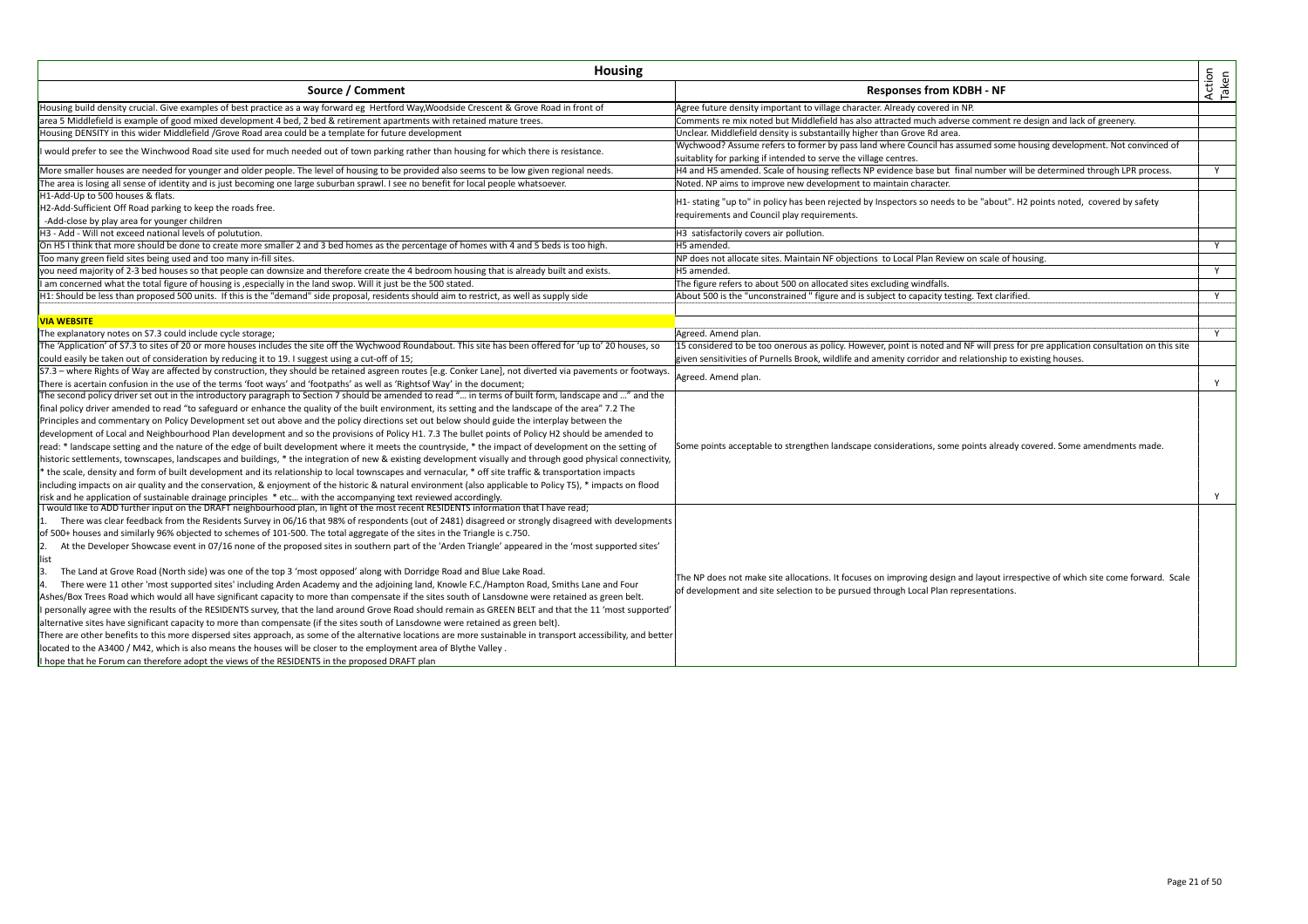| Action<br>Taken<br>Source / Comment<br><b>Responses from KDBH - NF</b><br>I wish to oppose the development of the Arden Triangle within the KDBH Neighbourhood Draft Plan. The existing infrastructure of Knowle and Dorridge is<br>bursting at the seams, the local school nursery, infant and junior departments are already oversubscribed and existing children in the area have to go on<br>waiting lists for a school place. Dr's surgeries are full to their capacities. Car parks already at maximum capacity and the main roads around the area already<br>very busy. The proposed increase in the population by building on Green Belt in the Arden Triangle, Grove Road (North side) would change the existing<br>'village' environment and lead to congestion throughout a small area.<br>I attach a document - the contents of the document represent concerns expressed in a number of conversations with residents of Knowle which have been<br>translated into formal representations with the help of a professional planning colleague.<br>Also I would like to add that the point to the Forum that whilst the housing allocations still have yet to be finalised by SMBC in their next draft, there was<br>clear feedback from the Residents Survey in June 2016 that 98% of respondents (out of 2481) disagreed or strongly disagreed with developments of 500+<br>houses and similarly 96% objected to schemes of 101-500. The total aggregate of the sites in the Triangle is c.750.<br>At the Developer Showcase event in July 2016 none of the proposed sites in southern part of the 'Arden Triangle' appeared in the 'most supported sites' list<br>The NP does not make site allocations. Matters to be pursued through Local Plan representations.<br>but the Land at Grove Road (North side) was one of the top 3 'most opposed' along with Dorridge Road and Blue Lake Road.<br>There were 11other 'most supported sites' including Arden Academy and the adjoining land, Knowle F.C./Hampton Road, Smiths Lane and Four Ashes/Box<br>Trees Road which would all have significant capacity to more than compensate if the sites south of Lansdowne were retained as green belt.<br>There are other benefits to this more dispersed sites approach as some of the alternative locations are more sustainable in transport accessibility, it would<br>increase competition amongst developers and give variety of design and house types and finally improve the pace of overall development instead of waiting<br>for Taylor Wimpey or similar to roll out 50-60 houses a year as they have at Middlefield.<br>do not see where this evidence has informed any of the proposed policies.<br>Please do listen to the local residents before allowing Council planners to exploit and destroy a well balanced, residential area already up to full capacity for<br>the local infrastructure. Please do not let the SMBC planners and Independent Developers (with their own Agenda) evaporate every piece of green belt that<br>exists in our area. We will never get it back.<br>I am writing to provide input regarding the latest version of the KDBH Neighbourhood Plan. I very much hope that these comments and suggestions will be<br>taken into account in finalising the Neighbourhood Plan in order to protect the amenities of the villages of Knowle, Dorridge and Bentley Heath. Please<br>acknowledge receipt of these representations.<br>Additionally whilst the housing allocations still have yet to be finalised by SMBC in the next draft, there is clear feedback from the Residents Survey in 06/16<br>that 98% of respondents (out of total response from 2481 respondents) disagreed or strongly disagreed with developments of greater than 500+houses and<br>similarly 96% objected to schemes of 101-500. The total aggregate of the sites in the Triangle being approximately 750 houses. I would request that the plan<br>is significantly amended to take account of the input from the June 2016 Residents Survey.<br>At the Developer Showcase event in 07/16 none of the proposed sites in southern part of the 'Arden Triangle' appeared in the 'most supported sites' list but<br>the Land at Grove Road (North side) was one of the top 3 'most opposed' along with Dorridge Road and Blue Lake Road.<br>There were 11 other 'most supported sites' including Arden Academy and the adjoining land, Knowle F.C./Hampton Road, Smiths Lane and Four Ashes/Box<br>Trees Road which would all have significant capacity to more than compensate if the sites south of Lansdowne were retained as green belt.<br>Cont. There are other significant benefits to a more dispersed sites approach, being that the alternative locations are more sustainable in terms of transport<br>accessibility; multiple smaller developments will increase competition amongst developers and provide a variety of design and house types; the pace of<br>overall development would be significantly increased when compared to the single large site development pace from a large developer (Taylor Wimpey or<br>similar) rolling out 50-60 houses a year as they have at Middlefield.<br>I do not see where this evidence has informed any of the proposed policies and strongly urge that these facts are taken into account, and reflected in the<br>next revision of the draft plan. Specifically by amending the plan to position a dispersed multiple small site approach as the preferred option.<br>The NP does not make site allocations. It focuses on improving design and layout irrespective of which site come forward. Scale<br>Being a relative new comer to the area, having moved to Grove Road in September 2017, I do not have a personal history or lengthy involvement with the<br>of development and site selection to be pursued through Local Plan representations.<br>discussions to date. That said, I believe it is imperative that the preferences of the neighbourhood community, as represented by the 2481 respondents to<br>the June 2016 survey are accepted as fact, and reflected accurately and impactfully in the draft plan. The revised draft should support strongly a multiple<br>small site solution composing Arden Academy and adjoining land, Knowle FC /Hampton Road, Smiths Lane and Four Ashes/Box Trees Road and oppose a<br>large site solution south of Lansdowne - with the site south of Lansdowne, at North side of Grove Road, Dorridge Road and Blue Lake Road being retained as<br>Green Belt.<br>The proposed School site should be reviewed. By burying the school in the middle of the proposed housing development it will cause traffic chaos as<br>developers tend to build narrow roads on housing estates. A road 1 1/2 times the width of Station Road is needed to feed the school where proposed as<br>Station Road now gets clogged up with traffic between 8.00 - 8.50am and between 3.00-4.oopm. In addition it is proposed that children will use the bridle<br>path to walk to the school. There is a massive Health & Safety issue with that in that there are between 80 - 100 vehicle movements along this route daily.<br>Some of these being large lorries, long well based vans as well as cars making the bridle path unsuitable for hundreds of children, to date even single<br>The NP does not make site allocations. It focuses on improving design and layout irrespective of which site come forward. Scale<br>pedestrians have to step onto very narrow grass verges to avoid this existing traffic. A more realistic site for the School would be on the Warwick Road at the<br>of development and site selection to be pursued through Local Plan representations.<br>top of Stripes Hill with a 1500 - 2000 car park space immediately behind the houses in Milverton Road with a new school adjacent to it. This car park not only<br>will allow staff, pupils & parents to park but would also increase parking facilities for Knowle shoppers. This site is only about 300 metres to the shops on<br>Station Road (less than a 5 minute walk. Then the new Estate of houses will not be clogged by school traffic, particularly on Open Evenings, Prom Nights or<br>ordinary everyday school traffic. I believe whatever SMBC approve this would be a more realistic way of accommodating the needs of Knowle for the long<br>term. | <b>Housing</b> |  |  |
|------------------------------------------------------------------------------------------------------------------------------------------------------------------------------------------------------------------------------------------------------------------------------------------------------------------------------------------------------------------------------------------------------------------------------------------------------------------------------------------------------------------------------------------------------------------------------------------------------------------------------------------------------------------------------------------------------------------------------------------------------------------------------------------------------------------------------------------------------------------------------------------------------------------------------------------------------------------------------------------------------------------------------------------------------------------------------------------------------------------------------------------------------------------------------------------------------------------------------------------------------------------------------------------------------------------------------------------------------------------------------------------------------------------------------------------------------------------------------------------------------------------------------------------------------------------------------------------------------------------------------------------------------------------------------------------------------------------------------------------------------------------------------------------------------------------------------------------------------------------------------------------------------------------------------------------------------------------------------------------------------------------------------------------------------------------------------------------------------------------------------------------------------------------------------------------------------------------------------------------------------------------------------------------------------------------------------------------------------------------------------------------------------------------------------------------------------------------------------------------------------------------------------------------------------------------------------------------------------------------------------------------------------------------------------------------------------------------------------------------------------------------------------------------------------------------------------------------------------------------------------------------------------------------------------------------------------------------------------------------------------------------------------------------------------------------------------------------------------------------------------------------------------------------------------------------------------------------------------------------------------------------------------------------------------------------------------------------------------------------------------------------------------------------------------------------------------------------------------------------------------------------------------------------------------------------------------------------------------------------------------------------------------------------------------------------------------------------------------------------------------------------------------------------------------------------------------------------------------------------------------------------------------------------------------------------------------------------------------------------------------------------------------------------------------------------------------------------------------------------------------------------------------------------------------------------------------------------------------------------------------------------------------------------------------------------------------------------------------------------------------------------------------------------------------------------------------------------------------------------------------------------------------------------------------------------------------------------------------------------------------------------------------------------------------------------------------------------------------------------------------------------------------------------------------------------------------------------------------------------------------------------------------------------------------------------------------------------------------------------------------------------------------------------------------------------------------------------------------------------------------------------------------------------------------------------------------------------------------------------------------------------------------------------------------------------------------------------------------------------------------------------------------------------------------------------------------------------------------------------------------------------------------------------------------------------------------------------------------------------------------------------------------------------------------------------------------------------------------------------------------------------------------------------------------------------------------------------------------------------------------------------------------------------------------------------------------------------------------------------------------------------------------------------------------------------------------------------------------------------------------------------------------------------------------------------------------------------------------------------------------------------------------------------------------------------------------------------------------------------------------------------------------------------------------------------------------------------------------------------------------------------------------------------------------------------------------------------------------------------------------------------------------------------------------------------------------------------------------------------------------------------------------------------------------------------------------------------------------------------------------------------------------------------------------------------------------------------------------------------------------------------------------------------------------------------------------------------------------------------------------------------------------------------------------------------------------------------------------------------------------------------------------------------------------------------------------------------------------------------------------------------------------------------------------------------------------------------------------------------------------------------------------------------------------------------------------------------------------------------------------------------------------------------------------------------------------------------------------------------------------------------------------------------------------------------------------------------------------------------------------------------------------------------------------------------------------------------------------------------------------------------------------------------------------------------------------------------------------------------------------------------------------------------------------------------------------------------------------------------------------------------------------------------------------------------------------------------------------------------------------------------------------------------------------------------------------------------------------------|----------------|--|--|
|                                                                                                                                                                                                                                                                                                                                                                                                                                                                                                                                                                                                                                                                                                                                                                                                                                                                                                                                                                                                                                                                                                                                                                                                                                                                                                                                                                                                                                                                                                                                                                                                                                                                                                                                                                                                                                                                                                                                                                                                                                                                                                                                                                                                                                                                                                                                                                                                                                                                                                                                                                                                                                                                                                                                                                                                                                                                                                                                                                                                                                                                                                                                                                                                                                                                                                                                                                                                                                                                                                                                                                                                                                                                                                                                                                                                                                                                                                                                                                                                                                                                                                                                                                                                                                                                                                                                                                                                                                                                                                                                                                                                                                                                                                                                                                                                                                                                                                                                                                                                                                                                                                                                                                                                                                                                                                                                                                                                                                                                                                                                                                                                                                                                                                                                                                                                                                                                                                                                                                                                                                                                                                                                                                                                                                                                                                                                                                                                                                                                                                                                                                                                                                                                                                                                                                                                                                                                                                                                                                                                                                                                                                                                                                                                                                                                                                                                                                                                                                                                                                                                                                                                                                                                                                                                                                                                                                                                                                                                                                                                                                                                                                                                                                                                                                                                                                                                                                                                                                                                                    |                |  |  |
|                                                                                                                                                                                                                                                                                                                                                                                                                                                                                                                                                                                                                                                                                                                                                                                                                                                                                                                                                                                                                                                                                                                                                                                                                                                                                                                                                                                                                                                                                                                                                                                                                                                                                                                                                                                                                                                                                                                                                                                                                                                                                                                                                                                                                                                                                                                                                                                                                                                                                                                                                                                                                                                                                                                                                                                                                                                                                                                                                                                                                                                                                                                                                                                                                                                                                                                                                                                                                                                                                                                                                                                                                                                                                                                                                                                                                                                                                                                                                                                                                                                                                                                                                                                                                                                                                                                                                                                                                                                                                                                                                                                                                                                                                                                                                                                                                                                                                                                                                                                                                                                                                                                                                                                                                                                                                                                                                                                                                                                                                                                                                                                                                                                                                                                                                                                                                                                                                                                                                                                                                                                                                                                                                                                                                                                                                                                                                                                                                                                                                                                                                                                                                                                                                                                                                                                                                                                                                                                                                                                                                                                                                                                                                                                                                                                                                                                                                                                                                                                                                                                                                                                                                                                                                                                                                                                                                                                                                                                                                                                                                                                                                                                                                                                                                                                                                                                                                                                                                                                                                    |                |  |  |
|                                                                                                                                                                                                                                                                                                                                                                                                                                                                                                                                                                                                                                                                                                                                                                                                                                                                                                                                                                                                                                                                                                                                                                                                                                                                                                                                                                                                                                                                                                                                                                                                                                                                                                                                                                                                                                                                                                                                                                                                                                                                                                                                                                                                                                                                                                                                                                                                                                                                                                                                                                                                                                                                                                                                                                                                                                                                                                                                                                                                                                                                                                                                                                                                                                                                                                                                                                                                                                                                                                                                                                                                                                                                                                                                                                                                                                                                                                                                                                                                                                                                                                                                                                                                                                                                                                                                                                                                                                                                                                                                                                                                                                                                                                                                                                                                                                                                                                                                                                                                                                                                                                                                                                                                                                                                                                                                                                                                                                                                                                                                                                                                                                                                                                                                                                                                                                                                                                                                                                                                                                                                                                                                                                                                                                                                                                                                                                                                                                                                                                                                                                                                                                                                                                                                                                                                                                                                                                                                                                                                                                                                                                                                                                                                                                                                                                                                                                                                                                                                                                                                                                                                                                                                                                                                                                                                                                                                                                                                                                                                                                                                                                                                                                                                                                                                                                                                                                                                                                                                                    |                |  |  |
|                                                                                                                                                                                                                                                                                                                                                                                                                                                                                                                                                                                                                                                                                                                                                                                                                                                                                                                                                                                                                                                                                                                                                                                                                                                                                                                                                                                                                                                                                                                                                                                                                                                                                                                                                                                                                                                                                                                                                                                                                                                                                                                                                                                                                                                                                                                                                                                                                                                                                                                                                                                                                                                                                                                                                                                                                                                                                                                                                                                                                                                                                                                                                                                                                                                                                                                                                                                                                                                                                                                                                                                                                                                                                                                                                                                                                                                                                                                                                                                                                                                                                                                                                                                                                                                                                                                                                                                                                                                                                                                                                                                                                                                                                                                                                                                                                                                                                                                                                                                                                                                                                                                                                                                                                                                                                                                                                                                                                                                                                                                                                                                                                                                                                                                                                                                                                                                                                                                                                                                                                                                                                                                                                                                                                                                                                                                                                                                                                                                                                                                                                                                                                                                                                                                                                                                                                                                                                                                                                                                                                                                                                                                                                                                                                                                                                                                                                                                                                                                                                                                                                                                                                                                                                                                                                                                                                                                                                                                                                                                                                                                                                                                                                                                                                                                                                                                                                                                                                                                                                    |                |  |  |
|                                                                                                                                                                                                                                                                                                                                                                                                                                                                                                                                                                                                                                                                                                                                                                                                                                                                                                                                                                                                                                                                                                                                                                                                                                                                                                                                                                                                                                                                                                                                                                                                                                                                                                                                                                                                                                                                                                                                                                                                                                                                                                                                                                                                                                                                                                                                                                                                                                                                                                                                                                                                                                                                                                                                                                                                                                                                                                                                                                                                                                                                                                                                                                                                                                                                                                                                                                                                                                                                                                                                                                                                                                                                                                                                                                                                                                                                                                                                                                                                                                                                                                                                                                                                                                                                                                                                                                                                                                                                                                                                                                                                                                                                                                                                                                                                                                                                                                                                                                                                                                                                                                                                                                                                                                                                                                                                                                                                                                                                                                                                                                                                                                                                                                                                                                                                                                                                                                                                                                                                                                                                                                                                                                                                                                                                                                                                                                                                                                                                                                                                                                                                                                                                                                                                                                                                                                                                                                                                                                                                                                                                                                                                                                                                                                                                                                                                                                                                                                                                                                                                                                                                                                                                                                                                                                                                                                                                                                                                                                                                                                                                                                                                                                                                                                                                                                                                                                                                                                                                                    |                |  |  |
|                                                                                                                                                                                                                                                                                                                                                                                                                                                                                                                                                                                                                                                                                                                                                                                                                                                                                                                                                                                                                                                                                                                                                                                                                                                                                                                                                                                                                                                                                                                                                                                                                                                                                                                                                                                                                                                                                                                                                                                                                                                                                                                                                                                                                                                                                                                                                                                                                                                                                                                                                                                                                                                                                                                                                                                                                                                                                                                                                                                                                                                                                                                                                                                                                                                                                                                                                                                                                                                                                                                                                                                                                                                                                                                                                                                                                                                                                                                                                                                                                                                                                                                                                                                                                                                                                                                                                                                                                                                                                                                                                                                                                                                                                                                                                                                                                                                                                                                                                                                                                                                                                                                                                                                                                                                                                                                                                                                                                                                                                                                                                                                                                                                                                                                                                                                                                                                                                                                                                                                                                                                                                                                                                                                                                                                                                                                                                                                                                                                                                                                                                                                                                                                                                                                                                                                                                                                                                                                                                                                                                                                                                                                                                                                                                                                                                                                                                                                                                                                                                                                                                                                                                                                                                                                                                                                                                                                                                                                                                                                                                                                                                                                                                                                                                                                                                                                                                                                                                                                                                    |                |  |  |
|                                                                                                                                                                                                                                                                                                                                                                                                                                                                                                                                                                                                                                                                                                                                                                                                                                                                                                                                                                                                                                                                                                                                                                                                                                                                                                                                                                                                                                                                                                                                                                                                                                                                                                                                                                                                                                                                                                                                                                                                                                                                                                                                                                                                                                                                                                                                                                                                                                                                                                                                                                                                                                                                                                                                                                                                                                                                                                                                                                                                                                                                                                                                                                                                                                                                                                                                                                                                                                                                                                                                                                                                                                                                                                                                                                                                                                                                                                                                                                                                                                                                                                                                                                                                                                                                                                                                                                                                                                                                                                                                                                                                                                                                                                                                                                                                                                                                                                                                                                                                                                                                                                                                                                                                                                                                                                                                                                                                                                                                                                                                                                                                                                                                                                                                                                                                                                                                                                                                                                                                                                                                                                                                                                                                                                                                                                                                                                                                                                                                                                                                                                                                                                                                                                                                                                                                                                                                                                                                                                                                                                                                                                                                                                                                                                                                                                                                                                                                                                                                                                                                                                                                                                                                                                                                                                                                                                                                                                                                                                                                                                                                                                                                                                                                                                                                                                                                                                                                                                                                                    |                |  |  |
|                                                                                                                                                                                                                                                                                                                                                                                                                                                                                                                                                                                                                                                                                                                                                                                                                                                                                                                                                                                                                                                                                                                                                                                                                                                                                                                                                                                                                                                                                                                                                                                                                                                                                                                                                                                                                                                                                                                                                                                                                                                                                                                                                                                                                                                                                                                                                                                                                                                                                                                                                                                                                                                                                                                                                                                                                                                                                                                                                                                                                                                                                                                                                                                                                                                                                                                                                                                                                                                                                                                                                                                                                                                                                                                                                                                                                                                                                                                                                                                                                                                                                                                                                                                                                                                                                                                                                                                                                                                                                                                                                                                                                                                                                                                                                                                                                                                                                                                                                                                                                                                                                                                                                                                                                                                                                                                                                                                                                                                                                                                                                                                                                                                                                                                                                                                                                                                                                                                                                                                                                                                                                                                                                                                                                                                                                                                                                                                                                                                                                                                                                                                                                                                                                                                                                                                                                                                                                                                                                                                                                                                                                                                                                                                                                                                                                                                                                                                                                                                                                                                                                                                                                                                                                                                                                                                                                                                                                                                                                                                                                                                                                                                                                                                                                                                                                                                                                                                                                                                                                    |                |  |  |
|                                                                                                                                                                                                                                                                                                                                                                                                                                                                                                                                                                                                                                                                                                                                                                                                                                                                                                                                                                                                                                                                                                                                                                                                                                                                                                                                                                                                                                                                                                                                                                                                                                                                                                                                                                                                                                                                                                                                                                                                                                                                                                                                                                                                                                                                                                                                                                                                                                                                                                                                                                                                                                                                                                                                                                                                                                                                                                                                                                                                                                                                                                                                                                                                                                                                                                                                                                                                                                                                                                                                                                                                                                                                                                                                                                                                                                                                                                                                                                                                                                                                                                                                                                                                                                                                                                                                                                                                                                                                                                                                                                                                                                                                                                                                                                                                                                                                                                                                                                                                                                                                                                                                                                                                                                                                                                                                                                                                                                                                                                                                                                                                                                                                                                                                                                                                                                                                                                                                                                                                                                                                                                                                                                                                                                                                                                                                                                                                                                                                                                                                                                                                                                                                                                                                                                                                                                                                                                                                                                                                                                                                                                                                                                                                                                                                                                                                                                                                                                                                                                                                                                                                                                                                                                                                                                                                                                                                                                                                                                                                                                                                                                                                                                                                                                                                                                                                                                                                                                                                                    |                |  |  |
|                                                                                                                                                                                                                                                                                                                                                                                                                                                                                                                                                                                                                                                                                                                                                                                                                                                                                                                                                                                                                                                                                                                                                                                                                                                                                                                                                                                                                                                                                                                                                                                                                                                                                                                                                                                                                                                                                                                                                                                                                                                                                                                                                                                                                                                                                                                                                                                                                                                                                                                                                                                                                                                                                                                                                                                                                                                                                                                                                                                                                                                                                                                                                                                                                                                                                                                                                                                                                                                                                                                                                                                                                                                                                                                                                                                                                                                                                                                                                                                                                                                                                                                                                                                                                                                                                                                                                                                                                                                                                                                                                                                                                                                                                                                                                                                                                                                                                                                                                                                                                                                                                                                                                                                                                                                                                                                                                                                                                                                                                                                                                                                                                                                                                                                                                                                                                                                                                                                                                                                                                                                                                                                                                                                                                                                                                                                                                                                                                                                                                                                                                                                                                                                                                                                                                                                                                                                                                                                                                                                                                                                                                                                                                                                                                                                                                                                                                                                                                                                                                                                                                                                                                                                                                                                                                                                                                                                                                                                                                                                                                                                                                                                                                                                                                                                                                                                                                                                                                                                                                    |                |  |  |
|                                                                                                                                                                                                                                                                                                                                                                                                                                                                                                                                                                                                                                                                                                                                                                                                                                                                                                                                                                                                                                                                                                                                                                                                                                                                                                                                                                                                                                                                                                                                                                                                                                                                                                                                                                                                                                                                                                                                                                                                                                                                                                                                                                                                                                                                                                                                                                                                                                                                                                                                                                                                                                                                                                                                                                                                                                                                                                                                                                                                                                                                                                                                                                                                                                                                                                                                                                                                                                                                                                                                                                                                                                                                                                                                                                                                                                                                                                                                                                                                                                                                                                                                                                                                                                                                                                                                                                                                                                                                                                                                                                                                                                                                                                                                                                                                                                                                                                                                                                                                                                                                                                                                                                                                                                                                                                                                                                                                                                                                                                                                                                                                                                                                                                                                                                                                                                                                                                                                                                                                                                                                                                                                                                                                                                                                                                                                                                                                                                                                                                                                                                                                                                                                                                                                                                                                                                                                                                                                                                                                                                                                                                                                                                                                                                                                                                                                                                                                                                                                                                                                                                                                                                                                                                                                                                                                                                                                                                                                                                                                                                                                                                                                                                                                                                                                                                                                                                                                                                                                                    |                |  |  |
|                                                                                                                                                                                                                                                                                                                                                                                                                                                                                                                                                                                                                                                                                                                                                                                                                                                                                                                                                                                                                                                                                                                                                                                                                                                                                                                                                                                                                                                                                                                                                                                                                                                                                                                                                                                                                                                                                                                                                                                                                                                                                                                                                                                                                                                                                                                                                                                                                                                                                                                                                                                                                                                                                                                                                                                                                                                                                                                                                                                                                                                                                                                                                                                                                                                                                                                                                                                                                                                                                                                                                                                                                                                                                                                                                                                                                                                                                                                                                                                                                                                                                                                                                                                                                                                                                                                                                                                                                                                                                                                                                                                                                                                                                                                                                                                                                                                                                                                                                                                                                                                                                                                                                                                                                                                                                                                                                                                                                                                                                                                                                                                                                                                                                                                                                                                                                                                                                                                                                                                                                                                                                                                                                                                                                                                                                                                                                                                                                                                                                                                                                                                                                                                                                                                                                                                                                                                                                                                                                                                                                                                                                                                                                                                                                                                                                                                                                                                                                                                                                                                                                                                                                                                                                                                                                                                                                                                                                                                                                                                                                                                                                                                                                                                                                                                                                                                                                                                                                                                                                    |                |  |  |
|                                                                                                                                                                                                                                                                                                                                                                                                                                                                                                                                                                                                                                                                                                                                                                                                                                                                                                                                                                                                                                                                                                                                                                                                                                                                                                                                                                                                                                                                                                                                                                                                                                                                                                                                                                                                                                                                                                                                                                                                                                                                                                                                                                                                                                                                                                                                                                                                                                                                                                                                                                                                                                                                                                                                                                                                                                                                                                                                                                                                                                                                                                                                                                                                                                                                                                                                                                                                                                                                                                                                                                                                                                                                                                                                                                                                                                                                                                                                                                                                                                                                                                                                                                                                                                                                                                                                                                                                                                                                                                                                                                                                                                                                                                                                                                                                                                                                                                                                                                                                                                                                                                                                                                                                                                                                                                                                                                                                                                                                                                                                                                                                                                                                                                                                                                                                                                                                                                                                                                                                                                                                                                                                                                                                                                                                                                                                                                                                                                                                                                                                                                                                                                                                                                                                                                                                                                                                                                                                                                                                                                                                                                                                                                                                                                                                                                                                                                                                                                                                                                                                                                                                                                                                                                                                                                                                                                                                                                                                                                                                                                                                                                                                                                                                                                                                                                                                                                                                                                                                                    |                |  |  |
|                                                                                                                                                                                                                                                                                                                                                                                                                                                                                                                                                                                                                                                                                                                                                                                                                                                                                                                                                                                                                                                                                                                                                                                                                                                                                                                                                                                                                                                                                                                                                                                                                                                                                                                                                                                                                                                                                                                                                                                                                                                                                                                                                                                                                                                                                                                                                                                                                                                                                                                                                                                                                                                                                                                                                                                                                                                                                                                                                                                                                                                                                                                                                                                                                                                                                                                                                                                                                                                                                                                                                                                                                                                                                                                                                                                                                                                                                                                                                                                                                                                                                                                                                                                                                                                                                                                                                                                                                                                                                                                                                                                                                                                                                                                                                                                                                                                                                                                                                                                                                                                                                                                                                                                                                                                                                                                                                                                                                                                                                                                                                                                                                                                                                                                                                                                                                                                                                                                                                                                                                                                                                                                                                                                                                                                                                                                                                                                                                                                                                                                                                                                                                                                                                                                                                                                                                                                                                                                                                                                                                                                                                                                                                                                                                                                                                                                                                                                                                                                                                                                                                                                                                                                                                                                                                                                                                                                                                                                                                                                                                                                                                                                                                                                                                                                                                                                                                                                                                                                                                    |                |  |  |
|                                                                                                                                                                                                                                                                                                                                                                                                                                                                                                                                                                                                                                                                                                                                                                                                                                                                                                                                                                                                                                                                                                                                                                                                                                                                                                                                                                                                                                                                                                                                                                                                                                                                                                                                                                                                                                                                                                                                                                                                                                                                                                                                                                                                                                                                                                                                                                                                                                                                                                                                                                                                                                                                                                                                                                                                                                                                                                                                                                                                                                                                                                                                                                                                                                                                                                                                                                                                                                                                                                                                                                                                                                                                                                                                                                                                                                                                                                                                                                                                                                                                                                                                                                                                                                                                                                                                                                                                                                                                                                                                                                                                                                                                                                                                                                                                                                                                                                                                                                                                                                                                                                                                                                                                                                                                                                                                                                                                                                                                                                                                                                                                                                                                                                                                                                                                                                                                                                                                                                                                                                                                                                                                                                                                                                                                                                                                                                                                                                                                                                                                                                                                                                                                                                                                                                                                                                                                                                                                                                                                                                                                                                                                                                                                                                                                                                                                                                                                                                                                                                                                                                                                                                                                                                                                                                                                                                                                                                                                                                                                                                                                                                                                                                                                                                                                                                                                                                                                                                                                                    |                |  |  |
|                                                                                                                                                                                                                                                                                                                                                                                                                                                                                                                                                                                                                                                                                                                                                                                                                                                                                                                                                                                                                                                                                                                                                                                                                                                                                                                                                                                                                                                                                                                                                                                                                                                                                                                                                                                                                                                                                                                                                                                                                                                                                                                                                                                                                                                                                                                                                                                                                                                                                                                                                                                                                                                                                                                                                                                                                                                                                                                                                                                                                                                                                                                                                                                                                                                                                                                                                                                                                                                                                                                                                                                                                                                                                                                                                                                                                                                                                                                                                                                                                                                                                                                                                                                                                                                                                                                                                                                                                                                                                                                                                                                                                                                                                                                                                                                                                                                                                                                                                                                                                                                                                                                                                                                                                                                                                                                                                                                                                                                                                                                                                                                                                                                                                                                                                                                                                                                                                                                                                                                                                                                                                                                                                                                                                                                                                                                                                                                                                                                                                                                                                                                                                                                                                                                                                                                                                                                                                                                                                                                                                                                                                                                                                                                                                                                                                                                                                                                                                                                                                                                                                                                                                                                                                                                                                                                                                                                                                                                                                                                                                                                                                                                                                                                                                                                                                                                                                                                                                                                                                    |                |  |  |
|                                                                                                                                                                                                                                                                                                                                                                                                                                                                                                                                                                                                                                                                                                                                                                                                                                                                                                                                                                                                                                                                                                                                                                                                                                                                                                                                                                                                                                                                                                                                                                                                                                                                                                                                                                                                                                                                                                                                                                                                                                                                                                                                                                                                                                                                                                                                                                                                                                                                                                                                                                                                                                                                                                                                                                                                                                                                                                                                                                                                                                                                                                                                                                                                                                                                                                                                                                                                                                                                                                                                                                                                                                                                                                                                                                                                                                                                                                                                                                                                                                                                                                                                                                                                                                                                                                                                                                                                                                                                                                                                                                                                                                                                                                                                                                                                                                                                                                                                                                                                                                                                                                                                                                                                                                                                                                                                                                                                                                                                                                                                                                                                                                                                                                                                                                                                                                                                                                                                                                                                                                                                                                                                                                                                                                                                                                                                                                                                                                                                                                                                                                                                                                                                                                                                                                                                                                                                                                                                                                                                                                                                                                                                                                                                                                                                                                                                                                                                                                                                                                                                                                                                                                                                                                                                                                                                                                                                                                                                                                                                                                                                                                                                                                                                                                                                                                                                                                                                                                                                                    |                |  |  |
|                                                                                                                                                                                                                                                                                                                                                                                                                                                                                                                                                                                                                                                                                                                                                                                                                                                                                                                                                                                                                                                                                                                                                                                                                                                                                                                                                                                                                                                                                                                                                                                                                                                                                                                                                                                                                                                                                                                                                                                                                                                                                                                                                                                                                                                                                                                                                                                                                                                                                                                                                                                                                                                                                                                                                                                                                                                                                                                                                                                                                                                                                                                                                                                                                                                                                                                                                                                                                                                                                                                                                                                                                                                                                                                                                                                                                                                                                                                                                                                                                                                                                                                                                                                                                                                                                                                                                                                                                                                                                                                                                                                                                                                                                                                                                                                                                                                                                                                                                                                                                                                                                                                                                                                                                                                                                                                                                                                                                                                                                                                                                                                                                                                                                                                                                                                                                                                                                                                                                                                                                                                                                                                                                                                                                                                                                                                                                                                                                                                                                                                                                                                                                                                                                                                                                                                                                                                                                                                                                                                                                                                                                                                                                                                                                                                                                                                                                                                                                                                                                                                                                                                                                                                                                                                                                                                                                                                                                                                                                                                                                                                                                                                                                                                                                                                                                                                                                                                                                                                                                    |                |  |  |
|                                                                                                                                                                                                                                                                                                                                                                                                                                                                                                                                                                                                                                                                                                                                                                                                                                                                                                                                                                                                                                                                                                                                                                                                                                                                                                                                                                                                                                                                                                                                                                                                                                                                                                                                                                                                                                                                                                                                                                                                                                                                                                                                                                                                                                                                                                                                                                                                                                                                                                                                                                                                                                                                                                                                                                                                                                                                                                                                                                                                                                                                                                                                                                                                                                                                                                                                                                                                                                                                                                                                                                                                                                                                                                                                                                                                                                                                                                                                                                                                                                                                                                                                                                                                                                                                                                                                                                                                                                                                                                                                                                                                                                                                                                                                                                                                                                                                                                                                                                                                                                                                                                                                                                                                                                                                                                                                                                                                                                                                                                                                                                                                                                                                                                                                                                                                                                                                                                                                                                                                                                                                                                                                                                                                                                                                                                                                                                                                                                                                                                                                                                                                                                                                                                                                                                                                                                                                                                                                                                                                                                                                                                                                                                                                                                                                                                                                                                                                                                                                                                                                                                                                                                                                                                                                                                                                                                                                                                                                                                                                                                                                                                                                                                                                                                                                                                                                                                                                                                                                                    |                |  |  |
|                                                                                                                                                                                                                                                                                                                                                                                                                                                                                                                                                                                                                                                                                                                                                                                                                                                                                                                                                                                                                                                                                                                                                                                                                                                                                                                                                                                                                                                                                                                                                                                                                                                                                                                                                                                                                                                                                                                                                                                                                                                                                                                                                                                                                                                                                                                                                                                                                                                                                                                                                                                                                                                                                                                                                                                                                                                                                                                                                                                                                                                                                                                                                                                                                                                                                                                                                                                                                                                                                                                                                                                                                                                                                                                                                                                                                                                                                                                                                                                                                                                                                                                                                                                                                                                                                                                                                                                                                                                                                                                                                                                                                                                                                                                                                                                                                                                                                                                                                                                                                                                                                                                                                                                                                                                                                                                                                                                                                                                                                                                                                                                                                                                                                                                                                                                                                                                                                                                                                                                                                                                                                                                                                                                                                                                                                                                                                                                                                                                                                                                                                                                                                                                                                                                                                                                                                                                                                                                                                                                                                                                                                                                                                                                                                                                                                                                                                                                                                                                                                                                                                                                                                                                                                                                                                                                                                                                                                                                                                                                                                                                                                                                                                                                                                                                                                                                                                                                                                                                                                    |                |  |  |
|                                                                                                                                                                                                                                                                                                                                                                                                                                                                                                                                                                                                                                                                                                                                                                                                                                                                                                                                                                                                                                                                                                                                                                                                                                                                                                                                                                                                                                                                                                                                                                                                                                                                                                                                                                                                                                                                                                                                                                                                                                                                                                                                                                                                                                                                                                                                                                                                                                                                                                                                                                                                                                                                                                                                                                                                                                                                                                                                                                                                                                                                                                                                                                                                                                                                                                                                                                                                                                                                                                                                                                                                                                                                                                                                                                                                                                                                                                                                                                                                                                                                                                                                                                                                                                                                                                                                                                                                                                                                                                                                                                                                                                                                                                                                                                                                                                                                                                                                                                                                                                                                                                                                                                                                                                                                                                                                                                                                                                                                                                                                                                                                                                                                                                                                                                                                                                                                                                                                                                                                                                                                                                                                                                                                                                                                                                                                                                                                                                                                                                                                                                                                                                                                                                                                                                                                                                                                                                                                                                                                                                                                                                                                                                                                                                                                                                                                                                                                                                                                                                                                                                                                                                                                                                                                                                                                                                                                                                                                                                                                                                                                                                                                                                                                                                                                                                                                                                                                                                                                                    |                |  |  |
|                                                                                                                                                                                                                                                                                                                                                                                                                                                                                                                                                                                                                                                                                                                                                                                                                                                                                                                                                                                                                                                                                                                                                                                                                                                                                                                                                                                                                                                                                                                                                                                                                                                                                                                                                                                                                                                                                                                                                                                                                                                                                                                                                                                                                                                                                                                                                                                                                                                                                                                                                                                                                                                                                                                                                                                                                                                                                                                                                                                                                                                                                                                                                                                                                                                                                                                                                                                                                                                                                                                                                                                                                                                                                                                                                                                                                                                                                                                                                                                                                                                                                                                                                                                                                                                                                                                                                                                                                                                                                                                                                                                                                                                                                                                                                                                                                                                                                                                                                                                                                                                                                                                                                                                                                                                                                                                                                                                                                                                                                                                                                                                                                                                                                                                                                                                                                                                                                                                                                                                                                                                                                                                                                                                                                                                                                                                                                                                                                                                                                                                                                                                                                                                                                                                                                                                                                                                                                                                                                                                                                                                                                                                                                                                                                                                                                                                                                                                                                                                                                                                                                                                                                                                                                                                                                                                                                                                                                                                                                                                                                                                                                                                                                                                                                                                                                                                                                                                                                                                                                    |                |  |  |
|                                                                                                                                                                                                                                                                                                                                                                                                                                                                                                                                                                                                                                                                                                                                                                                                                                                                                                                                                                                                                                                                                                                                                                                                                                                                                                                                                                                                                                                                                                                                                                                                                                                                                                                                                                                                                                                                                                                                                                                                                                                                                                                                                                                                                                                                                                                                                                                                                                                                                                                                                                                                                                                                                                                                                                                                                                                                                                                                                                                                                                                                                                                                                                                                                                                                                                                                                                                                                                                                                                                                                                                                                                                                                                                                                                                                                                                                                                                                                                                                                                                                                                                                                                                                                                                                                                                                                                                                                                                                                                                                                                                                                                                                                                                                                                                                                                                                                                                                                                                                                                                                                                                                                                                                                                                                                                                                                                                                                                                                                                                                                                                                                                                                                                                                                                                                                                                                                                                                                                                                                                                                                                                                                                                                                                                                                                                                                                                                                                                                                                                                                                                                                                                                                                                                                                                                                                                                                                                                                                                                                                                                                                                                                                                                                                                                                                                                                                                                                                                                                                                                                                                                                                                                                                                                                                                                                                                                                                                                                                                                                                                                                                                                                                                                                                                                                                                                                                                                                                                                                    |                |  |  |
|                                                                                                                                                                                                                                                                                                                                                                                                                                                                                                                                                                                                                                                                                                                                                                                                                                                                                                                                                                                                                                                                                                                                                                                                                                                                                                                                                                                                                                                                                                                                                                                                                                                                                                                                                                                                                                                                                                                                                                                                                                                                                                                                                                                                                                                                                                                                                                                                                                                                                                                                                                                                                                                                                                                                                                                                                                                                                                                                                                                                                                                                                                                                                                                                                                                                                                                                                                                                                                                                                                                                                                                                                                                                                                                                                                                                                                                                                                                                                                                                                                                                                                                                                                                                                                                                                                                                                                                                                                                                                                                                                                                                                                                                                                                                                                                                                                                                                                                                                                                                                                                                                                                                                                                                                                                                                                                                                                                                                                                                                                                                                                                                                                                                                                                                                                                                                                                                                                                                                                                                                                                                                                                                                                                                                                                                                                                                                                                                                                                                                                                                                                                                                                                                                                                                                                                                                                                                                                                                                                                                                                                                                                                                                                                                                                                                                                                                                                                                                                                                                                                                                                                                                                                                                                                                                                                                                                                                                                                                                                                                                                                                                                                                                                                                                                                                                                                                                                                                                                                                                    |                |  |  |
|                                                                                                                                                                                                                                                                                                                                                                                                                                                                                                                                                                                                                                                                                                                                                                                                                                                                                                                                                                                                                                                                                                                                                                                                                                                                                                                                                                                                                                                                                                                                                                                                                                                                                                                                                                                                                                                                                                                                                                                                                                                                                                                                                                                                                                                                                                                                                                                                                                                                                                                                                                                                                                                                                                                                                                                                                                                                                                                                                                                                                                                                                                                                                                                                                                                                                                                                                                                                                                                                                                                                                                                                                                                                                                                                                                                                                                                                                                                                                                                                                                                                                                                                                                                                                                                                                                                                                                                                                                                                                                                                                                                                                                                                                                                                                                                                                                                                                                                                                                                                                                                                                                                                                                                                                                                                                                                                                                                                                                                                                                                                                                                                                                                                                                                                                                                                                                                                                                                                                                                                                                                                                                                                                                                                                                                                                                                                                                                                                                                                                                                                                                                                                                                                                                                                                                                                                                                                                                                                                                                                                                                                                                                                                                                                                                                                                                                                                                                                                                                                                                                                                                                                                                                                                                                                                                                                                                                                                                                                                                                                                                                                                                                                                                                                                                                                                                                                                                                                                                                                                    |                |  |  |
|                                                                                                                                                                                                                                                                                                                                                                                                                                                                                                                                                                                                                                                                                                                                                                                                                                                                                                                                                                                                                                                                                                                                                                                                                                                                                                                                                                                                                                                                                                                                                                                                                                                                                                                                                                                                                                                                                                                                                                                                                                                                                                                                                                                                                                                                                                                                                                                                                                                                                                                                                                                                                                                                                                                                                                                                                                                                                                                                                                                                                                                                                                                                                                                                                                                                                                                                                                                                                                                                                                                                                                                                                                                                                                                                                                                                                                                                                                                                                                                                                                                                                                                                                                                                                                                                                                                                                                                                                                                                                                                                                                                                                                                                                                                                                                                                                                                                                                                                                                                                                                                                                                                                                                                                                                                                                                                                                                                                                                                                                                                                                                                                                                                                                                                                                                                                                                                                                                                                                                                                                                                                                                                                                                                                                                                                                                                                                                                                                                                                                                                                                                                                                                                                                                                                                                                                                                                                                                                                                                                                                                                                                                                                                                                                                                                                                                                                                                                                                                                                                                                                                                                                                                                                                                                                                                                                                                                                                                                                                                                                                                                                                                                                                                                                                                                                                                                                                                                                                                                                                    |                |  |  |
|                                                                                                                                                                                                                                                                                                                                                                                                                                                                                                                                                                                                                                                                                                                                                                                                                                                                                                                                                                                                                                                                                                                                                                                                                                                                                                                                                                                                                                                                                                                                                                                                                                                                                                                                                                                                                                                                                                                                                                                                                                                                                                                                                                                                                                                                                                                                                                                                                                                                                                                                                                                                                                                                                                                                                                                                                                                                                                                                                                                                                                                                                                                                                                                                                                                                                                                                                                                                                                                                                                                                                                                                                                                                                                                                                                                                                                                                                                                                                                                                                                                                                                                                                                                                                                                                                                                                                                                                                                                                                                                                                                                                                                                                                                                                                                                                                                                                                                                                                                                                                                                                                                                                                                                                                                                                                                                                                                                                                                                                                                                                                                                                                                                                                                                                                                                                                                                                                                                                                                                                                                                                                                                                                                                                                                                                                                                                                                                                                                                                                                                                                                                                                                                                                                                                                                                                                                                                                                                                                                                                                                                                                                                                                                                                                                                                                                                                                                                                                                                                                                                                                                                                                                                                                                                                                                                                                                                                                                                                                                                                                                                                                                                                                                                                                                                                                                                                                                                                                                                                                    |                |  |  |
|                                                                                                                                                                                                                                                                                                                                                                                                                                                                                                                                                                                                                                                                                                                                                                                                                                                                                                                                                                                                                                                                                                                                                                                                                                                                                                                                                                                                                                                                                                                                                                                                                                                                                                                                                                                                                                                                                                                                                                                                                                                                                                                                                                                                                                                                                                                                                                                                                                                                                                                                                                                                                                                                                                                                                                                                                                                                                                                                                                                                                                                                                                                                                                                                                                                                                                                                                                                                                                                                                                                                                                                                                                                                                                                                                                                                                                                                                                                                                                                                                                                                                                                                                                                                                                                                                                                                                                                                                                                                                                                                                                                                                                                                                                                                                                                                                                                                                                                                                                                                                                                                                                                                                                                                                                                                                                                                                                                                                                                                                                                                                                                                                                                                                                                                                                                                                                                                                                                                                                                                                                                                                                                                                                                                                                                                                                                                                                                                                                                                                                                                                                                                                                                                                                                                                                                                                                                                                                                                                                                                                                                                                                                                                                                                                                                                                                                                                                                                                                                                                                                                                                                                                                                                                                                                                                                                                                                                                                                                                                                                                                                                                                                                                                                                                                                                                                                                                                                                                                                                                    |                |  |  |
|                                                                                                                                                                                                                                                                                                                                                                                                                                                                                                                                                                                                                                                                                                                                                                                                                                                                                                                                                                                                                                                                                                                                                                                                                                                                                                                                                                                                                                                                                                                                                                                                                                                                                                                                                                                                                                                                                                                                                                                                                                                                                                                                                                                                                                                                                                                                                                                                                                                                                                                                                                                                                                                                                                                                                                                                                                                                                                                                                                                                                                                                                                                                                                                                                                                                                                                                                                                                                                                                                                                                                                                                                                                                                                                                                                                                                                                                                                                                                                                                                                                                                                                                                                                                                                                                                                                                                                                                                                                                                                                                                                                                                                                                                                                                                                                                                                                                                                                                                                                                                                                                                                                                                                                                                                                                                                                                                                                                                                                                                                                                                                                                                                                                                                                                                                                                                                                                                                                                                                                                                                                                                                                                                                                                                                                                                                                                                                                                                                                                                                                                                                                                                                                                                                                                                                                                                                                                                                                                                                                                                                                                                                                                                                                                                                                                                                                                                                                                                                                                                                                                                                                                                                                                                                                                                                                                                                                                                                                                                                                                                                                                                                                                                                                                                                                                                                                                                                                                                                                                                    |                |  |  |
|                                                                                                                                                                                                                                                                                                                                                                                                                                                                                                                                                                                                                                                                                                                                                                                                                                                                                                                                                                                                                                                                                                                                                                                                                                                                                                                                                                                                                                                                                                                                                                                                                                                                                                                                                                                                                                                                                                                                                                                                                                                                                                                                                                                                                                                                                                                                                                                                                                                                                                                                                                                                                                                                                                                                                                                                                                                                                                                                                                                                                                                                                                                                                                                                                                                                                                                                                                                                                                                                                                                                                                                                                                                                                                                                                                                                                                                                                                                                                                                                                                                                                                                                                                                                                                                                                                                                                                                                                                                                                                                                                                                                                                                                                                                                                                                                                                                                                                                                                                                                                                                                                                                                                                                                                                                                                                                                                                                                                                                                                                                                                                                                                                                                                                                                                                                                                                                                                                                                                                                                                                                                                                                                                                                                                                                                                                                                                                                                                                                                                                                                                                                                                                                                                                                                                                                                                                                                                                                                                                                                                                                                                                                                                                                                                                                                                                                                                                                                                                                                                                                                                                                                                                                                                                                                                                                                                                                                                                                                                                                                                                                                                                                                                                                                                                                                                                                                                                                                                                                                                    |                |  |  |
|                                                                                                                                                                                                                                                                                                                                                                                                                                                                                                                                                                                                                                                                                                                                                                                                                                                                                                                                                                                                                                                                                                                                                                                                                                                                                                                                                                                                                                                                                                                                                                                                                                                                                                                                                                                                                                                                                                                                                                                                                                                                                                                                                                                                                                                                                                                                                                                                                                                                                                                                                                                                                                                                                                                                                                                                                                                                                                                                                                                                                                                                                                                                                                                                                                                                                                                                                                                                                                                                                                                                                                                                                                                                                                                                                                                                                                                                                                                                                                                                                                                                                                                                                                                                                                                                                                                                                                                                                                                                                                                                                                                                                                                                                                                                                                                                                                                                                                                                                                                                                                                                                                                                                                                                                                                                                                                                                                                                                                                                                                                                                                                                                                                                                                                                                                                                                                                                                                                                                                                                                                                                                                                                                                                                                                                                                                                                                                                                                                                                                                                                                                                                                                                                                                                                                                                                                                                                                                                                                                                                                                                                                                                                                                                                                                                                                                                                                                                                                                                                                                                                                                                                                                                                                                                                                                                                                                                                                                                                                                                                                                                                                                                                                                                                                                                                                                                                                                                                                                                                                    |                |  |  |
|                                                                                                                                                                                                                                                                                                                                                                                                                                                                                                                                                                                                                                                                                                                                                                                                                                                                                                                                                                                                                                                                                                                                                                                                                                                                                                                                                                                                                                                                                                                                                                                                                                                                                                                                                                                                                                                                                                                                                                                                                                                                                                                                                                                                                                                                                                                                                                                                                                                                                                                                                                                                                                                                                                                                                                                                                                                                                                                                                                                                                                                                                                                                                                                                                                                                                                                                                                                                                                                                                                                                                                                                                                                                                                                                                                                                                                                                                                                                                                                                                                                                                                                                                                                                                                                                                                                                                                                                                                                                                                                                                                                                                                                                                                                                                                                                                                                                                                                                                                                                                                                                                                                                                                                                                                                                                                                                                                                                                                                                                                                                                                                                                                                                                                                                                                                                                                                                                                                                                                                                                                                                                                                                                                                                                                                                                                                                                                                                                                                                                                                                                                                                                                                                                                                                                                                                                                                                                                                                                                                                                                                                                                                                                                                                                                                                                                                                                                                                                                                                                                                                                                                                                                                                                                                                                                                                                                                                                                                                                                                                                                                                                                                                                                                                                                                                                                                                                                                                                                                                                    |                |  |  |
|                                                                                                                                                                                                                                                                                                                                                                                                                                                                                                                                                                                                                                                                                                                                                                                                                                                                                                                                                                                                                                                                                                                                                                                                                                                                                                                                                                                                                                                                                                                                                                                                                                                                                                                                                                                                                                                                                                                                                                                                                                                                                                                                                                                                                                                                                                                                                                                                                                                                                                                                                                                                                                                                                                                                                                                                                                                                                                                                                                                                                                                                                                                                                                                                                                                                                                                                                                                                                                                                                                                                                                                                                                                                                                                                                                                                                                                                                                                                                                                                                                                                                                                                                                                                                                                                                                                                                                                                                                                                                                                                                                                                                                                                                                                                                                                                                                                                                                                                                                                                                                                                                                                                                                                                                                                                                                                                                                                                                                                                                                                                                                                                                                                                                                                                                                                                                                                                                                                                                                                                                                                                                                                                                                                                                                                                                                                                                                                                                                                                                                                                                                                                                                                                                                                                                                                                                                                                                                                                                                                                                                                                                                                                                                                                                                                                                                                                                                                                                                                                                                                                                                                                                                                                                                                                                                                                                                                                                                                                                                                                                                                                                                                                                                                                                                                                                                                                                                                                                                                                                    |                |  |  |
|                                                                                                                                                                                                                                                                                                                                                                                                                                                                                                                                                                                                                                                                                                                                                                                                                                                                                                                                                                                                                                                                                                                                                                                                                                                                                                                                                                                                                                                                                                                                                                                                                                                                                                                                                                                                                                                                                                                                                                                                                                                                                                                                                                                                                                                                                                                                                                                                                                                                                                                                                                                                                                                                                                                                                                                                                                                                                                                                                                                                                                                                                                                                                                                                                                                                                                                                                                                                                                                                                                                                                                                                                                                                                                                                                                                                                                                                                                                                                                                                                                                                                                                                                                                                                                                                                                                                                                                                                                                                                                                                                                                                                                                                                                                                                                                                                                                                                                                                                                                                                                                                                                                                                                                                                                                                                                                                                                                                                                                                                                                                                                                                                                                                                                                                                                                                                                                                                                                                                                                                                                                                                                                                                                                                                                                                                                                                                                                                                                                                                                                                                                                                                                                                                                                                                                                                                                                                                                                                                                                                                                                                                                                                                                                                                                                                                                                                                                                                                                                                                                                                                                                                                                                                                                                                                                                                                                                                                                                                                                                                                                                                                                                                                                                                                                                                                                                                                                                                                                                                                    |                |  |  |
|                                                                                                                                                                                                                                                                                                                                                                                                                                                                                                                                                                                                                                                                                                                                                                                                                                                                                                                                                                                                                                                                                                                                                                                                                                                                                                                                                                                                                                                                                                                                                                                                                                                                                                                                                                                                                                                                                                                                                                                                                                                                                                                                                                                                                                                                                                                                                                                                                                                                                                                                                                                                                                                                                                                                                                                                                                                                                                                                                                                                                                                                                                                                                                                                                                                                                                                                                                                                                                                                                                                                                                                                                                                                                                                                                                                                                                                                                                                                                                                                                                                                                                                                                                                                                                                                                                                                                                                                                                                                                                                                                                                                                                                                                                                                                                                                                                                                                                                                                                                                                                                                                                                                                                                                                                                                                                                                                                                                                                                                                                                                                                                                                                                                                                                                                                                                                                                                                                                                                                                                                                                                                                                                                                                                                                                                                                                                                                                                                                                                                                                                                                                                                                                                                                                                                                                                                                                                                                                                                                                                                                                                                                                                                                                                                                                                                                                                                                                                                                                                                                                                                                                                                                                                                                                                                                                                                                                                                                                                                                                                                                                                                                                                                                                                                                                                                                                                                                                                                                                                                    |                |  |  |
|                                                                                                                                                                                                                                                                                                                                                                                                                                                                                                                                                                                                                                                                                                                                                                                                                                                                                                                                                                                                                                                                                                                                                                                                                                                                                                                                                                                                                                                                                                                                                                                                                                                                                                                                                                                                                                                                                                                                                                                                                                                                                                                                                                                                                                                                                                                                                                                                                                                                                                                                                                                                                                                                                                                                                                                                                                                                                                                                                                                                                                                                                                                                                                                                                                                                                                                                                                                                                                                                                                                                                                                                                                                                                                                                                                                                                                                                                                                                                                                                                                                                                                                                                                                                                                                                                                                                                                                                                                                                                                                                                                                                                                                                                                                                                                                                                                                                                                                                                                                                                                                                                                                                                                                                                                                                                                                                                                                                                                                                                                                                                                                                                                                                                                                                                                                                                                                                                                                                                                                                                                                                                                                                                                                                                                                                                                                                                                                                                                                                                                                                                                                                                                                                                                                                                                                                                                                                                                                                                                                                                                                                                                                                                                                                                                                                                                                                                                                                                                                                                                                                                                                                                                                                                                                                                                                                                                                                                                                                                                                                                                                                                                                                                                                                                                                                                                                                                                                                                                                                                    |                |  |  |
|                                                                                                                                                                                                                                                                                                                                                                                                                                                                                                                                                                                                                                                                                                                                                                                                                                                                                                                                                                                                                                                                                                                                                                                                                                                                                                                                                                                                                                                                                                                                                                                                                                                                                                                                                                                                                                                                                                                                                                                                                                                                                                                                                                                                                                                                                                                                                                                                                                                                                                                                                                                                                                                                                                                                                                                                                                                                                                                                                                                                                                                                                                                                                                                                                                                                                                                                                                                                                                                                                                                                                                                                                                                                                                                                                                                                                                                                                                                                                                                                                                                                                                                                                                                                                                                                                                                                                                                                                                                                                                                                                                                                                                                                                                                                                                                                                                                                                                                                                                                                                                                                                                                                                                                                                                                                                                                                                                                                                                                                                                                                                                                                                                                                                                                                                                                                                                                                                                                                                                                                                                                                                                                                                                                                                                                                                                                                                                                                                                                                                                                                                                                                                                                                                                                                                                                                                                                                                                                                                                                                                                                                                                                                                                                                                                                                                                                                                                                                                                                                                                                                                                                                                                                                                                                                                                                                                                                                                                                                                                                                                                                                                                                                                                                                                                                                                                                                                                                                                                                                                    |                |  |  |
|                                                                                                                                                                                                                                                                                                                                                                                                                                                                                                                                                                                                                                                                                                                                                                                                                                                                                                                                                                                                                                                                                                                                                                                                                                                                                                                                                                                                                                                                                                                                                                                                                                                                                                                                                                                                                                                                                                                                                                                                                                                                                                                                                                                                                                                                                                                                                                                                                                                                                                                                                                                                                                                                                                                                                                                                                                                                                                                                                                                                                                                                                                                                                                                                                                                                                                                                                                                                                                                                                                                                                                                                                                                                                                                                                                                                                                                                                                                                                                                                                                                                                                                                                                                                                                                                                                                                                                                                                                                                                                                                                                                                                                                                                                                                                                                                                                                                                                                                                                                                                                                                                                                                                                                                                                                                                                                                                                                                                                                                                                                                                                                                                                                                                                                                                                                                                                                                                                                                                                                                                                                                                                                                                                                                                                                                                                                                                                                                                                                                                                                                                                                                                                                                                                                                                                                                                                                                                                                                                                                                                                                                                                                                                                                                                                                                                                                                                                                                                                                                                                                                                                                                                                                                                                                                                                                                                                                                                                                                                                                                                                                                                                                                                                                                                                                                                                                                                                                                                                                                                    |                |  |  |
|                                                                                                                                                                                                                                                                                                                                                                                                                                                                                                                                                                                                                                                                                                                                                                                                                                                                                                                                                                                                                                                                                                                                                                                                                                                                                                                                                                                                                                                                                                                                                                                                                                                                                                                                                                                                                                                                                                                                                                                                                                                                                                                                                                                                                                                                                                                                                                                                                                                                                                                                                                                                                                                                                                                                                                                                                                                                                                                                                                                                                                                                                                                                                                                                                                                                                                                                                                                                                                                                                                                                                                                                                                                                                                                                                                                                                                                                                                                                                                                                                                                                                                                                                                                                                                                                                                                                                                                                                                                                                                                                                                                                                                                                                                                                                                                                                                                                                                                                                                                                                                                                                                                                                                                                                                                                                                                                                                                                                                                                                                                                                                                                                                                                                                                                                                                                                                                                                                                                                                                                                                                                                                                                                                                                                                                                                                                                                                                                                                                                                                                                                                                                                                                                                                                                                                                                                                                                                                                                                                                                                                                                                                                                                                                                                                                                                                                                                                                                                                                                                                                                                                                                                                                                                                                                                                                                                                                                                                                                                                                                                                                                                                                                                                                                                                                                                                                                                                                                                                                                                    |                |  |  |
|                                                                                                                                                                                                                                                                                                                                                                                                                                                                                                                                                                                                                                                                                                                                                                                                                                                                                                                                                                                                                                                                                                                                                                                                                                                                                                                                                                                                                                                                                                                                                                                                                                                                                                                                                                                                                                                                                                                                                                                                                                                                                                                                                                                                                                                                                                                                                                                                                                                                                                                                                                                                                                                                                                                                                                                                                                                                                                                                                                                                                                                                                                                                                                                                                                                                                                                                                                                                                                                                                                                                                                                                                                                                                                                                                                                                                                                                                                                                                                                                                                                                                                                                                                                                                                                                                                                                                                                                                                                                                                                                                                                                                                                                                                                                                                                                                                                                                                                                                                                                                                                                                                                                                                                                                                                                                                                                                                                                                                                                                                                                                                                                                                                                                                                                                                                                                                                                                                                                                                                                                                                                                                                                                                                                                                                                                                                                                                                                                                                                                                                                                                                                                                                                                                                                                                                                                                                                                                                                                                                                                                                                                                                                                                                                                                                                                                                                                                                                                                                                                                                                                                                                                                                                                                                                                                                                                                                                                                                                                                                                                                                                                                                                                                                                                                                                                                                                                                                                                                                                                    |                |  |  |
|                                                                                                                                                                                                                                                                                                                                                                                                                                                                                                                                                                                                                                                                                                                                                                                                                                                                                                                                                                                                                                                                                                                                                                                                                                                                                                                                                                                                                                                                                                                                                                                                                                                                                                                                                                                                                                                                                                                                                                                                                                                                                                                                                                                                                                                                                                                                                                                                                                                                                                                                                                                                                                                                                                                                                                                                                                                                                                                                                                                                                                                                                                                                                                                                                                                                                                                                                                                                                                                                                                                                                                                                                                                                                                                                                                                                                                                                                                                                                                                                                                                                                                                                                                                                                                                                                                                                                                                                                                                                                                                                                                                                                                                                                                                                                                                                                                                                                                                                                                                                                                                                                                                                                                                                                                                                                                                                                                                                                                                                                                                                                                                                                                                                                                                                                                                                                                                                                                                                                                                                                                                                                                                                                                                                                                                                                                                                                                                                                                                                                                                                                                                                                                                                                                                                                                                                                                                                                                                                                                                                                                                                                                                                                                                                                                                                                                                                                                                                                                                                                                                                                                                                                                                                                                                                                                                                                                                                                                                                                                                                                                                                                                                                                                                                                                                                                                                                                                                                                                                                                    |                |  |  |
|                                                                                                                                                                                                                                                                                                                                                                                                                                                                                                                                                                                                                                                                                                                                                                                                                                                                                                                                                                                                                                                                                                                                                                                                                                                                                                                                                                                                                                                                                                                                                                                                                                                                                                                                                                                                                                                                                                                                                                                                                                                                                                                                                                                                                                                                                                                                                                                                                                                                                                                                                                                                                                                                                                                                                                                                                                                                                                                                                                                                                                                                                                                                                                                                                                                                                                                                                                                                                                                                                                                                                                                                                                                                                                                                                                                                                                                                                                                                                                                                                                                                                                                                                                                                                                                                                                                                                                                                                                                                                                                                                                                                                                                                                                                                                                                                                                                                                                                                                                                                                                                                                                                                                                                                                                                                                                                                                                                                                                                                                                                                                                                                                                                                                                                                                                                                                                                                                                                                                                                                                                                                                                                                                                                                                                                                                                                                                                                                                                                                                                                                                                                                                                                                                                                                                                                                                                                                                                                                                                                                                                                                                                                                                                                                                                                                                                                                                                                                                                                                                                                                                                                                                                                                                                                                                                                                                                                                                                                                                                                                                                                                                                                                                                                                                                                                                                                                                                                                                                                                                    |                |  |  |
|                                                                                                                                                                                                                                                                                                                                                                                                                                                                                                                                                                                                                                                                                                                                                                                                                                                                                                                                                                                                                                                                                                                                                                                                                                                                                                                                                                                                                                                                                                                                                                                                                                                                                                                                                                                                                                                                                                                                                                                                                                                                                                                                                                                                                                                                                                                                                                                                                                                                                                                                                                                                                                                                                                                                                                                                                                                                                                                                                                                                                                                                                                                                                                                                                                                                                                                                                                                                                                                                                                                                                                                                                                                                                                                                                                                                                                                                                                                                                                                                                                                                                                                                                                                                                                                                                                                                                                                                                                                                                                                                                                                                                                                                                                                                                                                                                                                                                                                                                                                                                                                                                                                                                                                                                                                                                                                                                                                                                                                                                                                                                                                                                                                                                                                                                                                                                                                                                                                                                                                                                                                                                                                                                                                                                                                                                                                                                                                                                                                                                                                                                                                                                                                                                                                                                                                                                                                                                                                                                                                                                                                                                                                                                                                                                                                                                                                                                                                                                                                                                                                                                                                                                                                                                                                                                                                                                                                                                                                                                                                                                                                                                                                                                                                                                                                                                                                                                                                                                                                                                    |                |  |  |
|                                                                                                                                                                                                                                                                                                                                                                                                                                                                                                                                                                                                                                                                                                                                                                                                                                                                                                                                                                                                                                                                                                                                                                                                                                                                                                                                                                                                                                                                                                                                                                                                                                                                                                                                                                                                                                                                                                                                                                                                                                                                                                                                                                                                                                                                                                                                                                                                                                                                                                                                                                                                                                                                                                                                                                                                                                                                                                                                                                                                                                                                                                                                                                                                                                                                                                                                                                                                                                                                                                                                                                                                                                                                                                                                                                                                                                                                                                                                                                                                                                                                                                                                                                                                                                                                                                                                                                                                                                                                                                                                                                                                                                                                                                                                                                                                                                                                                                                                                                                                                                                                                                                                                                                                                                                                                                                                                                                                                                                                                                                                                                                                                                                                                                                                                                                                                                                                                                                                                                                                                                                                                                                                                                                                                                                                                                                                                                                                                                                                                                                                                                                                                                                                                                                                                                                                                                                                                                                                                                                                                                                                                                                                                                                                                                                                                                                                                                                                                                                                                                                                                                                                                                                                                                                                                                                                                                                                                                                                                                                                                                                                                                                                                                                                                                                                                                                                                                                                                                                                                    |                |  |  |
|                                                                                                                                                                                                                                                                                                                                                                                                                                                                                                                                                                                                                                                                                                                                                                                                                                                                                                                                                                                                                                                                                                                                                                                                                                                                                                                                                                                                                                                                                                                                                                                                                                                                                                                                                                                                                                                                                                                                                                                                                                                                                                                                                                                                                                                                                                                                                                                                                                                                                                                                                                                                                                                                                                                                                                                                                                                                                                                                                                                                                                                                                                                                                                                                                                                                                                                                                                                                                                                                                                                                                                                                                                                                                                                                                                                                                                                                                                                                                                                                                                                                                                                                                                                                                                                                                                                                                                                                                                                                                                                                                                                                                                                                                                                                                                                                                                                                                                                                                                                                                                                                                                                                                                                                                                                                                                                                                                                                                                                                                                                                                                                                                                                                                                                                                                                                                                                                                                                                                                                                                                                                                                                                                                                                                                                                                                                                                                                                                                                                                                                                                                                                                                                                                                                                                                                                                                                                                                                                                                                                                                                                                                                                                                                                                                                                                                                                                                                                                                                                                                                                                                                                                                                                                                                                                                                                                                                                                                                                                                                                                                                                                                                                                                                                                                                                                                                                                                                                                                                                                    |                |  |  |
|                                                                                                                                                                                                                                                                                                                                                                                                                                                                                                                                                                                                                                                                                                                                                                                                                                                                                                                                                                                                                                                                                                                                                                                                                                                                                                                                                                                                                                                                                                                                                                                                                                                                                                                                                                                                                                                                                                                                                                                                                                                                                                                                                                                                                                                                                                                                                                                                                                                                                                                                                                                                                                                                                                                                                                                                                                                                                                                                                                                                                                                                                                                                                                                                                                                                                                                                                                                                                                                                                                                                                                                                                                                                                                                                                                                                                                                                                                                                                                                                                                                                                                                                                                                                                                                                                                                                                                                                                                                                                                                                                                                                                                                                                                                                                                                                                                                                                                                                                                                                                                                                                                                                                                                                                                                                                                                                                                                                                                                                                                                                                                                                                                                                                                                                                                                                                                                                                                                                                                                                                                                                                                                                                                                                                                                                                                                                                                                                                                                                                                                                                                                                                                                                                                                                                                                                                                                                                                                                                                                                                                                                                                                                                                                                                                                                                                                                                                                                                                                                                                                                                                                                                                                                                                                                                                                                                                                                                                                                                                                                                                                                                                                                                                                                                                                                                                                                                                                                                                                                                    |                |  |  |
|                                                                                                                                                                                                                                                                                                                                                                                                                                                                                                                                                                                                                                                                                                                                                                                                                                                                                                                                                                                                                                                                                                                                                                                                                                                                                                                                                                                                                                                                                                                                                                                                                                                                                                                                                                                                                                                                                                                                                                                                                                                                                                                                                                                                                                                                                                                                                                                                                                                                                                                                                                                                                                                                                                                                                                                                                                                                                                                                                                                                                                                                                                                                                                                                                                                                                                                                                                                                                                                                                                                                                                                                                                                                                                                                                                                                                                                                                                                                                                                                                                                                                                                                                                                                                                                                                                                                                                                                                                                                                                                                                                                                                                                                                                                                                                                                                                                                                                                                                                                                                                                                                                                                                                                                                                                                                                                                                                                                                                                                                                                                                                                                                                                                                                                                                                                                                                                                                                                                                                                                                                                                                                                                                                                                                                                                                                                                                                                                                                                                                                                                                                                                                                                                                                                                                                                                                                                                                                                                                                                                                                                                                                                                                                                                                                                                                                                                                                                                                                                                                                                                                                                                                                                                                                                                                                                                                                                                                                                                                                                                                                                                                                                                                                                                                                                                                                                                                                                                                                                                                    |                |  |  |
|                                                                                                                                                                                                                                                                                                                                                                                                                                                                                                                                                                                                                                                                                                                                                                                                                                                                                                                                                                                                                                                                                                                                                                                                                                                                                                                                                                                                                                                                                                                                                                                                                                                                                                                                                                                                                                                                                                                                                                                                                                                                                                                                                                                                                                                                                                                                                                                                                                                                                                                                                                                                                                                                                                                                                                                                                                                                                                                                                                                                                                                                                                                                                                                                                                                                                                                                                                                                                                                                                                                                                                                                                                                                                                                                                                                                                                                                                                                                                                                                                                                                                                                                                                                                                                                                                                                                                                                                                                                                                                                                                                                                                                                                                                                                                                                                                                                                                                                                                                                                                                                                                                                                                                                                                                                                                                                                                                                                                                                                                                                                                                                                                                                                                                                                                                                                                                                                                                                                                                                                                                                                                                                                                                                                                                                                                                                                                                                                                                                                                                                                                                                                                                                                                                                                                                                                                                                                                                                                                                                                                                                                                                                                                                                                                                                                                                                                                                                                                                                                                                                                                                                                                                                                                                                                                                                                                                                                                                                                                                                                                                                                                                                                                                                                                                                                                                                                                                                                                                                                                    |                |  |  |
|                                                                                                                                                                                                                                                                                                                                                                                                                                                                                                                                                                                                                                                                                                                                                                                                                                                                                                                                                                                                                                                                                                                                                                                                                                                                                                                                                                                                                                                                                                                                                                                                                                                                                                                                                                                                                                                                                                                                                                                                                                                                                                                                                                                                                                                                                                                                                                                                                                                                                                                                                                                                                                                                                                                                                                                                                                                                                                                                                                                                                                                                                                                                                                                                                                                                                                                                                                                                                                                                                                                                                                                                                                                                                                                                                                                                                                                                                                                                                                                                                                                                                                                                                                                                                                                                                                                                                                                                                                                                                                                                                                                                                                                                                                                                                                                                                                                                                                                                                                                                                                                                                                                                                                                                                                                                                                                                                                                                                                                                                                                                                                                                                                                                                                                                                                                                                                                                                                                                                                                                                                                                                                                                                                                                                                                                                                                                                                                                                                                                                                                                                                                                                                                                                                                                                                                                                                                                                                                                                                                                                                                                                                                                                                                                                                                                                                                                                                                                                                                                                                                                                                                                                                                                                                                                                                                                                                                                                                                                                                                                                                                                                                                                                                                                                                                                                                                                                                                                                                                                                    |                |  |  |
|                                                                                                                                                                                                                                                                                                                                                                                                                                                                                                                                                                                                                                                                                                                                                                                                                                                                                                                                                                                                                                                                                                                                                                                                                                                                                                                                                                                                                                                                                                                                                                                                                                                                                                                                                                                                                                                                                                                                                                                                                                                                                                                                                                                                                                                                                                                                                                                                                                                                                                                                                                                                                                                                                                                                                                                                                                                                                                                                                                                                                                                                                                                                                                                                                                                                                                                                                                                                                                                                                                                                                                                                                                                                                                                                                                                                                                                                                                                                                                                                                                                                                                                                                                                                                                                                                                                                                                                                                                                                                                                                                                                                                                                                                                                                                                                                                                                                                                                                                                                                                                                                                                                                                                                                                                                                                                                                                                                                                                                                                                                                                                                                                                                                                                                                                                                                                                                                                                                                                                                                                                                                                                                                                                                                                                                                                                                                                                                                                                                                                                                                                                                                                                                                                                                                                                                                                                                                                                                                                                                                                                                                                                                                                                                                                                                                                                                                                                                                                                                                                                                                                                                                                                                                                                                                                                                                                                                                                                                                                                                                                                                                                                                                                                                                                                                                                                                                                                                                                                                                                    |                |  |  |
|                                                                                                                                                                                                                                                                                                                                                                                                                                                                                                                                                                                                                                                                                                                                                                                                                                                                                                                                                                                                                                                                                                                                                                                                                                                                                                                                                                                                                                                                                                                                                                                                                                                                                                                                                                                                                                                                                                                                                                                                                                                                                                                                                                                                                                                                                                                                                                                                                                                                                                                                                                                                                                                                                                                                                                                                                                                                                                                                                                                                                                                                                                                                                                                                                                                                                                                                                                                                                                                                                                                                                                                                                                                                                                                                                                                                                                                                                                                                                                                                                                                                                                                                                                                                                                                                                                                                                                                                                                                                                                                                                                                                                                                                                                                                                                                                                                                                                                                                                                                                                                                                                                                                                                                                                                                                                                                                                                                                                                                                                                                                                                                                                                                                                                                                                                                                                                                                                                                                                                                                                                                                                                                                                                                                                                                                                                                                                                                                                                                                                                                                                                                                                                                                                                                                                                                                                                                                                                                                                                                                                                                                                                                                                                                                                                                                                                                                                                                                                                                                                                                                                                                                                                                                                                                                                                                                                                                                                                                                                                                                                                                                                                                                                                                                                                                                                                                                                                                                                                                                                    |                |  |  |
|                                                                                                                                                                                                                                                                                                                                                                                                                                                                                                                                                                                                                                                                                                                                                                                                                                                                                                                                                                                                                                                                                                                                                                                                                                                                                                                                                                                                                                                                                                                                                                                                                                                                                                                                                                                                                                                                                                                                                                                                                                                                                                                                                                                                                                                                                                                                                                                                                                                                                                                                                                                                                                                                                                                                                                                                                                                                                                                                                                                                                                                                                                                                                                                                                                                                                                                                                                                                                                                                                                                                                                                                                                                                                                                                                                                                                                                                                                                                                                                                                                                                                                                                                                                                                                                                                                                                                                                                                                                                                                                                                                                                                                                                                                                                                                                                                                                                                                                                                                                                                                                                                                                                                                                                                                                                                                                                                                                                                                                                                                                                                                                                                                                                                                                                                                                                                                                                                                                                                                                                                                                                                                                                                                                                                                                                                                                                                                                                                                                                                                                                                                                                                                                                                                                                                                                                                                                                                                                                                                                                                                                                                                                                                                                                                                                                                                                                                                                                                                                                                                                                                                                                                                                                                                                                                                                                                                                                                                                                                                                                                                                                                                                                                                                                                                                                                                                                                                                                                                                                                    |                |  |  |
|                                                                                                                                                                                                                                                                                                                                                                                                                                                                                                                                                                                                                                                                                                                                                                                                                                                                                                                                                                                                                                                                                                                                                                                                                                                                                                                                                                                                                                                                                                                                                                                                                                                                                                                                                                                                                                                                                                                                                                                                                                                                                                                                                                                                                                                                                                                                                                                                                                                                                                                                                                                                                                                                                                                                                                                                                                                                                                                                                                                                                                                                                                                                                                                                                                                                                                                                                                                                                                                                                                                                                                                                                                                                                                                                                                                                                                                                                                                                                                                                                                                                                                                                                                                                                                                                                                                                                                                                                                                                                                                                                                                                                                                                                                                                                                                                                                                                                                                                                                                                                                                                                                                                                                                                                                                                                                                                                                                                                                                                                                                                                                                                                                                                                                                                                                                                                                                                                                                                                                                                                                                                                                                                                                                                                                                                                                                                                                                                                                                                                                                                                                                                                                                                                                                                                                                                                                                                                                                                                                                                                                                                                                                                                                                                                                                                                                                                                                                                                                                                                                                                                                                                                                                                                                                                                                                                                                                                                                                                                                                                                                                                                                                                                                                                                                                                                                                                                                                                                                                                                    |                |  |  |
|                                                                                                                                                                                                                                                                                                                                                                                                                                                                                                                                                                                                                                                                                                                                                                                                                                                                                                                                                                                                                                                                                                                                                                                                                                                                                                                                                                                                                                                                                                                                                                                                                                                                                                                                                                                                                                                                                                                                                                                                                                                                                                                                                                                                                                                                                                                                                                                                                                                                                                                                                                                                                                                                                                                                                                                                                                                                                                                                                                                                                                                                                                                                                                                                                                                                                                                                                                                                                                                                                                                                                                                                                                                                                                                                                                                                                                                                                                                                                                                                                                                                                                                                                                                                                                                                                                                                                                                                                                                                                                                                                                                                                                                                                                                                                                                                                                                                                                                                                                                                                                                                                                                                                                                                                                                                                                                                                                                                                                                                                                                                                                                                                                                                                                                                                                                                                                                                                                                                                                                                                                                                                                                                                                                                                                                                                                                                                                                                                                                                                                                                                                                                                                                                                                                                                                                                                                                                                                                                                                                                                                                                                                                                                                                                                                                                                                                                                                                                                                                                                                                                                                                                                                                                                                                                                                                                                                                                                                                                                                                                                                                                                                                                                                                                                                                                                                                                                                                                                                                                                    |                |  |  |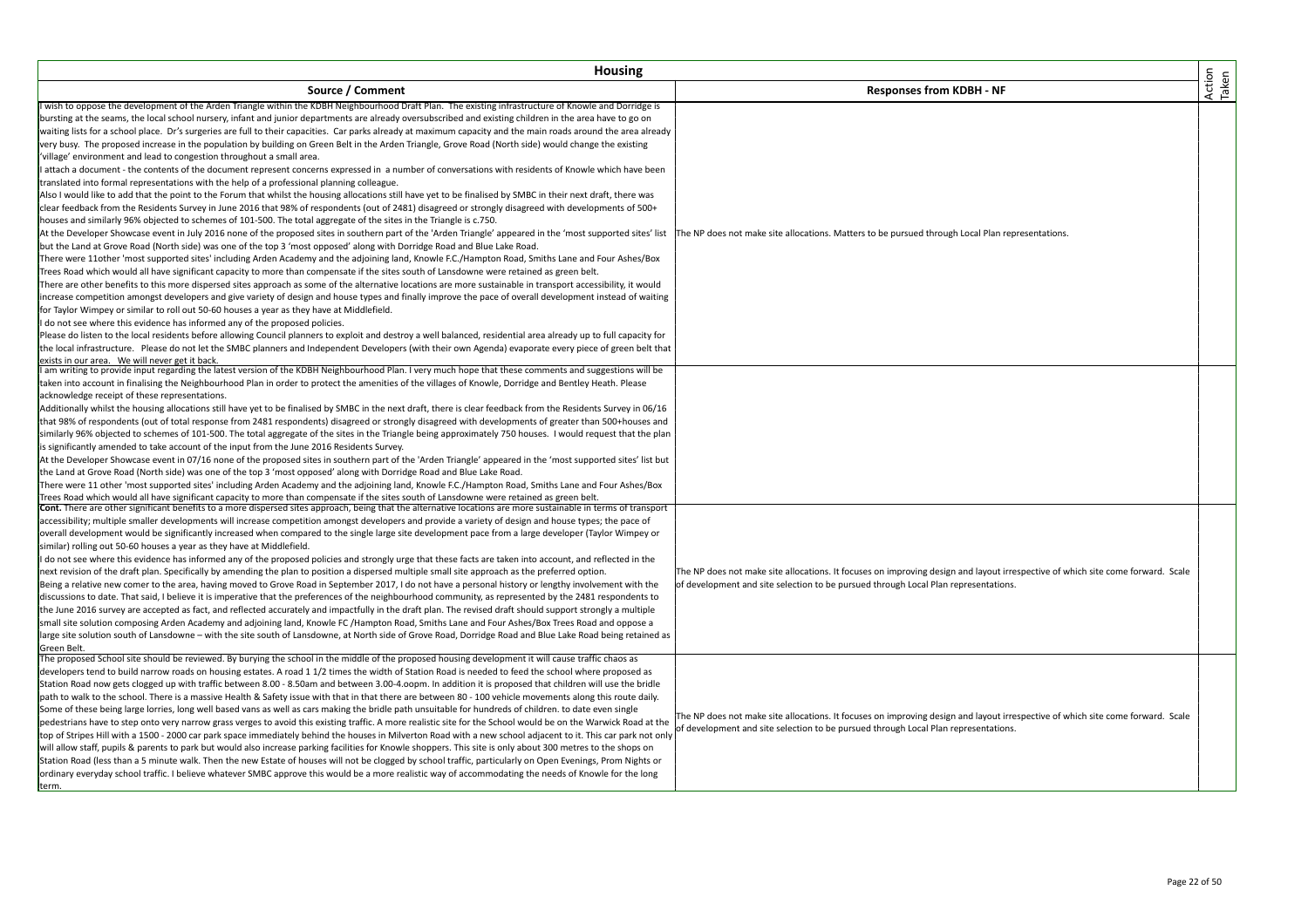| <b>Housing</b>                                                                                                                                                                                                                                                                                                                                                                                                                                                                                                                                                                                                                                                                                                                                                                                                                                                                                                                                                                                                                                                                                                                                                                                                                                                                                                                                                                                                                                                                                                                                                                                                                                                                                                                                                                                                                                                                                                                                                                                                     |                                                                                                                                                                                                                        |                 |
|--------------------------------------------------------------------------------------------------------------------------------------------------------------------------------------------------------------------------------------------------------------------------------------------------------------------------------------------------------------------------------------------------------------------------------------------------------------------------------------------------------------------------------------------------------------------------------------------------------------------------------------------------------------------------------------------------------------------------------------------------------------------------------------------------------------------------------------------------------------------------------------------------------------------------------------------------------------------------------------------------------------------------------------------------------------------------------------------------------------------------------------------------------------------------------------------------------------------------------------------------------------------------------------------------------------------------------------------------------------------------------------------------------------------------------------------------------------------------------------------------------------------------------------------------------------------------------------------------------------------------------------------------------------------------------------------------------------------------------------------------------------------------------------------------------------------------------------------------------------------------------------------------------------------------------------------------------------------------------------------------------------------|------------------------------------------------------------------------------------------------------------------------------------------------------------------------------------------------------------------------|-----------------|
| Source / Comment                                                                                                                                                                                                                                                                                                                                                                                                                                                                                                                                                                                                                                                                                                                                                                                                                                                                                                                                                                                                                                                                                                                                                                                                                                                                                                                                                                                                                                                                                                                                                                                                                                                                                                                                                                                                                                                                                                                                                                                                   | <b>Responses from KDBH - NF</b>                                                                                                                                                                                        | Action<br>Taken |
| I am writing to express my views on the proposals from SMBC around the Arden Triangle site.<br>Whilst I recognise that new housing needs to happen, it's the scale of the development at Arden Triangle that concerns me. I wish to oppose the<br>development of the Arden Triangle within the KDBH Neighbourhood Draft Plan. The existing infrastructure and facilities of Knowle and Dorridge are already<br>very stretched - the local school nursery, infant and junior departments are already oversubscribed and existing children in the area have to go on waiting<br>lists for a school place. The medical practices struggle and this affects residents ability to access care in a timely manner. Car parking is becoming a problem<br>and the roads are already very busy. The proposed increase in the population by building on Green Belt in the Arden Triangle, Grove Road (North side) would<br>change the existing 'village' environment and lead to congestion throughout a small area.<br>I understand that the housing allocations have still yet to be finalised by SMBC in their next draft. However, there was clear feedback from the Residents<br>Survey in June 2016 that 98% of respondents (out of 2481) disagreed or strongly disagreed with developments of 500+ houses and similarly 96% objected to<br>schemes of 101-500. The total aggregate of the sites in the Triangle is c.750. I disagree with this size of development on one site when there are<br>opportunities to spread the development across a number of areas around KDBH.<br>At the Developer Showcase event in July 2016 none of the proposed sites in southern part of the 'Arden Triangle' appeared in the 'most supported sites' list<br>but the Land at Grove Road (North side) was one of the top 3 'most opposed' along with Dorridge Road and Blue Lake Road.                                                                                                                                            | The NP does not make site allocations. It focuses on improving design and layout irrespective of which site come forward. Scale<br>of development and site selection to be pursued through Local Plan representations. |                 |
| Cont. There were 11 other 'most supported sites' including Arden Academy and the adjoining land, Knowle F.C./Hampton Road, Smiths Lane and Four<br>Ashes/Box Trees Road which would all have significant capacity to more than compensate if the sites south of Lansdowne were retained as green belt.<br>There are other benefits to this more dispersed sites approach as some of the alternative locations are more sustainable in transport accessibility and<br>proximity and access to locations where local residents are likely to work, eg Blythe Valley, Solihull, access to motorway networks etc. Dispersed sites would<br>increase competition amongst developers and give variety of design and house types and finally improve the pace of overall development instead of waiting<br>for Taylor Wimpey or similar to roll out 50-60 houses a year as they have at Middlefield.<br>I have lived in Knowle for some 17 years and we have children along with many of our friends, so we recognise the need to upgrade Arden Academy to cope<br>with increasing demand. I hope the planners can see that there is a better balance that can be struck rather than sticking 750+ new houses on one site.<br>Knowle, Dorridge and Bentley Heath is a really lovely place to live and work, but I do fear that if Council planners don't listen to local residents' views and<br>adopt a more balanced approach, the area/environment locally will be damaged and we will not be able to turn back time.                                                                                                                                                                                                                                                                                                                                                                                                                                                                                                  | The NP does not make site allocations. It focuses on improving design and layout irrespective of which site come forward. Scale<br>of development and site selection to be pursued through Local Plan representations. |                 |
| Rebuilding or replacing Arden Academy is a powerful opportunity in its potential to bring new high density housing close to the centre of Knowle and provide<br>improved school facilities but the case for funding has not yet been made clear and we would certainly not support proposals for further housing land than is<br>necessary, south of Lansdowne House for instance.<br>There was clear feedback from the Residents Survey in 06/16 that 98% of respondents (out of 2481) disagreed or strongly disagreed with developments of<br>500+ houses and similarly 96% objected to schemes of 101-500. The total aggregate of the sites in the draft allocation by SMBC in the 'Triangle' is c.750. We<br>do not see how this is consistent with preserving the setting and character of Knowle.<br>At the Developer Showcase event in 07/16 none of the proposed sites in southern part of the 'Arden Triangle' appeared in the 'most supported sites' list and<br>the Land at Grove Road (North side) was one of the top 3 'most opposed' along with Dorridge Road and Blue Lake Road.<br>There were 11other 'most supported sites' including Arden Academy and the adjoining land, Knowle F.C./Hampton Road, Smiths Lane and Four Ashes/Box<br>Trees Road which would all have significant capacity to more than compensate if the sites south of Lansdowne were retained as green belt.<br>There are other benefits to this more dispersed sites approach as some of the alternatives are more sustainable in transport accessibility, it would increase<br>competition amongst developers and give variety of design and house types and finally improve the pace of overall development instead of waiting for Taylor<br>Wimpey or similar to roll out 50-60 houses a year as they have at Middlefield.<br>I do not see where this evidence has been followed up in any of the proposed policies and the Forum should reflect these alternative supported allocations<br>in any revision to the Plan. | The NP does not make site allocations. It focuses on improving design and layout irrespective of which site come forward. Scale<br>of development and site selection to be pursued through Local Plan representations. |                 |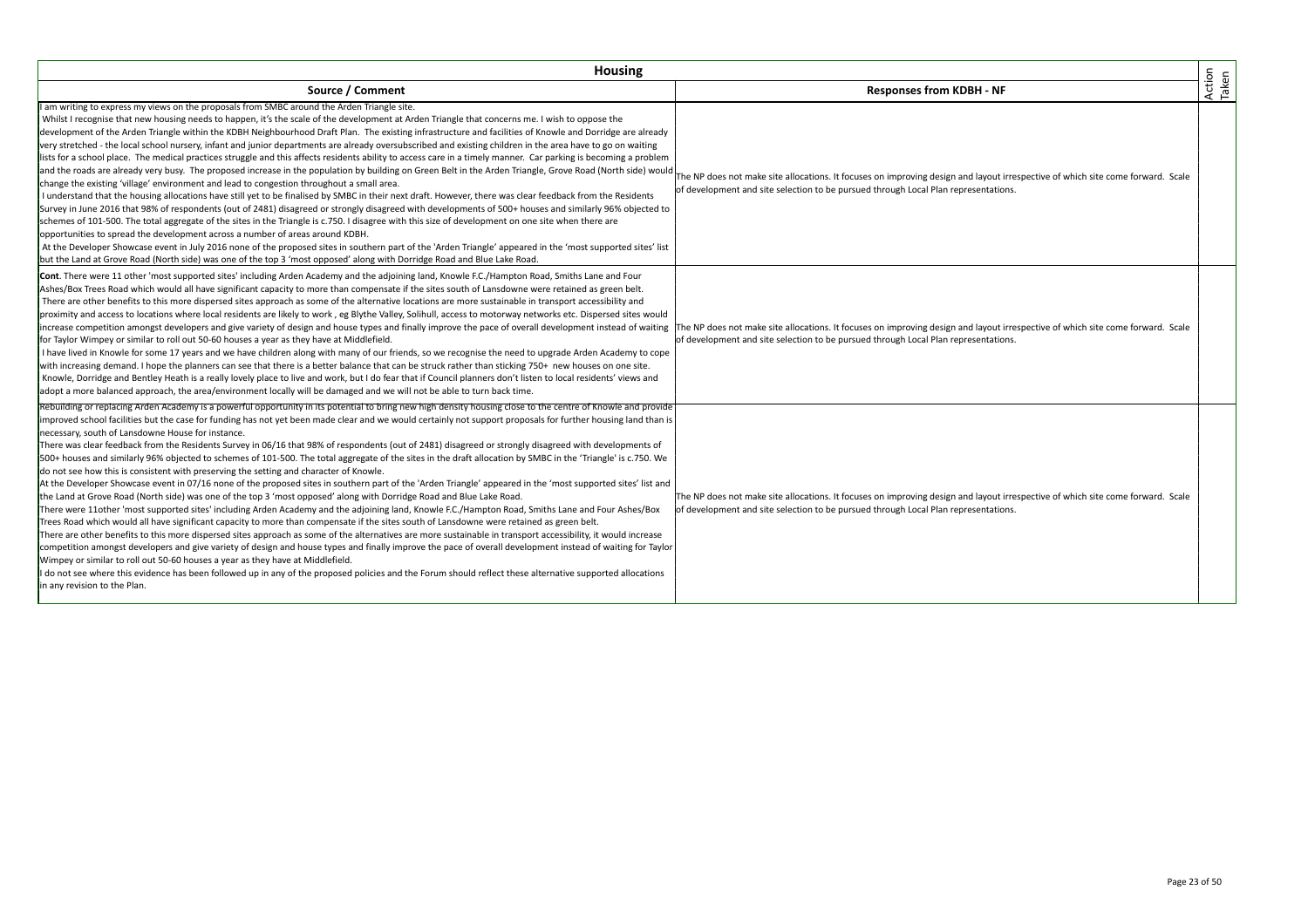| <b>Housing</b>                                                                                                                                                                                                                                                                                                                                                                                                                                                                                                                                                                                                                                                                                                                                                                                                                                                                                                                                                                                                                                                                                                                                                                                                                                                                                                                                                                                                                                                                                                                                                                                                                                                                                                                                                                                                                                                                                                                                                                                                                                                                                                                                                                                                                                                                                                                                                                                                                                                                                                                                                                                                                                                                                                                                                                                                                                                                                                                                                                                                                                                                                                                       |                                                                                                                                                                                                                                                                                                                                                                                                                                                  |                 |
|--------------------------------------------------------------------------------------------------------------------------------------------------------------------------------------------------------------------------------------------------------------------------------------------------------------------------------------------------------------------------------------------------------------------------------------------------------------------------------------------------------------------------------------------------------------------------------------------------------------------------------------------------------------------------------------------------------------------------------------------------------------------------------------------------------------------------------------------------------------------------------------------------------------------------------------------------------------------------------------------------------------------------------------------------------------------------------------------------------------------------------------------------------------------------------------------------------------------------------------------------------------------------------------------------------------------------------------------------------------------------------------------------------------------------------------------------------------------------------------------------------------------------------------------------------------------------------------------------------------------------------------------------------------------------------------------------------------------------------------------------------------------------------------------------------------------------------------------------------------------------------------------------------------------------------------------------------------------------------------------------------------------------------------------------------------------------------------------------------------------------------------------------------------------------------------------------------------------------------------------------------------------------------------------------------------------------------------------------------------------------------------------------------------------------------------------------------------------------------------------------------------------------------------------------------------------------------------------------------------------------------------------------------------------------------------------------------------------------------------------------------------------------------------------------------------------------------------------------------------------------------------------------------------------------------------------------------------------------------------------------------------------------------------------------------------------------------------------------------------------------------------|--------------------------------------------------------------------------------------------------------------------------------------------------------------------------------------------------------------------------------------------------------------------------------------------------------------------------------------------------------------------------------------------------------------------------------------------------|-----------------|
| Source / Comment                                                                                                                                                                                                                                                                                                                                                                                                                                                                                                                                                                                                                                                                                                                                                                                                                                                                                                                                                                                                                                                                                                                                                                                                                                                                                                                                                                                                                                                                                                                                                                                                                                                                                                                                                                                                                                                                                                                                                                                                                                                                                                                                                                                                                                                                                                                                                                                                                                                                                                                                                                                                                                                                                                                                                                                                                                                                                                                                                                                                                                                                                                                     | <b>Responses from KDBH - NF</b>                                                                                                                                                                                                                                                                                                                                                                                                                  | Action<br>Taken |
| I wish to oppose the development of the Arden Triangle within the KDBH Neighbourhood Draft Plan. The existing infrastructure of Knowle and Dorridge is<br>bursting at the seams, the local school nursery, infant and junior departments are already oversubscribed and existing children in the area have to go on<br>waiting lists for a school place. Dr's surgeries are full to their capacities. Car parks already at maximum capacity and the main roads around the area already<br>very busy. The proposed increase in the population by building on Green Belt in the Arden Triangle, Grove Road (North side) would change the existing<br>'village' environment and lead to congestion throughout a small area.<br>Also I would like to add that the point to the Forum that whilst the housing allocations still have yet to be finalised by SMBC in their next draft, there was<br>clear feedback from the Residents Survey in June 2016 that 98% of respondents (out of 2481) disagreed or strongly disagreed with developments of 500+<br>houses and similarly 96% objected to schemes of 101-500. The total aggregate of the sites in the Triangle is c.750.<br>At the Developer Showcase event in July 2016 none of the proposed sites in southern part of the 'Arden Triangle' appeared in the 'most supported sites' list<br>but the Land at Grove Road (North side) was one of the top 3 'most opposed' along with Dorridge Road and Blue Lake Road.<br>There were 11other 'most supported sites' including Arden Academy and the adjoining land, Knowle F.C./Hampton Road, Smiths Lane and Four Ashes/Box<br>Trees Road which would all have significant capacity to more than compensate if the sites south of Lansdowne were retained as green belt.<br>There are other benefits to this more dispersed sites approach as some of the alternative locations are more sustainable in transport accessibility, it would<br>increase competition amongst developers and give variety of design and house types and finally improve the pace of overall development instead of waiting<br>for Taylor Wimpey or similar to roll out 50-60 houses a year as they have at Middlefield.<br>I do not see where this evidence has informed any of the proposed policies.<br>Please do listen to the local residents before allowing Council planners to exploit and destroy a well balanced, residential area already up to full capacity for<br>the local infrastructure. Please do not let the SMBC planners and Independent Developers (with their own Agenda) evaporate every piece of green belt that<br>exists in our area. We will never get it back.                                                                                                                                                                                                                                                                                                                                                                                                                                                              | The NP does not make site allocations. It focuses on improving design and layout irrespective of which site come forward. Scale<br>of development and site selection to be pursued through Local Plan representations.                                                                                                                                                                                                                           |                 |
| Density of developments and Dispersal of housing sites. In the interests of maintaining the character of the area, which for most residents is a priority, it<br>makes sense not to concentrate all the development in one or two site areas but to disperse it as widely as possible. There are a number of potential<br>development sites already earmarked and these should be used, thereby reducing the need for so many houses in the Arden Triangle.<br>I wish to oppose the development of the Arden Triangle within the KDBH Neighbourhood Draft Plan. The existing infrastructure of Knowle and Dorridge is<br>bursting at the seams, the local school nursery, infant and junior departments are already oversubscribed and existing children in the area have to go on<br>waiting lists for a school place. GP surgeries are full to their capacities. Car parks already at maximum capacity and the main roads around the area already<br>very busy. The proposed increase in the population by building on Green Belt in the Arden Triangle, Grove Road (North side) would change the existing<br>'village' environment and lead to congestion throughout a small area.<br>Also I would like to add that the point to the Forum that whilst the housing allocations still have yet to be finalised by SMBC in their next draft, there was<br>clear feedback from the Residents Survey in June 2016 that 98% of respondents (out of 2481) disagreed or strongly disagreed with developments of 500+<br>houses and similarly 96% objected to schemes of 101-500. The total aggregate of the sites in the Triangle is c.750.<br>At the Developer Showcase event in July 2016 none of the proposed sites in southern part of the 'Arden Triangle' appeared in the 'most supported sites' list<br>but the Land at Grove Road (North side) was one of the top 3 'most opposed' along with Dorridge Road and Blue Lake Road.<br>There were 11other 'most supported sites' including Arden Academy and the adjoining land, Knowle F.C./Hampton Road, Smiths Lane and Four Ashes/Box<br>Trees Road which would all have significant capacity to more than compensate if the sites south of Lansdowne were retained as green belt.<br>There are other benefits to this more dispersed sites approach as some of the alternative locations are more sustainable in transport accessibility, it would<br>increase competition amongst developers and give variety of design and house types and finally improve the pace of overall development instead of waiting<br>for Taylor Wimpey or similar to roll out 50-60 houses a year as they have at Middlefield.<br>I do not see where this evidence has informed any of the proposed policies.<br>Please do listen to the local residents before allowing Council planners to exploit and destroy a well balanced, residential area already up to full capacity for<br>the local infrastructure. Please do not let the SMBC planners and Independent Developers (with their own Agenda) evaporate every piece of green belt that<br>exists in our area. We will never get it back. | The NP does not make site allocations. It focuses on improving design and layout irrespective of which site come forward. Scale<br>of development and site selection to be pursued through Local Plan representations.<br>The NP does not make site allocations. It focuses on improving design and layout irrespective of which site come forward. Scale<br>of development and site selection to be pursued through Local Plan representations. |                 |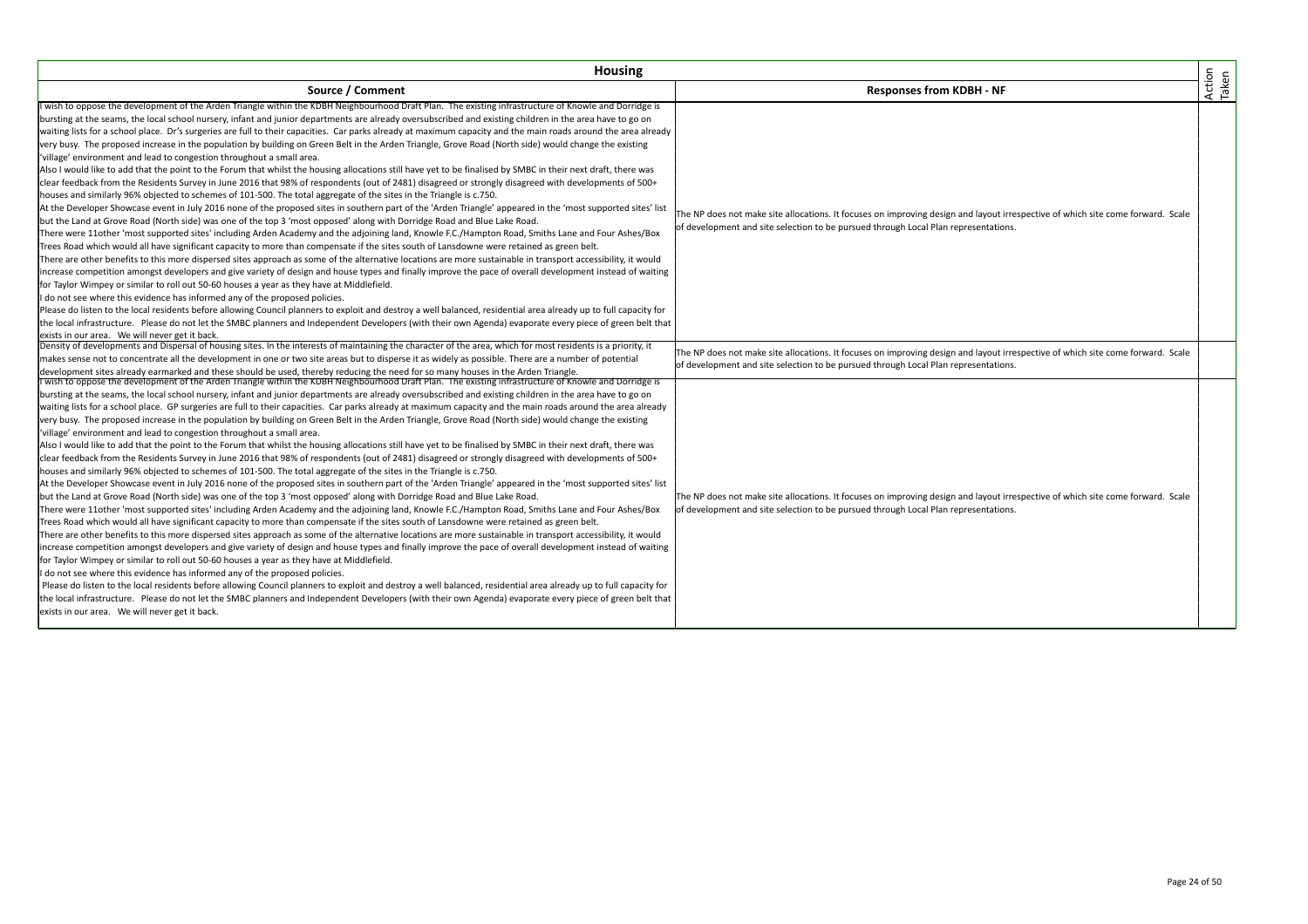| <b>Housing</b>                                                                                                                                                                                                                                                                                                                                                                                                                                                                                                                                                                                                                                                                                                                                                                                                                                                                                                                                                                                                                                                                                                                                                                                                                                                                                                                                                                                                                                                                                                                                                                                                                                                                                                                                                                                                                                                                                                                                                                                                                                                                                                                                                                                                                                                                                                                                                                                                                                                                                                                                                                                                                                                                                                                                                                                                                                                                                                                                                                                                                                                                                                                                                                                                                                                                                                                                                                                                                                       |                                                                                                                                                                                                                                         |                 |
|------------------------------------------------------------------------------------------------------------------------------------------------------------------------------------------------------------------------------------------------------------------------------------------------------------------------------------------------------------------------------------------------------------------------------------------------------------------------------------------------------------------------------------------------------------------------------------------------------------------------------------------------------------------------------------------------------------------------------------------------------------------------------------------------------------------------------------------------------------------------------------------------------------------------------------------------------------------------------------------------------------------------------------------------------------------------------------------------------------------------------------------------------------------------------------------------------------------------------------------------------------------------------------------------------------------------------------------------------------------------------------------------------------------------------------------------------------------------------------------------------------------------------------------------------------------------------------------------------------------------------------------------------------------------------------------------------------------------------------------------------------------------------------------------------------------------------------------------------------------------------------------------------------------------------------------------------------------------------------------------------------------------------------------------------------------------------------------------------------------------------------------------------------------------------------------------------------------------------------------------------------------------------------------------------------------------------------------------------------------------------------------------------------------------------------------------------------------------------------------------------------------------------------------------------------------------------------------------------------------------------------------------------------------------------------------------------------------------------------------------------------------------------------------------------------------------------------------------------------------------------------------------------------------------------------------------------------------------------------------------------------------------------------------------------------------------------------------------------------------------------------------------------------------------------------------------------------------------------------------------------------------------------------------------------------------------------------------------------------------------------------------------------------------------------------------------------|-----------------------------------------------------------------------------------------------------------------------------------------------------------------------------------------------------------------------------------------|-----------------|
| Source / Comment                                                                                                                                                                                                                                                                                                                                                                                                                                                                                                                                                                                                                                                                                                                                                                                                                                                                                                                                                                                                                                                                                                                                                                                                                                                                                                                                                                                                                                                                                                                                                                                                                                                                                                                                                                                                                                                                                                                                                                                                                                                                                                                                                                                                                                                                                                                                                                                                                                                                                                                                                                                                                                                                                                                                                                                                                                                                                                                                                                                                                                                                                                                                                                                                                                                                                                                                                                                                                                     | <b>Responses from KDBH - NF</b>                                                                                                                                                                                                         | Action<br>Taken |
| I wish to oppose the development of the Arden Triangle within the KDBH Neighbourhood Draft Plan. The existing infrastructure of Knowle and Dorridge is<br>bursting at the seams, the local school nursery, infant and junior departments are already oversubscribed and existing children in the area have to go on<br>waiting lists for a school place. Dr's surgeries are full to their capacities. Car parks already at maximum capacity and the main roads around the area already<br>very busy. The proposed increase in the population by building on Green Belt in the Arden Triangle, Grove Road (North side) would change the existing<br>'village' environment and lead to congestion throughout a small area.<br>attach a document - the contents of the document represent concerns expressed in a number of conversations with residents of Knowle which have been<br>translated into formal representations with the help of a professional planning colleague.<br>Also I would like to add that the point to the Forum that whilst the housing allocations still have yet to be finalised by SMBC in their next draft, there was<br>clear feedback from the Residents Survey in June 2016 that 98% of respondents (out of 2481) disagreed or strongly disagreed with developments of 500+<br>houses and similarly 96% objected to schemes of 101-500. The total aggregate of the sites in the Triangle is c.750.<br>At the Developer Showcase event in July 2016 none of the proposed sites in southern part of the 'Arden Triangle' appeared in the 'most supported sites' list<br>but the Land at Grove Road (North side) was one of the top 3 'most opposed' along with Dorridge Road and Blue Lake Road.<br>There were 11other 'most supported sites' including Arden Academy and the adjoining land, Knowle F.C./Hampton Road, Smiths Lane and Four Ashes/Box<br>Trees Road which would all have significant capacity to more than compensate if the sites south of Lansdowne were retained as green belt.<br>There are other benefits to this more dispersed sites approach as some of the alternative locations are more sustainable in transport accessibility, it would<br>increase competition amongst developers and give variety of design and house types and finally improve the pace of overall development instead of waiting<br>for Taylor Wimpey or similar to roll out 50-60 houses a year as they have at Middlefield.<br>do not see where this evidence has informed any of the proposed policies.<br>Please do listen to the local residents before allowing Council planners to exploit and destroy a well balanced, residential area already up to full capacity for<br>the local infrastructure. Please do not let the SMBC planners and Independent Developers (with their own Agenda) evaporate every piece of green belt that                                                                                                                                                                                                                                                                                                                                                                                                                                                                                                                                                                             | The NP does not make site allocations. It focuses on improving design and layout irrespective of which site come forward. Scale<br>of development and site selection to be pursued through Local Plan representations.                  |                 |
| exists in our area. We will never get it back.<br>support all policies in Section 7 except 7.2. and 7.8.<br>believe more houses than 500 are needed in our community in order to address the wishes<br>and needs of our population - eg housing shortage, affordability; homes for older people;<br>housing for young families.<br>Windfall housing should only be acceptable if it makes a contribution towards community<br>benefit rather just profit and income for those fortunate to have land available.                                                                                                                                                                                                                                                                                                                                                                                                                                                                                                                                                                                                                                                                                                                                                                                                                                                                                                                                                                                                                                                                                                                                                                                                                                                                                                                                                                                                                                                                                                                                                                                                                                                                                                                                                                                                                                                                                                                                                                                                                                                                                                                                                                                                                                                                                                                                                                                                                                                                                                                                                                                                                                                                                                                                                                                                                                                                                                                                      | Noted. The NP provides for more than 500 houses as windfalls add significantly to the total. Windfalls will come forward. They<br>relieve pressure on green belt land are considered acceptable subject to the provisio s in Policy H7. |                 |
| I am writing to provide input regarding the latest version of the KDBH Neighbourhood Plan. I hope that these comments and suggestions will be taken into<br>account in finalising the Neighbourhood Plan in order to protect the amenities of the villages of Knowle, Dorridge and Bentley Heath. Please acknowledge<br>receipt of these representations.<br>The contents of the document attached represent concerns expressed in a number of conversations with residents of Knowle which have been translated<br>into formal representations with the help of a professional planning colleague.<br>Whilst the housing allocations still have yet to be finalised by SMBC in the next draft, there is clear feedback from the Residents Survey in 06/16 that 98% of<br>respondents (out of total response from 2481 respondents) disagreed or strongly disagreed with developments of greater than 500+houses and similarly<br>96% objected to schemes of 101-500. The total aggregate of the sites in the Triangle being approximately 750 houses. I would request that the plan is<br>significantly amended to take account of the input from the June 2016 Residents Survey.<br>At the Developer Showcase event in 07/16 none of the proposed sites in southern part of the 'Arden Triangle' appeared in the 'most supported sites' list but<br>the Land at Grove Road (North side) was one of the top 3 'most opposed' along with Dorridge Road and Blue Lake Road.<br>There were >10 other 'most supported sites' including Arden Academy and the adjoining land, Knowle F.C./Hampton Road, Smiths Lane and Four Ashes/Box<br>Trees Road which would all have significant capacity to more than compensate if the sites south of Lansdowne were retained as green belt.<br>There are other significant benefits to a more dispersed sites approach, being that the alternative locations are more sustainable in terms of transport<br>accessibility; multiple smaller developments will increase competition amongst developers and provide a variety of design and house types; the pace of<br>overall development would be significantly increased when compared to the single large site development pace from a large developer rolling out 50-60<br>houses a year as they have at Middlefield.<br>I do not see where this evidence has informed any of the proposed policies and strongly urge that these facts are taken into account, and reflected in the<br>next revision of the draft plan. Specifically by amending the plan to position a dispersed multiple small site approach as the preferred option.<br>Being a relative new comer to the area, having moved to Grove Road in September 2017, I do not have a personal history or lengthy involvement with the<br>discussions to date. That said, I believe it is imperative that the preferences of the neighbourhood community, as represented by the 2481 respondents to<br>the June 2016 survey are accepted as fact, and reflected accurately and impactfully in the draft plan. The revised draft should support strongly a multiple<br>small site solution composing Arden Academy and adjoining land, Knowle FC /Hampton Road, Smiths Lane and Four Ashes/Box Trees Road and oppose a<br>large site solution south of Lansdowne - with the site south of Lansdowne, at North side of Grove Road, Dorridge Road and Blue Lake Road being retained as<br>Green Belt. | The NP does not make site allocations. It focuses on improving design and layout irrespective of which site come forward. Scale<br>of development and site selection to be pursued through Local Plan representations.                  |                 |
| I am an owner of the land marked on the map below. I would like to put it forward as a possible development site for housing in your neighbourhood plan. If  The NP does not make site allocations. It focuses on improving de<br>you would like me to provide any further information I am on the email above.                                                                                                                                                                                                                                                                                                                                                                                                                                                                                                                                                                                                                                                                                                                                                                                                                                                                                                                                                                                                                                                                                                                                                                                                                                                                                                                                                                                                                                                                                                                                                                                                                                                                                                                                                                                                                                                                                                                                                                                                                                                                                                                                                                                                                                                                                                                                                                                                                                                                                                                                                                                                                                                                                                                                                                                                                                                                                                                                                                                                                                                                                                                                      | of development and site selection to be pursued through Local Plan representations.                                                                                                                                                     |                 |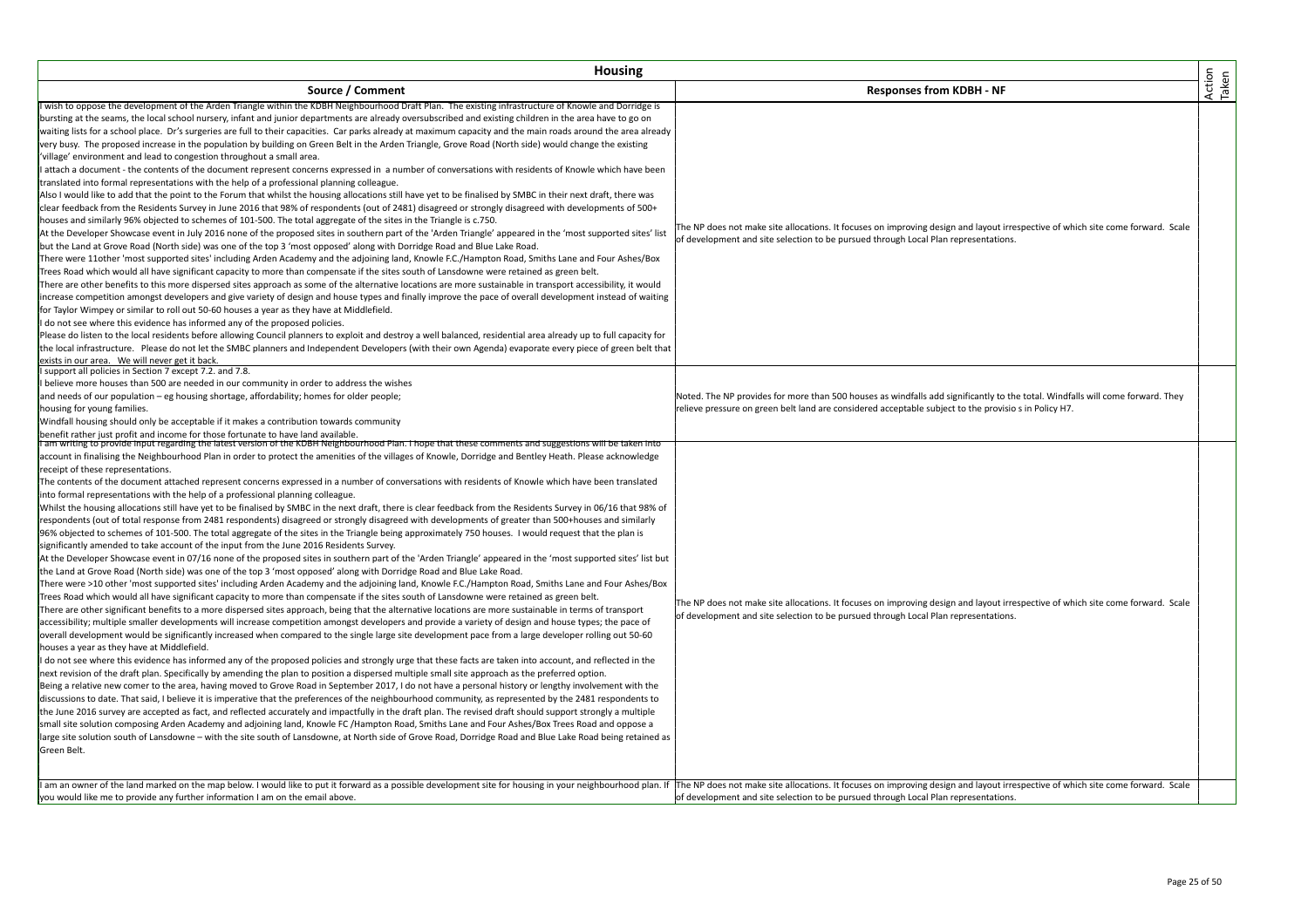| <b>Housing</b>                                                                                                                                                                                                                                                                                                                                                                                                                                                                                                                                                                                                                                                                                                                                                                                                                                                                                                                                                                                                                                                                                                                                                                                                                                                                                                                                                                                                                                                                                                                                                                                                                                                                                                                                                                                                                                                                                                                                                                                                                                                                                                                                                                                                                                                                                                                                                                                                                                                                                                                                                                                                                                                                                                                          |                                                                                                                                                                                                                                                       |                 |
|-----------------------------------------------------------------------------------------------------------------------------------------------------------------------------------------------------------------------------------------------------------------------------------------------------------------------------------------------------------------------------------------------------------------------------------------------------------------------------------------------------------------------------------------------------------------------------------------------------------------------------------------------------------------------------------------------------------------------------------------------------------------------------------------------------------------------------------------------------------------------------------------------------------------------------------------------------------------------------------------------------------------------------------------------------------------------------------------------------------------------------------------------------------------------------------------------------------------------------------------------------------------------------------------------------------------------------------------------------------------------------------------------------------------------------------------------------------------------------------------------------------------------------------------------------------------------------------------------------------------------------------------------------------------------------------------------------------------------------------------------------------------------------------------------------------------------------------------------------------------------------------------------------------------------------------------------------------------------------------------------------------------------------------------------------------------------------------------------------------------------------------------------------------------------------------------------------------------------------------------------------------------------------------------------------------------------------------------------------------------------------------------------------------------------------------------------------------------------------------------------------------------------------------------------------------------------------------------------------------------------------------------------------------------------------------------------------------------------------------------|-------------------------------------------------------------------------------------------------------------------------------------------------------------------------------------------------------------------------------------------------------|-----------------|
| Source / Comment                                                                                                                                                                                                                                                                                                                                                                                                                                                                                                                                                                                                                                                                                                                                                                                                                                                                                                                                                                                                                                                                                                                                                                                                                                                                                                                                                                                                                                                                                                                                                                                                                                                                                                                                                                                                                                                                                                                                                                                                                                                                                                                                                                                                                                                                                                                                                                                                                                                                                                                                                                                                                                                                                                                        | <b>Responses from KDBH - NF</b>                                                                                                                                                                                                                       | Action<br>Taken |
| 1.I wish to express my concern that the plan itself focus too heavily on the needs of elderly residents, especially in the consideration of housing type. I am<br>also unclear as to where the estimate of sheltered housing etc needs come from. This position does not seem to mirror the findings of the independent<br>HNA. I absolutely support the principle that the long term needs of elderly residents needs to be addressed, supported and enabled, which naturally<br>includes enabling them to remain within the area in suitable accommodation. I support the policies general intent in this regard. However, other groups -<br>young and older families, couples, single people etc - also have needs; the NP seems to have a disproportionate focus on the needs of elderly residents at the<br>expense of the others. I am unclear as to the justification for this.<br>2. I note that a housing number of 'around 500' is quoted in the policy but not in the 'essential reading'. At previous meetings many people have opposed<br>any development in KDBH. It seems remiss, therefore, that the NF's recognition that 'around 500' house are warranted is not stated in the essential reading.  1.The NP provides for a range of accomodation types and sizes ha<br>3. Regarding the number itself, I am unclear as to its origin. Only the executive summary of the independent HNA is available on the website. This document Noted. NP needs to make a proportionate contribution to meeting ho<br>states that '478 dwellings were built in the plan area between 2001 and 2016 andThese have been taken into consideration in arriving at the projections'. I this draft policy. 3. Noted.<br>understand this to mean that the projections have already been reduced by this amount, so the quoted number are the additional housing required as of<br>today. At the NF meeting on the 10th Jan 2018, however, the NF stated that this figure (plus additional windfall housing) should be deducted from the<br>projections. The HNA goes on to state that "A specific account of how this was doneis set out in paragraph 62,67, and 75 of the main body of the report'. I<br>have now requested a copy of the full report on two separate occasions; however I have yet to receive a copy, nor any explanation as to why the NF have not<br>provided one. It is my contention that without making the full report available, the number of 500 houses in the NP is unjustified by the evidence base. I<br>therefore wish to express my objection to this number and its inclusion in the final NP until the full report is made available, calculations presented<br>transparently and the number justified. |                                                                                                                                                                                                                                                       |                 |
| H1: There is little discussion in the draft of the basis for the suggested 500 houses (derived from the local Housing Needs Assessment document). Surely as a<br>critical section this should be expanded?<br>Is the assumption to simply rely directly on the consultants derived forecast number at present, - being less that SMBC's calculated figure? Reasons why a<br>lower figure may be preferred by the KDBH NP are not set out here. Should not the reasons behind the objections to the SMBC Local Plan review numbers<br>(missing assessments, plan consistency, etc.) form part of this NP document too?<br>In my view it should be argued that the number proposed should be less than 500, hence I disagree with H1 in the online feedback.<br>H2: Much of the comment and justification in this section is a repeat of that under other headings, such as Traffic and Transport in particular. This<br>duplication is unnecessary.<br>H4: I do not fully understand the basis for what is being recommended here, apart from the fact that it seems to be a cut and paste from the consultant's<br>HNA document. My "undecided" feedback online reflects that there is no discussion of why levels of particular types of housing may be required.<br>H6: For me this wording is unclear who is seeking to downsize - older people? If so, this should be stated, since it would mean a specific age profile in<br>apartment style housing needs. I don't think I agree with this, if so.<br>H7: Is this necessary in this document - isn't the aim of this policy covered by existing Council requirements / guidance?<br>H8: See H7 above - furthermore, this seems insignificant compared to other matters under this heading / in this section.                                                                                                                                                                                                                                                                                                                                                                                                                                                                                                                                                                                                                                                                                                                                                                                                                                                                                                                                                                     | H4 under review. H6-apartments are regarded as suitable for all smaller households. The point is simply that if they are to appeal<br>to those who wish to downsize they should be of adequate size. H7 and H8 comments noted. Policies are relevant. | Y               |
| Further to our conversation tonight;-We discussed defining the phrase "High quality housing", by giving examples eg. ;- the McCarthy & Stone development<br>on the High Street, where the old garage was, as being superb and the new houses on the right of Hampton Lane, before the football ground, as being<br>atrocious. Similarly this idea could be extended to all policies.                                                                                                                                                                                                                                                                                                                                                                                                                                                                                                                                                                                                                                                                                                                                                                                                                                                                                                                                                                                                                                                                                                                                                                                                                                                                                                                                                                                                                                                                                                                                                                                                                                                                                                                                                                                                                                                                                                                                                                                                                                                                                                                                                                                                                                                                                                                                                    | Noted but not considered necessary.                                                                                                                                                                                                                   |                 |
| On page 27, second paragraph after the box, there is reference to use of the site of St George and St Teresa Catholic Primary School (suggest consistency of<br>title if used more than once). It is not clear how this concept has come into the Plan. The only evidence that had come to the Forum with regard to capacity<br>and suitability of school buildings is data from the LA to suggest that there might need to be an extra 1/2 form entry at primary level if there is extensive house<br>building (eg 1000+) and some reduction in out of area placements in local schools. Further work is needed to establish where the greatest need might be.<br>Other than this, the Forum Plan has not mentioned, correctly so, specific organisations that are seeking to improve or expand their buildings or provision<br>through linkage with housing developers. This is not to oppose such proposals, but to remain evidence focused about what might be the best use of public<br>funds without anticipating outcomes.                                                                                                                                                                                                                                                                                                                                                                                                                                                                                                                                                                                                                                                                                                                                                                                                                                                                                                                                                                                                                                                                                                                                                                                                                                                                                                                                                                                                                                                                                                                                                                                                                                                                                                       | This relates to H4 Housing. The paragraph addresses the possibility of the redevelopment of the RC school site. However, the<br>Neighbourhood Forum is not promoting redevelopment.                                                                   | Y               |
| <b>VIA LIBRARY</b>                                                                                                                                                                                                                                                                                                                                                                                                                                                                                                                                                                                                                                                                                                                                                                                                                                                                                                                                                                                                                                                                                                                                                                                                                                                                                                                                                                                                                                                                                                                                                                                                                                                                                                                                                                                                                                                                                                                                                                                                                                                                                                                                                                                                                                                                                                                                                                                                                                                                                                                                                                                                                                                                                                                      |                                                                                                                                                                                                                                                       |                 |
| While KDBH has a reputation for being a rather affluent area, to maintain its future development and character all areas of housing must be carefully<br>considered in line with the facilities and amenities it can sustain. Over development could prove a complete disaster.                                                                                                                                                                                                                                                                                                                                                                                                                                                                                                                                                                                                                                                                                                                                                                                                                                                                                                                                                                                                                                                                                                                                                                                                                                                                                                                                                                                                                                                                                                                                                                                                                                                                                                                                                                                                                                                                                                                                                                                                                                                                                                                                                                                                                                                                                                                                                                                                                                                         | Agree. Already in Plan. No further action required.                                                                                                                                                                                                   |                 |
| There should be an absolute maximum of 500 homes - otherwise Knowle will resemble a dormitory town. 40% affordable is too high a proprtion of the total<br>housing. Apartment blocks are not an attractive feature of a town. Is windfall housing and underhand way to garden grab? Many people have been let down<br>by the council refusing to endorse the original planning concent.                                                                                                                                                                                                                                                                                                                                                                                                                                                                                                                                                                                                                                                                                                                                                                                                                                                                                                                                                                                                                                                                                                                                                                                                                                                                                                                                                                                                                                                                                                                                                                                                                                                                                                                                                                                                                                                                                                                                                                                                                                                                                                                                                                                                                                                                                                                                                 | The NP needs to make a proportionate contribution to meeting housing needs. Imposing a maximum has been rejected by<br>Inspectors. 40% affordable is Council policy.                                                                                  |                 |
| Maximum of 500 new houses. If we are not careful we will destroy the whole character of the area. Do not agree with the SMBC 40% affordable rule. Too<br>much affordable housing will inevitably dilute the quality of the area. Blocks of apartements do not enhance the character of an area. If Windfall hosing<br>means garden grabbing I don't agree. The council has a history of not enforcing its planning consents.                                                                                                                                                                                                                                                                                                                                                                                                                                                                                                                                                                                                                                                                                                                                                                                                                                                                                                                                                                                                                                                                                                                                                                                                                                                                                                                                                                                                                                                                                                                                                                                                                                                                                                                                                                                                                                                                                                                                                                                                                                                                                                                                                                                                                                                                                                            | The NP needs to make a proportionate contribution to meeting housing needs. Imposing a maximum has been rejected by<br>Inspectors. 40% affordable is Council policy.                                                                                  |                 |
| Restrict the volume proposed. I live in the first phase of Middlefield Spring Development and already 3 to 4 properties are "Buy to Let". While I appreciate<br>rentals are important parts of housing landscape I have longer term concerns that profile of residents changes and a more transient population affect<br>community. The two bed houses are a good size but lack garages etc. The development salesperson said she wishes she had more of the smaller 3/4 bed<br>houses available.                                                                                                                                                                                                                                                                                                                                                                                                                                                                                                                                                                                                                                                                                                                                                                                                                                                                                                                                                                                                                                                                                                                                                                                                                                                                                                                                                                                                                                                                                                                                                                                                                                                                                                                                                                                                                                                                                                                                                                                                                                                                                                                                                                                                                                       | The NP needs to make a proportionate contribution to meeting housing needs. Housing size and mix under review.                                                                                                                                        |                 |
| Too many houses for KDBH area to absorb wothout major impact<br>The current housing is far too dense. More space needed for houses being built                                                                                                                                                                                                                                                                                                                                                                                                                                                                                                                                                                                                                                                                                                                                                                                                                                                                                                                                                                                                                                                                                                                                                                                                                                                                                                                                                                                                                                                                                                                                                                                                                                                                                                                                                                                                                                                                                                                                                                                                                                                                                                                                                                                                                                                                                                                                                                                                                                                                                                                                                                                          | The NP needs to make a proportionate contribution to meeting housing needs.<br>Agree. Already in Plan. No further action required.                                                                                                                    |                 |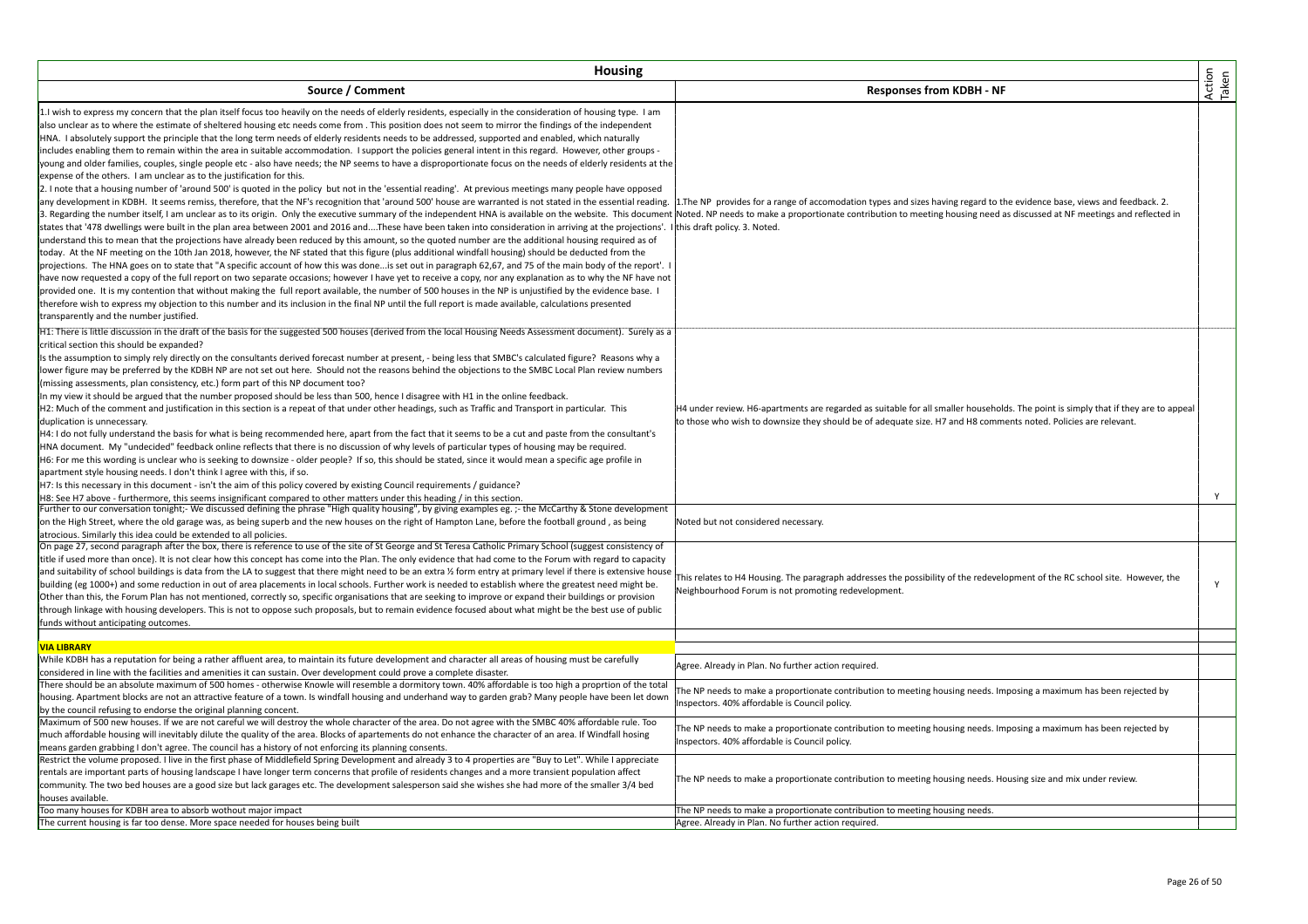| <b>Housing</b>                                                                                                                                                                                                                                                                                                                                                                                                                                                                                                                                                                                                                                                                                                                                                                                                                                                                                                                                                                                                                                                                                                                                                                                                                                                                                                                                                                                                                                                                                                                                                                                                                                                                                                                                                                                                                                                                                                                                                                                                                                                                                                                                                                                                                                                                                                                                                                                                    |                                                                                                                                                                                                                                                                                                                                   |                 |
|-------------------------------------------------------------------------------------------------------------------------------------------------------------------------------------------------------------------------------------------------------------------------------------------------------------------------------------------------------------------------------------------------------------------------------------------------------------------------------------------------------------------------------------------------------------------------------------------------------------------------------------------------------------------------------------------------------------------------------------------------------------------------------------------------------------------------------------------------------------------------------------------------------------------------------------------------------------------------------------------------------------------------------------------------------------------------------------------------------------------------------------------------------------------------------------------------------------------------------------------------------------------------------------------------------------------------------------------------------------------------------------------------------------------------------------------------------------------------------------------------------------------------------------------------------------------------------------------------------------------------------------------------------------------------------------------------------------------------------------------------------------------------------------------------------------------------------------------------------------------------------------------------------------------------------------------------------------------------------------------------------------------------------------------------------------------------------------------------------------------------------------------------------------------------------------------------------------------------------------------------------------------------------------------------------------------------------------------------------------------------------------------------------------------|-----------------------------------------------------------------------------------------------------------------------------------------------------------------------------------------------------------------------------------------------------------------------------------------------------------------------------------|-----------------|
| Source / Comment                                                                                                                                                                                                                                                                                                                                                                                                                                                                                                                                                                                                                                                                                                                                                                                                                                                                                                                                                                                                                                                                                                                                                                                                                                                                                                                                                                                                                                                                                                                                                                                                                                                                                                                                                                                                                                                                                                                                                                                                                                                                                                                                                                                                                                                                                                                                                                                                  | <b>Responses from KDBH - NF</b>                                                                                                                                                                                                                                                                                                   | Action<br>Taken |
| Strongly agree that the Draft LP allocation of 1050 new units is way too large. The impact, especially on transport/pollution on major routes will be excessive<br>even with a reduced allocation of 500 dwellings. It is acknowledged 1-3 cars assumed per dwelling equates to up to 1500 more cars moving up and down the Noted. Maintain objections to scale through Local Plan process.<br>Warwick Road each day.                                                                                                                                                                                                                                                                                                                                                                                                                                                                                                                                                                                                                                                                                                                                                                                                                                                                                                                                                                                                                                                                                                                                                                                                                                                                                                                                                                                                                                                                                                                                                                                                                                                                                                                                                                                                                                                                                                                                                                                             |                                                                                                                                                                                                                                                                                                                                   |                 |
| Have concerns about restriction to 500 houses over the period of the Neighbourhood Plan given the West Midlands future housing needs. Consider that a                                                                                                                                                                                                                                                                                                                                                                                                                                                                                                                                                                                                                                                                                                                                                                                                                                                                                                                                                                                                                                                                                                                                                                                                                                                                                                                                                                                                                                                                                                                                                                                                                                                                                                                                                                                                                                                                                                                                                                                                                                                                                                                                                                                                                                                             | Noted. Neighbourhood Plan reflects prevailing view but ultimately determined by Solihull MBC Local Plan policy. No action.                                                                                                                                                                                                        |                 |
| nigher figure would be more realistic given th policies H3, 4 and 5.<br>H1 You have no power to control the numbers, therefore your statement that it will be "about 500" is misleading and almost inevitably wrong. You will look<br>rather stupid if, as proposed by SMBC it turns out to be 1050, and the Plan will be obsolete. What will your voters think then? Also, if SMBC ultimately<br>decides on no new sites in KDBH - you can't allocate 500. You refer to the former by-pass land at Wychwood, which is fair enough because ti is vacant land,<br>but is in any event a "wndfall site". However, St. George and St. Theresa's is still a school so you can't count on that being redeveloped. The 2013 LDP<br>envisaged windfall sites coming forward right up until 2028 and they pop up all the time so why pick on these two, when overall the number of windfalls is<br>likely to be much higher? You can't promote less development on allocated sites otherwise you will be in breach of NPPF, you can't allocate Green Belt sites<br>and you have no idea what total windfalls will be between now and 2033. Furthermore, there will ne another review of the Local Plan about 5 years after<br>adoption of the current view, so it is pointless and inapropriate for you to have any policy on "Scale of new housing". However, you could make truthful<br>comments about the likely scale which is currently forseeable. Your report on KDBH's own needs is all very interesting, but SMBC does not have enough land Noted. Neighbourhood Plan reflects prevailing view but ultimately d<br>elsewhere to meet the overall needs of the Borough and is also obliged to help Birmingham with its "missing" 37500. You can't declare "NIMBY UDI" for<br>KDBH. The purpose of a NP is to set out policies for land use and development, it is not supposed to be an opprtunity for you to bitch about objections you<br>have made to the current Local Plan review. That is a separate matter and your objections are no more important than anyone else's. Your second<br>paragraph of comment is only partly true - only some local people have objected, the vaste majority have not, so again you are stating something untrue and<br>misleading. The fact that you made objections is antient history now, SMBC is fully aware and your attempt to somehow aggrandise your objections by |                                                                                                                                                                                                                                                                                                                                   |                 |
| referring to them in thsi document is inappropriate. Anyway, that was only a preliminary consultation on the Draft LP - the forthcoming statutory<br>consultation on the "Submission Version" is much more important, and no doubt you will object then as well. The second paragraph has no place in this<br>documentand should be deleted.                                                                                                                                                                                                                                                                                                                                                                                                                                                                                                                                                                                                                                                                                                                                                                                                                                                                                                                                                                                                                                                                                                                                                                                                                                                                                                                                                                                                                                                                                                                                                                                                                                                                                                                                                                                                                                                                                                                                                                                                                                                                      |                                                                                                                                                                                                                                                                                                                                   |                 |
| <b>SMBC</b>                                                                                                                                                                                                                                                                                                                                                                                                                                                                                                                                                                                                                                                                                                                                                                                                                                                                                                                                                                                                                                                                                                                                                                                                                                                                                                                                                                                                                                                                                                                                                                                                                                                                                                                                                                                                                                                                                                                                                                                                                                                                                                                                                                                                                                                                                                                                                                                                       |                                                                                                                                                                                                                                                                                                                                   |                 |
| Housing<br>1.11 The Neighbourhood Plan's comprehensive approach to considering housing size, type and mix to meet the needs of local residents is to be welcomed.                                                                                                                                                                                                                                                                                                                                                                                                                                                                                                                                                                                                                                                                                                                                                                                                                                                                                                                                                                                                                                                                                                                                                                                                                                                                                                                                                                                                                                                                                                                                                                                                                                                                                                                                                                                                                                                                                                                                                                                                                                                                                                                                                                                                                                                 |                                                                                                                                                                                                                                                                                                                                   |                 |
| Policy H1: Scale of New Housing<br>1.12 Whilst Neighbourhood Plans must be in general conformity with the strategic policies of the adopted Local Plan (which is currently the 2013 Solihull<br>Local Plan), this is currently being reviewed. As the draft Local Plan proposes significantly more housing on potential site allocations in KDBH than identified<br>in the draft Neighbourhood Plan, there is a danger that Policy H1 will be superseded should the draft Local Plan be taken forward in its current form.<br>1.13 Although the Neighbourhood Forum suggest that 440 - 540 dwellings would be required to meet local housing need, it is important to note that the<br>scale of housing proposed for the area in the draft Local Plan seeks to meet more than local need, as well as contributing to the shortfall in the wider housing<br>market area (HMA). Whilst the Neighbourhood Forum's objection to the scale of growth proposed for KDBH in the draft Local Plan is acknowledged, there is<br>insufficient land available in the urban area to meet the Borough's overall housing need. The draft Neighbourhood Plan gives no recognition to this, nor does<br>it account for any contribution to the HMA shortfall.<br>1.14 In the current review of the Local Plan, Knowle, Dorridge and Bentley Heath has been identified as an area that has the potential to accommodate<br>significant growth due to the high quality of facilities, accessibility and other sustainability factors. The Council does not therefore consider that Policy H1 of<br>the draft Neighbourhood Plan would contribute to the achievement of sustainable development and the scale of growth identified in the Policy is not<br>supported.                                                                                                                                                                                                                                                                                                                                                                                                                                                                                                                                                                                                                                                                | The Forum's local Housing Needs Assessment follows the recommended methodology. There is no particular requirement to<br>make a contribution to the wider HMA shortfall particularly in circumstances where significant growth in KDBH would be<br>unsustainable. No change.                                                      |                 |
| Policy H2: Housing on Allocated Sites and Larger Sites<br>1.15 The Council supports the development of concept masterplans in collaboration with site promoters, stakeholders and local communities, to shape new<br>strategic developments. Indeed, concept masterplans are currently being prepared for all proposed site allocations in the draft Local Plan. For sites in KDBH,<br>the Neighbourhood Forum have been, and will continue be included in discussions and the use of evidence prepared in support of the Neighbourhood Plan<br>will be valuable in this process.<br>1.16 However, there is concern over the expectation that a full concept masterplan / design brief be prepared in consultation with the Neighbourhood<br>Forum prior to the submission of a planning application for developments of 20+ dwellings. Whilst both the Government and the Council encourage<br>applicants to involve the wider community at an early stage in the development of their proposals, there is no statutory requirement for community and<br>stakeholder involvement at the pre-application stage of the process.<br>1.17 Notwithstanding this, the Council's Statement of Community Involvement (SCI) requires major development proposals to demonstrate how the local<br>community has been consulted and engaged in the design process and suggests examples about how this can be achieved. In addition, local validation<br>criteria would also require applications for major residential development to include a range of information such as a character assessment, landscape and<br>public realm strategy, parking and access plan, transport assessment / statement as well as a design and access statement. Therefore, it is considered that<br>the principal aims of Policy H2 would not be undermined if the policy were amended to 'encourage' the preparation of concept masterplans/ design briefs<br>for sites prior to submission of a planning application. However, the Council could not invalidate a planning application or refuse planning permission due to<br>a lack of community consultation at pre-application stage.                                                                                                                                                                                                                                               | Noted. Policy H2 sets out the expectation with regard to consultation. The NF would look for compliance and for consultation<br>with the NF to be confirmed and addressed in the Statement of Community Involvement. However, it is recognised that a failure<br>to comply would not of itself invalidate a planning application. |                 |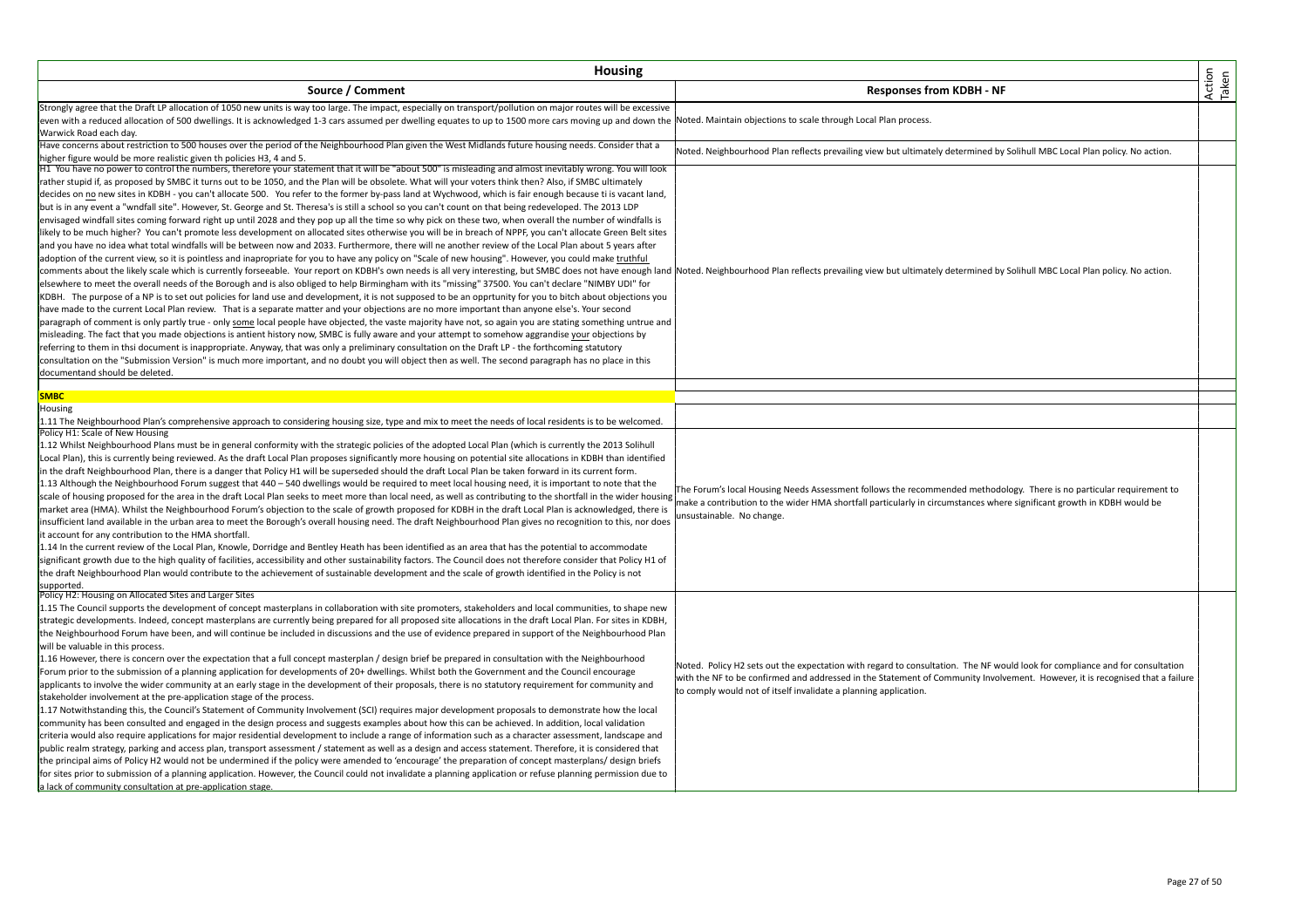| <b>Housing</b>                                                                                                                                                    |                                                                                                                             |                 |
|-------------------------------------------------------------------------------------------------------------------------------------------------------------------|-----------------------------------------------------------------------------------------------------------------------------|-----------------|
| Source / Comment                                                                                                                                                  | <b>Responses from KDBH - NF</b>                                                                                             | Action<br>Taken |
| Cont. 1.18 With regard to density in KDBH, the draft Neighbourhood Plan states that housing densities in the area are typically less than 20 dwellings per        |                                                                                                                             |                 |
| hectare. However, the Housing Density Map at Appendix 1 of the Plan does not map all areas and a number of more recent higher density developments are            |                                                                                                                             |                 |
| excluded. It should also be recognised that higher density developments can be provided without necessarily having an adverse impact on the character &           |                                                                                                                             |                 |
| appearance of the area.                                                                                                                                           |                                                                                                                             |                 |
| 1.19 Whilst the Council agrees that new development should reflect the locality, it is also important to ensure that land is used efficiently, particularly where | Noted. The provisions of the NP would not preclude efficient use of land / provision of higher densities in appropriate     |                 |
| the use of Green Belt is necessary to accommodate new development. An appropriate balance has to be struck and it is important to understand that lower           | circumstances. On design guidance around re-routed rights of way, the Council's suggestion has been adopted.                |                 |
| densities would see a reduction in the number of houses that could be accommodated, which would in turn require the release of additional land to meet            |                                                                                                                             |                 |
| housing need. The Council considers that higher density development can be designed to ensure it does not detract from the character of the area, whilst          |                                                                                                                             |                 |
| also making the most efficient use of land.                                                                                                                       |                                                                                                                             |                 |
| 1.20 The design guidance around re-routed public rights of way could be strengthened to ensure that routes are, where possible, provided through attractive       |                                                                                                                             |                 |
| settings rather than narrow, barren footpaths between walls/fences.<br>Policy H3: Affordable Housing                                                              |                                                                                                                             | Y               |
| 1.21 Whilst the Council acknowledges the reason for the Policy, particularly with reference to the Housing Policy Goal to meet the needs of the residents of      |                                                                                                                             |                 |
| Knowle, Dorridge and Bentley Heath, the provision of affordable housing is a strategic, borough-wide issue.                                                       |                                                                                                                             |                 |
| 1.22 Policy P4a) of the adopted Solihull Local Plan sets out the Council's approach to the provision of affordable housing. The policy is set on a Borough-wide   |                                                                                                                             |                 |
| basis which reflects the fact that needs cannot always be met where they arise and that use has to be made of the development opportunities that become           |                                                                                                                             |                 |
| available. Therefore, any development may be required to provide for needs arising in another part of the Borough, not just local needs. The only exception       | The NF's proposals are considered to be appropriate.The Forum considers that all local affordable housing should be made    |                 |
| to this may be on rural 'exceptions' sites where housing may be reserved for those with a local connection. It is intended that this approach is maintained in    | available to those with a strong local connection. However, new text has been added to confirm what would happen if there   |                 |
| the current review of the Solihull Local Plan.                                                                                                                    | were no qualifying households with a strong local connection.                                                               |                 |
| 1.23 In its existing form, Policy H3 could result in someone in KDBH who falls within a much lower priority for housing need being given preference over          |                                                                                                                             |                 |
| someone who is in a much higher priority housing need, but has lived in KDBH for only 2 years (or who lives elsewhere in the Borough). Therefore, the fact        |                                                                                                                             |                 |
| that all new affordable housing shall first be offered to households with a strong local connection to the area is not considered to be consistent with the       |                                                                                                                             |                 |
| Council's approach to providing affordable housing.                                                                                                               |                                                                                                                             |                 |
| 1.24 It is suggested that around 25 - 50% of lettings should be first offered to those with a local connection. This would ensure that both the needs of          |                                                                                                                             |                 |
| Knowle Dorridge and Bentley Heath residents are met as well as meeting more strategic Borough wide needs for those requiring affordable housing.                  |                                                                                                                             | Y               |
| Policy H4: House Types                                                                                                                                            |                                                                                                                             |                 |
| 1.25 The NPPF states that the pursuit of sustainable development includes widening the choice of high quality homes. Local planning authorities should            |                                                                                                                             |                 |
| deliver a wide choice of high quality homes, widen opportunities for home ownership and create sustainable, inclusive and mixed communities, planning for         |                                                                                                                             |                 |
| a mix of housing based on current and future demographic trends, market trends and the needs of different groups in the community.                                |                                                                                                                             |                 |
| 1.26 There appears to be an inconsistency between section 4.2 which highlights a shifting demand towards smaller house types and the requirements of              | In response to various representations, amendments have been made to Policies H4 and H5. However, prescriptive policies are |                 |
| polices H4 & H5 which are seeking a higher proportion of larger houses.                                                                                           | necessary if the objectives of the policies are to be met.                                                                  |                 |
| 1.27 It is considered that Policy H4 would maintain a high number of detached houses in the area. This is not compatible with aims of widening the choice of      |                                                                                                                             |                 |
| homes, planning for a mix of housing and creating sustainable, inclusive and mixed communities. Detached homes generally demand a higher sale price,              |                                                                                                                             |                 |
| make less efficient use of land and would continue the trend of KDBH having higher proportion of detached houses than elsewhere in the Borough and being          |                                                                                                                             |                 |
| one of the least affordable areas of the Borough for home ownership and private rent. Semi-detached and terraced homes, as well as apartment                      |                                                                                                                             |                 |
| blocks/maisonettes can be designed to respond to the local character and distinctiveness of the surrounding area and streetscape.                                 |                                                                                                                             |                 |
| 1.28 It is therefore recommended that the policy is more flexible and responds to balancing the housing market and creating more inclusive communities.           |                                                                                                                             | Y               |
| Policy H5: House Size                                                                                                                                             |                                                                                                                             |                 |
| 1.29 The Council welcomes reference to its Strategic Housing Market Assessment Part 2 and to the Borough-wide need for certain house types and sizes.             |                                                                                                                             |                 |
| However, as with Policy H4, the policy would not balance the housing market as there exists a high proportion of 4+bed homes that are under-occupied.             | H5 amended.                                                                                                                 |                 |
| 1.30 The Council would recommend a less prescriptive approach to house sizes that takes account of local needs to, for example, down-size and provide             |                                                                                                                             |                 |
| suitable homes for young families.<br>Policy H8: Extensions and Alterations                                                                                       |                                                                                                                             | Y               |
| 1.31 Whilst the Policy title is 'Extensions and Alterations' the reference in the text to 'planning permission for residential development' could imply           |                                                                                                                             |                 |
| something wider. In addition, although the supporting text seeks to define what 'residential development' comprises, the term 'most likely to comprise'           |                                                                                                                             |                 |
| along with phrase 'and the like', provides an element of ambiguity to the policy. It is recommended that the policy be amended to provide more clarity for        | Agreed. Amend plan.                                                                                                         |                 |
| the decision maker.                                                                                                                                               |                                                                                                                             |                 |
| 1.32 In addition, the Council would suggest that use of the phrase 'within the boundary of dwelling houses' be amended to refer to the 'curtilage' as the         |                                                                                                                             |                 |
| boundary of a dwelling house may be significantly more extensive than its domestic curtilage.                                                                     |                                                                                                                             | Y               |
|                                                                                                                                                                   |                                                                                                                             |                 |
| <b>OFFICIAL CONSULTEES</b>                                                                                                                                        |                                                                                                                             |                 |
| THE KNOWLE SOCIETY. Finally, under Appendix 1, a minor point but one nonetheless important for the sake of accuracy, the date shown of the Wychwood               |                                                                                                                             |                 |
| Avenue/Broadfern Road/Holland Avenue is incorrect – it started in the late 1920's and finally finished in the mid 1960's; that of Purnells Way was not            |                                                                                                                             |                 |
| completed before the late 1970's; and the houses between Tilehouse Green Lane and Brown's Lane were underway by the late 1970's and finished by the               | Agreed. Amend plan.                                                                                                         |                 |
| mid 1980's                                                                                                                                                        |                                                                                                                             | Y               |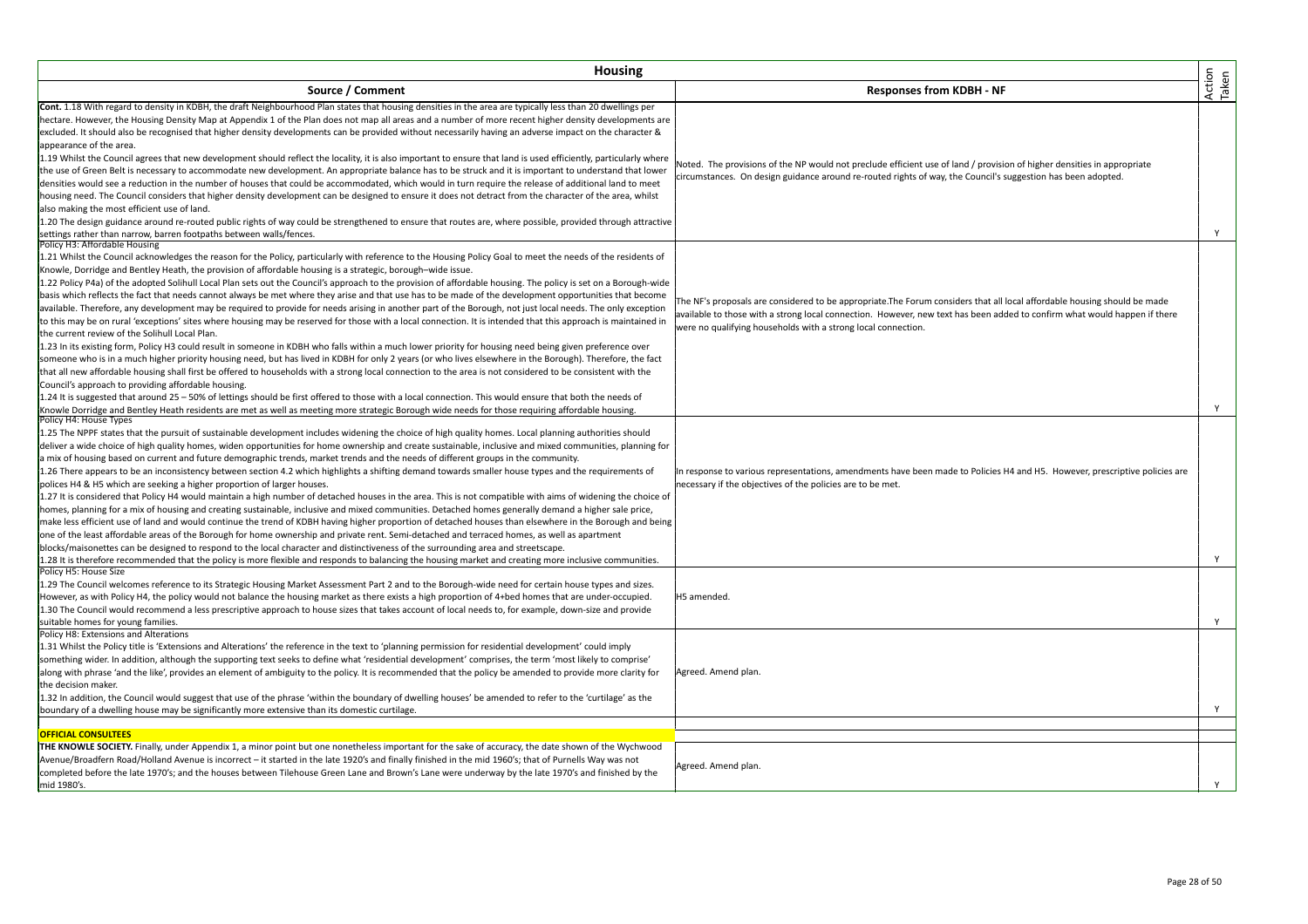| Design                                                                                                                                                                                                                         |                                                                                                                                   |                 |
|--------------------------------------------------------------------------------------------------------------------------------------------------------------------------------------------------------------------------------|-----------------------------------------------------------------------------------------------------------------------------------|-----------------|
| Source / Comment                                                                                                                                                                                                               | <b>Responses from KDBH - NF</b>                                                                                                   | Action<br>Taken |
|                                                                                                                                                                                                                                |                                                                                                                                   |                 |
| QUESTIONNAIRE AT LAUNCH OF DRAFT NEIGHBOURHOOD PLAN 25/11/17                                                                                                                                                                   |                                                                                                                                   |                 |
| 28 - If housing is to be built in a lovely area such as this it should be of the highest quality.                                                                                                                              | Agree. Already in Plan. No further action required.                                                                               | Y               |
| 31 - Only in keeping with the area - no tower blocks!                                                                                                                                                                          | Agree. Plan amended                                                                                                               |                 |
| 58 - Do not build on Green belt land.                                                                                                                                                                                          | Noted. The NP needs to make a proportionate conrtibution to meeting housing need. No action.                                      |                 |
| 83 - Agree.                                                                                                                                                                                                                    |                                                                                                                                   |                 |
| 89 - See comment under VC4. The design must incorporate adequate green space.                                                                                                                                                  | Agree. Already in Plan. No further action required.                                                                               |                 |
| 108 - Essential                                                                                                                                                                                                                |                                                                                                                                   |                 |
| 145 - The 'village' identity must be preserved.                                                                                                                                                                                | Agree. Already in Plan. No further action required.                                                                               |                 |
|                                                                                                                                                                                                                                |                                                                                                                                   |                 |
| <b>MENTIMETER</b>                                                                                                                                                                                                              |                                                                                                                                   |                 |
| I support the policy                                                                                                                                                                                                           |                                                                                                                                   |                 |
| D2: I oppose requirement for parking AND garage . Locally low % of garages are used for cars, increasing on-street parking, instead this                                                                                       | The policy does not require garages for all new residential development. It is directed towards the size of space being adequate. |                 |
| policy should just require provision for parking spaces alone in line with other policies.                                                                                                                                     |                                                                                                                                   |                 |
| The caveat about not stifling innovative good design should be reinforced positively so as to encourage variety and quality.                                                                                                   | Not considered necessary. No action.                                                                                              |                 |
| The area must not petrify. Some good quality modern development sends a strong message about area vitality though scale is                                                                                                     |                                                                                                                                   |                 |
| important.                                                                                                                                                                                                                     | Noted. No action.                                                                                                                 |                 |
| Add-"Parking spaces for cars of all the expected occupants."                                                                                                                                                                   | Adequately covered by Policy T1.                                                                                                  |                 |
| Add-eg. Shop fronts, roofs etc. should be in Victorian style and not 1950-90's.                                                                                                                                                | Considered to be too restrictive. No action                                                                                       |                 |
| No strong views either way it is good to retain character.                                                                                                                                                                     |                                                                                                                                   |                 |
|                                                                                                                                                                                                                                |                                                                                                                                   |                 |
| <b>VIA WEBSITE</b>                                                                                                                                                                                                             |                                                                                                                                   |                 |
| D1: Isn't much of this policy covered by existing rules and regulations? What is new / additional is not easily apparent to a lay person.                                                                                      | It is to some extent. This policy is intended to strengthen existing polices and guidance.                                        |                 |
|                                                                                                                                                                                                                                |                                                                                                                                   |                 |
| <b>VIA LIBRARY</b>                                                                                                                                                                                                             |                                                                                                                                   |                 |
| Essential to maintain the future and existing character of KDBH                                                                                                                                                                | Agree. Already in Plan. No further action required.                                                                               |                 |
| Commendable criteria - if only it all could be achieved                                                                                                                                                                        |                                                                                                                                   |                 |
| There are many subjective elements here - best of luck!                                                                                                                                                                        |                                                                                                                                   |                 |
|                                                                                                                                                                                                                                |                                                                                                                                   |                 |
| Roads in the Middlefield Spring Development are very narrow and driveway space limited. Agree developments need to be able to                                                                                                  | Agree. Already in Plan. No further action required.                                                                               |                 |
| accommodate residents aprking but also visitors, deliveries etc.                                                                                                                                                               |                                                                                                                                   |                 |
| Light pollution is not mentioned anywhere. I would like to see intelligent LED lighting low to the ground to reduce the spread of light.                                                                                       | This has not proved to be a significant issue. No action.                                                                         |                 |
| Increased light pollution will affect the village community. Limitations should also be applied to security lighting,                                                                                                          |                                                                                                                                   | Y               |
| Some concern that this may be used to resist infill develoment which would result in a higher density of housing.                                                                                                              |                                                                                                                                   |                 |
| 8.2 Policy D1 repeats a lot of requirements in mentioned in Section 6.                                                                                                                                                         | Section 6 focuses on improving design and layout of allocated sites. D1 is generic.                                               |                 |
| Policy D2 may not fall into the use of land and new development category.                                                                                                                                                      |                                                                                                                                   |                 |
|                                                                                                                                                                                                                                |                                                                                                                                   |                 |
| <b>SMBC</b>                                                                                                                                                                                                                    |                                                                                                                                   |                 |
| Policy D1: Character and Appearance                                                                                                                                                                                            |                                                                                                                                   |                 |
| 1.33 At the time of writing the Heritage and Character Assessment 2017 and the Masterplanning and Design Coding Study 2017                                                                                                     |                                                                                                                                   |                 |
| referred to in the Neighbourhood Plan evidence base has not been published. Therefore, the Council reserves the right to comment                                                                                               |                                                                                                                                   |                 |
| further on this policy once these evidence base documents are available.                                                                                                                                                       |                                                                                                                                   |                 |
| 1.34 The supporting text also states that 'parts of the area are particularly sensitive to change'. Although conservation areas are cited, it 1.33 Noted. Will be made available. 1.34 Amend to refer to Conservations Areas a |                                                                                                                                   |                 |
| is unclear which other parts of the area this refers to.                                                                                                                                                                       |                                                                                                                                   |                 |
| 1.35 The Neighbourhood Forum are invited to consider how the design policies of the NP could be strengthened to include more                                                                                                   |                                                                                                                                   |                 |
| precise guidance - especially in relation to potential 'cramming' to avoid situations whereby new buildings are provided with in                                                                                               |                                                                                                                                   |                 |
| sufficient 'territory' and landscaping to enable them to be assimilated into a streetscene.                                                                                                                                    |                                                                                                                                   | Y               |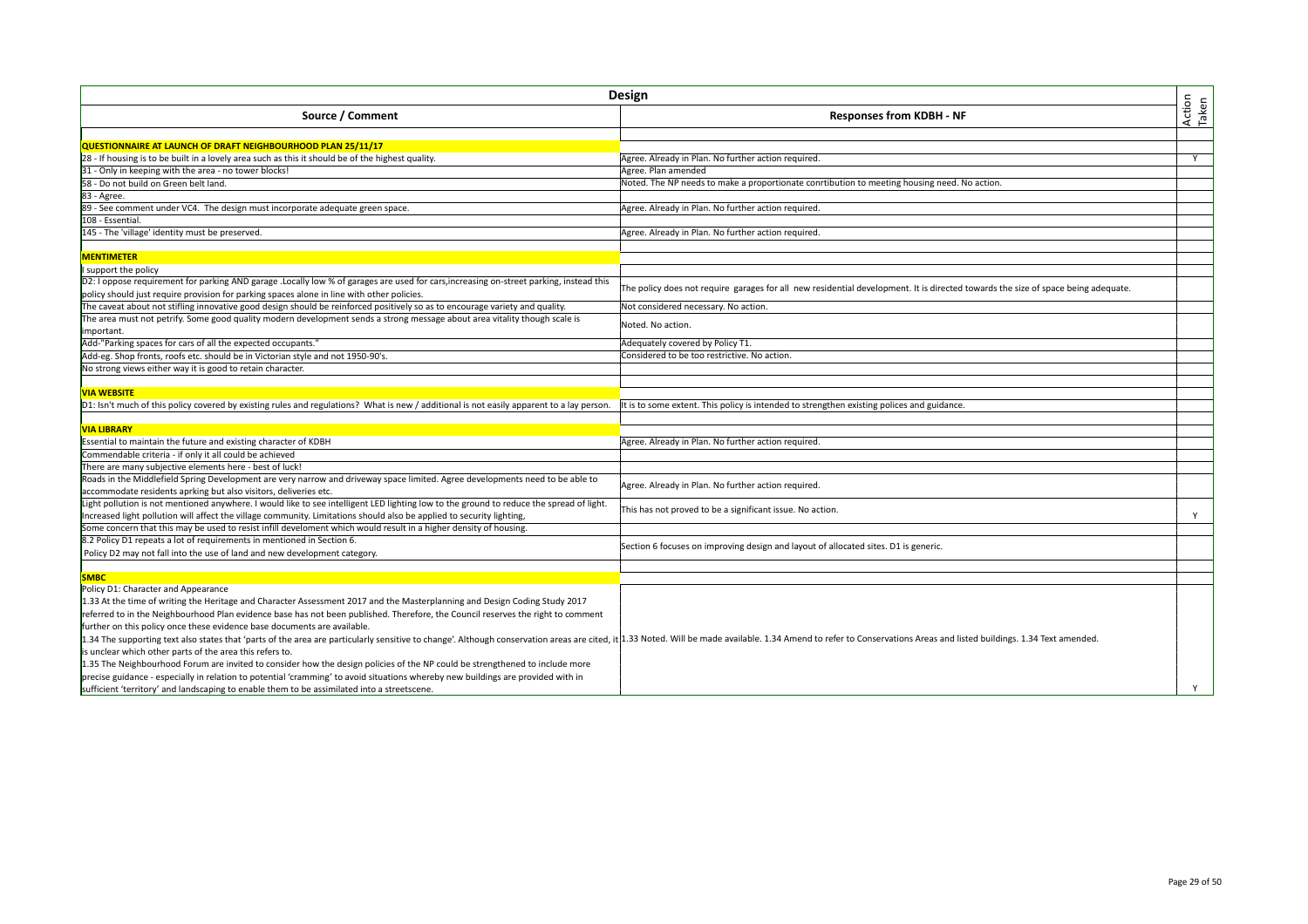|                                                                                                                                                                                                                                                                                                                                                                                                                                                                                                                                                                                                                                                                                                                                                                                                                                                                                                                                                                                                                                                                                                                                                                                                                                                                                                                                                                                                                                                                                                                                                                                                                                                                                                                                                                                                                                                                                                                                                                                                                                                                                                                                                                                                                                                           | Design                                                                                                                                                                                                                                                                                                                                                                                                                                                                          |                 |
|-----------------------------------------------------------------------------------------------------------------------------------------------------------------------------------------------------------------------------------------------------------------------------------------------------------------------------------------------------------------------------------------------------------------------------------------------------------------------------------------------------------------------------------------------------------------------------------------------------------------------------------------------------------------------------------------------------------------------------------------------------------------------------------------------------------------------------------------------------------------------------------------------------------------------------------------------------------------------------------------------------------------------------------------------------------------------------------------------------------------------------------------------------------------------------------------------------------------------------------------------------------------------------------------------------------------------------------------------------------------------------------------------------------------------------------------------------------------------------------------------------------------------------------------------------------------------------------------------------------------------------------------------------------------------------------------------------------------------------------------------------------------------------------------------------------------------------------------------------------------------------------------------------------------------------------------------------------------------------------------------------------------------------------------------------------------------------------------------------------------------------------------------------------------------------------------------------------------------------------------------------------|---------------------------------------------------------------------------------------------------------------------------------------------------------------------------------------------------------------------------------------------------------------------------------------------------------------------------------------------------------------------------------------------------------------------------------------------------------------------------------|-----------------|
| Source / Comment                                                                                                                                                                                                                                                                                                                                                                                                                                                                                                                                                                                                                                                                                                                                                                                                                                                                                                                                                                                                                                                                                                                                                                                                                                                                                                                                                                                                                                                                                                                                                                                                                                                                                                                                                                                                                                                                                                                                                                                                                                                                                                                                                                                                                                          | <b>Responses from KDBH - NF</b>                                                                                                                                                                                                                                                                                                                                                                                                                                                 | Action<br>Taken |
| Policy D2: Design in Conservation Areas<br>1.36 Appendix 5 of the draft Plan provides a summary of the key principles that apply to the design of shop fronts and advertisements<br>in conservation areas as referred to in Policy D2. It is considered that bullet point 2 of appendix 5 is ambiguous in that it refers to things<br>that will generally be considered inappropriate in an historic context, but then states that such applications will be refused.<br>1.37 Bullet point 3 refers to free standing poster-type signs. However, if this refers to A-boards, it is important to note that these would<br>require a license and not advertisement consent or planning permission.<br>1.38 With regard to bullet point 4, it is also worth adding that 'The Council may require halo illuminated individual letters on some<br>undesignated heritage assets, particularly when they are buildings within a conservation area.<br>1.39 Policy D2 specifically refers to Design in Conservation Areas. However, bullet point 5 of Appendix 5 needs further clarification as it<br>is unclear whether it refers to conservation areas or whether it is seeking to include setting as an area outside a conservation area<br>boundary.<br>1.40 With regard to the 6th bullet point, it is important to note that planning appeals are often allowed for signs of external MDF or<br>even painted metal panels, as requiring actual timber is unrealistic.                                                                                                                                                                                                                                                                                                                                                                                                                                                                                                                                                                                                                                                                                                                                                                                       | Agree. Plan amended                                                                                                                                                                                                                                                                                                                                                                                                                                                             |                 |
| <b>OFFICIAL CONSULTEES</b>                                                                                                                                                                                                                                                                                                                                                                                                                                                                                                                                                                                                                                                                                                                                                                                                                                                                                                                                                                                                                                                                                                                                                                                                                                                                                                                                                                                                                                                                                                                                                                                                                                                                                                                                                                                                                                                                                                                                                                                                                                                                                                                                                                                                                                |                                                                                                                                                                                                                                                                                                                                                                                                                                                                                 |                 |
| Formal Representations on behalf of West Midlands Police Chief Constable.<br>Policy D1 'Character and Appearance' 24. The CCWMP requests that Policy D1 'Character and Appearance' addresses the need to<br>ensure new development considers the need to design out-crime and to design-in safety features, in consultation with West Midlands<br>Police. Well-designed places can help to reduce the circumstances and opportunity for crime and increase public confidence and<br>security also reducing the fear of crime. Sustainable communities can be maintained by effective design solutions which integrate well<br>maintained public spaces, community facilities, residential developments, shops and parks into the surrounding development. We<br>therefore recommend introduction of a new bullet point as follows:<br>create and maintain safe neighbourhoods by including measures to reduce crime and the fear of crime.<br>25. The CCWMP also requests that the 'Design - Policy Goal' at paragraph 8.1, be amended to include the aspiration of securing safe<br>new development schemes. The goal could be changed as follows with proposed additions in 'bold':<br>'Our policies aim to secure housing and other development of a high quality of design and layout which protects and enhances the<br>character and appearance of the built environment, creates and maintains safe and secure communities, harmonises with the rural                                                                                                                                                                                                                                                                                                                                                                                                                                                                                                                                                                                                                                                                                                                                                                                              | Noted. Amend.                                                                                                                                                                                                                                                                                                                                                                                                                                                                   |                 |
| setting of the Area and sits well in the landscape.'                                                                                                                                                                                                                                                                                                                                                                                                                                                                                                                                                                                                                                                                                                                                                                                                                                                                                                                                                                                                                                                                                                                                                                                                                                                                                                                                                                                                                                                                                                                                                                                                                                                                                                                                                                                                                                                                                                                                                                                                                                                                                                                                                                                                      |                                                                                                                                                                                                                                                                                                                                                                                                                                                                                 | Y               |
| Cont. 26. The local Police Senior Leadership Team and Neighbourhood Policing Unit will have detailed knowledge about site specific<br>issues in respect of crime and safety and any needs arising from the proposed development growth in specific locations. Additionally,<br>the centrally-based Design Out Crime Team (DOCT) have extensive knowledge of security measures and 'Designing Out Crime'. The<br>CCWMP requests that the Senior Leadership Team, Local Policing Unit and CPDAs are engaged in policy implementation and delivery<br>once the KDBH NP is 'made'.<br>27. Given the recognised importance of prioritising safety and security within national, local and emerging planning policies, the<br>CCWMP considers it important that the KDBH NP should include reference to the intention to work in partnership with the Police to                                                                                                                                                                                                                                                                                                                                                                                                                                                                                                                                                                                                                                                                                                                                                                                                                                                                                                                                                                                                                                                                                                                                                                                                                                                                                                                                                                                                 | 26. Noted. Neighbourhood Forum to follow up.                                                                                                                                                                                                                                                                                                                                                                                                                                    | Y               |
| promote safe and secure environments and communities to deliver the Plan's objectives in the policy supporting text.<br>THE KNOWLE SOCIETY. Bearing in mind the CAA, in its first two paragraphs headed 'Key positive characteris<br>'Recommendations', has a total list of eighteen separate points. Unfortunately only some of which are mentioned in the draft NP with<br>others being part of an unstated list in the draft NP under Policy D2 on page 32 but, as far as can be seen, not mentioned elsewhere.<br>However, in the draft NP it is identified in the plan under Appendix 6 that the limit of 'primary' frontage is shown by the blue line to<br>part of both sides of the High Street. By reference to the plan included in the CAA it can be seen that this blue line omits four single<br>or groups of listed buildings, both on the western side of the High Street, with two to the north towards the Greswolde Hotel and two<br>to the south towards Station Road. Taking them in numerical street number order from the north to the south, they are<br>1. 1610 High Street - now a pair of semi-detached units comprising Bilash and Jade Palace cafes or, in the case of the latter, also as a<br>take-away,<br>2. 1622A High Street – a small office (or possibly a studio) occupied by Art's Cool, 1624 High Street – the entrance to first floor offices<br>running over both 1626 and possibly 1628 High Street with a variety of tenants,<br>1626 High Street - offices occupied by Estate Agents Hunters, and<br>1628 High Street - Bella Venezia with its entrance via a small side extension (which is included in the Listing) immediately adjacent to<br>the now empty former bank,<br>3. 1672 High Street - The Red Lion Public House, and<br>4. 1678 High Street - a single dwelling (there is only one centre chimney) now converted as two units but both currently occupied by<br>the Elderberry Black's Café,<br>1682 High Street - one of a pair of semi-detached units comprising Thomas Bragg's Funeral Parlour and<br>1684 High Street - the second of the pair comprising Kent's Hairdressing, and finally<br>1688 High Street - Stowe House, now a substantial office building with a variety of Tenants. | It is considered that these points are either covered in NP policies or in the Community Actions where relevant. The primary frontage policy<br>seeks to reflect and protect existing main retail uses rather than reflect the heritage of buildings. The buildings identified are either not in<br>retail use or are secondary uses. It is considered preferable to keep open a wider range of uses for listed buildings to encourage their<br>retenetion through active uses. |                 |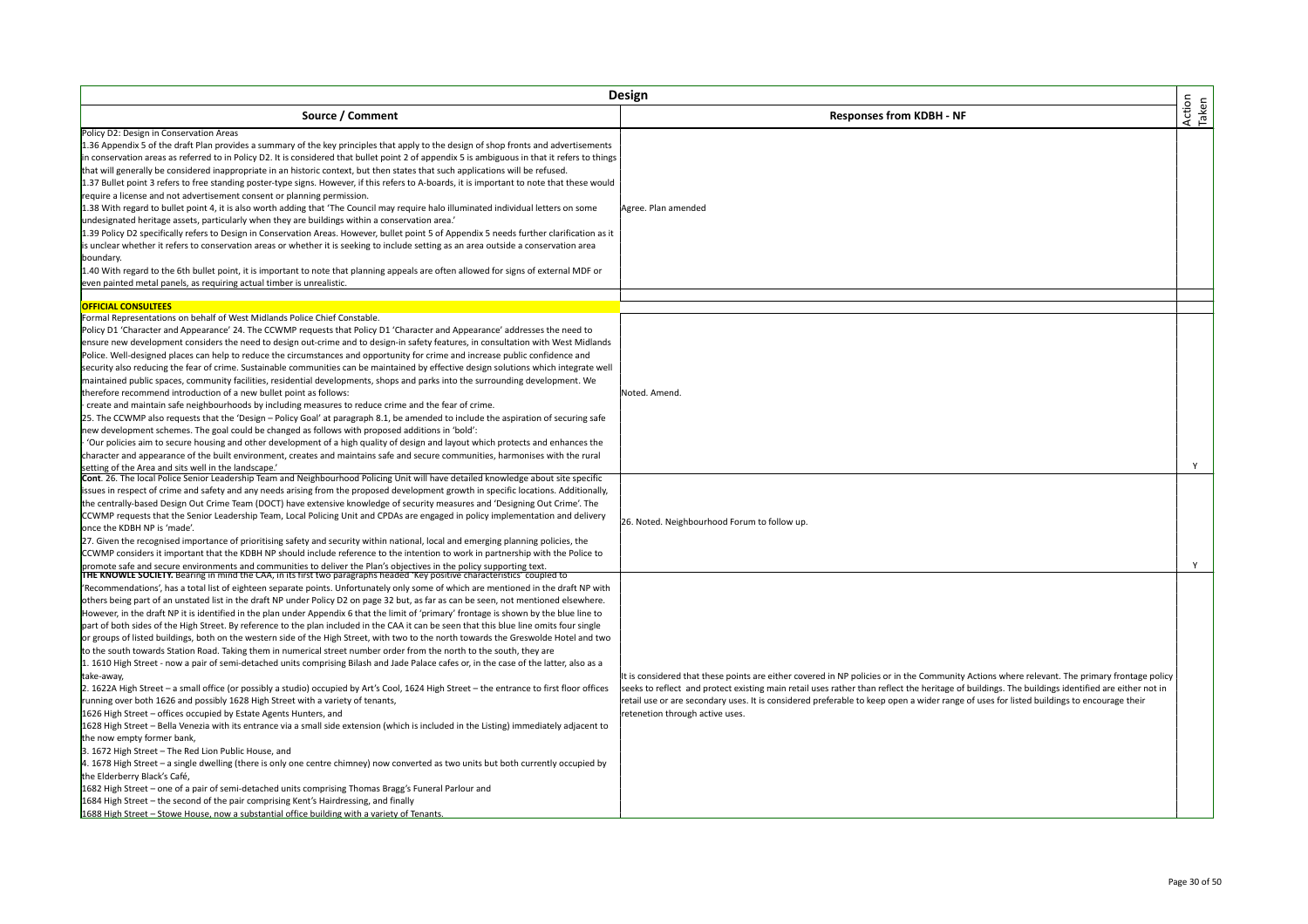|                                                                                                                                                                                                                                                                                                                                                                                                                                                                                                                                                                                                                                                                                                                                                                                                                                                                                                                                                                                                                              | Design                                                                                                    |                 |
|------------------------------------------------------------------------------------------------------------------------------------------------------------------------------------------------------------------------------------------------------------------------------------------------------------------------------------------------------------------------------------------------------------------------------------------------------------------------------------------------------------------------------------------------------------------------------------------------------------------------------------------------------------------------------------------------------------------------------------------------------------------------------------------------------------------------------------------------------------------------------------------------------------------------------------------------------------------------------------------------------------------------------|-----------------------------------------------------------------------------------------------------------|-----------------|
| Source / Comment                                                                                                                                                                                                                                                                                                                                                                                                                                                                                                                                                                                                                                                                                                                                                                                                                                                                                                                                                                                                             | <b>Responses from KDBH - NF</b>                                                                           | Action<br>Taken |
| Cont. It is a feature of Conservation Areas that their architectural 'style' invariably impacts on relatively adjacent buildings such change<br>from being inside to that of outside a Conservation Area is gradual. From the point of view of the setting of Listed Buildings, whether<br>within or without a Conservation Area, this is also considered to be important in ensuring a gradual change between Listed and non-<br>Listed status is maintained.<br>The current use of these listed buildings is well established as it is in those non-listed<br>buildings in their immediate surroundings. Consequently, it is considered that the draft NP proposed 'primary' frontage should be<br>extended on the western side of the High Street to include these listed buildings so maintaining a greater degree of control over their<br>use and setting as well as the use of their immediate neighbouring buildings to ensure their character and setting of these listed<br>buildings is not harmed in the future. | Agree setting of listed buildings is important but is protected by existing planning policy.              |                 |
| Cont. In that response comment was also made that the Council considers their Policy P16 in the 2013 Local Plan is supported by their<br>use of the Appraisal relevant to the NPPF. This statement could be challenged in that at times, such support is withdrawn when the<br>Council feel that its relevance is inappropriate! Whilst acknowledging the lack, or even potential source, of funding for the production<br>of such a plan or the preparation of an up-dated Local List at this time, it is consequently considered the draft NP should include such<br>references of the requirement of a Management Plan being prepared to relate to both Conservation Areas of Knowle and Dorridge and<br>perhaps, if found acceptable, as a Policy which would permit this work be undertaken without the need for anything more than<br>relevant consultation with the Council.                                                                                                                                          | These comments require clarification. The Conservation Management Plan is included as a Community Action. |                 |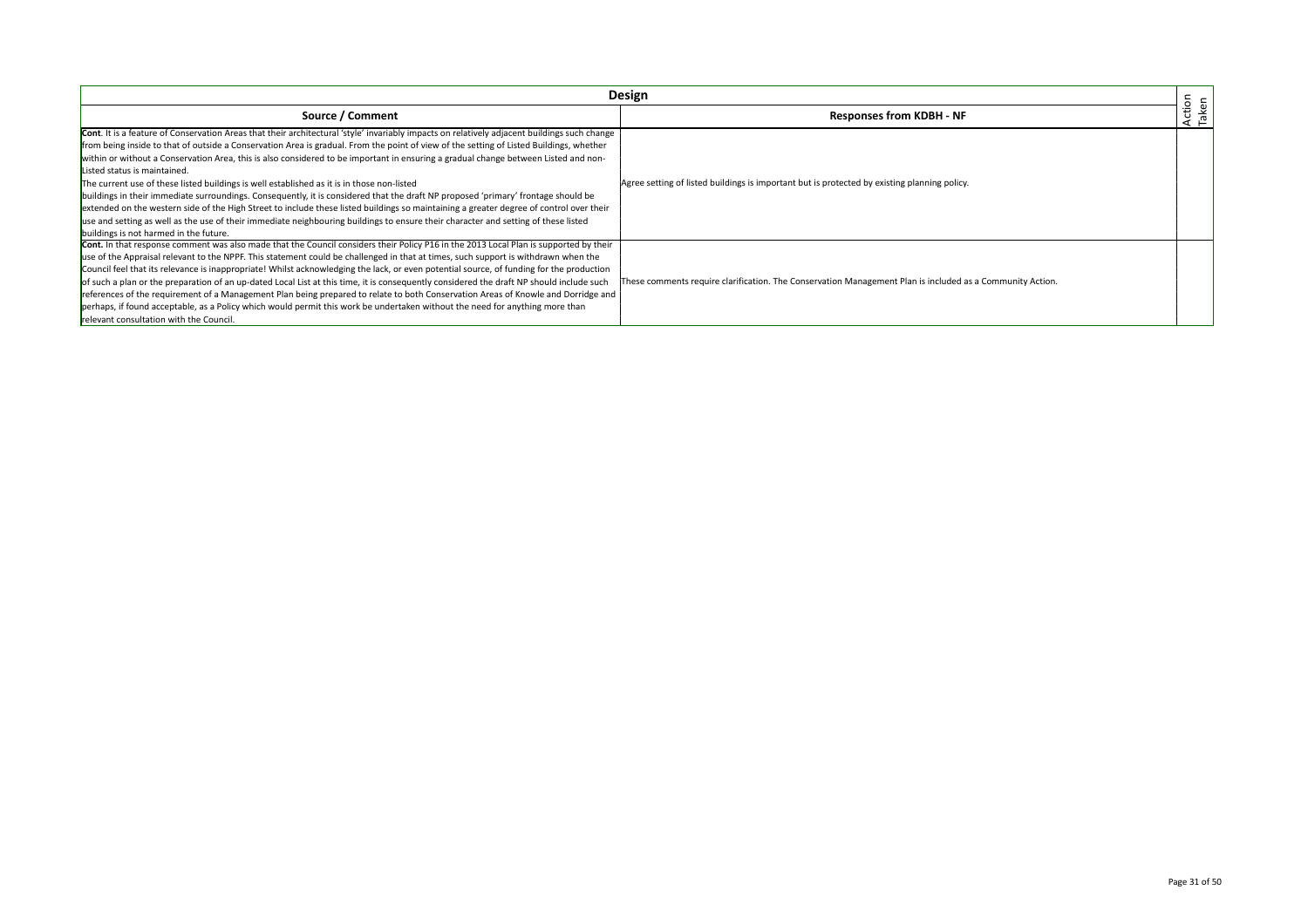| <b>Traffic and Transport</b>                                                                                                                                                                                                   |                                                                                                                                                             |                 |
|--------------------------------------------------------------------------------------------------------------------------------------------------------------------------------------------------------------------------------|-------------------------------------------------------------------------------------------------------------------------------------------------------------|-----------------|
| Source / Comment                                                                                                                                                                                                               | <b>Responses from KDBH - NF</b>                                                                                                                             | Action<br>Taken |
|                                                                                                                                                                                                                                |                                                                                                                                                             |                 |
| QUESTIONNAIRE AT LAUNCH OF DRAFT NEIGHBOURHOOD PLAN 25/11/17                                                                                                                                                                   |                                                                                                                                                             |                 |
| 2 - Need more parking for station / church in Manor Rd. Congestion is b???? business can't park for work. Rail commuters happy to pay Sainsburys fine as                                                                       | Agree. Already in Plan. No further plan update required.                                                                                                    |                 |
| cheaper than car park costs.                                                                                                                                                                                                   |                                                                                                                                                             |                 |
| 4 - T9 Need provision for electric charging points on all new developments and public parking.                                                                                                                                 | Agree. Already in Plan. No further plan update required.                                                                                                    |                 |
| - T6 Recent conversation has indicated that on the new Miller homes development cannot safely walk with her baby buggy. T9 Liaise with transport                                                                               | Agreed - Transport improvements are noted in the plan as Community actions.                                                                                 |                 |
| companies to ensure that transport bus and train meet to provide a linked service.                                                                                                                                             |                                                                                                                                                             |                 |
| - Links from Dorridge Station are essential. More information to link all public transport. Traffic Slow Speed to 20 mph on Station Road.                                                                                      | Agreed - Transport improvements are noted in the plan as Community actions.                                                                                 |                 |
| Parking is the nost important issue - especially for the primary schools.                                                                                                                                                      | Agree. Already in Plan. No further plan update required.                                                                                                    |                 |
| 12 - Disagree with proposals for reserved parking for electric cars to charge - I think it should be less.                                                                                                                     | This view is in the minority                                                                                                                                |                 |
| 16 - Y Traffic lights at Lodge Rd Warwick Rd                                                                                                                                                                                   | Noted although there is also strong opinion that Traffic lights are at odds with Village character so other junction<br>improvements might be more suitable | Y               |
| 23 - Dorridge station - agree parking for commuters - park and ride or multi storey at station car park. Totally agree re appropriate off street parking for                                                                   | Agree. Already in Plan. No further plan update required.                                                                                                    |                 |
| housing / apartments.                                                                                                                                                                                                          |                                                                                                                                                             |                 |
| 24 - More houses great need for more infrastructure.                                                                                                                                                                           | Noted. No action.                                                                                                                                           |                 |
| 28 - Why not have a circular service operating via Solihull, Widney Manor, Dorridge, Knowle, Solihull, this would enhance and maintain the regularity of the                                                                   | Agreed - Transport improvements are noted in the plan as Community actions.                                                                                 |                 |
| service. This was the original route when I came into the area.                                                                                                                                                                |                                                                                                                                                             |                 |
| 30 - Junction at Grove Road / Warwick Road. With the building of Arden Triangle, this will create more traffic in this area and it currently queues up Grove                                                                   |                                                                                                                                                             |                 |
| Road at peak times. More and more people are commuting from our area and Monkspath, driving towards Warwick eg JLR workforce to Gaydon which                                                                                   | This is the only comment that relates to this particular junction in the feedback. Policy Y does already identify Grove Road                                |                 |
| shows now at peak times / rush hour the queues from Hatton Hall into Warwick. I therefore think this junction requires more attention as it is a pinchpoint                                                                    | and Warwick Road as significant local roads. So no plan update is thought necessary. Transport improvements are also                                        |                 |
| in our road infrastructure. In respect of bus services, there needs to be a more reliable franchise for Dorridge residents (S2 route) as the buses are either                                                                  | noted in the plan as Community actions.                                                                                                                     |                 |
| taken off to be used on other routes dering the day or break down.                                                                                                                                                             |                                                                                                                                                             |                 |
| [31 - Infrastructure of the roads cannot cope with increased traffic. More walking and cycling routes - giving priority to those using over cars!                                                                              | Agree. Already in Plan. No further plan update required.                                                                                                    |                 |
| 33 - The bottom line is space. We all want more room / space but we are an island. The road network can not cope already. There is no easy answer. A lot of                                                                    |                                                                                                                                                             |                 |
| people are lazy and the car is king (sorry). The cycling is too dangerous. Drivers need to be educated.                                                                                                                        | Noted. No action.                                                                                                                                           |                 |
| 36 - If we want local business and local prosperity, we must provide either parking or a decent park and ride. We need an airport bus.                                                                                         | Agreed - Transport improvements are noted in the plan as Community actions.                                                                                 |                 |
| 37 - T2 There can be no increase in street parking in St Johns Close, in fact KDBHNF should be looking for ways to improve congestion and parking in this                                                                      |                                                                                                                                                             |                 |
| area. T3 It is important to locate charging points for electric vehicles in an area which will not be vandalised, and where there is some supervision. T7                                                                      | Agreed and many points already covered in the plan - Transport improvements are noted in the plan as Community actions.                                     |                 |
| Existing cycle paths are not continuous and therefore need review. Y Existing car park access/egress in Knowle is ignored and should be reinforced at Tesco!                                                                   |                                                                                                                                                             |                 |
| 38 - T1 residents parking permits? T3 Rail Users - Not enough                                                                                                                                                                  | Agree. Already in Plan - see community actions. No further plan update required.                                                                            |                 |
| 41 - Ticketed parking has helped retail but what about local residents eg flats. Should residents permits be introduced? Lining of roads like Milverton - not                                                                  |                                                                                                                                                             |                 |
| safe given Arden exit for children.                                                                                                                                                                                            | Agree. Already in Plan - see community actions. No further plan update required.                                                                            |                 |
| 42 - I would like to see the island 'refuges' put back in central Dorridge eg. Avenue Road, Forest Road, Poplar Road. I now find crossing these roads quite                                                                    |                                                                                                                                                             |                 |
| hazardous. Being able to cross in two stages is much safer.                                                                                                                                                                    | Noted. Already in Plan - see community actions. No further plan update required.                                                                            |                 |
| 45 - Cycle routes needed - proper ones physically separated from roads (paint is not sufficient!). Cycle access through Knowle Park. Zebra crossing at                                                                         |                                                                                                                                                             |                 |
| junction of Mill Lane / Widney Road - v dangerous.                                                                                                                                                                             | Agree. Already in Plan. No further plan update required.                                                                                                    |                 |
| 46 - Commuter cars a problem and waiting for ?? ?? accident - Poplar Road, Dorridge. More off road / walkers access to countryside south of Dorridge Park. Noted. Already in Plan - see community actions. No further plan upd |                                                                                                                                                             |                 |
|                                                                                                                                                                                                                                |                                                                                                                                                             |                 |
| 47 - T3 Minimum 5% too low for electric. Needs to be 20-25% to be consistent with future goals for electric vehicles. T4 All developers need to contribute to                                                                  |                                                                                                                                                             |                 |
| infrastructure of village S106/S278. T5 There is never 'no significant impact' of large developments !! T7 Imperative to provide segregated cycle lanes to                                                                     | All points are noted and many covered in the plan. Electric charging point numbers may need to increase in the plan. Lodge                                  |                 |
| encourage increased usage. Look at Copenhagen! Y Increased development generates traffic. Reinstatement of the Knowle Bypass Route (REF 125) should                                                                            | road and Bypass mentions support more definitive mention in the plan for one way system evaluation at least.                                                |                 |
| be serioiusly considered but with cycling and walking and traffic calming featuring in its design. It was madness to drop it from plans when considering                                                                       |                                                                                                                                                             |                 |
| ldevelopments such as Arden Triangle. How will people get access?! Lodge Road and High Street ?!                                                                                                                               |                                                                                                                                                             | Y               |
| 48 - Parking is a problem NOW what would 1000+ houses do to improve this? Congestion in the roads around St Johns Close due to on-street parking is a                                                                          | Agree. Already in Plan. No further plan update required.                                                                                                    |                 |
| real problem. The re-configuration of some of the green areas with better footpaths would help. Paying for car park at Dorridge Station should be easier.                                                                      |                                                                                                                                                             |                 |
| 49 - More off street parking needed. 4 Bed houses could have 5+ cars.                                                                                                                                                          | Noted - We believe the plan proposal for off-street parking is a reasonable assessment of the evidence we have from survey<br>and residents' views.         |                 |
| 50 - Multi Storey behind Sainsburys Petrol Station. No new building permission until 2 parking places per property.                                                                                                            | Agree. Already in Plan. No further plan update required.                                                                                                    |                 |
| 51 - The circle of green space (with trees etc) is of course a very valuable amenity for residents of St Johns Close and should be safeguarded. However, in my                                                                 |                                                                                                                                                             |                 |
| opinion, it is unnecessarily large, and could be reduced in circumference to produce much needed parking space for local workers and businesses, visitors                                                                      | This view is in the minority. Although St Johns close is a known issue, there is also strong opinion from many wishing to                                   |                 |
| to the villagem and shoppers that already struggle to find a parking space. Car ownership is a fact of life, and further housing development produces more                                                                     | preserve it as a green space.                                                                                                                               |                 |
| pressure on parking spaces.                                                                                                                                                                                                    |                                                                                                                                                             |                 |
| 55 - Unfortunately, due to the profile of the area or maybe more importantly the profile of those who respond to surveys, debate is dominated with parking.                                                                    |                                                                                                                                                             |                 |
| People should be encouraged to walk more. That said, needs balancing with encouraging people from outside to shop and work here. Dorridge station                                                                              | Noted. No action.                                                                                                                                           |                 |
| needs more parking.                                                                                                                                                                                                            |                                                                                                                                                             |                 |
| 57 - Provision for Residents Parking in Station road at a reasonable cost for pensioners and 1 parent parking. Ensure businesses take responsibility for the                                                                   |                                                                                                                                                             |                 |
| parking for their staff and customers without impacting on local residents.                                                                                                                                                    | Noted. No action. See community actions                                                                                                                     |                 |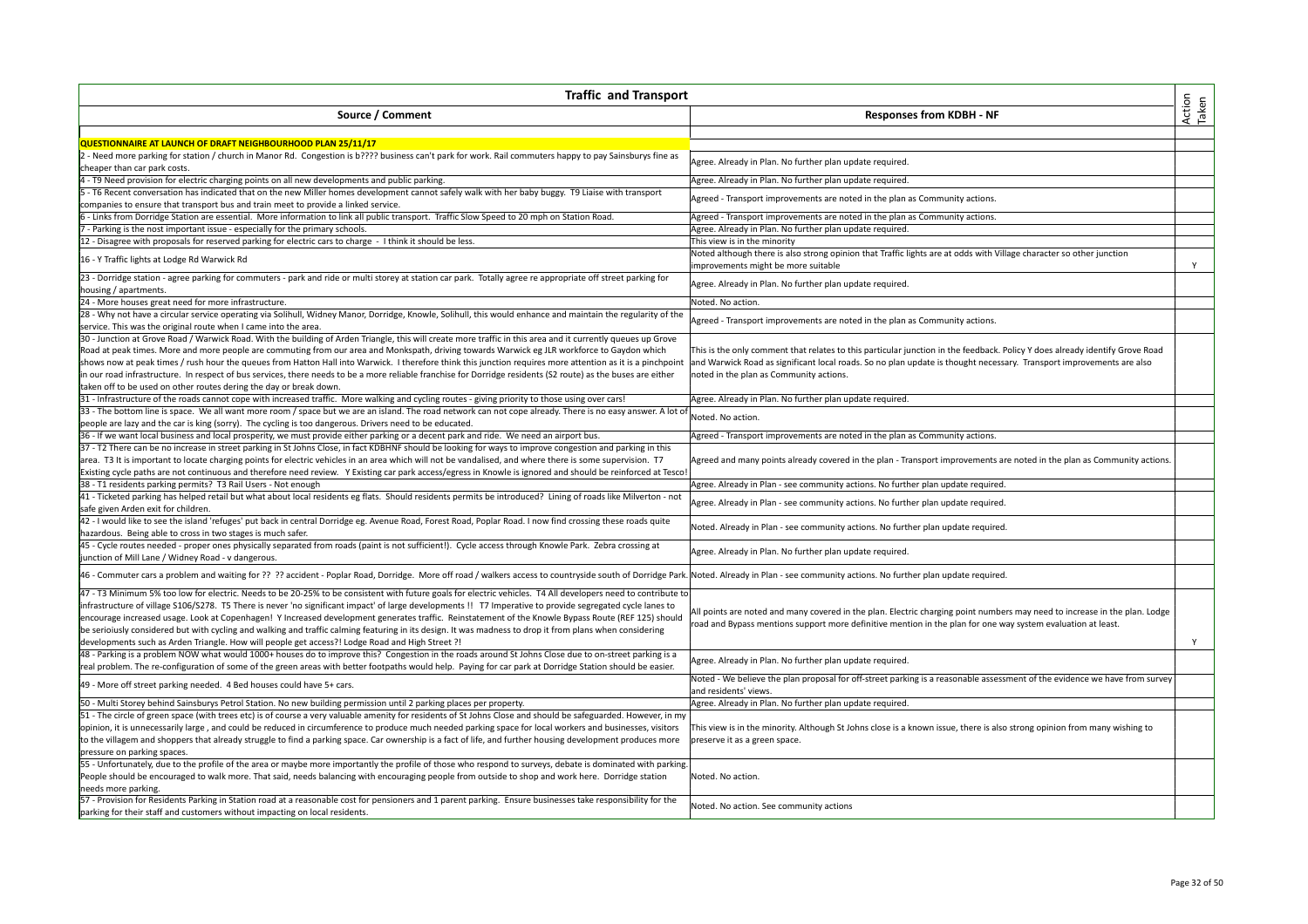| Action<br>Taken<br>Source / Comment<br><b>Responses from KDBH - NF</b><br>58 - How will the infrastructure / electricity supplier support the growing number of electric cars needing to be charged? Will the growth in numbers of cars<br>Noted. Considered out of scope for KDBH NP.<br>being charged at any one time affect the householders electricity supply?<br>Agree. Already in Plan. No further plan update required.<br>61 - Cycling infrastructure linked up to other towns / villages ie end to end provision.<br>62 - Please Avoid making Milverton a through road. T7 Major consideration - if we want our children to remain fit and safe we must be able to rely on safe<br>cycle routes - physically separate from road traffic (not just a white line) - look at Denmark. Y Please add Station Road / Warwick Road junction - very<br>Noted. Already in Plan - see community actions. No further plan update required.<br>dangerous for 10/11 year olds walking to primary school.<br>63 - T10 ?meaning diesel fumes?<br>Agree. Already in Plan. No further plan update required.<br>65 - Lodge Road. Buses have great difficulty - No Parking.<br>Agree. Already in Plan to some extent. Supports one-way system evaluation.<br>Y<br>66 - Infrastructure will need to improve with any new housing development. Very poor at present? Parking, Drainage, Schools, Doctors, all struggling to<br>Agree. Already in Plan. No further plan update required.<br>cope at present.<br>71 - Realistically people won't cycle in large numbers, and everyone will drive, and most work outside Knowle. The plan needs to highlight this as a major<br>Agree. Already in Plan. This is the dilemma - Cycling will only increase with more safe cycle routes - hence T7<br>issue.<br>78 - I am concerned that current roads will be unable to cope with any increased housing etc. More thought needs to be given to cyclists demands, the<br>current cycle lane along the Warwick Road at Copt Heath is a dangerous step backwards for drivers! PS I am a cyclist. We should encourage cyclists to use<br>Agree. Already in Plan. This is the dilemma - Cycling will only increase with more safe cycle routes - hence T7<br>the myriad of lanes in the area not foul up the main roads!<br>79 - Sort the parking before you build more houses, 1000 houses is 2000 more cars. Why no houses in Dorridge.<br>Agree. Already in Plan. No further plan update required.<br>Noted. No action.<br>81 - Dorridge station needs staff there all day. It is often unmanned.<br>82 - Parking is dire! Improve no of spaces please - not by restricting length of parking. Leisure facilities also need space for parking not just shops!<br>Agree. Already in Plan. No further plan update required.<br>83 - Yes to Policies. But a couple of points - public transport is generally OK, but have to get people to use it. Difficult, but policies have to discourage car<br>Agreed - Transport improvements are noted in the plan as Community actions.<br>use. Should Solihull Station with better parking be the main hub for high speed trains; not popular but reduces car parking around Dorridge.<br>89 - T6 The footpaths outside house frontages must be contiguous. If these absolutely have to break across the road a pedestrian crossing should be<br>Agreed - Transport improvements are noted in the plan as Community actions. Regarding footways, this is covered in T6<br>provided. Y These assessments need to be more rigorous. T9 Existing public transport is completely inadequate.<br>91 - Knowle would benefit from having a one way system through the village, Station Road leading to Lodge Road.<br>Agree - Plan may need to be more specific on this<br>Y<br>96 - T9 My main concern is public transport being available for elderly residents, at the moment to get from Bentley Heath into Knowle you have to get a<br>bus to Dorridge, then another from the station to Knowle. Bentley Heath needs a Knowle bus keeping vehs. off roads if only 1 per hour. Visiting Knowle<br>Agreed - Transport improvements are noted in the plan as Community actions.<br>village for its variety of shops and activities there would be an all round winner.<br>97 - More people could walk.<br>Noted. Considered out of scope for KDBH NP.<br>99 - This village is going to be destroyed. Why have housing this side of the M42 when all commuter will have to go through Knowle to reach it.<br>Noted. This comment supports the argument for more free flow of traffic through Knowle<br>Y<br>Agreed - Transport improvements are noted in the plan as Community actions. The lodge road issue is evidence that a one-<br>102 - Suggest no parking in Lodge Road - buses have difficulty. Or move bus route - but to where?<br>way proposal should be evaluated.<br>Y<br>108 - Reflect in the plans how we are likely to move around in 2025. Might be rather different to today. Expand safe ways to walk and cycle. Find a transport<br>Agree. Already in Plan or Community actions. No further plan update required.<br>hub parking magic bullet!<br>111 - The certainly needs to be provision for more parking in Knowle and in Dorridge. There is little parking at Dorridge Station. The roundabout by the<br>Agreed - and see Y<br>station needs to be reinstated as this is now a difficult junction.<br>[112 - T7 Maintain 20mph zone between Knowle and Dorridge centres. T9 Multistorey parking is required for Dorridge station (behind garage at station).<br>Agree. Already in Plan or Community actions. No further plan update required.<br>Noted. Compulsory purchase orders are out of scope for KDBH NP.<br>114 - The only relevant issue is car parking. Put a compulsory purchase order on the football club in Hampton Road and problem is solved!<br>116 - Proposals sound brilliant but how they are implemented will surely be more tricky. Wholly agree something must be done about horrendous street |
|---------------------------------------------------------------------------------------------------------------------------------------------------------------------------------------------------------------------------------------------------------------------------------------------------------------------------------------------------------------------------------------------------------------------------------------------------------------------------------------------------------------------------------------------------------------------------------------------------------------------------------------------------------------------------------------------------------------------------------------------------------------------------------------------------------------------------------------------------------------------------------------------------------------------------------------------------------------------------------------------------------------------------------------------------------------------------------------------------------------------------------------------------------------------------------------------------------------------------------------------------------------------------------------------------------------------------------------------------------------------------------------------------------------------------------------------------------------------------------------------------------------------------------------------------------------------------------------------------------------------------------------------------------------------------------------------------------------------------------------------------------------------------------------------------------------------------------------------------------------------------------------------------------------------------------------------------------------------------------------------------------------------------------------------------------------------------------------------------------------------------------------------------------------------------------------------------------------------------------------------------------------------------------------------------------------------------------------------------------------------------------------------------------------------------------------------------------------------------------------------------------------------------------------------------------------------------------------------------------------------------------------------------------------------------------------------------------------------------------------------------------------------------------------------------------------------------------------------------------------------------------------------------------------------------------------------------------------------------------------------------------------------------------------------------------------------------------------------------------------------------------------------------------------------------------------------------------------------------------------------------------------------------------------------------------------------------------------------------------------------------------------------------------------------------------------------------------------------------------------------------------------------------------------------------------------------------------------------------------------------------------------------------------------------------------------------------------------------------------------------------------------------------------------------------------------------------------------------------------------------------------------------------------------------------------------------------------------------------------------------------------------------------------------------------------------------------------------------------------------------------------------------------------------------------------------------------------------------------------------------------------------------------------------------------------------------------------------------------------------------------------------------------------------------------------------------------------------------------------------------------------------------------------------------------------------------------------------------------------------------------------------------------------------------------------------------------------------------------------------------------------------------------------------------------------------------------------------------------------------------------------------------------------------------------------------------------------------------------------------------------------------------------------------------------------------------------------------------------------------------------------------------------------------------------------------------------------------------------------------------------------------------------------------------------------------------------------------------------------------------------------------------------------------------------------------------------------------------------------------------------------------------------------------------------------------------------------------------------------------------------------------------------------------------------------------------------------------------------------------------------------------------------------------------------------------------------------------------------------------------------------------------------------------------------------------------------------------------------------------------------------------------------------------------------------------|
|                                                                                                                                                                                                                                                                                                                                                                                                                                                                                                                                                                                                                                                                                                                                                                                                                                                                                                                                                                                                                                                                                                                                                                                                                                                                                                                                                                                                                                                                                                                                                                                                                                                                                                                                                                                                                                                                                                                                                                                                                                                                                                                                                                                                                                                                                                                                                                                                                                                                                                                                                                                                                                                                                                                                                                                                                                                                                                                                                                                                                                                                                                                                                                                                                                                                                                                                                                                                                                                                                                                                                                                                                                                                                                                                                                                                                                                                                                                                                                                                                                                                                                                                                                                                                                                                                                                                                                                                                                                                                                                                                                                                                                                                                                                                                                                                                                                                                                                                                                                                                                                                                                                                                                                                                                                                                                                                                                                                                                                                                                                                                                                                                                                                                                                                                                                                                                                                                                                                                                                                                                                               |
|                                                                                                                                                                                                                                                                                                                                                                                                                                                                                                                                                                                                                                                                                                                                                                                                                                                                                                                                                                                                                                                                                                                                                                                                                                                                                                                                                                                                                                                                                                                                                                                                                                                                                                                                                                                                                                                                                                                                                                                                                                                                                                                                                                                                                                                                                                                                                                                                                                                                                                                                                                                                                                                                                                                                                                                                                                                                                                                                                                                                                                                                                                                                                                                                                                                                                                                                                                                                                                                                                                                                                                                                                                                                                                                                                                                                                                                                                                                                                                                                                                                                                                                                                                                                                                                                                                                                                                                                                                                                                                                                                                                                                                                                                                                                                                                                                                                                                                                                                                                                                                                                                                                                                                                                                                                                                                                                                                                                                                                                                                                                                                                                                                                                                                                                                                                                                                                                                                                                                                                                                                                               |
|                                                                                                                                                                                                                                                                                                                                                                                                                                                                                                                                                                                                                                                                                                                                                                                                                                                                                                                                                                                                                                                                                                                                                                                                                                                                                                                                                                                                                                                                                                                                                                                                                                                                                                                                                                                                                                                                                                                                                                                                                                                                                                                                                                                                                                                                                                                                                                                                                                                                                                                                                                                                                                                                                                                                                                                                                                                                                                                                                                                                                                                                                                                                                                                                                                                                                                                                                                                                                                                                                                                                                                                                                                                                                                                                                                                                                                                                                                                                                                                                                                                                                                                                                                                                                                                                                                                                                                                                                                                                                                                                                                                                                                                                                                                                                                                                                                                                                                                                                                                                                                                                                                                                                                                                                                                                                                                                                                                                                                                                                                                                                                                                                                                                                                                                                                                                                                                                                                                                                                                                                                                               |
|                                                                                                                                                                                                                                                                                                                                                                                                                                                                                                                                                                                                                                                                                                                                                                                                                                                                                                                                                                                                                                                                                                                                                                                                                                                                                                                                                                                                                                                                                                                                                                                                                                                                                                                                                                                                                                                                                                                                                                                                                                                                                                                                                                                                                                                                                                                                                                                                                                                                                                                                                                                                                                                                                                                                                                                                                                                                                                                                                                                                                                                                                                                                                                                                                                                                                                                                                                                                                                                                                                                                                                                                                                                                                                                                                                                                                                                                                                                                                                                                                                                                                                                                                                                                                                                                                                                                                                                                                                                                                                                                                                                                                                                                                                                                                                                                                                                                                                                                                                                                                                                                                                                                                                                                                                                                                                                                                                                                                                                                                                                                                                                                                                                                                                                                                                                                                                                                                                                                                                                                                                                               |
|                                                                                                                                                                                                                                                                                                                                                                                                                                                                                                                                                                                                                                                                                                                                                                                                                                                                                                                                                                                                                                                                                                                                                                                                                                                                                                                                                                                                                                                                                                                                                                                                                                                                                                                                                                                                                                                                                                                                                                                                                                                                                                                                                                                                                                                                                                                                                                                                                                                                                                                                                                                                                                                                                                                                                                                                                                                                                                                                                                                                                                                                                                                                                                                                                                                                                                                                                                                                                                                                                                                                                                                                                                                                                                                                                                                                                                                                                                                                                                                                                                                                                                                                                                                                                                                                                                                                                                                                                                                                                                                                                                                                                                                                                                                                                                                                                                                                                                                                                                                                                                                                                                                                                                                                                                                                                                                                                                                                                                                                                                                                                                                                                                                                                                                                                                                                                                                                                                                                                                                                                                                               |
|                                                                                                                                                                                                                                                                                                                                                                                                                                                                                                                                                                                                                                                                                                                                                                                                                                                                                                                                                                                                                                                                                                                                                                                                                                                                                                                                                                                                                                                                                                                                                                                                                                                                                                                                                                                                                                                                                                                                                                                                                                                                                                                                                                                                                                                                                                                                                                                                                                                                                                                                                                                                                                                                                                                                                                                                                                                                                                                                                                                                                                                                                                                                                                                                                                                                                                                                                                                                                                                                                                                                                                                                                                                                                                                                                                                                                                                                                                                                                                                                                                                                                                                                                                                                                                                                                                                                                                                                                                                                                                                                                                                                                                                                                                                                                                                                                                                                                                                                                                                                                                                                                                                                                                                                                                                                                                                                                                                                                                                                                                                                                                                                                                                                                                                                                                                                                                                                                                                                                                                                                                                               |
|                                                                                                                                                                                                                                                                                                                                                                                                                                                                                                                                                                                                                                                                                                                                                                                                                                                                                                                                                                                                                                                                                                                                                                                                                                                                                                                                                                                                                                                                                                                                                                                                                                                                                                                                                                                                                                                                                                                                                                                                                                                                                                                                                                                                                                                                                                                                                                                                                                                                                                                                                                                                                                                                                                                                                                                                                                                                                                                                                                                                                                                                                                                                                                                                                                                                                                                                                                                                                                                                                                                                                                                                                                                                                                                                                                                                                                                                                                                                                                                                                                                                                                                                                                                                                                                                                                                                                                                                                                                                                                                                                                                                                                                                                                                                                                                                                                                                                                                                                                                                                                                                                                                                                                                                                                                                                                                                                                                                                                                                                                                                                                                                                                                                                                                                                                                                                                                                                                                                                                                                                                                               |
|                                                                                                                                                                                                                                                                                                                                                                                                                                                                                                                                                                                                                                                                                                                                                                                                                                                                                                                                                                                                                                                                                                                                                                                                                                                                                                                                                                                                                                                                                                                                                                                                                                                                                                                                                                                                                                                                                                                                                                                                                                                                                                                                                                                                                                                                                                                                                                                                                                                                                                                                                                                                                                                                                                                                                                                                                                                                                                                                                                                                                                                                                                                                                                                                                                                                                                                                                                                                                                                                                                                                                                                                                                                                                                                                                                                                                                                                                                                                                                                                                                                                                                                                                                                                                                                                                                                                                                                                                                                                                                                                                                                                                                                                                                                                                                                                                                                                                                                                                                                                                                                                                                                                                                                                                                                                                                                                                                                                                                                                                                                                                                                                                                                                                                                                                                                                                                                                                                                                                                                                                                                               |
|                                                                                                                                                                                                                                                                                                                                                                                                                                                                                                                                                                                                                                                                                                                                                                                                                                                                                                                                                                                                                                                                                                                                                                                                                                                                                                                                                                                                                                                                                                                                                                                                                                                                                                                                                                                                                                                                                                                                                                                                                                                                                                                                                                                                                                                                                                                                                                                                                                                                                                                                                                                                                                                                                                                                                                                                                                                                                                                                                                                                                                                                                                                                                                                                                                                                                                                                                                                                                                                                                                                                                                                                                                                                                                                                                                                                                                                                                                                                                                                                                                                                                                                                                                                                                                                                                                                                                                                                                                                                                                                                                                                                                                                                                                                                                                                                                                                                                                                                                                                                                                                                                                                                                                                                                                                                                                                                                                                                                                                                                                                                                                                                                                                                                                                                                                                                                                                                                                                                                                                                                                                               |
|                                                                                                                                                                                                                                                                                                                                                                                                                                                                                                                                                                                                                                                                                                                                                                                                                                                                                                                                                                                                                                                                                                                                                                                                                                                                                                                                                                                                                                                                                                                                                                                                                                                                                                                                                                                                                                                                                                                                                                                                                                                                                                                                                                                                                                                                                                                                                                                                                                                                                                                                                                                                                                                                                                                                                                                                                                                                                                                                                                                                                                                                                                                                                                                                                                                                                                                                                                                                                                                                                                                                                                                                                                                                                                                                                                                                                                                                                                                                                                                                                                                                                                                                                                                                                                                                                                                                                                                                                                                                                                                                                                                                                                                                                                                                                                                                                                                                                                                                                                                                                                                                                                                                                                                                                                                                                                                                                                                                                                                                                                                                                                                                                                                                                                                                                                                                                                                                                                                                                                                                                                                               |
|                                                                                                                                                                                                                                                                                                                                                                                                                                                                                                                                                                                                                                                                                                                                                                                                                                                                                                                                                                                                                                                                                                                                                                                                                                                                                                                                                                                                                                                                                                                                                                                                                                                                                                                                                                                                                                                                                                                                                                                                                                                                                                                                                                                                                                                                                                                                                                                                                                                                                                                                                                                                                                                                                                                                                                                                                                                                                                                                                                                                                                                                                                                                                                                                                                                                                                                                                                                                                                                                                                                                                                                                                                                                                                                                                                                                                                                                                                                                                                                                                                                                                                                                                                                                                                                                                                                                                                                                                                                                                                                                                                                                                                                                                                                                                                                                                                                                                                                                                                                                                                                                                                                                                                                                                                                                                                                                                                                                                                                                                                                                                                                                                                                                                                                                                                                                                                                                                                                                                                                                                                                               |
|                                                                                                                                                                                                                                                                                                                                                                                                                                                                                                                                                                                                                                                                                                                                                                                                                                                                                                                                                                                                                                                                                                                                                                                                                                                                                                                                                                                                                                                                                                                                                                                                                                                                                                                                                                                                                                                                                                                                                                                                                                                                                                                                                                                                                                                                                                                                                                                                                                                                                                                                                                                                                                                                                                                                                                                                                                                                                                                                                                                                                                                                                                                                                                                                                                                                                                                                                                                                                                                                                                                                                                                                                                                                                                                                                                                                                                                                                                                                                                                                                                                                                                                                                                                                                                                                                                                                                                                                                                                                                                                                                                                                                                                                                                                                                                                                                                                                                                                                                                                                                                                                                                                                                                                                                                                                                                                                                                                                                                                                                                                                                                                                                                                                                                                                                                                                                                                                                                                                                                                                                                                               |
|                                                                                                                                                                                                                                                                                                                                                                                                                                                                                                                                                                                                                                                                                                                                                                                                                                                                                                                                                                                                                                                                                                                                                                                                                                                                                                                                                                                                                                                                                                                                                                                                                                                                                                                                                                                                                                                                                                                                                                                                                                                                                                                                                                                                                                                                                                                                                                                                                                                                                                                                                                                                                                                                                                                                                                                                                                                                                                                                                                                                                                                                                                                                                                                                                                                                                                                                                                                                                                                                                                                                                                                                                                                                                                                                                                                                                                                                                                                                                                                                                                                                                                                                                                                                                                                                                                                                                                                                                                                                                                                                                                                                                                                                                                                                                                                                                                                                                                                                                                                                                                                                                                                                                                                                                                                                                                                                                                                                                                                                                                                                                                                                                                                                                                                                                                                                                                                                                                                                                                                                                                                               |
|                                                                                                                                                                                                                                                                                                                                                                                                                                                                                                                                                                                                                                                                                                                                                                                                                                                                                                                                                                                                                                                                                                                                                                                                                                                                                                                                                                                                                                                                                                                                                                                                                                                                                                                                                                                                                                                                                                                                                                                                                                                                                                                                                                                                                                                                                                                                                                                                                                                                                                                                                                                                                                                                                                                                                                                                                                                                                                                                                                                                                                                                                                                                                                                                                                                                                                                                                                                                                                                                                                                                                                                                                                                                                                                                                                                                                                                                                                                                                                                                                                                                                                                                                                                                                                                                                                                                                                                                                                                                                                                                                                                                                                                                                                                                                                                                                                                                                                                                                                                                                                                                                                                                                                                                                                                                                                                                                                                                                                                                                                                                                                                                                                                                                                                                                                                                                                                                                                                                                                                                                                                               |
|                                                                                                                                                                                                                                                                                                                                                                                                                                                                                                                                                                                                                                                                                                                                                                                                                                                                                                                                                                                                                                                                                                                                                                                                                                                                                                                                                                                                                                                                                                                                                                                                                                                                                                                                                                                                                                                                                                                                                                                                                                                                                                                                                                                                                                                                                                                                                                                                                                                                                                                                                                                                                                                                                                                                                                                                                                                                                                                                                                                                                                                                                                                                                                                                                                                                                                                                                                                                                                                                                                                                                                                                                                                                                                                                                                                                                                                                                                                                                                                                                                                                                                                                                                                                                                                                                                                                                                                                                                                                                                                                                                                                                                                                                                                                                                                                                                                                                                                                                                                                                                                                                                                                                                                                                                                                                                                                                                                                                                                                                                                                                                                                                                                                                                                                                                                                                                                                                                                                                                                                                                                               |
|                                                                                                                                                                                                                                                                                                                                                                                                                                                                                                                                                                                                                                                                                                                                                                                                                                                                                                                                                                                                                                                                                                                                                                                                                                                                                                                                                                                                                                                                                                                                                                                                                                                                                                                                                                                                                                                                                                                                                                                                                                                                                                                                                                                                                                                                                                                                                                                                                                                                                                                                                                                                                                                                                                                                                                                                                                                                                                                                                                                                                                                                                                                                                                                                                                                                                                                                                                                                                                                                                                                                                                                                                                                                                                                                                                                                                                                                                                                                                                                                                                                                                                                                                                                                                                                                                                                                                                                                                                                                                                                                                                                                                                                                                                                                                                                                                                                                                                                                                                                                                                                                                                                                                                                                                                                                                                                                                                                                                                                                                                                                                                                                                                                                                                                                                                                                                                                                                                                                                                                                                                                               |
|                                                                                                                                                                                                                                                                                                                                                                                                                                                                                                                                                                                                                                                                                                                                                                                                                                                                                                                                                                                                                                                                                                                                                                                                                                                                                                                                                                                                                                                                                                                                                                                                                                                                                                                                                                                                                                                                                                                                                                                                                                                                                                                                                                                                                                                                                                                                                                                                                                                                                                                                                                                                                                                                                                                                                                                                                                                                                                                                                                                                                                                                                                                                                                                                                                                                                                                                                                                                                                                                                                                                                                                                                                                                                                                                                                                                                                                                                                                                                                                                                                                                                                                                                                                                                                                                                                                                                                                                                                                                                                                                                                                                                                                                                                                                                                                                                                                                                                                                                                                                                                                                                                                                                                                                                                                                                                                                                                                                                                                                                                                                                                                                                                                                                                                                                                                                                                                                                                                                                                                                                                                               |
|                                                                                                                                                                                                                                                                                                                                                                                                                                                                                                                                                                                                                                                                                                                                                                                                                                                                                                                                                                                                                                                                                                                                                                                                                                                                                                                                                                                                                                                                                                                                                                                                                                                                                                                                                                                                                                                                                                                                                                                                                                                                                                                                                                                                                                                                                                                                                                                                                                                                                                                                                                                                                                                                                                                                                                                                                                                                                                                                                                                                                                                                                                                                                                                                                                                                                                                                                                                                                                                                                                                                                                                                                                                                                                                                                                                                                                                                                                                                                                                                                                                                                                                                                                                                                                                                                                                                                                                                                                                                                                                                                                                                                                                                                                                                                                                                                                                                                                                                                                                                                                                                                                                                                                                                                                                                                                                                                                                                                                                                                                                                                                                                                                                                                                                                                                                                                                                                                                                                                                                                                                                               |
|                                                                                                                                                                                                                                                                                                                                                                                                                                                                                                                                                                                                                                                                                                                                                                                                                                                                                                                                                                                                                                                                                                                                                                                                                                                                                                                                                                                                                                                                                                                                                                                                                                                                                                                                                                                                                                                                                                                                                                                                                                                                                                                                                                                                                                                                                                                                                                                                                                                                                                                                                                                                                                                                                                                                                                                                                                                                                                                                                                                                                                                                                                                                                                                                                                                                                                                                                                                                                                                                                                                                                                                                                                                                                                                                                                                                                                                                                                                                                                                                                                                                                                                                                                                                                                                                                                                                                                                                                                                                                                                                                                                                                                                                                                                                                                                                                                                                                                                                                                                                                                                                                                                                                                                                                                                                                                                                                                                                                                                                                                                                                                                                                                                                                                                                                                                                                                                                                                                                                                                                                                                               |
|                                                                                                                                                                                                                                                                                                                                                                                                                                                                                                                                                                                                                                                                                                                                                                                                                                                                                                                                                                                                                                                                                                                                                                                                                                                                                                                                                                                                                                                                                                                                                                                                                                                                                                                                                                                                                                                                                                                                                                                                                                                                                                                                                                                                                                                                                                                                                                                                                                                                                                                                                                                                                                                                                                                                                                                                                                                                                                                                                                                                                                                                                                                                                                                                                                                                                                                                                                                                                                                                                                                                                                                                                                                                                                                                                                                                                                                                                                                                                                                                                                                                                                                                                                                                                                                                                                                                                                                                                                                                                                                                                                                                                                                                                                                                                                                                                                                                                                                                                                                                                                                                                                                                                                                                                                                                                                                                                                                                                                                                                                                                                                                                                                                                                                                                                                                                                                                                                                                                                                                                                                                               |
|                                                                                                                                                                                                                                                                                                                                                                                                                                                                                                                                                                                                                                                                                                                                                                                                                                                                                                                                                                                                                                                                                                                                                                                                                                                                                                                                                                                                                                                                                                                                                                                                                                                                                                                                                                                                                                                                                                                                                                                                                                                                                                                                                                                                                                                                                                                                                                                                                                                                                                                                                                                                                                                                                                                                                                                                                                                                                                                                                                                                                                                                                                                                                                                                                                                                                                                                                                                                                                                                                                                                                                                                                                                                                                                                                                                                                                                                                                                                                                                                                                                                                                                                                                                                                                                                                                                                                                                                                                                                                                                                                                                                                                                                                                                                                                                                                                                                                                                                                                                                                                                                                                                                                                                                                                                                                                                                                                                                                                                                                                                                                                                                                                                                                                                                                                                                                                                                                                                                                                                                                                                               |
|                                                                                                                                                                                                                                                                                                                                                                                                                                                                                                                                                                                                                                                                                                                                                                                                                                                                                                                                                                                                                                                                                                                                                                                                                                                                                                                                                                                                                                                                                                                                                                                                                                                                                                                                                                                                                                                                                                                                                                                                                                                                                                                                                                                                                                                                                                                                                                                                                                                                                                                                                                                                                                                                                                                                                                                                                                                                                                                                                                                                                                                                                                                                                                                                                                                                                                                                                                                                                                                                                                                                                                                                                                                                                                                                                                                                                                                                                                                                                                                                                                                                                                                                                                                                                                                                                                                                                                                                                                                                                                                                                                                                                                                                                                                                                                                                                                                                                                                                                                                                                                                                                                                                                                                                                                                                                                                                                                                                                                                                                                                                                                                                                                                                                                                                                                                                                                                                                                                                                                                                                                                               |
|                                                                                                                                                                                                                                                                                                                                                                                                                                                                                                                                                                                                                                                                                                                                                                                                                                                                                                                                                                                                                                                                                                                                                                                                                                                                                                                                                                                                                                                                                                                                                                                                                                                                                                                                                                                                                                                                                                                                                                                                                                                                                                                                                                                                                                                                                                                                                                                                                                                                                                                                                                                                                                                                                                                                                                                                                                                                                                                                                                                                                                                                                                                                                                                                                                                                                                                                                                                                                                                                                                                                                                                                                                                                                                                                                                                                                                                                                                                                                                                                                                                                                                                                                                                                                                                                                                                                                                                                                                                                                                                                                                                                                                                                                                                                                                                                                                                                                                                                                                                                                                                                                                                                                                                                                                                                                                                                                                                                                                                                                                                                                                                                                                                                                                                                                                                                                                                                                                                                                                                                                                                               |
|                                                                                                                                                                                                                                                                                                                                                                                                                                                                                                                                                                                                                                                                                                                                                                                                                                                                                                                                                                                                                                                                                                                                                                                                                                                                                                                                                                                                                                                                                                                                                                                                                                                                                                                                                                                                                                                                                                                                                                                                                                                                                                                                                                                                                                                                                                                                                                                                                                                                                                                                                                                                                                                                                                                                                                                                                                                                                                                                                                                                                                                                                                                                                                                                                                                                                                                                                                                                                                                                                                                                                                                                                                                                                                                                                                                                                                                                                                                                                                                                                                                                                                                                                                                                                                                                                                                                                                                                                                                                                                                                                                                                                                                                                                                                                                                                                                                                                                                                                                                                                                                                                                                                                                                                                                                                                                                                                                                                                                                                                                                                                                                                                                                                                                                                                                                                                                                                                                                                                                                                                                                               |
|                                                                                                                                                                                                                                                                                                                                                                                                                                                                                                                                                                                                                                                                                                                                                                                                                                                                                                                                                                                                                                                                                                                                                                                                                                                                                                                                                                                                                                                                                                                                                                                                                                                                                                                                                                                                                                                                                                                                                                                                                                                                                                                                                                                                                                                                                                                                                                                                                                                                                                                                                                                                                                                                                                                                                                                                                                                                                                                                                                                                                                                                                                                                                                                                                                                                                                                                                                                                                                                                                                                                                                                                                                                                                                                                                                                                                                                                                                                                                                                                                                                                                                                                                                                                                                                                                                                                                                                                                                                                                                                                                                                                                                                                                                                                                                                                                                                                                                                                                                                                                                                                                                                                                                                                                                                                                                                                                                                                                                                                                                                                                                                                                                                                                                                                                                                                                                                                                                                                                                                                                                                               |
|                                                                                                                                                                                                                                                                                                                                                                                                                                                                                                                                                                                                                                                                                                                                                                                                                                                                                                                                                                                                                                                                                                                                                                                                                                                                                                                                                                                                                                                                                                                                                                                                                                                                                                                                                                                                                                                                                                                                                                                                                                                                                                                                                                                                                                                                                                                                                                                                                                                                                                                                                                                                                                                                                                                                                                                                                                                                                                                                                                                                                                                                                                                                                                                                                                                                                                                                                                                                                                                                                                                                                                                                                                                                                                                                                                                                                                                                                                                                                                                                                                                                                                                                                                                                                                                                                                                                                                                                                                                                                                                                                                                                                                                                                                                                                                                                                                                                                                                                                                                                                                                                                                                                                                                                                                                                                                                                                                                                                                                                                                                                                                                                                                                                                                                                                                                                                                                                                                                                                                                                                                                               |
|                                                                                                                                                                                                                                                                                                                                                                                                                                                                                                                                                                                                                                                                                                                                                                                                                                                                                                                                                                                                                                                                                                                                                                                                                                                                                                                                                                                                                                                                                                                                                                                                                                                                                                                                                                                                                                                                                                                                                                                                                                                                                                                                                                                                                                                                                                                                                                                                                                                                                                                                                                                                                                                                                                                                                                                                                                                                                                                                                                                                                                                                                                                                                                                                                                                                                                                                                                                                                                                                                                                                                                                                                                                                                                                                                                                                                                                                                                                                                                                                                                                                                                                                                                                                                                                                                                                                                                                                                                                                                                                                                                                                                                                                                                                                                                                                                                                                                                                                                                                                                                                                                                                                                                                                                                                                                                                                                                                                                                                                                                                                                                                                                                                                                                                                                                                                                                                                                                                                                                                                                                                               |
|                                                                                                                                                                                                                                                                                                                                                                                                                                                                                                                                                                                                                                                                                                                                                                                                                                                                                                                                                                                                                                                                                                                                                                                                                                                                                                                                                                                                                                                                                                                                                                                                                                                                                                                                                                                                                                                                                                                                                                                                                                                                                                                                                                                                                                                                                                                                                                                                                                                                                                                                                                                                                                                                                                                                                                                                                                                                                                                                                                                                                                                                                                                                                                                                                                                                                                                                                                                                                                                                                                                                                                                                                                                                                                                                                                                                                                                                                                                                                                                                                                                                                                                                                                                                                                                                                                                                                                                                                                                                                                                                                                                                                                                                                                                                                                                                                                                                                                                                                                                                                                                                                                                                                                                                                                                                                                                                                                                                                                                                                                                                                                                                                                                                                                                                                                                                                                                                                                                                                                                                                                                               |
|                                                                                                                                                                                                                                                                                                                                                                                                                                                                                                                                                                                                                                                                                                                                                                                                                                                                                                                                                                                                                                                                                                                                                                                                                                                                                                                                                                                                                                                                                                                                                                                                                                                                                                                                                                                                                                                                                                                                                                                                                                                                                                                                                                                                                                                                                                                                                                                                                                                                                                                                                                                                                                                                                                                                                                                                                                                                                                                                                                                                                                                                                                                                                                                                                                                                                                                                                                                                                                                                                                                                                                                                                                                                                                                                                                                                                                                                                                                                                                                                                                                                                                                                                                                                                                                                                                                                                                                                                                                                                                                                                                                                                                                                                                                                                                                                                                                                                                                                                                                                                                                                                                                                                                                                                                                                                                                                                                                                                                                                                                                                                                                                                                                                                                                                                                                                                                                                                                                                                                                                                                                               |
|                                                                                                                                                                                                                                                                                                                                                                                                                                                                                                                                                                                                                                                                                                                                                                                                                                                                                                                                                                                                                                                                                                                                                                                                                                                                                                                                                                                                                                                                                                                                                                                                                                                                                                                                                                                                                                                                                                                                                                                                                                                                                                                                                                                                                                                                                                                                                                                                                                                                                                                                                                                                                                                                                                                                                                                                                                                                                                                                                                                                                                                                                                                                                                                                                                                                                                                                                                                                                                                                                                                                                                                                                                                                                                                                                                                                                                                                                                                                                                                                                                                                                                                                                                                                                                                                                                                                                                                                                                                                                                                                                                                                                                                                                                                                                                                                                                                                                                                                                                                                                                                                                                                                                                                                                                                                                                                                                                                                                                                                                                                                                                                                                                                                                                                                                                                                                                                                                                                                                                                                                                                               |
|                                                                                                                                                                                                                                                                                                                                                                                                                                                                                                                                                                                                                                                                                                                                                                                                                                                                                                                                                                                                                                                                                                                                                                                                                                                                                                                                                                                                                                                                                                                                                                                                                                                                                                                                                                                                                                                                                                                                                                                                                                                                                                                                                                                                                                                                                                                                                                                                                                                                                                                                                                                                                                                                                                                                                                                                                                                                                                                                                                                                                                                                                                                                                                                                                                                                                                                                                                                                                                                                                                                                                                                                                                                                                                                                                                                                                                                                                                                                                                                                                                                                                                                                                                                                                                                                                                                                                                                                                                                                                                                                                                                                                                                                                                                                                                                                                                                                                                                                                                                                                                                                                                                                                                                                                                                                                                                                                                                                                                                                                                                                                                                                                                                                                                                                                                                                                                                                                                                                                                                                                                                               |
|                                                                                                                                                                                                                                                                                                                                                                                                                                                                                                                                                                                                                                                                                                                                                                                                                                                                                                                                                                                                                                                                                                                                                                                                                                                                                                                                                                                                                                                                                                                                                                                                                                                                                                                                                                                                                                                                                                                                                                                                                                                                                                                                                                                                                                                                                                                                                                                                                                                                                                                                                                                                                                                                                                                                                                                                                                                                                                                                                                                                                                                                                                                                                                                                                                                                                                                                                                                                                                                                                                                                                                                                                                                                                                                                                                                                                                                                                                                                                                                                                                                                                                                                                                                                                                                                                                                                                                                                                                                                                                                                                                                                                                                                                                                                                                                                                                                                                                                                                                                                                                                                                                                                                                                                                                                                                                                                                                                                                                                                                                                                                                                                                                                                                                                                                                                                                                                                                                                                                                                                                                                               |
|                                                                                                                                                                                                                                                                                                                                                                                                                                                                                                                                                                                                                                                                                                                                                                                                                                                                                                                                                                                                                                                                                                                                                                                                                                                                                                                                                                                                                                                                                                                                                                                                                                                                                                                                                                                                                                                                                                                                                                                                                                                                                                                                                                                                                                                                                                                                                                                                                                                                                                                                                                                                                                                                                                                                                                                                                                                                                                                                                                                                                                                                                                                                                                                                                                                                                                                                                                                                                                                                                                                                                                                                                                                                                                                                                                                                                                                                                                                                                                                                                                                                                                                                                                                                                                                                                                                                                                                                                                                                                                                                                                                                                                                                                                                                                                                                                                                                                                                                                                                                                                                                                                                                                                                                                                                                                                                                                                                                                                                                                                                                                                                                                                                                                                                                                                                                                                                                                                                                                                                                                                                               |
|                                                                                                                                                                                                                                                                                                                                                                                                                                                                                                                                                                                                                                                                                                                                                                                                                                                                                                                                                                                                                                                                                                                                                                                                                                                                                                                                                                                                                                                                                                                                                                                                                                                                                                                                                                                                                                                                                                                                                                                                                                                                                                                                                                                                                                                                                                                                                                                                                                                                                                                                                                                                                                                                                                                                                                                                                                                                                                                                                                                                                                                                                                                                                                                                                                                                                                                                                                                                                                                                                                                                                                                                                                                                                                                                                                                                                                                                                                                                                                                                                                                                                                                                                                                                                                                                                                                                                                                                                                                                                                                                                                                                                                                                                                                                                                                                                                                                                                                                                                                                                                                                                                                                                                                                                                                                                                                                                                                                                                                                                                                                                                                                                                                                                                                                                                                                                                                                                                                                                                                                                                                               |
|                                                                                                                                                                                                                                                                                                                                                                                                                                                                                                                                                                                                                                                                                                                                                                                                                                                                                                                                                                                                                                                                                                                                                                                                                                                                                                                                                                                                                                                                                                                                                                                                                                                                                                                                                                                                                                                                                                                                                                                                                                                                                                                                                                                                                                                                                                                                                                                                                                                                                                                                                                                                                                                                                                                                                                                                                                                                                                                                                                                                                                                                                                                                                                                                                                                                                                                                                                                                                                                                                                                                                                                                                                                                                                                                                                                                                                                                                                                                                                                                                                                                                                                                                                                                                                                                                                                                                                                                                                                                                                                                                                                                                                                                                                                                                                                                                                                                                                                                                                                                                                                                                                                                                                                                                                                                                                                                                                                                                                                                                                                                                                                                                                                                                                                                                                                                                                                                                                                                                                                                                                                               |
|                                                                                                                                                                                                                                                                                                                                                                                                                                                                                                                                                                                                                                                                                                                                                                                                                                                                                                                                                                                                                                                                                                                                                                                                                                                                                                                                                                                                                                                                                                                                                                                                                                                                                                                                                                                                                                                                                                                                                                                                                                                                                                                                                                                                                                                                                                                                                                                                                                                                                                                                                                                                                                                                                                                                                                                                                                                                                                                                                                                                                                                                                                                                                                                                                                                                                                                                                                                                                                                                                                                                                                                                                                                                                                                                                                                                                                                                                                                                                                                                                                                                                                                                                                                                                                                                                                                                                                                                                                                                                                                                                                                                                                                                                                                                                                                                                                                                                                                                                                                                                                                                                                                                                                                                                                                                                                                                                                                                                                                                                                                                                                                                                                                                                                                                                                                                                                                                                                                                                                                                                                                               |
|                                                                                                                                                                                                                                                                                                                                                                                                                                                                                                                                                                                                                                                                                                                                                                                                                                                                                                                                                                                                                                                                                                                                                                                                                                                                                                                                                                                                                                                                                                                                                                                                                                                                                                                                                                                                                                                                                                                                                                                                                                                                                                                                                                                                                                                                                                                                                                                                                                                                                                                                                                                                                                                                                                                                                                                                                                                                                                                                                                                                                                                                                                                                                                                                                                                                                                                                                                                                                                                                                                                                                                                                                                                                                                                                                                                                                                                                                                                                                                                                                                                                                                                                                                                                                                                                                                                                                                                                                                                                                                                                                                                                                                                                                                                                                                                                                                                                                                                                                                                                                                                                                                                                                                                                                                                                                                                                                                                                                                                                                                                                                                                                                                                                                                                                                                                                                                                                                                                                                                                                                                                               |
| parking. Dorridge needs a multi-storey / basement car park behind St Philips (station car park, paying). Knowle is desperate - it has to have same provision<br>Agree. Already in Plan or Community actions. No further plan update required.                                                                                                                                                                                                                                                                                                                                                                                                                                                                                                                                                                                                                                                                                                                                                                                                                                                                                                                                                                                                                                                                                                                                                                                                                                                                                                                                                                                                                                                                                                                                                                                                                                                                                                                                                                                                                                                                                                                                                                                                                                                                                                                                                                                                                                                                                                                                                                                                                                                                                                                                                                                                                                                                                                                                                                                                                                                                                                                                                                                                                                                                                                                                                                                                                                                                                                                                                                                                                                                                                                                                                                                                                                                                                                                                                                                                                                                                                                                                                                                                                                                                                                                                                                                                                                                                                                                                                                                                                                                                                                                                                                                                                                                                                                                                                                                                                                                                                                                                                                                                                                                                                                                                                                                                                                                                                                                                                                                                                                                                                                                                                                                                                                                                                                                                                                                                                 |
| park and ride? a multistorey somewhere?                                                                                                                                                                                                                                                                                                                                                                                                                                                                                                                                                                                                                                                                                                                                                                                                                                                                                                                                                                                                                                                                                                                                                                                                                                                                                                                                                                                                                                                                                                                                                                                                                                                                                                                                                                                                                                                                                                                                                                                                                                                                                                                                                                                                                                                                                                                                                                                                                                                                                                                                                                                                                                                                                                                                                                                                                                                                                                                                                                                                                                                                                                                                                                                                                                                                                                                                                                                                                                                                                                                                                                                                                                                                                                                                                                                                                                                                                                                                                                                                                                                                                                                                                                                                                                                                                                                                                                                                                                                                                                                                                                                                                                                                                                                                                                                                                                                                                                                                                                                                                                                                                                                                                                                                                                                                                                                                                                                                                                                                                                                                                                                                                                                                                                                                                                                                                                                                                                                                                                                                                       |
| 123 - More cycle routes for children to safely get to school / around village must be a priority for future.<br>Agree. Already in Plan. No further plan update required.                                                                                                                                                                                                                                                                                                                                                                                                                                                                                                                                                                                                                                                                                                                                                                                                                                                                                                                                                                                                                                                                                                                                                                                                                                                                                                                                                                                                                                                                                                                                                                                                                                                                                                                                                                                                                                                                                                                                                                                                                                                                                                                                                                                                                                                                                                                                                                                                                                                                                                                                                                                                                                                                                                                                                                                                                                                                                                                                                                                                                                                                                                                                                                                                                                                                                                                                                                                                                                                                                                                                                                                                                                                                                                                                                                                                                                                                                                                                                                                                                                                                                                                                                                                                                                                                                                                                                                                                                                                                                                                                                                                                                                                                                                                                                                                                                                                                                                                                                                                                                                                                                                                                                                                                                                                                                                                                                                                                                                                                                                                                                                                                                                                                                                                                                                                                                                                                                      |
| 126 - Will it be gridlock 24/7 !<br>Noted. No action.                                                                                                                                                                                                                                                                                                                                                                                                                                                                                                                                                                                                                                                                                                                                                                                                                                                                                                                                                                                                                                                                                                                                                                                                                                                                                                                                                                                                                                                                                                                                                                                                                                                                                                                                                                                                                                                                                                                                                                                                                                                                                                                                                                                                                                                                                                                                                                                                                                                                                                                                                                                                                                                                                                                                                                                                                                                                                                                                                                                                                                                                                                                                                                                                                                                                                                                                                                                                                                                                                                                                                                                                                                                                                                                                                                                                                                                                                                                                                                                                                                                                                                                                                                                                                                                                                                                                                                                                                                                                                                                                                                                                                                                                                                                                                                                                                                                                                                                                                                                                                                                                                                                                                                                                                                                                                                                                                                                                                                                                                                                                                                                                                                                                                                                                                                                                                                                                                                                                                                                                         |
| 127 - T2 Need to be mindful this does not use green space. Locals should walk (more healthy). T3 Locals should be encouraged to walk to shops, station etc                                                                                                                                                                                                                                                                                                                                                                                                                                                                                                                                                                                                                                                                                                                                                                                                                                                                                                                                                                                                                                                                                                                                                                                                                                                                                                                                                                                                                                                                                                                                                                                                                                                                                                                                                                                                                                                                                                                                                                                                                                                                                                                                                                                                                                                                                                                                                                                                                                                                                                                                                                                                                                                                                                                                                                                                                                                                                                                                                                                                                                                                                                                                                                                                                                                                                                                                                                                                                                                                                                                                                                                                                                                                                                                                                                                                                                                                                                                                                                                                                                                                                                                                                                                                                                                                                                                                                                                                                                                                                                                                                                                                                                                                                                                                                                                                                                                                                                                                                                                                                                                                                                                                                                                                                                                                                                                                                                                                                                                                                                                                                                                                                                                                                                                                                                                                                                                                                                    |
| Agreed - Transport improvements are noted in the plan as Community actions.                                                                                                                                                                                                                                                                                                                                                                                                                                                                                                                                                                                                                                                                                                                                                                                                                                                                                                                                                                                                                                                                                                                                                                                                                                                                                                                                                                                                                                                                                                                                                                                                                                                                                                                                                                                                                                                                                                                                                                                                                                                                                                                                                                                                                                                                                                                                                                                                                                                                                                                                                                                                                                                                                                                                                                                                                                                                                                                                                                                                                                                                                                                                                                                                                                                                                                                                                                                                                                                                                                                                                                                                                                                                                                                                                                                                                                                                                                                                                                                                                                                                                                                                                                                                                                                                                                                                                                                                                                                                                                                                                                                                                                                                                                                                                                                                                                                                                                                                                                                                                                                                                                                                                                                                                                                                                                                                                                                                                                                                                                                                                                                                                                                                                                                                                                                                                                                                                                                                                                                   |
| - providing more parking just creates more car users. Improve bus services to get to the station from outlying areas eg Knowle, Bentley Heath, Four Ashes.                                                                                                                                                                                                                                                                                                                                                                                                                                                                                                                                                                                                                                                                                                                                                                                                                                                                                                                                                                                                                                                                                                                                                                                                                                                                                                                                                                                                                                                                                                                                                                                                                                                                                                                                                                                                                                                                                                                                                                                                                                                                                                                                                                                                                                                                                                                                                                                                                                                                                                                                                                                                                                                                                                                                                                                                                                                                                                                                                                                                                                                                                                                                                                                                                                                                                                                                                                                                                                                                                                                                                                                                                                                                                                                                                                                                                                                                                                                                                                                                                                                                                                                                                                                                                                                                                                                                                                                                                                                                                                                                                                                                                                                                                                                                                                                                                                                                                                                                                                                                                                                                                                                                                                                                                                                                                                                                                                                                                                                                                                                                                                                                                                                                                                                                                                                                                                                                                                    |
| 135 - How will T1 be achieved if it is contrary to the parking standards in the Local Plan?<br>Noted but at this stage we do not consider these are at odds with the local plan                                                                                                                                                                                                                                                                                                                                                                                                                                                                                                                                                                                                                                                                                                                                                                                                                                                                                                                                                                                                                                                                                                                                                                                                                                                                                                                                                                                                                                                                                                                                                                                                                                                                                                                                                                                                                                                                                                                                                                                                                                                                                                                                                                                                                                                                                                                                                                                                                                                                                                                                                                                                                                                                                                                                                                                                                                                                                                                                                                                                                                                                                                                                                                                                                                                                                                                                                                                                                                                                                                                                                                                                                                                                                                                                                                                                                                                                                                                                                                                                                                                                                                                                                                                                                                                                                                                                                                                                                                                                                                                                                                                                                                                                                                                                                                                                                                                                                                                                                                                                                                                                                                                                                                                                                                                                                                                                                                                                                                                                                                                                                                                                                                                                                                                                                                                                                                                                               |
| 137 - Station approach roundabout essential - dedicated taxi drop off essential. Need to do much more to encourage and promote cycling (and walking).<br>Agree. Already in Plan. No further plan update required.                                                                                                                                                                                                                                                                                                                                                                                                                                                                                                                                                                                                                                                                                                                                                                                                                                                                                                                                                                                                                                                                                                                                                                                                                                                                                                                                                                                                                                                                                                                                                                                                                                                                                                                                                                                                                                                                                                                                                                                                                                                                                                                                                                                                                                                                                                                                                                                                                                                                                                                                                                                                                                                                                                                                                                                                                                                                                                                                                                                                                                                                                                                                                                                                                                                                                                                                                                                                                                                                                                                                                                                                                                                                                                                                                                                                                                                                                                                                                                                                                                                                                                                                                                                                                                                                                                                                                                                                                                                                                                                                                                                                                                                                                                                                                                                                                                                                                                                                                                                                                                                                                                                                                                                                                                                                                                                                                                                                                                                                                                                                                                                                                                                                                                                                                                                                                                             |
| 142 - T3 Parking in Dorridge for station a continual controversy, eg constant anger at Poplar Road parking. Anything that would make this worse should be<br>Agreed - Parking is already noted in the plan. Transport improvements are noted in the plan as Community actions.                                                                                                                                                                                                                                                                                                                                                                                                                                                                                                                                                                                                                                                                                                                                                                                                                                                                                                                                                                                                                                                                                                                                                                                                                                                                                                                                                                                                                                                                                                                                                                                                                                                                                                                                                                                                                                                                                                                                                                                                                                                                                                                                                                                                                                                                                                                                                                                                                                                                                                                                                                                                                                                                                                                                                                                                                                                                                                                                                                                                                                                                                                                                                                                                                                                                                                                                                                                                                                                                                                                                                                                                                                                                                                                                                                                                                                                                                                                                                                                                                                                                                                                                                                                                                                                                                                                                                                                                                                                                                                                                                                                                                                                                                                                                                                                                                                                                                                                                                                                                                                                                                                                                                                                                                                                                                                                                                                                                                                                                                                                                                                                                                                                                                                                                                                                |
| resisted. T9 would love a better bus service eg. post 6pm and weekends to reduce reliance on cars.                                                                                                                                                                                                                                                                                                                                                                                                                                                                                                                                                                                                                                                                                                                                                                                                                                                                                                                                                                                                                                                                                                                                                                                                                                                                                                                                                                                                                                                                                                                                                                                                                                                                                                                                                                                                                                                                                                                                                                                                                                                                                                                                                                                                                                                                                                                                                                                                                                                                                                                                                                                                                                                                                                                                                                                                                                                                                                                                                                                                                                                                                                                                                                                                                                                                                                                                                                                                                                                                                                                                                                                                                                                                                                                                                                                                                                                                                                                                                                                                                                                                                                                                                                                                                                                                                                                                                                                                                                                                                                                                                                                                                                                                                                                                                                                                                                                                                                                                                                                                                                                                                                                                                                                                                                                                                                                                                                                                                                                                                                                                                                                                                                                                                                                                                                                                                                                                                                                                                            |
| 145 - Focus on improving public transport and provision of car parking at Dorridge station / reduce cost of parking at long stay car park to deter passengers<br>Agreed - Transport improvements are noted in the plan as Community actions.                                                                                                                                                                                                                                                                                                                                                                                                                                                                                                                                                                                                                                                                                                                                                                                                                                                                                                                                                                                                                                                                                                                                                                                                                                                                                                                                                                                                                                                                                                                                                                                                                                                                                                                                                                                                                                                                                                                                                                                                                                                                                                                                                                                                                                                                                                                                                                                                                                                                                                                                                                                                                                                                                                                                                                                                                                                                                                                                                                                                                                                                                                                                                                                                                                                                                                                                                                                                                                                                                                                                                                                                                                                                                                                                                                                                                                                                                                                                                                                                                                                                                                                                                                                                                                                                                                                                                                                                                                                                                                                                                                                                                                                                                                                                                                                                                                                                                                                                                                                                                                                                                                                                                                                                                                                                                                                                                                                                                                                                                                                                                                                                                                                                                                                                                                                                                  |
| from parking on local roads and causing traffic flow issues.                                                                                                                                                                                                                                                                                                                                                                                                                                                                                                                                                                                                                                                                                                                                                                                                                                                                                                                                                                                                                                                                                                                                                                                                                                                                                                                                                                                                                                                                                                                                                                                                                                                                                                                                                                                                                                                                                                                                                                                                                                                                                                                                                                                                                                                                                                                                                                                                                                                                                                                                                                                                                                                                                                                                                                                                                                                                                                                                                                                                                                                                                                                                                                                                                                                                                                                                                                                                                                                                                                                                                                                                                                                                                                                                                                                                                                                                                                                                                                                                                                                                                                                                                                                                                                                                                                                                                                                                                                                                                                                                                                                                                                                                                                                                                                                                                                                                                                                                                                                                                                                                                                                                                                                                                                                                                                                                                                                                                                                                                                                                                                                                                                                                                                                                                                                                                                                                                                                                                                                                  |
| 148 - Keep Knowle, Dorridge and Bentley Heath as rural as possible.<br>Noted. No action.                                                                                                                                                                                                                                                                                                                                                                                                                                                                                                                                                                                                                                                                                                                                                                                                                                                                                                                                                                                                                                                                                                                                                                                                                                                                                                                                                                                                                                                                                                                                                                                                                                                                                                                                                                                                                                                                                                                                                                                                                                                                                                                                                                                                                                                                                                                                                                                                                                                                                                                                                                                                                                                                                                                                                                                                                                                                                                                                                                                                                                                                                                                                                                                                                                                                                                                                                                                                                                                                                                                                                                                                                                                                                                                                                                                                                                                                                                                                                                                                                                                                                                                                                                                                                                                                                                                                                                                                                                                                                                                                                                                                                                                                                                                                                                                                                                                                                                                                                                                                                                                                                                                                                                                                                                                                                                                                                                                                                                                                                                                                                                                                                                                                                                                                                                                                                                                                                                                                                                      |
| 149 - General agreement with KDBH proposals.<br>Noted. No action.                                                                                                                                                                                                                                                                                                                                                                                                                                                                                                                                                                                                                                                                                                                                                                                                                                                                                                                                                                                                                                                                                                                                                                                                                                                                                                                                                                                                                                                                                                                                                                                                                                                                                                                                                                                                                                                                                                                                                                                                                                                                                                                                                                                                                                                                                                                                                                                                                                                                                                                                                                                                                                                                                                                                                                                                                                                                                                                                                                                                                                                                                                                                                                                                                                                                                                                                                                                                                                                                                                                                                                                                                                                                                                                                                                                                                                                                                                                                                                                                                                                                                                                                                                                                                                                                                                                                                                                                                                                                                                                                                                                                                                                                                                                                                                                                                                                                                                                                                                                                                                                                                                                                                                                                                                                                                                                                                                                                                                                                                                                                                                                                                                                                                                                                                                                                                                                                                                                                                                                             |
| Y<br>153 - T5 Massive increase in traffic through Knowle village from new houses development - how will we cope?<br>Noted. And supports the argument for more free flow of traffic through Knowle                                                                                                                                                                                                                                                                                                                                                                                                                                                                                                                                                                                                                                                                                                                                                                                                                                                                                                                                                                                                                                                                                                                                                                                                                                                                                                                                                                                                                                                                                                                                                                                                                                                                                                                                                                                                                                                                                                                                                                                                                                                                                                                                                                                                                                                                                                                                                                                                                                                                                                                                                                                                                                                                                                                                                                                                                                                                                                                                                                                                                                                                                                                                                                                                                                                                                                                                                                                                                                                                                                                                                                                                                                                                                                                                                                                                                                                                                                                                                                                                                                                                                                                                                                                                                                                                                                                                                                                                                                                                                                                                                                                                                                                                                                                                                                                                                                                                                                                                                                                                                                                                                                                                                                                                                                                                                                                                                                                                                                                                                                                                                                                                                                                                                                                                                                                                                                                             |
| 155 - Parking for both school and the village should be at the top of Stripes Hill where the fields are now. 1500-2000 parking spaces shared by School needs<br>Agree. Already in Plan see T4. No further plan update required.<br>and shoppers needs. Build new school adjacent to this.                                                                                                                                                                                                                                                                                                                                                                                                                                                                                                                                                                                                                                                                                                                                                                                                                                                                                                                                                                                                                                                                                                                                                                                                                                                                                                                                                                                                                                                                                                                                                                                                                                                                                                                                                                                                                                                                                                                                                                                                                                                                                                                                                                                                                                                                                                                                                                                                                                                                                                                                                                                                                                                                                                                                                                                                                                                                                                                                                                                                                                                                                                                                                                                                                                                                                                                                                                                                                                                                                                                                                                                                                                                                                                                                                                                                                                                                                                                                                                                                                                                                                                                                                                                                                                                                                                                                                                                                                                                                                                                                                                                                                                                                                                                                                                                                                                                                                                                                                                                                                                                                                                                                                                                                                                                                                                                                                                                                                                                                                                                                                                                                                                                                                                                                                                     |
| 156 - Much better public transport should be provided plus cycling and walking paths to reduce the need for the use of polluting and accidents causing cars.<br>Agreed - Transport improvements are noted in the plan as Community actions.                                                                                                                                                                                                                                                                                                                                                                                                                                                                                                                                                                                                                                                                                                                                                                                                                                                                                                                                                                                                                                                                                                                                                                                                                                                                                                                                                                                                                                                                                                                                                                                                                                                                                                                                                                                                                                                                                                                                                                                                                                                                                                                                                                                                                                                                                                                                                                                                                                                                                                                                                                                                                                                                                                                                                                                                                                                                                                                                                                                                                                                                                                                                                                                                                                                                                                                                                                                                                                                                                                                                                                                                                                                                                                                                                                                                                                                                                                                                                                                                                                                                                                                                                                                                                                                                                                                                                                                                                                                                                                                                                                                                                                                                                                                                                                                                                                                                                                                                                                                                                                                                                                                                                                                                                                                                                                                                                                                                                                                                                                                                                                                                                                                                                                                                                                                                                   |
| 158 - Rail user parking on Avenue Road is potentially unsafe.<br>Noted - Parking improvements are noted in the plan as Community actions.                                                                                                                                                                                                                                                                                                                                                                                                                                                                                                                                                                                                                                                                                                                                                                                                                                                                                                                                                                                                                                                                                                                                                                                                                                                                                                                                                                                                                                                                                                                                                                                                                                                                                                                                                                                                                                                                                                                                                                                                                                                                                                                                                                                                                                                                                                                                                                                                                                                                                                                                                                                                                                                                                                                                                                                                                                                                                                                                                                                                                                                                                                                                                                                                                                                                                                                                                                                                                                                                                                                                                                                                                                                                                                                                                                                                                                                                                                                                                                                                                                                                                                                                                                                                                                                                                                                                                                                                                                                                                                                                                                                                                                                                                                                                                                                                                                                                                                                                                                                                                                                                                                                                                                                                                                                                                                                                                                                                                                                                                                                                                                                                                                                                                                                                                                                                                                                                                                                     |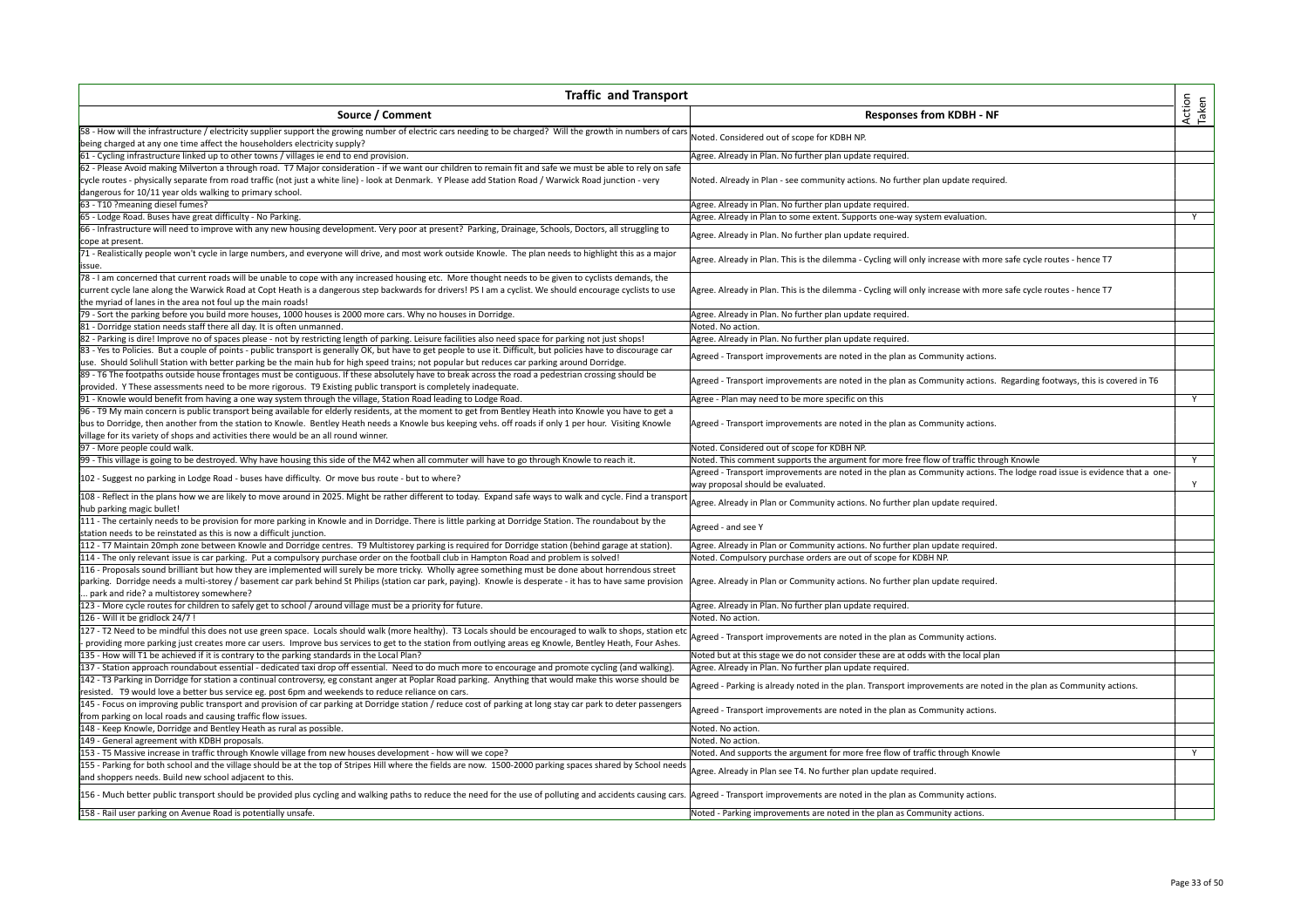| <b>Traffic and Transport</b>                                                                                                                                                                                                    |                                                                                                                                                                                                |                 |
|---------------------------------------------------------------------------------------------------------------------------------------------------------------------------------------------------------------------------------|------------------------------------------------------------------------------------------------------------------------------------------------------------------------------------------------|-----------------|
| Source / Comment                                                                                                                                                                                                                | <b>Responses from KDBH - NF</b>                                                                                                                                                                | Action<br>Taken |
| 160 - the addition of 300 + 750 new homes could add 2000 cars to the morning / evening rush-hour. A one-way system or relief road should be a pre-<br>requisite to any development.                                             | Agreed. Supports the argument for more free flow of traffic through Knowle                                                                                                                     | Y               |
| 161 - Restrict parking on Grange Road / Station Road in Dorridge. Strongly agree re parking for Dorridge station and short stay parking and redesign of<br>junction by station. Gate Lane cd be one way? (with Box Trees Road?) | Noted - Parking improvements are noted in the plan as Community actions.                                                                                                                       |                 |
| 162 - T1 Any and all street parking must be on the understanding that it does not mean parking on pavements! T3 All very well, but where? Also 5%                                                                               | Comment on T1 Agreed. T3 Noted - this is the problem. Charging percentage we may need to amend the plan since there is                                                                         |                 |
| charging bays much too small, needs to be 50% by 2033. T7 Ensure cycling prohibition is reinforced in Knowle Park. T10 see T3.                                                                                                  | plenty of other feedback suggesting this. T7 cycling prohibition in Knowle park - this is a minority view others would like to<br>see an interconnecting cycle path through the park as per T7 | Y               |
| 163 - Transport Assessments are vital. The number of houses allowed to be built on Arden triangle should be proportional to the capacity of traffic on<br>Widney Road, Station Road and Knowle High Street, and Gate Lane.      | Agree. Already in Plan. No further plan update required.                                                                                                                                       |                 |
| <b>MENTIMETER</b>                                                                                                                                                                                                               |                                                                                                                                                                                                |                 |
| [T3: need more here. Provision of highdensity parking (eg multi-storey)for rail station (& reasonable/minimal charges) to encourage use.                                                                                        | Agree. Already in Plan. No further plan update required.                                                                                                                                       |                 |
| T3: I would have higher % elec charging points - elec cars are coming in fast                                                                                                                                                   | Electric charging point numbers may need to increase in the plan.                                                                                                                              | Y               |
| Y: Also note comment in 7.3 about poss impact of traffic lights etc on queues/pollution etc                                                                                                                                     | Agree. Already in Plan. No further plan update required.                                                                                                                                       |                 |
| Safe cycling routes around the village, properly separated from cars will offer residents real alternatives to driving.                                                                                                         | Agree. Already in Plan. No further plan update required.                                                                                                                                       |                 |
| Unfortunately white lines on busy roads are not safe cycling routes for adults and especially for children                                                                                                                      | Agree. Already in Plan. No further plan update required.                                                                                                                                       |                 |
|                                                                                                                                                                                                                                 |                                                                                                                                                                                                |                 |
| No real policy for the development of public transport initiatives - not imaginative or stretching enough to really change attitudes.                                                                                           | Noted. But this is out of scope for KDBH NP. Transport improvements are noted in the plan as Community actions                                                                                 |                 |
| Very well thought out.                                                                                                                                                                                                          | Noted - thank you.                                                                                                                                                                             |                 |
| T5- transport assessments, in relation to reducing car use, must be realistic T6 - no footways in a proposal is unacceptable.                                                                                                   | Agree. Already in Plan. No further plan update required.                                                                                                                                       |                 |
| Plan needs to address the excessive driving speeds on long straight roads, e.g., Avenue Road, Lady Byron Road and Station Road.                                                                                                 | Agree. Already in Plan - see community actions. No further plan update required.                                                                                                               |                 |
| I strongly support moves to provide more parking, particularly at Dorridge station and around St John's Close.                                                                                                                  | Agree. Already in Plan. No further plan update required.                                                                                                                                       |                 |
| Difficulty at St John's Close is lack of all-day parking for local workers. Steps to prevent their use of car parks could make things worse.                                                                                    | Agree. Already in Plan. No further plan update required.                                                                                                                                       |                 |
|                                                                                                                                                                                                                                 | Agree with speed comments which are covered in community actions. Cycle path comment is in the minority. Without                                                                               |                 |
| The cycle route need a stronger priority make use of existing roads reduce speed rather than addition cycle path which will not be used                                                                                         | increasing the number of safe cycle paths across the board cycling will not increase. If they (cycle paths) are provided they<br>will be used.                                                 |                 |
| Its essential for residents around Dorridge Road and Clyde Road to have the overdue parking restriction introduced prior to implementation.                                                                                     | Covered in community actions. No further plan update required.                                                                                                                                 |                 |
| Over the past 20 years parking on Dorridge Road at the Clyde Road junction is ridiculous with rail user "none resident " parking                                                                                                | Covered in community actions. No further plan update required.                                                                                                                                 |                 |
| Why Should Dorridge residents for many years suffer the problems caused by none resident rail users parking in Clyde Road Dorridge Road?                                                                                        | Covered in community actions. No further plan update required.                                                                                                                                 |                 |
| Ref T1: On-street parking serves to slow traffic, increasing safety.e.g. Compare day & night speeds on Station rd.T1 overlooks this benefit.                                                                                    | Noted but this view is in a minority.                                                                                                                                                          |                 |
| T2: St John's Close, take small strip from green, make loop 1 way, park both sides & provide permits to staff of established shops/businesses                                                                                   | Noted - St John's close is already noted in the Plan                                                                                                                                           |                 |
| Allocated electric vehicle bays must NOT be at the expense of bays for other vehicles.                                                                                                                                          | Agreed - The plan does not intend to stipulate dedicated parking bays. Moving cyclists to pavements and off the road is                                                                        |                 |
| Keep cyclists off roads onto shared pavements.                                                                                                                                                                                  | outside the scope of the plan.                                                                                                                                                                 |                 |
| Beware of creating new parking spaces that will encourage vehicles from outside the area to long term park.                                                                                                                     | Noted - but the purpose of long term parking might be to accommodate people working in the villages who commute from                                                                           |                 |
| Include egs of good/badparking.                                                                                                                                                                                                 | outside the area. If you live in the area then commuting distances are shorter and walking or cycling are possible                                                                             |                 |
|                                                                                                                                                                                                                                 | alternatives for some. Good / bad parking examples is outside the scope of the plan.                                                                                                           |                 |
| Village staff parking a big problem. Dedicated parking on village outskirts with transport links, lockers for bikes etc?                                                                                                        | Noted. Policy T4 is trying to address this.                                                                                                                                                    |                 |
| As well as providing cycle routes there should be better provision for pedestrians, such as zebra crossings, to help kids walking to school.                                                                                    | Noted. Already in community actions. No further plan update required.                                                                                                                          |                 |
| would like to see the narrow parcel of land by Winchwood Ave used paved with grass crete and used for out of town parking which we need                                                                                         | Noted. Policy T4 is trying to address this.                                                                                                                                                    |                 |
|                                                                                                                                                                                                                                 | Noted - but this is a minority view and the vast majority of views indicate that Parking IS a major issue. Parking will not be                                                                 |                 |
| The focus on parking provision seems unsustainable and not in keeping with national policy. Providing parking encourages driving.                                                                                               | an issue for those that do not drive so they can exercise that choice on a journey by journey basis.                                                                                           |                 |
| Off-road parking, priority should be given to the requirements of the local residents. Include impact on M42 congestion & pollution.                                                                                            | Noted. Already in community actions. No further plan update required.                                                                                                                          |                 |
| I still like provision of one parking place per bedroom.                                                                                                                                                                        | Agreed - but that may be too restrictive and against national guidelines. Hence the more conciliatory wording in T1                                                                            |                 |
|                                                                                                                                                                                                                                 | Noted - but evidence of recent developments where there is little on site parking does not seem to support the view that                                                                       |                 |
| Generally approve although I think the provision of parking on new developments T1 encourages car ownership and subsequent use of vehicles.                                                                                     | car ownership is discouraged. Residents simply park on street.                                                                                                                                 |                 |
|                                                                                                                                                                                                                                 | Noted - and policies do allow for exceptions where the target end-users of the accommodation would not require high                                                                            |                 |
| do not feel that all housing should have parking spaces. What is the incentive to use public transport. Can use shared visitor parking.                                                                                         | evels of parking provision.                                                                                                                                                                    |                 |
| think the two allocated car parking if two or more bedrooms is rather presumptuous if there is lack of space for building.                                                                                                      | Noted - but good design can mitigate the requirement for space.                                                                                                                                |                 |
|                                                                                                                                                                                                                                 |                                                                                                                                                                                                |                 |
| <b>VIA WEBSITE</b>                                                                                                                                                                                                              |                                                                                                                                                                                                |                 |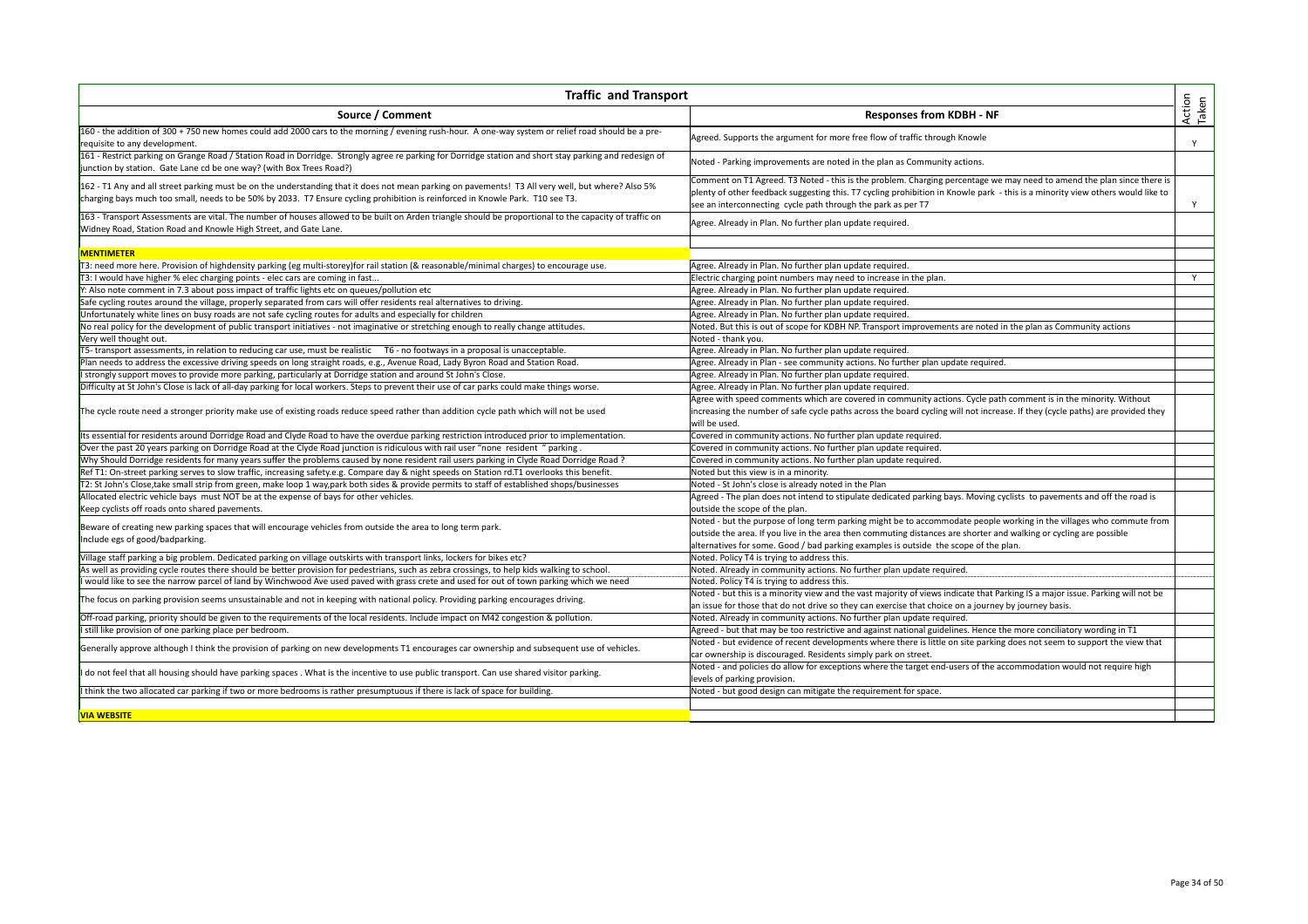| <b>Traffic and Transport</b>                                                                                                                                                                                                                                                                                                                                                                                                                                                                                                                                                                                                                                                                                                                                                                                                                                                                                                                                                                                                                                                                                                                                                                                                                                                                                                                                                                                                                                                                                                                                                                                                                                                                              |                                                                                                                                                                                                                                                                                                                                                                                                                                                                                                                                                                                                                                                                                                                                                                                                                                                                                                                                                                                                                                                                                                                                                                                                             |                 |
|-----------------------------------------------------------------------------------------------------------------------------------------------------------------------------------------------------------------------------------------------------------------------------------------------------------------------------------------------------------------------------------------------------------------------------------------------------------------------------------------------------------------------------------------------------------------------------------------------------------------------------------------------------------------------------------------------------------------------------------------------------------------------------------------------------------------------------------------------------------------------------------------------------------------------------------------------------------------------------------------------------------------------------------------------------------------------------------------------------------------------------------------------------------------------------------------------------------------------------------------------------------------------------------------------------------------------------------------------------------------------------------------------------------------------------------------------------------------------------------------------------------------------------------------------------------------------------------------------------------------------------------------------------------------------------------------------------------|-------------------------------------------------------------------------------------------------------------------------------------------------------------------------------------------------------------------------------------------------------------------------------------------------------------------------------------------------------------------------------------------------------------------------------------------------------------------------------------------------------------------------------------------------------------------------------------------------------------------------------------------------------------------------------------------------------------------------------------------------------------------------------------------------------------------------------------------------------------------------------------------------------------------------------------------------------------------------------------------------------------------------------------------------------------------------------------------------------------------------------------------------------------------------------------------------------------|-----------------|
| Source / Comment                                                                                                                                                                                                                                                                                                                                                                                                                                                                                                                                                                                                                                                                                                                                                                                                                                                                                                                                                                                                                                                                                                                                                                                                                                                                                                                                                                                                                                                                                                                                                                                                                                                                                          | <b>Responses from KDBH - NF</b>                                                                                                                                                                                                                                                                                                                                                                                                                                                                                                                                                                                                                                                                                                                                                                                                                                                                                                                                                                                                                                                                                                                                                                             | Action<br>Taken |
| The proposed School site should be reviewed. By burying the school in the middle of the proposed housing development it will cause traffic chaos as<br>developers tend to build narrow roads on housing estates. A road 11/2 times the width of Station Road is needed to feed the school where proposed as<br>Station Road now gets clogged up with traffic between 8.00 - 8.50am and between 3.00-4.oopm. In addition it is proposed that children will use the bridle<br>path to walk to the school. There is a massive Health & Safety issue with that in that there are between 80 - 100 vehicle movements along this route daily.<br>Some of these being large lorries, long well based vans as well as cars making the bridle path unsuitable for hundreds of children. to date even single<br>pedestrians have to step onto very narrow grass verges to avoid this existing traffic. A more realistic site for the School would be on the Warwick Road at the KDBH neighbourhood plan does not make any site specific recomm<br>top of Stripes Hill with a 1500 - 2000 car park space immediately behind the houses in Milverton Road with a new school adjacent to it. This car park not<br>only will allow staff, pupils & parents to park but would also increase parking facilities for Knowle shoppers. This site is only about 300 metres to the shops<br>on Station Road (less than a 5 minute walk. Then the new Estate of houses will not be clogged by school traffic, particularly on Open Evenings, Prom Nights<br>or ordinary everyday school traffic. I believe whatever SMBC approve this would be a more realistic way of accommodating the needs of Knowle for the long<br>term. | This response is really related to Solihull's draft local plan where an allocation for the Arden triangle is proposed. The draft<br>plan. That said, the suggestion to allocate some portion of the site to long stay parking is entirely consistent with policy T4.                                                                                                                                                                                                                                                                                                                                                                                                                                                                                                                                                                                                                                                                                                                                                                                                                                                                                                                                        |                 |
| Subject School Site & Car Parking<br>Message The proposed School site should be reviewed. By burying the school in the middle of the proposed housing development it will cause traffic chaos<br>as developers tend to build narrow roads on housing estates. A road 11/2 times the width of Station Road is needed to feed the school where proposed as<br>Station Road now gets clogged up with traffic between 8.00 - 8.50am and between 3.00-4.oopm. In addition it is proposed that children will use the bridle<br>path to walk to the school. There is a massive Health & Safety issue with that in that there are between 80 - 100 vehicle movements along this route daily.<br>Some of these being large lorries, long well based vans as well as cars making the bridle path unsuitable for hundreds of children. to date even single<br>pedestrians have to step onto very narrow grass verges to avoid this existing traffic. A more realistic site for the School would be on the Warwick Road at the<br>top of Stripes Hill with a 1500 - 2000 car park space immediately behind the houses in Milverton Road with a new school adjacent to it. This car park not<br>only will allow staff, pupils & parents to park but would also increase parking facilities for Knowle shoppers. This site is only about 300 metres to the shops<br>on Station Road (less than a 5 minute walk. Then the new Estate of houses will not be clogged by school traffic, particularly on Open Evenings, Prom Nights<br>or ordinary everyday school traffic. I believe whatever SMBC approve this would be a more realistic way of accommodating the needs of Knowle for the long<br>term.                   | This response is really related to Solihull's draft local plan where an allocation for the Arden triangle is proposed. The draft<br>KDBH neighbourhood plan does not make any site specific recommendations. Policies are generic in the neighbourhood<br>plan. That said, the suggestion to allocate some portion of the site to long stay parking is entirely consistent with policy T4.                                                                                                                                                                                                                                                                                                                                                                                                                                                                                                                                                                                                                                                                                                                                                                                                                  |                 |
| I support the need for additional car parking at Dorridge Station. Commuters cars are causing dangerous parking on the surrounding roads.                                                                                                                                                                                                                                                                                                                                                                                                                                                                                                                                                                                                                                                                                                                                                                                                                                                                                                                                                                                                                                                                                                                                                                                                                                                                                                                                                                                                                                                                                                                                                                 | Agree. Already in Plan or Community actions. No further plan update required.                                                                                                                                                                                                                                                                                                                                                                                                                                                                                                                                                                                                                                                                                                                                                                                                                                                                                                                                                                                                                                                                                                                               |                 |
| am concerned at the plan's intention to reduce on-street parking. Whilst this may be possibly warranted in very specific areas (although none immediately<br>come to mind), in general cars parked on the main routes indicated on the plan (Widney Road, Station Road, Lodge Road etc) serve to reduce traffic speeds<br>through the villages, especially at times of peak pedestrian activity. Attempts to slow traffic by other means (e.g. speed bumps on Station Road, Widney<br>Road, Lodge Road) have only been partially effective, as witnessed by traffic speeds in the evenings etc where fewer parked cars means speeds increase,<br>often in excess of the stated limits. On balance I believe that the short term and limited inconvenience of slightly slower journeys through the village due to<br>parked cars is an acceptable price to pay for overall slower traffic speeds and greater safety, especially of children and the elderly.                                                                                                                                                                                                                                                                                                                                                                                                                                                                                                                                                                                                                                                                                                                                               | The comment is noted, however it is a minority view. The residents survey and other feedback suggest that most residents<br>would prefer the public highways to be clear and used for moving traffic as opposed to them being used as car parks. The<br>policy T1 is aimed at new developments and is aimed at preventing developers from failing to provide adequate parking for<br>the residents of their developments, thereby shifting the problem onto the public highways and thus inconveniencing<br>other road users.                                                                                                                                                                                                                                                                                                                                                                                                                                                                                                                                                                                                                                                                               |                 |
| T3: more electric vehicles should be encouraged above 5% in terms of spaces.<br>T4: What in this proposal is new - again, surely this is current SMBC policy?<br>T4: This proposal for "provisions" to be made as part of any major development to deal with "unacceptable conditions regarding traffic" in my opinion<br>simply assumes that any increase in people / journeys related to new housing developments can be planned away. Whether this unconstrained<br>development will be successful is not discussed, nor sufficient detail included of what specific measures (provisions) will be required. Without this it is<br>difficult for residents / reviewers to disagree with these document aims - as they cannot assess the practical impacts of each policy.<br>T7: It is noteworthy that only in this section is there a specific example given to better explain / demonstrate the policy (extension of existing cycle lane).<br>Shouldn't more concrete examples be listed or policies be more precisely worded throughout this document, folllowing this example - in order to give<br>reviewers / residents something concrete to agree or disagree with?<br>Y: This policy in particular would benefit from some more detailed specification - as a basis to get agreement / consensus. It is very difficult to disagree with<br>a statement saying there should be "proposals for  improvement".<br>T9 - see comments re Y                                                                                                                                                                                                                                                         | The comment relation to electric vehicle spaces is noted and we may need to amend the policy since there is a lot of<br>consistent feedback on this issue. T4 - No we do not believe there is any evidence to suggest that this is Solihull's policy. The<br>draft local plan had no evidence of the authority following such a policy . An aim of T4 policy is to ensure that a<br>development is not permitted to proceed if it exacerbates congestion and parking issues which have already been<br>established as problematic. To allow that to happen would clearly be totally illogical. Therefore such developments should<br>at least contribute to a solution that as a bare minimum prevents any worsening of the situation. The policy is generic, it is<br>not aimed at any particular proposals. This does not seem an unreasonable. T7 - The only specific proposal that has been<br>voiced is the one quoted. Y Specific proposals may come through community actions as noted in the plan document. The<br>only other specific proposal that has gathered momentum is for one way system within Knowle. Community actions can<br>bring these individually to the attention of the authority | Y               |
|                                                                                                                                                                                                                                                                                                                                                                                                                                                                                                                                                                                                                                                                                                                                                                                                                                                                                                                                                                                                                                                                                                                                                                                                                                                                                                                                                                                                                                                                                                                                                                                                                                                                                                           |                                                                                                                                                                                                                                                                                                                                                                                                                                                                                                                                                                                                                                                                                                                                                                                                                                                                                                                                                                                                                                                                                                                                                                                                             |                 |
| <b>VIA LIBRARY</b><br>With the high percentage already of 2 car families and also the residential merge of Knowle, Dorridge and BH, the available space fo improvement is already<br>at a premium. Therefore, while neede already, major infrastructure changes must be limited. Further residential develoment will not help the cause.                                                                                                                                                                                                                                                                                                                                                                                                                                                                                                                                                                                                                                                                                                                                                                                                                                                                                                                                                                                                                                                                                                                                                                                                                                                                                                                                                                  | Noted. No action.                                                                                                                                                                                                                                                                                                                                                                                                                                                                                                                                                                                                                                                                                                                                                                                                                                                                                                                                                                                                                                                                                                                                                                                           |                 |
| With so many houses parking will become a nightmare - again! The present cycling lanes render roads too narrow for other transport and seemingly very<br>few cyclists use them. Public transport need to be plentiful and reliable.                                                                                                                                                                                                                                                                                                                                                                                                                                                                                                                                                                                                                                                                                                                                                                                                                                                                                                                                                                                                                                                                                                                                                                                                                                                                                                                                                                                                                                                                       | Agree. Already in Plan - see community actions. No further plan update required.                                                                                                                                                                                                                                                                                                                                                                                                                                                                                                                                                                                                                                                                                                                                                                                                                                                                                                                                                                                                                                                                                                                            |                 |
| With 500 - 750 new homes planned where will they park when they do their shopping? Does the usage of cycle lanes justify the effort on cycling<br>infrastucture? Not enough local buses.                                                                                                                                                                                                                                                                                                                                                                                                                                                                                                                                                                                                                                                                                                                                                                                                                                                                                                                                                                                                                                                                                                                                                                                                                                                                                                                                                                                                                                                                                                                  | Noted. No action.                                                                                                                                                                                                                                                                                                                                                                                                                                                                                                                                                                                                                                                                                                                                                                                                                                                                                                                                                                                                                                                                                                                                                                                           |                 |
| Pavement paking is not allowed in Middlefield but it is challenging when residents have workers on site or visitors. Most homes have only have 1-2 drive<br>spaces and are 2 car households. Some towns like Chester offer reasonable resident parking on the roads, £10 per month in central areas with no off street<br>parking. Also for workers in locality. Footpath infrastructure in Middlefield is restricted on some raods making it challenging with a buggy some days! Need<br>greater amount of buses. I use rail but would use buses more if more frequent. I know of parents driving kids to St Peters as no bus service anymore.                                                                                                                                                                                                                                                                                                                                                                                                                                                                                                                                                                                                                                                                                                                                                                                                                                                                                                                                                                                                                                                           | This feedback seems to encapsulate why policies T1 and T6 are necessary. Transport improvements are identified as<br>community actions in the plan document.                                                                                                                                                                                                                                                                                                                                                                                                                                                                                                                                                                                                                                                                                                                                                                                                                                                                                                                                                                                                                                                |                 |
| 5 bed houses need 5 parking spaces                                                                                                                                                                                                                                                                                                                                                                                                                                                                                                                                                                                                                                                                                                                                                                                                                                                                                                                                                                                                                                                                                                                                                                                                                                                                                                                                                                                                                                                                                                                                                                                                                                                                        | Agreed - but that may be too restrictive and against national guidelines. Hence the more conciliatory wording in T1                                                                                                                                                                                                                                                                                                                                                                                                                                                                                                                                                                                                                                                                                                                                                                                                                                                                                                                                                                                                                                                                                         |                 |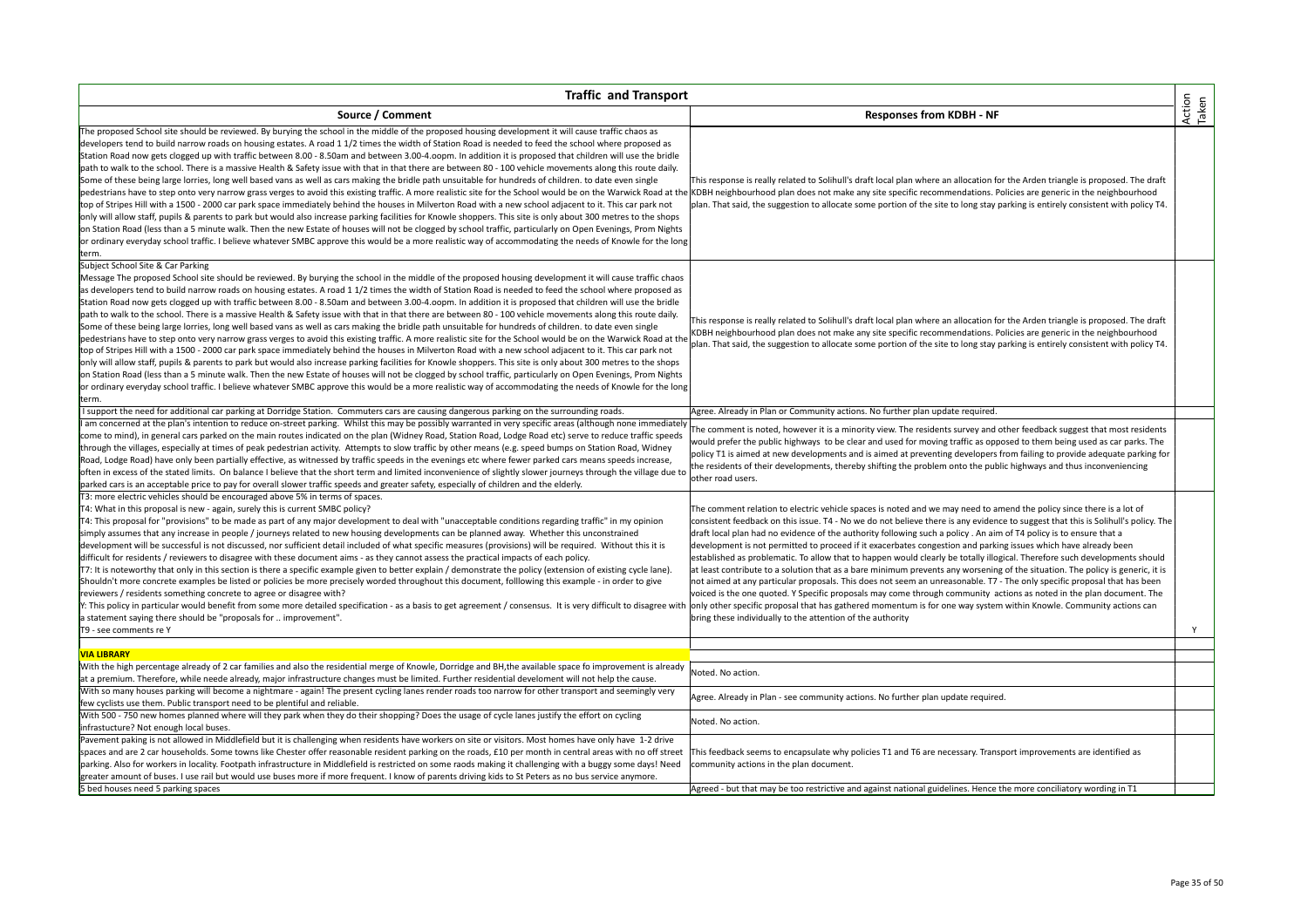| <b>Traffic and Transport</b>                                                                                                                                                                                                                                                                                                                                                                                                                                                                                                                                                                                                                                                                  |                                                              |             |
|-----------------------------------------------------------------------------------------------------------------------------------------------------------------------------------------------------------------------------------------------------------------------------------------------------------------------------------------------------------------------------------------------------------------------------------------------------------------------------------------------------------------------------------------------------------------------------------------------------------------------------------------------------------------------------------------------|--------------------------------------------------------------|-------------|
| Source / Comment                                                                                                                                                                                                                                                                                                                                                                                                                                                                                                                                                                                                                                                                              | <b>Responses from KDBH - NF</b>                              | tior<br>ken |
| II feel very strongly that some roads i.e.Warwick Road from Knowle Village to M42, are excessively busy from 6:30 to 9:30 and 15:15 to 18:30 weekdays and<br>10:00 to 17:00 weekends. A further development of 500 - 1050 new dwellings in the Plan area will result in 1500 - 3000 more vehicles, the majority using<br>the Warwick Road to access the M42 or Solihull/Birmingham. No mention is made of effective pollution control measures for protecting those residents<br>who dogedly endeavour to walk/cycle/jog to school/work or even just to keep reasonably fit. The draft area Plan for KDBH is concentrating too many new<br>dwellings on the A4141 corridor. I object to that! | This issue is really related to Solihull's draft local plan. |             |
|                                                                                                                                                                                                                                                                                                                                                                                                                                                                                                                                                                                                                                                                                               |                                                              |             |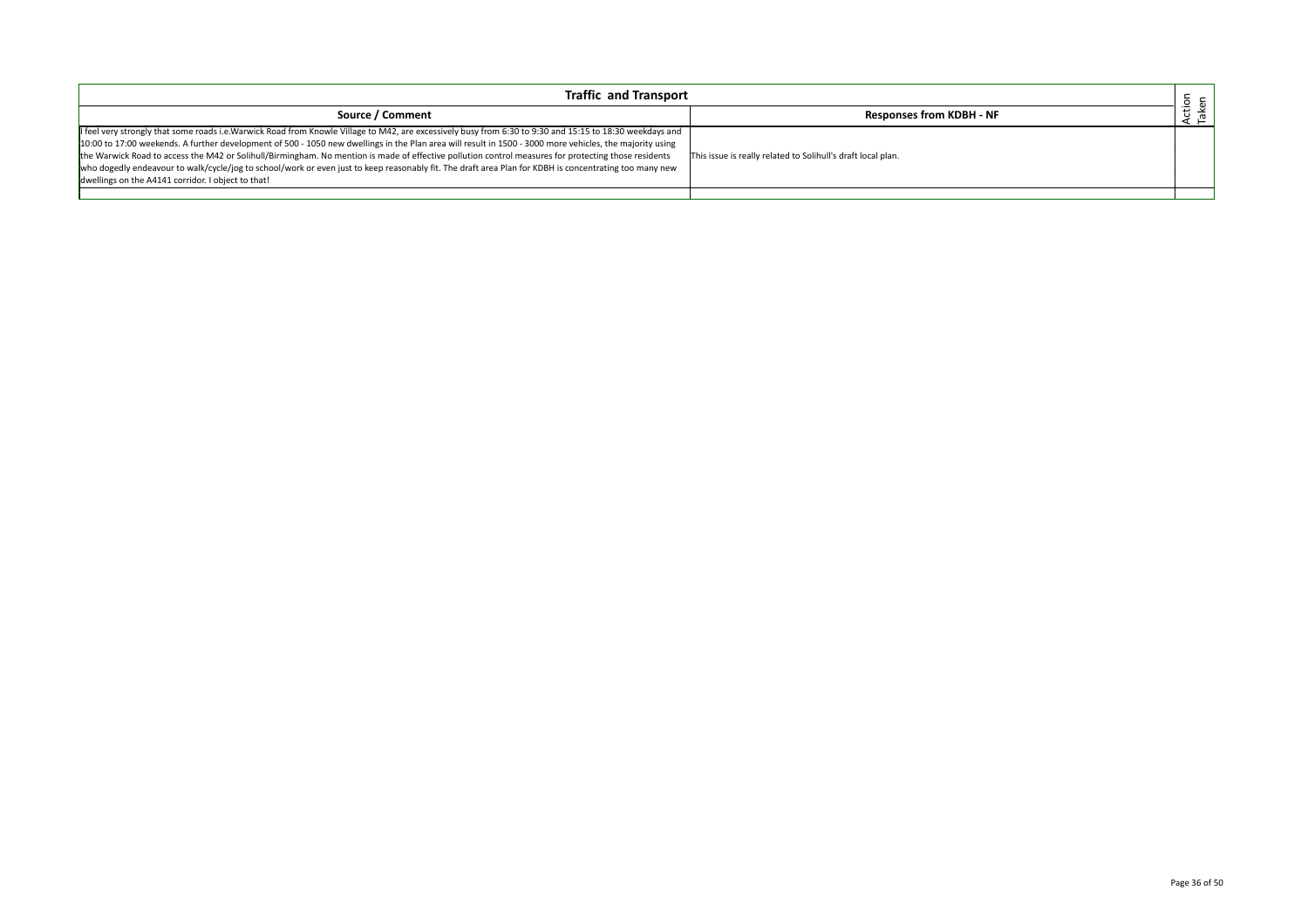| <b>Traffic and Transport</b>                                                                                                                                                                                                                                                                                                                                                                                                                                                                                                                                                                                                                                                                                                                                                                                                                                                                                                                                                                                                                                                                                                                                                                                                                                                                                                                                                                                                                                                                                                                                                                                                                                                                                                                                                                                                                                                     |                                                                                                                                                                                                                                                                                                                                                                                                                                                                                                                                                                                                                                                                                                                                                                                                                                                                                                                                                                                                                                                                                                                                                                                                                                                                                                                                                                                                                                                                                                                                             |                 |
|----------------------------------------------------------------------------------------------------------------------------------------------------------------------------------------------------------------------------------------------------------------------------------------------------------------------------------------------------------------------------------------------------------------------------------------------------------------------------------------------------------------------------------------------------------------------------------------------------------------------------------------------------------------------------------------------------------------------------------------------------------------------------------------------------------------------------------------------------------------------------------------------------------------------------------------------------------------------------------------------------------------------------------------------------------------------------------------------------------------------------------------------------------------------------------------------------------------------------------------------------------------------------------------------------------------------------------------------------------------------------------------------------------------------------------------------------------------------------------------------------------------------------------------------------------------------------------------------------------------------------------------------------------------------------------------------------------------------------------------------------------------------------------------------------------------------------------------------------------------------------------|---------------------------------------------------------------------------------------------------------------------------------------------------------------------------------------------------------------------------------------------------------------------------------------------------------------------------------------------------------------------------------------------------------------------------------------------------------------------------------------------------------------------------------------------------------------------------------------------------------------------------------------------------------------------------------------------------------------------------------------------------------------------------------------------------------------------------------------------------------------------------------------------------------------------------------------------------------------------------------------------------------------------------------------------------------------------------------------------------------------------------------------------------------------------------------------------------------------------------------------------------------------------------------------------------------------------------------------------------------------------------------------------------------------------------------------------------------------------------------------------------------------------------------------------|-----------------|
| Source / Comment                                                                                                                                                                                                                                                                                                                                                                                                                                                                                                                                                                                                                                                                                                                                                                                                                                                                                                                                                                                                                                                                                                                                                                                                                                                                                                                                                                                                                                                                                                                                                                                                                                                                                                                                                                                                                                                                 | <b>Responses from KDBH - NF</b>                                                                                                                                                                                                                                                                                                                                                                                                                                                                                                                                                                                                                                                                                                                                                                                                                                                                                                                                                                                                                                                                                                                                                                                                                                                                                                                                                                                                                                                                                                             | Action<br>Taken |
| <b>SMBC</b>                                                                                                                                                                                                                                                                                                                                                                                                                                                                                                                                                                                                                                                                                                                                                                                                                                                                                                                                                                                                                                                                                                                                                                                                                                                                                                                                                                                                                                                                                                                                                                                                                                                                                                                                                                                                                                                                      |                                                                                                                                                                                                                                                                                                                                                                                                                                                                                                                                                                                                                                                                                                                                                                                                                                                                                                                                                                                                                                                                                                                                                                                                                                                                                                                                                                                                                                                                                                                                             |                 |
| Transport<br>1.41 Overall it is considered that more impetus should be given to the use and promotion of public transport. At present, the balance is still being skewed<br>towards accommodating travel by private car. Moreover, a number of policies are quite specific in their requirements (e.g. parking requirements; distances<br>from village centres) and it is unclear whether there is evidence to support these specific requirements. If not, they could be viewed as relatively arbitrary<br>and open to challenge.                                                                                                                                                                                                                                                                                                                                                                                                                                                                                                                                                                                                                                                                                                                                                                                                                                                                                                                                                                                                                                                                                                                                                                                                                                                                                                                                               | The scope of the plan policies are limited to land use so it is not clear how the document can really address the use of<br>public transport beyond the community actions which are already identified. The balance reflects residents views and it is<br>clear that private car ownership needs to be accommodated. Given that the draft local plan foresees significant increases in<br>employment opportunities in the north of the borough whilst promoting more housing in KDBH, but has no suggestion for<br>the implementation of any public transport between the two, it is clear that travel by private car will persist. In addition,<br>he proposed development sites are not on regular (or any) bus routes, so policies must be realistic.<br>There is ample evidence in the residents' survey (should any examiner wish to read it) and indeed other feedback to the<br>draft local plan that there are requirements to improve parking capacity in every one of the village centres. The availability<br>of sites is an issue. Hence T4 suggests that if a site or part thereof has become available within reasonable proximity to a<br>village centre then that represents an ideal opportunity to increase parking capacity. At the time of writing we await the<br>findings of the authority's transport and parking surveys which have yet to be released. If they provide incontrovertible<br>contradictory evidence then the policy may be revisited.                                                                |                 |
| Policy T1: Parking for Residents<br>1.42 It is considered that specifying a number of parking spaces that relates to the number of bedrooms is at odds with the Council's (and NPPF) policy that<br>an evidence-led approach should be taken in determining both resident and visitor parking provision. For example, the evidence-led approach to parking<br>provision should be considered in relation to public transport accessibility and public transport improvements proposed in association with the<br>development.<br>1.43 There also seems to be contradiction in the policy, as it also suggests that appropriate parking provision should be made, but that an evidence-led<br>approach should be taken when the specific parking requirements cannot be achieved. Most developers would see the provision of parking spaces as<br>specified by the policy as being an inefficient use of land and it is therefore expected that an evidence-based approach would be pursued by them in any<br>event.                                                                                                                                                                                                                                                                                                                                                                                                                                                                                                                                                                                                                                                                                                                                                                                                                                                              | The T1 policy may be more prescriptive than the Council's policy but that is the prerogative of a neighbourhood plan. The<br>existing council policy (or at least its application) has clearly been ineffectual when applied to recent developments in the<br>KDBH area. In the event that there were, hypothetically, some transport improvements associated with a development it<br>would seem impractical to ensure a hard link that would guarantee they remain in place, so that argument is not accepted.<br>Having said that, the policy will be adjusted to better reflect NPPF. The mention of an evidence based approach is on<br>reflection a contradiction so this can be removed from the policy. We do not accept the suggestion that developers would<br>see the policy as an inefficient use of land. it remains in their gift to be imaginative in their designs. Other aspects of NPPF<br>seem to already be taken into account. $\bullet$ the accessibility of the development; (policy is applied on a case by case basis) $\bullet$<br>the type, mix and use of development; (provision depends on mix and purpose) • the availability of and opportunities for<br>public transport; (as noted the policy will be amended) • local car ownership levels; (are high and reflect the demographics<br>and typical journeys necessary when living in the KDBH area - the policy reflects this) • an overall need to reduce the use<br>of high-emission vehicles. (not necessarily addressed in this policy but is in T4). | Y               |
| Policy T2: Parking for Non-Residential Premises<br>1.44 Whilst it is stated that St John's Close is an area of particular parking stress and congestion, it is considered that a policy of not allowing proposals that<br>are likely to result in additional on-street parking in St Johns Close, would be difficult to apply. Similarly, if a development were permitted on the basis that it<br>is unlikely to generate such parking, how would it be enforced if parking on St John's Close were then to occur? It is considered that outlining the specific<br>sensitivities of St John's Close may be more appropriate.                                                                                                                                                                                                                                                                                                                                                                                                                                                                                                                                                                                                                                                                                                                                                                                                                                                                                                                                                                                                                                                                                                                                                                                                                                                     | Via the resident's survey and every feedback opportunity provided to residents, St John's close is highlighted as a specific<br>street that suffers from parking stress and congestion. That is the rationale for special mention in the plan. Given that it is<br>already at maximum capacity it does not seem unreasonable to suggest that further demand should be avoided. Policy T4<br>offers an opportunity to increase capacity, certainly to the extent that issues are not exacerbated.                                                                                                                                                                                                                                                                                                                                                                                                                                                                                                                                                                                                                                                                                                                                                                                                                                                                                                                                                                                                                                            |                 |
| Policy Y: Road Infrastructure<br>1.45 The policy references a number of 'major roads' and requires that development having access from these roads shall include measures to ensure the<br>safety and flow of traffic. However, in terms of road hierarchy, many of these roads would not be classed as 'major'; they are more of local importance.<br>More importantly, it is expected that appropriate measures to ensure the safety and free flow of traffic is not compromised by any development,<br>irrespective of its location and / or the road from which access is taken.                                                                                                                                                                                                                                                                                                                                                                                                                                                                                                                                                                                                                                                                                                                                                                                                                                                                                                                                                                                                                                                                                                                                                                                                                                                                                             | The policy can be amended to redefine "major roads" as "roads of local importance". If this is already taken into account<br>there will be no objection to this being re-iterated as a Neighbourhood Plan policy.                                                                                                                                                                                                                                                                                                                                                                                                                                                                                                                                                                                                                                                                                                                                                                                                                                                                                                                                                                                                                                                                                                                                                                                                                                                                                                                           | Y               |
| <b>OFFICIAL CONSULTEES</b>                                                                                                                                                                                                                                                                                                                                                                                                                                                                                                                                                                                                                                                                                                                                                                                                                                                                                                                                                                                                                                                                                                                                                                                                                                                                                                                                                                                                                                                                                                                                                                                                                                                                                                                                                                                                                                                       |                                                                                                                                                                                                                                                                                                                                                                                                                                                                                                                                                                                                                                                                                                                                                                                                                                                                                                                                                                                                                                                                                                                                                                                                                                                                                                                                                                                                                                                                                                                                             |                 |
| Thank you for forwarding me the details of the Knowle, Dorridge & Bentley Heath Neighbourhood Plan. We welcome the opportunity to comment on the<br>draft Plan and have reviewed it in the context of the Strategic Road Network (SRN). Highways England has been appointed by the Secretary of State for<br>Transport as strategic highway company under the provisions of the Infrastructure Act 2015 and is the highway authority, traffic authority and street<br>authority for the Strategic Road Network (SRN). It is our role to maintain the safe and efficient operation of the SRN whilst acting as a delivery partner to<br>national economic growth. The SRN within the vicinity of Knowle, Dorridge and Bentley Heath comprises the M42 Motorway including Junctions 4 and 5.<br>Motorway including Junctions 4 and 5. Following our review of your draft Plan, we note that a significant level of residential development is proposed,<br>including sites previously allocated by the Solihull Local Plan (2013) which has since been partially quashed. The traffic implications of this level of<br>development and any new sites proposed through the ongoing Solihull Local Plan Review process may have implications for our network. As these issues<br>were considered by the previous version of the Local Plan and will be considered again within the Local Plan Review, we are content that there is no need<br>for the Neighbourhood Plan to consider these matters directly. Nonetheless, we recommend that the Neighbourhood Plan should make reference to<br>proposed development within the Plan area as having potential traffic implications for the SRN. This should be assessed via the Solihull Local Plan Review<br>process and at the point any planning application is submitted though the provision of a suitable Transport Assessment. | Noted: No action needed in terms of changes to the plan.                                                                                                                                                                                                                                                                                                                                                                                                                                                                                                                                                                                                                                                                                                                                                                                                                                                                                                                                                                                                                                                                                                                                                                                                                                                                                                                                                                                                                                                                                    |                 |
| THE KNOWLE SOCIETY. Many recent non-retail planning applications considered by KS's planning committee within the Conservation Area has seen reliance<br>being made of the provision of car parking which, if not included within the application area itself, relies on existing public parking spaces. Unfortunately the<br>cumulative effect of these applications could result in a shortage of parking spaces at peak times. Consequently, it is suggested that the NP includes at the<br>very least, a recommendation, if not a Policy, that the cumulative effect of non-retail planning applications be taken into consideration as part of the<br>decision-making process.                                                                                                                                                                                                                                                                                                                                                                                                                                                                                                                                                                                                                                                                                                                                                                                                                                                                                                                                                                                                                                                                                                                                                                                              | Noted. Adequately covered by Policy T2.                                                                                                                                                                                                                                                                                                                                                                                                                                                                                                                                                                                                                                                                                                                                                                                                                                                                                                                                                                                                                                                                                                                                                                                                                                                                                                                                                                                                                                                                                                     |                 |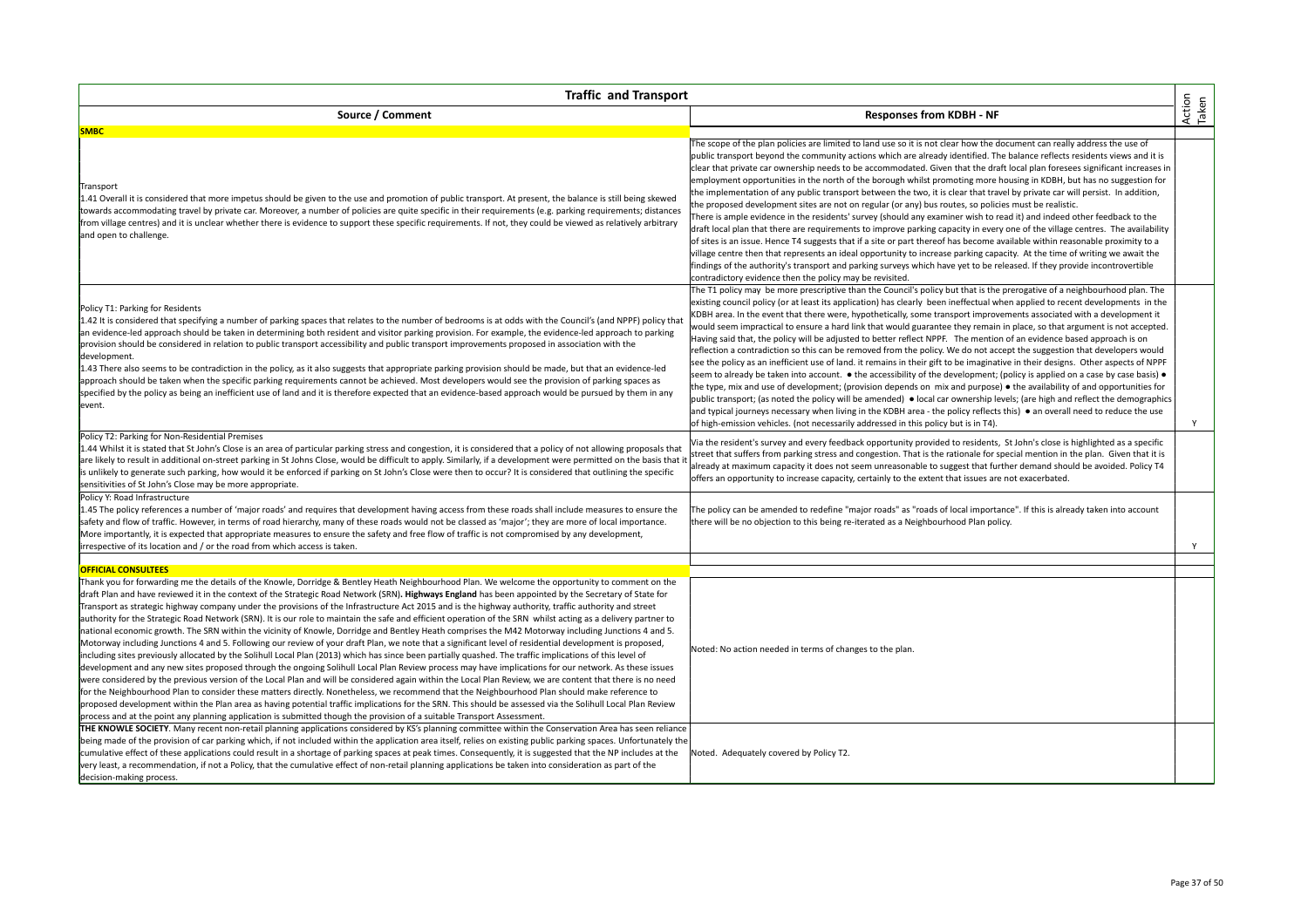| <b>Traffic and Transport</b>                                                                                                                                                                                                   |                                 |                 |
|--------------------------------------------------------------------------------------------------------------------------------------------------------------------------------------------------------------------------------|---------------------------------|-----------------|
| Source / Comment                                                                                                                                                                                                               | <b>Responses from KDBH - NF</b> | Action<br>Taken |
| Cont. Many recent non-retail planning applications considered by KS's planning committee within the Conservation Area has seen reliance being made of                                                                          |                                 |                 |
| the provision of car parking which, if not included within the application area itself, relies on existing public parking spaces. Unfortunately the cumulative                                                                 |                                 |                 |
| effect of these applications could result in a shortage of parking spaces at peak times. Consequently, it is suggested that the NP includes at the very least, a Covered by transport and parking policies. Each must be asses |                                 |                 |
| recommendation, if not a Policy, that the cumulative effect of non-retail planning applications be taken into consideration as part of the decision-making                                                                     |                                 |                 |
| process.                                                                                                                                                                                                                       |                                 |                 |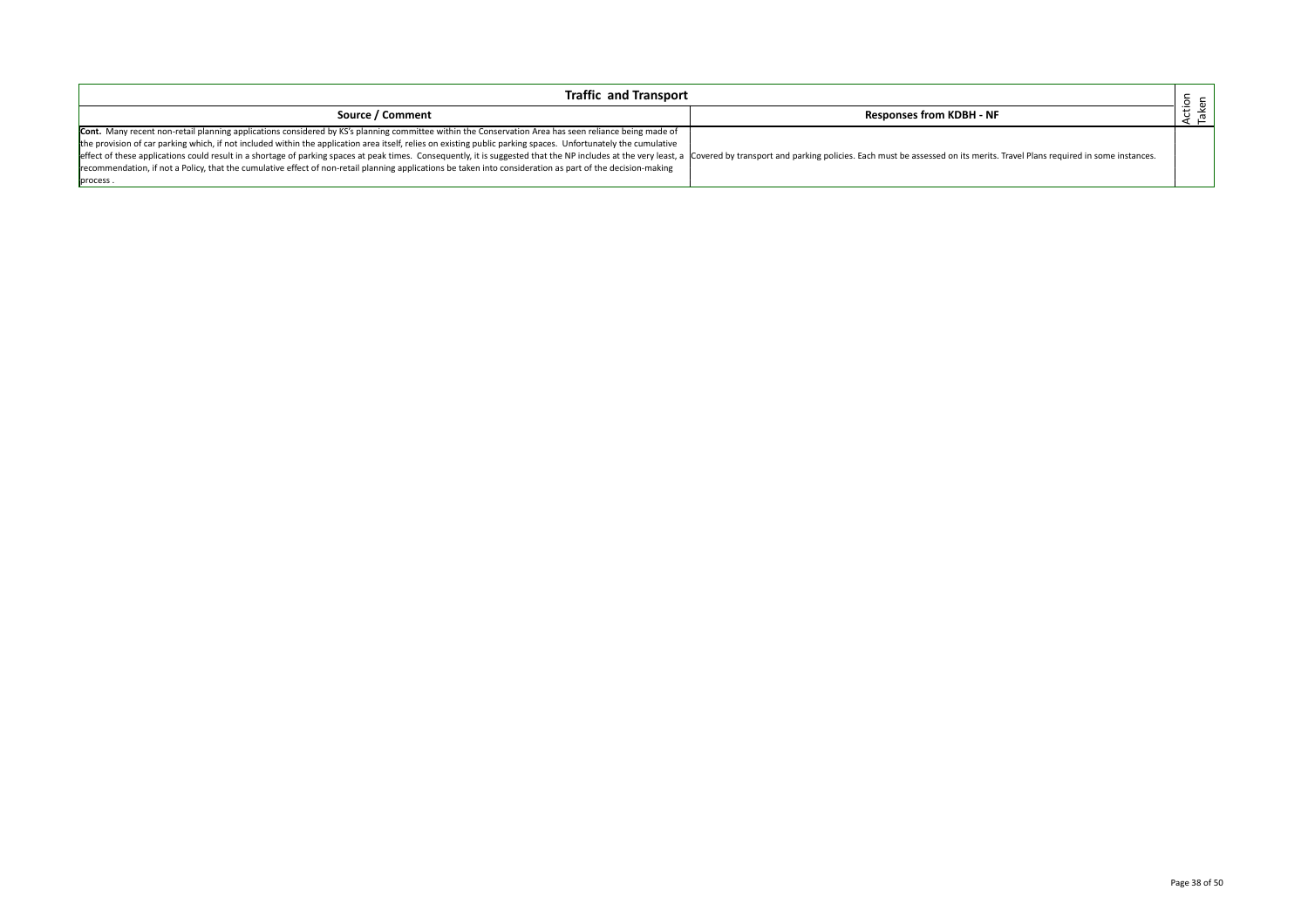| Action<br>Taken<br>Source / Comment<br><b>Responses from KDBH - NF</b><br>QUESTIONNAIRE AT LAUNCH OF DRAFT NEIGHBOURHOOD PLAN 25/11/17<br>2 - Education is being used as a scapegoat for Council to get what they want. 1300 houses in exchange for a school and thats only<br>Noted. Considered out of scope for KDBH NP.<br>one area of development (Rotten Row).<br>Agree. Already in Plan. No further action required. Policy ECF2<br>6 - Maintain local school but improve pick up points.<br>- ECF1 Local is the watchword !!<br>Noted. No action.<br>23 - ECF4 Additional Doctors / Surgery required / essential if another 500 / 1000 houses proposed.<br>Agree. Already in Plan. No further action required. Addressed in supporting text to ECF4<br>24 - Education was excellent. There is a need for it to continue. Not sufficient facilities for extra pupils.<br>Noted. Considered out of scope for KDBH NP.<br>31 - The school is huge now - it will increase even more - will the numbers be manageable? Should an additional school be built?  Noted. Considered out of scope for KDBH NP.<br>37 - ECF1&2 I do not agree that Arden Academy should be allowed to increase school size without control. A 10 form entry<br>school is clearly not ideal, and should be replaced by two schools which are independent (both 5 FE) with capacity to increase to<br>Noted. Considered out of scope for KDBH NP.<br>6 FE. Existing provision is overkill and should be regulated. There is no capacity to increase Nos at Arden.<br>45 - 1k extra houses is way too many - infrastructure and environment not suitable.<br>Noted. Considered out of scope for KDBH NP.<br>47 - Congestion should not be given lip service when considering developments. need to encourage cycling and walking to school<br>Agree. Already in Plan. No further action required. Policy ECF2<br>and provide infrastructure to do so.<br>48 - Local schools already under pressure 1000+ houses will not help.<br>Noted. Considered out of scope for KDBH NP.<br>Jn4 M42, we are where we are, and we need to ensure developers / solihull keep to their word and provide a modern and large<br>Noted. No action. Policies ECF2, ECF3, ECF4, ECF5 and ECF6 collectively address those elements of comment that are in scope<br>enough school and sports facilities that we can rightly be proud of. But we'll end up with a half baked delivery if we don't keep<br>pressing.<br>60 - Please remember Catholic children only 30 places this side of M42 - top performing primary school for local children with a<br>Noted. Considered out of scope for KDBH NP.<br>Catholic faith. 10% of children in new builds predicted to be Catholic please remember us!<br>Agree. Already in Plan. No further action required. Policy ECF2 plus transport policies<br>Agree. Already in Plan. No further action required. Addressed in supporting text to ECF4 provided community places priority relative to<br>proven to reduce falls (1:3 >65s fall). This is to be provided in Norman Green but to be able to have this facility locally is a huge<br>other facilities going forward<br>importance. ECF4 Please consider GP / Medical services - we need more detail and better provision for an ageing population.<br>75 - There is no mention of Arden School been relocated and the new entrance etc.<br>Noted. Considered out of scope for KDBH NP.<br>Noted. Considered out of scope for KDBH NP.<br>Noted. No action.<br>Agree. Already in Plan. No further action required. Addressed in supporting text to ECF4 provided community places priority relative to<br>other facilities going forward<br>91 - Local children should automatically have places at local schools, parents having paid a premium to live here.<br>Noted. Considered out of scope for KDBH NP.<br>Noted. Considered out of scope for KDBH NP.<br>103 - Places for schooling should be allocated for local children only.<br>Noted. Considered out of scope for KDBH NP.<br>107 - New proposals must not effect provision for current local residents. Spot on.<br>Noted. No action.<br>108 - Crucial issue given the expanding demographic. More places. Arden is stretched ad needs upgrading. Provision of<br>Noted. No action. ECF1 text mentions childcare<br>childcare, nursery is very tight.<br>110 - The existing secondary school is full to capacity already - there are 10 forms in each year! The school redevelopment needs<br>Noted. Considered out of scope for KDBH NP.<br>to take place in advance of any new housing.<br>111 - More provision is required for infant and junior schools as there is already a problem with getting children into desired<br>Noted. Considered out of scope for KDBH NP.<br>school.<br>119 - I agree that a new Arden School should be built and St George and Teresa School should be relocated to the new housing<br>Noted. Considered out of scope for KDBH NP.<br>estate as its buildings are of poor quality and very little outdoor space currently.<br>123 - Found this policy very unclear and confusing. What is happening to primary schools?<br>Noted. Considered out of scope for KDBH NP.<br>126 - I am really worried about how this will impact.<br>Noted. No action. Very general concern expressed<br>134 - St George and St Teresa School needs to move site and become a two form entry primary school. On its present site it is<br>unable to offer all the community facilities of extended school - 2 plus - 3 yr old education. Present site too restrictive. School is<br>Noted. Considered out of scope for KDBH NP.<br>for local children not accessing facilities or other schools in the community.<br>142 - Education Policy will need to take into account St George and St Teresa's ambition to move to 2 form entry and therefore<br>Noted. Considered out of scope for KDBH NP.<br>expand. | <b>Education and Community Facilities</b>                                                                                       |                                             |  |
|-------------------------------------------------------------------------------------------------------------------------------------------------------------------------------------------------------------------------------------------------------------------------------------------------------------------------------------------------------------------------------------------------------------------------------------------------------------------------------------------------------------------------------------------------------------------------------------------------------------------------------------------------------------------------------------------------------------------------------------------------------------------------------------------------------------------------------------------------------------------------------------------------------------------------------------------------------------------------------------------------------------------------------------------------------------------------------------------------------------------------------------------------------------------------------------------------------------------------------------------------------------------------------------------------------------------------------------------------------------------------------------------------------------------------------------------------------------------------------------------------------------------------------------------------------------------------------------------------------------------------------------------------------------------------------------------------------------------------------------------------------------------------------------------------------------------------------------------------------------------------------------------------------------------------------------------------------------------------------------------------------------------------------------------------------------------------------------------------------------------------------------------------------------------------------------------------------------------------------------------------------------------------------------------------------------------------------------------------------------------------------------------------------------------------------------------------------------------------------------------------------------------------------------------------------------------------------------------------------------------------------------------------------------------------------------------------------------------------------------------------------------------------------------------------------------------------------------------------------------------------------------------------------------------------------------------------------------------------------------------------------------------------------------------------------------------------------------------------------------------------------------------------------------------------------------------------------------------------------------------------------------------------------------------------------------------------------------------------------------------------------------------------------------------------------------------------------------------------------------------------------------------------------------------------------------------------------------------------------------------------------------------------------------------------------------------------------------------------------------------------------------------------------------------------------------------------------------------------------------------------------------------------------------------------------------------------------------------------------------------------------------------------------------------------------------------------------------------------------------------------------------------------------------------------------------------------------------------------------------------------------------------------------------------------------------------------------------------------------------------------------------------------------------------------------------------------------------------------------------------------------------------------------------------------------------------------------------------------------------------------------------------------------------------------------------------------------------------------------------------------------------------------------------------------------------------------------------------------------------------------------------------------------------------------------------------------------------------------------------------------------------------------------------------------------------------------------------------------------------------------------------------------------------------------------------------------------------------------------------------------------------------------------------------------------------------------------------------------------------------------------------------------------------------------------------------------------------------------------------------------------------------------------------------------------------------------------------------------------------------------------------------------------------------------------------------------------------------------------------------------------------------------------------------------------------------------------------------------------------------------------------------------------------------------------------------------|---------------------------------------------------------------------------------------------------------------------------------|---------------------------------------------|--|
|                                                                                                                                                                                                                                                                                                                                                                                                                                                                                                                                                                                                                                                                                                                                                                                                                                                                                                                                                                                                                                                                                                                                                                                                                                                                                                                                                                                                                                                                                                                                                                                                                                                                                                                                                                                                                                                                                                                                                                                                                                                                                                                                                                                                                                                                                                                                                                                                                                                                                                                                                                                                                                                                                                                                                                                                                                                                                                                                                                                                                                                                                                                                                                                                                                                                                                                                                                                                                                                                                                                                                                                                                                                                                                                                                                                                                                                                                                                                                                                                                                                                                                                                                                                                                                                                                                                                                                                                                                                                                                                                                                                                                                                                                                                                                                                                                                                                                                                                                                                                                                                                                                                                                                                                                                                                                                                                                                                                                                                                                                                                                                                                                                                                                                                                                                                                                                                                                                                                                 |                                                                                                                                 |                                             |  |
|                                                                                                                                                                                                                                                                                                                                                                                                                                                                                                                                                                                                                                                                                                                                                                                                                                                                                                                                                                                                                                                                                                                                                                                                                                                                                                                                                                                                                                                                                                                                                                                                                                                                                                                                                                                                                                                                                                                                                                                                                                                                                                                                                                                                                                                                                                                                                                                                                                                                                                                                                                                                                                                                                                                                                                                                                                                                                                                                                                                                                                                                                                                                                                                                                                                                                                                                                                                                                                                                                                                                                                                                                                                                                                                                                                                                                                                                                                                                                                                                                                                                                                                                                                                                                                                                                                                                                                                                                                                                                                                                                                                                                                                                                                                                                                                                                                                                                                                                                                                                                                                                                                                                                                                                                                                                                                                                                                                                                                                                                                                                                                                                                                                                                                                                                                                                                                                                                                                                                 |                                                                                                                                 |                                             |  |
|                                                                                                                                                                                                                                                                                                                                                                                                                                                                                                                                                                                                                                                                                                                                                                                                                                                                                                                                                                                                                                                                                                                                                                                                                                                                                                                                                                                                                                                                                                                                                                                                                                                                                                                                                                                                                                                                                                                                                                                                                                                                                                                                                                                                                                                                                                                                                                                                                                                                                                                                                                                                                                                                                                                                                                                                                                                                                                                                                                                                                                                                                                                                                                                                                                                                                                                                                                                                                                                                                                                                                                                                                                                                                                                                                                                                                                                                                                                                                                                                                                                                                                                                                                                                                                                                                                                                                                                                                                                                                                                                                                                                                                                                                                                                                                                                                                                                                                                                                                                                                                                                                                                                                                                                                                                                                                                                                                                                                                                                                                                                                                                                                                                                                                                                                                                                                                                                                                                                                 |                                                                                                                                 |                                             |  |
|                                                                                                                                                                                                                                                                                                                                                                                                                                                                                                                                                                                                                                                                                                                                                                                                                                                                                                                                                                                                                                                                                                                                                                                                                                                                                                                                                                                                                                                                                                                                                                                                                                                                                                                                                                                                                                                                                                                                                                                                                                                                                                                                                                                                                                                                                                                                                                                                                                                                                                                                                                                                                                                                                                                                                                                                                                                                                                                                                                                                                                                                                                                                                                                                                                                                                                                                                                                                                                                                                                                                                                                                                                                                                                                                                                                                                                                                                                                                                                                                                                                                                                                                                                                                                                                                                                                                                                                                                                                                                                                                                                                                                                                                                                                                                                                                                                                                                                                                                                                                                                                                                                                                                                                                                                                                                                                                                                                                                                                                                                                                                                                                                                                                                                                                                                                                                                                                                                                                                 |                                                                                                                                 |                                             |  |
|                                                                                                                                                                                                                                                                                                                                                                                                                                                                                                                                                                                                                                                                                                                                                                                                                                                                                                                                                                                                                                                                                                                                                                                                                                                                                                                                                                                                                                                                                                                                                                                                                                                                                                                                                                                                                                                                                                                                                                                                                                                                                                                                                                                                                                                                                                                                                                                                                                                                                                                                                                                                                                                                                                                                                                                                                                                                                                                                                                                                                                                                                                                                                                                                                                                                                                                                                                                                                                                                                                                                                                                                                                                                                                                                                                                                                                                                                                                                                                                                                                                                                                                                                                                                                                                                                                                                                                                                                                                                                                                                                                                                                                                                                                                                                                                                                                                                                                                                                                                                                                                                                                                                                                                                                                                                                                                                                                                                                                                                                                                                                                                                                                                                                                                                                                                                                                                                                                                                                 |                                                                                                                                 |                                             |  |
|                                                                                                                                                                                                                                                                                                                                                                                                                                                                                                                                                                                                                                                                                                                                                                                                                                                                                                                                                                                                                                                                                                                                                                                                                                                                                                                                                                                                                                                                                                                                                                                                                                                                                                                                                                                                                                                                                                                                                                                                                                                                                                                                                                                                                                                                                                                                                                                                                                                                                                                                                                                                                                                                                                                                                                                                                                                                                                                                                                                                                                                                                                                                                                                                                                                                                                                                                                                                                                                                                                                                                                                                                                                                                                                                                                                                                                                                                                                                                                                                                                                                                                                                                                                                                                                                                                                                                                                                                                                                                                                                                                                                                                                                                                                                                                                                                                                                                                                                                                                                                                                                                                                                                                                                                                                                                                                                                                                                                                                                                                                                                                                                                                                                                                                                                                                                                                                                                                                                                 |                                                                                                                                 |                                             |  |
|                                                                                                                                                                                                                                                                                                                                                                                                                                                                                                                                                                                                                                                                                                                                                                                                                                                                                                                                                                                                                                                                                                                                                                                                                                                                                                                                                                                                                                                                                                                                                                                                                                                                                                                                                                                                                                                                                                                                                                                                                                                                                                                                                                                                                                                                                                                                                                                                                                                                                                                                                                                                                                                                                                                                                                                                                                                                                                                                                                                                                                                                                                                                                                                                                                                                                                                                                                                                                                                                                                                                                                                                                                                                                                                                                                                                                                                                                                                                                                                                                                                                                                                                                                                                                                                                                                                                                                                                                                                                                                                                                                                                                                                                                                                                                                                                                                                                                                                                                                                                                                                                                                                                                                                                                                                                                                                                                                                                                                                                                                                                                                                                                                                                                                                                                                                                                                                                                                                                                 |                                                                                                                                 |                                             |  |
|                                                                                                                                                                                                                                                                                                                                                                                                                                                                                                                                                                                                                                                                                                                                                                                                                                                                                                                                                                                                                                                                                                                                                                                                                                                                                                                                                                                                                                                                                                                                                                                                                                                                                                                                                                                                                                                                                                                                                                                                                                                                                                                                                                                                                                                                                                                                                                                                                                                                                                                                                                                                                                                                                                                                                                                                                                                                                                                                                                                                                                                                                                                                                                                                                                                                                                                                                                                                                                                                                                                                                                                                                                                                                                                                                                                                                                                                                                                                                                                                                                                                                                                                                                                                                                                                                                                                                                                                                                                                                                                                                                                                                                                                                                                                                                                                                                                                                                                                                                                                                                                                                                                                                                                                                                                                                                                                                                                                                                                                                                                                                                                                                                                                                                                                                                                                                                                                                                                                                 |                                                                                                                                 |                                             |  |
|                                                                                                                                                                                                                                                                                                                                                                                                                                                                                                                                                                                                                                                                                                                                                                                                                                                                                                                                                                                                                                                                                                                                                                                                                                                                                                                                                                                                                                                                                                                                                                                                                                                                                                                                                                                                                                                                                                                                                                                                                                                                                                                                                                                                                                                                                                                                                                                                                                                                                                                                                                                                                                                                                                                                                                                                                                                                                                                                                                                                                                                                                                                                                                                                                                                                                                                                                                                                                                                                                                                                                                                                                                                                                                                                                                                                                                                                                                                                                                                                                                                                                                                                                                                                                                                                                                                                                                                                                                                                                                                                                                                                                                                                                                                                                                                                                                                                                                                                                                                                                                                                                                                                                                                                                                                                                                                                                                                                                                                                                                                                                                                                                                                                                                                                                                                                                                                                                                                                                 |                                                                                                                                 |                                             |  |
|                                                                                                                                                                                                                                                                                                                                                                                                                                                                                                                                                                                                                                                                                                                                                                                                                                                                                                                                                                                                                                                                                                                                                                                                                                                                                                                                                                                                                                                                                                                                                                                                                                                                                                                                                                                                                                                                                                                                                                                                                                                                                                                                                                                                                                                                                                                                                                                                                                                                                                                                                                                                                                                                                                                                                                                                                                                                                                                                                                                                                                                                                                                                                                                                                                                                                                                                                                                                                                                                                                                                                                                                                                                                                                                                                                                                                                                                                                                                                                                                                                                                                                                                                                                                                                                                                                                                                                                                                                                                                                                                                                                                                                                                                                                                                                                                                                                                                                                                                                                                                                                                                                                                                                                                                                                                                                                                                                                                                                                                                                                                                                                                                                                                                                                                                                                                                                                                                                                                                 |                                                                                                                                 |                                             |  |
|                                                                                                                                                                                                                                                                                                                                                                                                                                                                                                                                                                                                                                                                                                                                                                                                                                                                                                                                                                                                                                                                                                                                                                                                                                                                                                                                                                                                                                                                                                                                                                                                                                                                                                                                                                                                                                                                                                                                                                                                                                                                                                                                                                                                                                                                                                                                                                                                                                                                                                                                                                                                                                                                                                                                                                                                                                                                                                                                                                                                                                                                                                                                                                                                                                                                                                                                                                                                                                                                                                                                                                                                                                                                                                                                                                                                                                                                                                                                                                                                                                                                                                                                                                                                                                                                                                                                                                                                                                                                                                                                                                                                                                                                                                                                                                                                                                                                                                                                                                                                                                                                                                                                                                                                                                                                                                                                                                                                                                                                                                                                                                                                                                                                                                                                                                                                                                                                                                                                                 |                                                                                                                                 |                                             |  |
|                                                                                                                                                                                                                                                                                                                                                                                                                                                                                                                                                                                                                                                                                                                                                                                                                                                                                                                                                                                                                                                                                                                                                                                                                                                                                                                                                                                                                                                                                                                                                                                                                                                                                                                                                                                                                                                                                                                                                                                                                                                                                                                                                                                                                                                                                                                                                                                                                                                                                                                                                                                                                                                                                                                                                                                                                                                                                                                                                                                                                                                                                                                                                                                                                                                                                                                                                                                                                                                                                                                                                                                                                                                                                                                                                                                                                                                                                                                                                                                                                                                                                                                                                                                                                                                                                                                                                                                                                                                                                                                                                                                                                                                                                                                                                                                                                                                                                                                                                                                                                                                                                                                                                                                                                                                                                                                                                                                                                                                                                                                                                                                                                                                                                                                                                                                                                                                                                                                                                 |                                                                                                                                 |                                             |  |
|                                                                                                                                                                                                                                                                                                                                                                                                                                                                                                                                                                                                                                                                                                                                                                                                                                                                                                                                                                                                                                                                                                                                                                                                                                                                                                                                                                                                                                                                                                                                                                                                                                                                                                                                                                                                                                                                                                                                                                                                                                                                                                                                                                                                                                                                                                                                                                                                                                                                                                                                                                                                                                                                                                                                                                                                                                                                                                                                                                                                                                                                                                                                                                                                                                                                                                                                                                                                                                                                                                                                                                                                                                                                                                                                                                                                                                                                                                                                                                                                                                                                                                                                                                                                                                                                                                                                                                                                                                                                                                                                                                                                                                                                                                                                                                                                                                                                                                                                                                                                                                                                                                                                                                                                                                                                                                                                                                                                                                                                                                                                                                                                                                                                                                                                                                                                                                                                                                                                                 |                                                                                                                                 |                                             |  |
|                                                                                                                                                                                                                                                                                                                                                                                                                                                                                                                                                                                                                                                                                                                                                                                                                                                                                                                                                                                                                                                                                                                                                                                                                                                                                                                                                                                                                                                                                                                                                                                                                                                                                                                                                                                                                                                                                                                                                                                                                                                                                                                                                                                                                                                                                                                                                                                                                                                                                                                                                                                                                                                                                                                                                                                                                                                                                                                                                                                                                                                                                                                                                                                                                                                                                                                                                                                                                                                                                                                                                                                                                                                                                                                                                                                                                                                                                                                                                                                                                                                                                                                                                                                                                                                                                                                                                                                                                                                                                                                                                                                                                                                                                                                                                                                                                                                                                                                                                                                                                                                                                                                                                                                                                                                                                                                                                                                                                                                                                                                                                                                                                                                                                                                                                                                                                                                                                                                                                 |                                                                                                                                 |                                             |  |
|                                                                                                                                                                                                                                                                                                                                                                                                                                                                                                                                                                                                                                                                                                                                                                                                                                                                                                                                                                                                                                                                                                                                                                                                                                                                                                                                                                                                                                                                                                                                                                                                                                                                                                                                                                                                                                                                                                                                                                                                                                                                                                                                                                                                                                                                                                                                                                                                                                                                                                                                                                                                                                                                                                                                                                                                                                                                                                                                                                                                                                                                                                                                                                                                                                                                                                                                                                                                                                                                                                                                                                                                                                                                                                                                                                                                                                                                                                                                                                                                                                                                                                                                                                                                                                                                                                                                                                                                                                                                                                                                                                                                                                                                                                                                                                                                                                                                                                                                                                                                                                                                                                                                                                                                                                                                                                                                                                                                                                                                                                                                                                                                                                                                                                                                                                                                                                                                                                                                                 |                                                                                                                                 |                                             |  |
|                                                                                                                                                                                                                                                                                                                                                                                                                                                                                                                                                                                                                                                                                                                                                                                                                                                                                                                                                                                                                                                                                                                                                                                                                                                                                                                                                                                                                                                                                                                                                                                                                                                                                                                                                                                                                                                                                                                                                                                                                                                                                                                                                                                                                                                                                                                                                                                                                                                                                                                                                                                                                                                                                                                                                                                                                                                                                                                                                                                                                                                                                                                                                                                                                                                                                                                                                                                                                                                                                                                                                                                                                                                                                                                                                                                                                                                                                                                                                                                                                                                                                                                                                                                                                                                                                                                                                                                                                                                                                                                                                                                                                                                                                                                                                                                                                                                                                                                                                                                                                                                                                                                                                                                                                                                                                                                                                                                                                                                                                                                                                                                                                                                                                                                                                                                                                                                                                                                                                 |                                                                                                                                 |                                             |  |
|                                                                                                                                                                                                                                                                                                                                                                                                                                                                                                                                                                                                                                                                                                                                                                                                                                                                                                                                                                                                                                                                                                                                                                                                                                                                                                                                                                                                                                                                                                                                                                                                                                                                                                                                                                                                                                                                                                                                                                                                                                                                                                                                                                                                                                                                                                                                                                                                                                                                                                                                                                                                                                                                                                                                                                                                                                                                                                                                                                                                                                                                                                                                                                                                                                                                                                                                                                                                                                                                                                                                                                                                                                                                                                                                                                                                                                                                                                                                                                                                                                                                                                                                                                                                                                                                                                                                                                                                                                                                                                                                                                                                                                                                                                                                                                                                                                                                                                                                                                                                                                                                                                                                                                                                                                                                                                                                                                                                                                                                                                                                                                                                                                                                                                                                                                                                                                                                                                                                                 |                                                                                                                                 |                                             |  |
|                                                                                                                                                                                                                                                                                                                                                                                                                                                                                                                                                                                                                                                                                                                                                                                                                                                                                                                                                                                                                                                                                                                                                                                                                                                                                                                                                                                                                                                                                                                                                                                                                                                                                                                                                                                                                                                                                                                                                                                                                                                                                                                                                                                                                                                                                                                                                                                                                                                                                                                                                                                                                                                                                                                                                                                                                                                                                                                                                                                                                                                                                                                                                                                                                                                                                                                                                                                                                                                                                                                                                                                                                                                                                                                                                                                                                                                                                                                                                                                                                                                                                                                                                                                                                                                                                                                                                                                                                                                                                                                                                                                                                                                                                                                                                                                                                                                                                                                                                                                                                                                                                                                                                                                                                                                                                                                                                                                                                                                                                                                                                                                                                                                                                                                                                                                                                                                                                                                                                 | 55 - Whilst agreeing with much reduced development, and would much rather the developments were north of KDBH, around           |                                             |  |
|                                                                                                                                                                                                                                                                                                                                                                                                                                                                                                                                                                                                                                                                                                                                                                                                                                                                                                                                                                                                                                                                                                                                                                                                                                                                                                                                                                                                                                                                                                                                                                                                                                                                                                                                                                                                                                                                                                                                                                                                                                                                                                                                                                                                                                                                                                                                                                                                                                                                                                                                                                                                                                                                                                                                                                                                                                                                                                                                                                                                                                                                                                                                                                                                                                                                                                                                                                                                                                                                                                                                                                                                                                                                                                                                                                                                                                                                                                                                                                                                                                                                                                                                                                                                                                                                                                                                                                                                                                                                                                                                                                                                                                                                                                                                                                                                                                                                                                                                                                                                                                                                                                                                                                                                                                                                                                                                                                                                                                                                                                                                                                                                                                                                                                                                                                                                                                                                                                                                                 |                                                                                                                                 |                                             |  |
|                                                                                                                                                                                                                                                                                                                                                                                                                                                                                                                                                                                                                                                                                                                                                                                                                                                                                                                                                                                                                                                                                                                                                                                                                                                                                                                                                                                                                                                                                                                                                                                                                                                                                                                                                                                                                                                                                                                                                                                                                                                                                                                                                                                                                                                                                                                                                                                                                                                                                                                                                                                                                                                                                                                                                                                                                                                                                                                                                                                                                                                                                                                                                                                                                                                                                                                                                                                                                                                                                                                                                                                                                                                                                                                                                                                                                                                                                                                                                                                                                                                                                                                                                                                                                                                                                                                                                                                                                                                                                                                                                                                                                                                                                                                                                                                                                                                                                                                                                                                                                                                                                                                                                                                                                                                                                                                                                                                                                                                                                                                                                                                                                                                                                                                                                                                                                                                                                                                                                 |                                                                                                                                 |                                             |  |
|                                                                                                                                                                                                                                                                                                                                                                                                                                                                                                                                                                                                                                                                                                                                                                                                                                                                                                                                                                                                                                                                                                                                                                                                                                                                                                                                                                                                                                                                                                                                                                                                                                                                                                                                                                                                                                                                                                                                                                                                                                                                                                                                                                                                                                                                                                                                                                                                                                                                                                                                                                                                                                                                                                                                                                                                                                                                                                                                                                                                                                                                                                                                                                                                                                                                                                                                                                                                                                                                                                                                                                                                                                                                                                                                                                                                                                                                                                                                                                                                                                                                                                                                                                                                                                                                                                                                                                                                                                                                                                                                                                                                                                                                                                                                                                                                                                                                                                                                                                                                                                                                                                                                                                                                                                                                                                                                                                                                                                                                                                                                                                                                                                                                                                                                                                                                                                                                                                                                                 |                                                                                                                                 |                                             |  |
|                                                                                                                                                                                                                                                                                                                                                                                                                                                                                                                                                                                                                                                                                                                                                                                                                                                                                                                                                                                                                                                                                                                                                                                                                                                                                                                                                                                                                                                                                                                                                                                                                                                                                                                                                                                                                                                                                                                                                                                                                                                                                                                                                                                                                                                                                                                                                                                                                                                                                                                                                                                                                                                                                                                                                                                                                                                                                                                                                                                                                                                                                                                                                                                                                                                                                                                                                                                                                                                                                                                                                                                                                                                                                                                                                                                                                                                                                                                                                                                                                                                                                                                                                                                                                                                                                                                                                                                                                                                                                                                                                                                                                                                                                                                                                                                                                                                                                                                                                                                                                                                                                                                                                                                                                                                                                                                                                                                                                                                                                                                                                                                                                                                                                                                                                                                                                                                                                                                                                 |                                                                                                                                 |                                             |  |
|                                                                                                                                                                                                                                                                                                                                                                                                                                                                                                                                                                                                                                                                                                                                                                                                                                                                                                                                                                                                                                                                                                                                                                                                                                                                                                                                                                                                                                                                                                                                                                                                                                                                                                                                                                                                                                                                                                                                                                                                                                                                                                                                                                                                                                                                                                                                                                                                                                                                                                                                                                                                                                                                                                                                                                                                                                                                                                                                                                                                                                                                                                                                                                                                                                                                                                                                                                                                                                                                                                                                                                                                                                                                                                                                                                                                                                                                                                                                                                                                                                                                                                                                                                                                                                                                                                                                                                                                                                                                                                                                                                                                                                                                                                                                                                                                                                                                                                                                                                                                                                                                                                                                                                                                                                                                                                                                                                                                                                                                                                                                                                                                                                                                                                                                                                                                                                                                                                                                                 |                                                                                                                                 |                                             |  |
|                                                                                                                                                                                                                                                                                                                                                                                                                                                                                                                                                                                                                                                                                                                                                                                                                                                                                                                                                                                                                                                                                                                                                                                                                                                                                                                                                                                                                                                                                                                                                                                                                                                                                                                                                                                                                                                                                                                                                                                                                                                                                                                                                                                                                                                                                                                                                                                                                                                                                                                                                                                                                                                                                                                                                                                                                                                                                                                                                                                                                                                                                                                                                                                                                                                                                                                                                                                                                                                                                                                                                                                                                                                                                                                                                                                                                                                                                                                                                                                                                                                                                                                                                                                                                                                                                                                                                                                                                                                                                                                                                                                                                                                                                                                                                                                                                                                                                                                                                                                                                                                                                                                                                                                                                                                                                                                                                                                                                                                                                                                                                                                                                                                                                                                                                                                                                                                                                                                                                 | 61 - Encourage more cycling / walking to work and school.                                                                       |                                             |  |
|                                                                                                                                                                                                                                                                                                                                                                                                                                                                                                                                                                                                                                                                                                                                                                                                                                                                                                                                                                                                                                                                                                                                                                                                                                                                                                                                                                                                                                                                                                                                                                                                                                                                                                                                                                                                                                                                                                                                                                                                                                                                                                                                                                                                                                                                                                                                                                                                                                                                                                                                                                                                                                                                                                                                                                                                                                                                                                                                                                                                                                                                                                                                                                                                                                                                                                                                                                                                                                                                                                                                                                                                                                                                                                                                                                                                                                                                                                                                                                                                                                                                                                                                                                                                                                                                                                                                                                                                                                                                                                                                                                                                                                                                                                                                                                                                                                                                                                                                                                                                                                                                                                                                                                                                                                                                                                                                                                                                                                                                                                                                                                                                                                                                                                                                                                                                                                                                                                                                                 | 62 - ECF3 Please remember the explosion in 'elderly' ie. over 65's - physical exercises specifically strength and balance have  |                                             |  |
|                                                                                                                                                                                                                                                                                                                                                                                                                                                                                                                                                                                                                                                                                                                                                                                                                                                                                                                                                                                                                                                                                                                                                                                                                                                                                                                                                                                                                                                                                                                                                                                                                                                                                                                                                                                                                                                                                                                                                                                                                                                                                                                                                                                                                                                                                                                                                                                                                                                                                                                                                                                                                                                                                                                                                                                                                                                                                                                                                                                                                                                                                                                                                                                                                                                                                                                                                                                                                                                                                                                                                                                                                                                                                                                                                                                                                                                                                                                                                                                                                                                                                                                                                                                                                                                                                                                                                                                                                                                                                                                                                                                                                                                                                                                                                                                                                                                                                                                                                                                                                                                                                                                                                                                                                                                                                                                                                                                                                                                                                                                                                                                                                                                                                                                                                                                                                                                                                                                                                 |                                                                                                                                 |                                             |  |
|                                                                                                                                                                                                                                                                                                                                                                                                                                                                                                                                                                                                                                                                                                                                                                                                                                                                                                                                                                                                                                                                                                                                                                                                                                                                                                                                                                                                                                                                                                                                                                                                                                                                                                                                                                                                                                                                                                                                                                                                                                                                                                                                                                                                                                                                                                                                                                                                                                                                                                                                                                                                                                                                                                                                                                                                                                                                                                                                                                                                                                                                                                                                                                                                                                                                                                                                                                                                                                                                                                                                                                                                                                                                                                                                                                                                                                                                                                                                                                                                                                                                                                                                                                                                                                                                                                                                                                                                                                                                                                                                                                                                                                                                                                                                                                                                                                                                                                                                                                                                                                                                                                                                                                                                                                                                                                                                                                                                                                                                                                                                                                                                                                                                                                                                                                                                                                                                                                                                                 |                                                                                                                                 |                                             |  |
|                                                                                                                                                                                                                                                                                                                                                                                                                                                                                                                                                                                                                                                                                                                                                                                                                                                                                                                                                                                                                                                                                                                                                                                                                                                                                                                                                                                                                                                                                                                                                                                                                                                                                                                                                                                                                                                                                                                                                                                                                                                                                                                                                                                                                                                                                                                                                                                                                                                                                                                                                                                                                                                                                                                                                                                                                                                                                                                                                                                                                                                                                                                                                                                                                                                                                                                                                                                                                                                                                                                                                                                                                                                                                                                                                                                                                                                                                                                                                                                                                                                                                                                                                                                                                                                                                                                                                                                                                                                                                                                                                                                                                                                                                                                                                                                                                                                                                                                                                                                                                                                                                                                                                                                                                                                                                                                                                                                                                                                                                                                                                                                                                                                                                                                                                                                                                                                                                                                                                 |                                                                                                                                 |                                             |  |
|                                                                                                                                                                                                                                                                                                                                                                                                                                                                                                                                                                                                                                                                                                                                                                                                                                                                                                                                                                                                                                                                                                                                                                                                                                                                                                                                                                                                                                                                                                                                                                                                                                                                                                                                                                                                                                                                                                                                                                                                                                                                                                                                                                                                                                                                                                                                                                                                                                                                                                                                                                                                                                                                                                                                                                                                                                                                                                                                                                                                                                                                                                                                                                                                                                                                                                                                                                                                                                                                                                                                                                                                                                                                                                                                                                                                                                                                                                                                                                                                                                                                                                                                                                                                                                                                                                                                                                                                                                                                                                                                                                                                                                                                                                                                                                                                                                                                                                                                                                                                                                                                                                                                                                                                                                                                                                                                                                                                                                                                                                                                                                                                                                                                                                                                                                                                                                                                                                                                                 | 81 - Destination of Arden School?                                                                                               |                                             |  |
|                                                                                                                                                                                                                                                                                                                                                                                                                                                                                                                                                                                                                                                                                                                                                                                                                                                                                                                                                                                                                                                                                                                                                                                                                                                                                                                                                                                                                                                                                                                                                                                                                                                                                                                                                                                                                                                                                                                                                                                                                                                                                                                                                                                                                                                                                                                                                                                                                                                                                                                                                                                                                                                                                                                                                                                                                                                                                                                                                                                                                                                                                                                                                                                                                                                                                                                                                                                                                                                                                                                                                                                                                                                                                                                                                                                                                                                                                                                                                                                                                                                                                                                                                                                                                                                                                                                                                                                                                                                                                                                                                                                                                                                                                                                                                                                                                                                                                                                                                                                                                                                                                                                                                                                                                                                                                                                                                                                                                                                                                                                                                                                                                                                                                                                                                                                                                                                                                                                                                 | 83 - Agree with Policies.                                                                                                       |                                             |  |
|                                                                                                                                                                                                                                                                                                                                                                                                                                                                                                                                                                                                                                                                                                                                                                                                                                                                                                                                                                                                                                                                                                                                                                                                                                                                                                                                                                                                                                                                                                                                                                                                                                                                                                                                                                                                                                                                                                                                                                                                                                                                                                                                                                                                                                                                                                                                                                                                                                                                                                                                                                                                                                                                                                                                                                                                                                                                                                                                                                                                                                                                                                                                                                                                                                                                                                                                                                                                                                                                                                                                                                                                                                                                                                                                                                                                                                                                                                                                                                                                                                                                                                                                                                                                                                                                                                                                                                                                                                                                                                                                                                                                                                                                                                                                                                                                                                                                                                                                                                                                                                                                                                                                                                                                                                                                                                                                                                                                                                                                                                                                                                                                                                                                                                                                                                                                                                                                                                                                                 | 89 - There should be an addition policy for adult / life long learning. It is mentioned on the high level board but more detail |                                             |  |
|                                                                                                                                                                                                                                                                                                                                                                                                                                                                                                                                                                                                                                                                                                                                                                                                                                                                                                                                                                                                                                                                                                                                                                                                                                                                                                                                                                                                                                                                                                                                                                                                                                                                                                                                                                                                                                                                                                                                                                                                                                                                                                                                                                                                                                                                                                                                                                                                                                                                                                                                                                                                                                                                                                                                                                                                                                                                                                                                                                                                                                                                                                                                                                                                                                                                                                                                                                                                                                                                                                                                                                                                                                                                                                                                                                                                                                                                                                                                                                                                                                                                                                                                                                                                                                                                                                                                                                                                                                                                                                                                                                                                                                                                                                                                                                                                                                                                                                                                                                                                                                                                                                                                                                                                                                                                                                                                                                                                                                                                                                                                                                                                                                                                                                                                                                                                                                                                                                                                                 | policies needed.                                                                                                                |                                             |  |
|                                                                                                                                                                                                                                                                                                                                                                                                                                                                                                                                                                                                                                                                                                                                                                                                                                                                                                                                                                                                                                                                                                                                                                                                                                                                                                                                                                                                                                                                                                                                                                                                                                                                                                                                                                                                                                                                                                                                                                                                                                                                                                                                                                                                                                                                                                                                                                                                                                                                                                                                                                                                                                                                                                                                                                                                                                                                                                                                                                                                                                                                                                                                                                                                                                                                                                                                                                                                                                                                                                                                                                                                                                                                                                                                                                                                                                                                                                                                                                                                                                                                                                                                                                                                                                                                                                                                                                                                                                                                                                                                                                                                                                                                                                                                                                                                                                                                                                                                                                                                                                                                                                                                                                                                                                                                                                                                                                                                                                                                                                                                                                                                                                                                                                                                                                                                                                                                                                                                                 |                                                                                                                                 |                                             |  |
|                                                                                                                                                                                                                                                                                                                                                                                                                                                                                                                                                                                                                                                                                                                                                                                                                                                                                                                                                                                                                                                                                                                                                                                                                                                                                                                                                                                                                                                                                                                                                                                                                                                                                                                                                                                                                                                                                                                                                                                                                                                                                                                                                                                                                                                                                                                                                                                                                                                                                                                                                                                                                                                                                                                                                                                                                                                                                                                                                                                                                                                                                                                                                                                                                                                                                                                                                                                                                                                                                                                                                                                                                                                                                                                                                                                                                                                                                                                                                                                                                                                                                                                                                                                                                                                                                                                                                                                                                                                                                                                                                                                                                                                                                                                                                                                                                                                                                                                                                                                                                                                                                                                                                                                                                                                                                                                                                                                                                                                                                                                                                                                                                                                                                                                                                                                                                                                                                                                                                 | 99 - Why or why is the Academy taking more and more pupils from outside the area which creates massive traffic problems.        |                                             |  |
|                                                                                                                                                                                                                                                                                                                                                                                                                                                                                                                                                                                                                                                                                                                                                                                                                                                                                                                                                                                                                                                                                                                                                                                                                                                                                                                                                                                                                                                                                                                                                                                                                                                                                                                                                                                                                                                                                                                                                                                                                                                                                                                                                                                                                                                                                                                                                                                                                                                                                                                                                                                                                                                                                                                                                                                                                                                                                                                                                                                                                                                                                                                                                                                                                                                                                                                                                                                                                                                                                                                                                                                                                                                                                                                                                                                                                                                                                                                                                                                                                                                                                                                                                                                                                                                                                                                                                                                                                                                                                                                                                                                                                                                                                                                                                                                                                                                                                                                                                                                                                                                                                                                                                                                                                                                                                                                                                                                                                                                                                                                                                                                                                                                                                                                                                                                                                                                                                                                                                 |                                                                                                                                 |                                             |  |
|                                                                                                                                                                                                                                                                                                                                                                                                                                                                                                                                                                                                                                                                                                                                                                                                                                                                                                                                                                                                                                                                                                                                                                                                                                                                                                                                                                                                                                                                                                                                                                                                                                                                                                                                                                                                                                                                                                                                                                                                                                                                                                                                                                                                                                                                                                                                                                                                                                                                                                                                                                                                                                                                                                                                                                                                                                                                                                                                                                                                                                                                                                                                                                                                                                                                                                                                                                                                                                                                                                                                                                                                                                                                                                                                                                                                                                                                                                                                                                                                                                                                                                                                                                                                                                                                                                                                                                                                                                                                                                                                                                                                                                                                                                                                                                                                                                                                                                                                                                                                                                                                                                                                                                                                                                                                                                                                                                                                                                                                                                                                                                                                                                                                                                                                                                                                                                                                                                                                                 |                                                                                                                                 |                                             |  |
|                                                                                                                                                                                                                                                                                                                                                                                                                                                                                                                                                                                                                                                                                                                                                                                                                                                                                                                                                                                                                                                                                                                                                                                                                                                                                                                                                                                                                                                                                                                                                                                                                                                                                                                                                                                                                                                                                                                                                                                                                                                                                                                                                                                                                                                                                                                                                                                                                                                                                                                                                                                                                                                                                                                                                                                                                                                                                                                                                                                                                                                                                                                                                                                                                                                                                                                                                                                                                                                                                                                                                                                                                                                                                                                                                                                                                                                                                                                                                                                                                                                                                                                                                                                                                                                                                                                                                                                                                                                                                                                                                                                                                                                                                                                                                                                                                                                                                                                                                                                                                                                                                                                                                                                                                                                                                                                                                                                                                                                                                                                                                                                                                                                                                                                                                                                                                                                                                                                                                 |                                                                                                                                 |                                             |  |
|                                                                                                                                                                                                                                                                                                                                                                                                                                                                                                                                                                                                                                                                                                                                                                                                                                                                                                                                                                                                                                                                                                                                                                                                                                                                                                                                                                                                                                                                                                                                                                                                                                                                                                                                                                                                                                                                                                                                                                                                                                                                                                                                                                                                                                                                                                                                                                                                                                                                                                                                                                                                                                                                                                                                                                                                                                                                                                                                                                                                                                                                                                                                                                                                                                                                                                                                                                                                                                                                                                                                                                                                                                                                                                                                                                                                                                                                                                                                                                                                                                                                                                                                                                                                                                                                                                                                                                                                                                                                                                                                                                                                                                                                                                                                                                                                                                                                                                                                                                                                                                                                                                                                                                                                                                                                                                                                                                                                                                                                                                                                                                                                                                                                                                                                                                                                                                                                                                                                                 |                                                                                                                                 |                                             |  |
|                                                                                                                                                                                                                                                                                                                                                                                                                                                                                                                                                                                                                                                                                                                                                                                                                                                                                                                                                                                                                                                                                                                                                                                                                                                                                                                                                                                                                                                                                                                                                                                                                                                                                                                                                                                                                                                                                                                                                                                                                                                                                                                                                                                                                                                                                                                                                                                                                                                                                                                                                                                                                                                                                                                                                                                                                                                                                                                                                                                                                                                                                                                                                                                                                                                                                                                                                                                                                                                                                                                                                                                                                                                                                                                                                                                                                                                                                                                                                                                                                                                                                                                                                                                                                                                                                                                                                                                                                                                                                                                                                                                                                                                                                                                                                                                                                                                                                                                                                                                                                                                                                                                                                                                                                                                                                                                                                                                                                                                                                                                                                                                                                                                                                                                                                                                                                                                                                                                                                 |                                                                                                                                 |                                             |  |
|                                                                                                                                                                                                                                                                                                                                                                                                                                                                                                                                                                                                                                                                                                                                                                                                                                                                                                                                                                                                                                                                                                                                                                                                                                                                                                                                                                                                                                                                                                                                                                                                                                                                                                                                                                                                                                                                                                                                                                                                                                                                                                                                                                                                                                                                                                                                                                                                                                                                                                                                                                                                                                                                                                                                                                                                                                                                                                                                                                                                                                                                                                                                                                                                                                                                                                                                                                                                                                                                                                                                                                                                                                                                                                                                                                                                                                                                                                                                                                                                                                                                                                                                                                                                                                                                                                                                                                                                                                                                                                                                                                                                                                                                                                                                                                                                                                                                                                                                                                                                                                                                                                                                                                                                                                                                                                                                                                                                                                                                                                                                                                                                                                                                                                                                                                                                                                                                                                                                                 |                                                                                                                                 |                                             |  |
|                                                                                                                                                                                                                                                                                                                                                                                                                                                                                                                                                                                                                                                                                                                                                                                                                                                                                                                                                                                                                                                                                                                                                                                                                                                                                                                                                                                                                                                                                                                                                                                                                                                                                                                                                                                                                                                                                                                                                                                                                                                                                                                                                                                                                                                                                                                                                                                                                                                                                                                                                                                                                                                                                                                                                                                                                                                                                                                                                                                                                                                                                                                                                                                                                                                                                                                                                                                                                                                                                                                                                                                                                                                                                                                                                                                                                                                                                                                                                                                                                                                                                                                                                                                                                                                                                                                                                                                                                                                                                                                                                                                                                                                                                                                                                                                                                                                                                                                                                                                                                                                                                                                                                                                                                                                                                                                                                                                                                                                                                                                                                                                                                                                                                                                                                                                                                                                                                                                                                 |                                                                                                                                 |                                             |  |
|                                                                                                                                                                                                                                                                                                                                                                                                                                                                                                                                                                                                                                                                                                                                                                                                                                                                                                                                                                                                                                                                                                                                                                                                                                                                                                                                                                                                                                                                                                                                                                                                                                                                                                                                                                                                                                                                                                                                                                                                                                                                                                                                                                                                                                                                                                                                                                                                                                                                                                                                                                                                                                                                                                                                                                                                                                                                                                                                                                                                                                                                                                                                                                                                                                                                                                                                                                                                                                                                                                                                                                                                                                                                                                                                                                                                                                                                                                                                                                                                                                                                                                                                                                                                                                                                                                                                                                                                                                                                                                                                                                                                                                                                                                                                                                                                                                                                                                                                                                                                                                                                                                                                                                                                                                                                                                                                                                                                                                                                                                                                                                                                                                                                                                                                                                                                                                                                                                                                                 |                                                                                                                                 |                                             |  |
|                                                                                                                                                                                                                                                                                                                                                                                                                                                                                                                                                                                                                                                                                                                                                                                                                                                                                                                                                                                                                                                                                                                                                                                                                                                                                                                                                                                                                                                                                                                                                                                                                                                                                                                                                                                                                                                                                                                                                                                                                                                                                                                                                                                                                                                                                                                                                                                                                                                                                                                                                                                                                                                                                                                                                                                                                                                                                                                                                                                                                                                                                                                                                                                                                                                                                                                                                                                                                                                                                                                                                                                                                                                                                                                                                                                                                                                                                                                                                                                                                                                                                                                                                                                                                                                                                                                                                                                                                                                                                                                                                                                                                                                                                                                                                                                                                                                                                                                                                                                                                                                                                                                                                                                                                                                                                                                                                                                                                                                                                                                                                                                                                                                                                                                                                                                                                                                                                                                                                 |                                                                                                                                 |                                             |  |
|                                                                                                                                                                                                                                                                                                                                                                                                                                                                                                                                                                                                                                                                                                                                                                                                                                                                                                                                                                                                                                                                                                                                                                                                                                                                                                                                                                                                                                                                                                                                                                                                                                                                                                                                                                                                                                                                                                                                                                                                                                                                                                                                                                                                                                                                                                                                                                                                                                                                                                                                                                                                                                                                                                                                                                                                                                                                                                                                                                                                                                                                                                                                                                                                                                                                                                                                                                                                                                                                                                                                                                                                                                                                                                                                                                                                                                                                                                                                                                                                                                                                                                                                                                                                                                                                                                                                                                                                                                                                                                                                                                                                                                                                                                                                                                                                                                                                                                                                                                                                                                                                                                                                                                                                                                                                                                                                                                                                                                                                                                                                                                                                                                                                                                                                                                                                                                                                                                                                                 |                                                                                                                                 |                                             |  |
|                                                                                                                                                                                                                                                                                                                                                                                                                                                                                                                                                                                                                                                                                                                                                                                                                                                                                                                                                                                                                                                                                                                                                                                                                                                                                                                                                                                                                                                                                                                                                                                                                                                                                                                                                                                                                                                                                                                                                                                                                                                                                                                                                                                                                                                                                                                                                                                                                                                                                                                                                                                                                                                                                                                                                                                                                                                                                                                                                                                                                                                                                                                                                                                                                                                                                                                                                                                                                                                                                                                                                                                                                                                                                                                                                                                                                                                                                                                                                                                                                                                                                                                                                                                                                                                                                                                                                                                                                                                                                                                                                                                                                                                                                                                                                                                                                                                                                                                                                                                                                                                                                                                                                                                                                                                                                                                                                                                                                                                                                                                                                                                                                                                                                                                                                                                                                                                                                                                                                 |                                                                                                                                 |                                             |  |
|                                                                                                                                                                                                                                                                                                                                                                                                                                                                                                                                                                                                                                                                                                                                                                                                                                                                                                                                                                                                                                                                                                                                                                                                                                                                                                                                                                                                                                                                                                                                                                                                                                                                                                                                                                                                                                                                                                                                                                                                                                                                                                                                                                                                                                                                                                                                                                                                                                                                                                                                                                                                                                                                                                                                                                                                                                                                                                                                                                                                                                                                                                                                                                                                                                                                                                                                                                                                                                                                                                                                                                                                                                                                                                                                                                                                                                                                                                                                                                                                                                                                                                                                                                                                                                                                                                                                                                                                                                                                                                                                                                                                                                                                                                                                                                                                                                                                                                                                                                                                                                                                                                                                                                                                                                                                                                                                                                                                                                                                                                                                                                                                                                                                                                                                                                                                                                                                                                                                                 |                                                                                                                                 |                                             |  |
|                                                                                                                                                                                                                                                                                                                                                                                                                                                                                                                                                                                                                                                                                                                                                                                                                                                                                                                                                                                                                                                                                                                                                                                                                                                                                                                                                                                                                                                                                                                                                                                                                                                                                                                                                                                                                                                                                                                                                                                                                                                                                                                                                                                                                                                                                                                                                                                                                                                                                                                                                                                                                                                                                                                                                                                                                                                                                                                                                                                                                                                                                                                                                                                                                                                                                                                                                                                                                                                                                                                                                                                                                                                                                                                                                                                                                                                                                                                                                                                                                                                                                                                                                                                                                                                                                                                                                                                                                                                                                                                                                                                                                                                                                                                                                                                                                                                                                                                                                                                                                                                                                                                                                                                                                                                                                                                                                                                                                                                                                                                                                                                                                                                                                                                                                                                                                                                                                                                                                 |                                                                                                                                 |                                             |  |
|                                                                                                                                                                                                                                                                                                                                                                                                                                                                                                                                                                                                                                                                                                                                                                                                                                                                                                                                                                                                                                                                                                                                                                                                                                                                                                                                                                                                                                                                                                                                                                                                                                                                                                                                                                                                                                                                                                                                                                                                                                                                                                                                                                                                                                                                                                                                                                                                                                                                                                                                                                                                                                                                                                                                                                                                                                                                                                                                                                                                                                                                                                                                                                                                                                                                                                                                                                                                                                                                                                                                                                                                                                                                                                                                                                                                                                                                                                                                                                                                                                                                                                                                                                                                                                                                                                                                                                                                                                                                                                                                                                                                                                                                                                                                                                                                                                                                                                                                                                                                                                                                                                                                                                                                                                                                                                                                                                                                                                                                                                                                                                                                                                                                                                                                                                                                                                                                                                                                                 |                                                                                                                                 |                                             |  |
|                                                                                                                                                                                                                                                                                                                                                                                                                                                                                                                                                                                                                                                                                                                                                                                                                                                                                                                                                                                                                                                                                                                                                                                                                                                                                                                                                                                                                                                                                                                                                                                                                                                                                                                                                                                                                                                                                                                                                                                                                                                                                                                                                                                                                                                                                                                                                                                                                                                                                                                                                                                                                                                                                                                                                                                                                                                                                                                                                                                                                                                                                                                                                                                                                                                                                                                                                                                                                                                                                                                                                                                                                                                                                                                                                                                                                                                                                                                                                                                                                                                                                                                                                                                                                                                                                                                                                                                                                                                                                                                                                                                                                                                                                                                                                                                                                                                                                                                                                                                                                                                                                                                                                                                                                                                                                                                                                                                                                                                                                                                                                                                                                                                                                                                                                                                                                                                                                                                                                 |                                                                                                                                 |                                             |  |
|                                                                                                                                                                                                                                                                                                                                                                                                                                                                                                                                                                                                                                                                                                                                                                                                                                                                                                                                                                                                                                                                                                                                                                                                                                                                                                                                                                                                                                                                                                                                                                                                                                                                                                                                                                                                                                                                                                                                                                                                                                                                                                                                                                                                                                                                                                                                                                                                                                                                                                                                                                                                                                                                                                                                                                                                                                                                                                                                                                                                                                                                                                                                                                                                                                                                                                                                                                                                                                                                                                                                                                                                                                                                                                                                                                                                                                                                                                                                                                                                                                                                                                                                                                                                                                                                                                                                                                                                                                                                                                                                                                                                                                                                                                                                                                                                                                                                                                                                                                                                                                                                                                                                                                                                                                                                                                                                                                                                                                                                                                                                                                                                                                                                                                                                                                                                                                                                                                                                                 |                                                                                                                                 |                                             |  |
|                                                                                                                                                                                                                                                                                                                                                                                                                                                                                                                                                                                                                                                                                                                                                                                                                                                                                                                                                                                                                                                                                                                                                                                                                                                                                                                                                                                                                                                                                                                                                                                                                                                                                                                                                                                                                                                                                                                                                                                                                                                                                                                                                                                                                                                                                                                                                                                                                                                                                                                                                                                                                                                                                                                                                                                                                                                                                                                                                                                                                                                                                                                                                                                                                                                                                                                                                                                                                                                                                                                                                                                                                                                                                                                                                                                                                                                                                                                                                                                                                                                                                                                                                                                                                                                                                                                                                                                                                                                                                                                                                                                                                                                                                                                                                                                                                                                                                                                                                                                                                                                                                                                                                                                                                                                                                                                                                                                                                                                                                                                                                                                                                                                                                                                                                                                                                                                                                                                                                 | 144 - Arden Academy's ambitions exceed the needs of the local population and are in danger of a negative impact.                | Noted. Considered out of scope for KDBH NP. |  |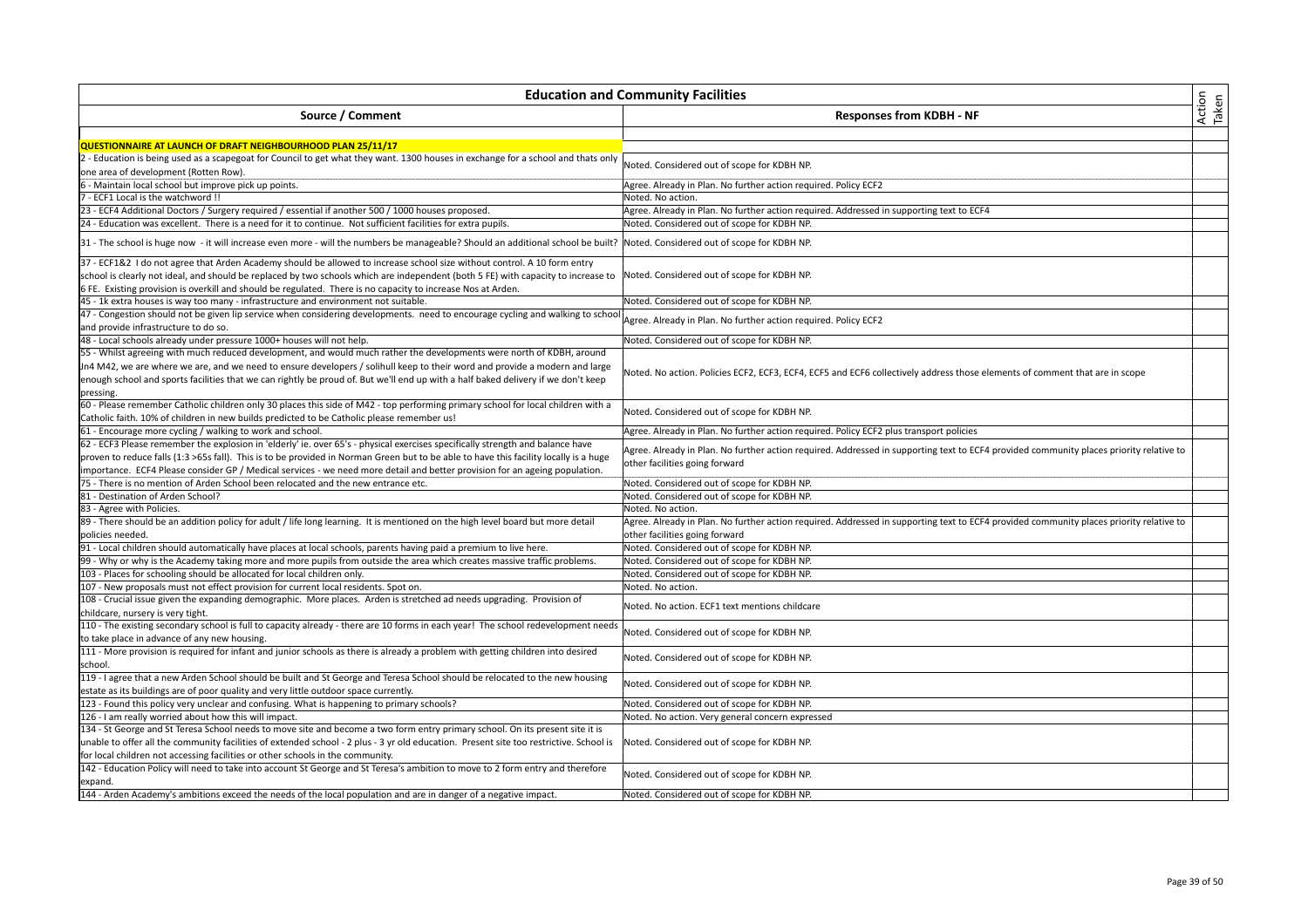| <b>Education and Community Facilities</b>                                                                                                                                                                                                                                                                                                                                                                                                                                                                                                                       |                                                                                                                                                                                                  | Action<br>Taken |
|-----------------------------------------------------------------------------------------------------------------------------------------------------------------------------------------------------------------------------------------------------------------------------------------------------------------------------------------------------------------------------------------------------------------------------------------------------------------------------------------------------------------------------------------------------------------|--------------------------------------------------------------------------------------------------------------------------------------------------------------------------------------------------|-----------------|
| Source / Comment                                                                                                                                                                                                                                                                                                                                                                                                                                                                                                                                                | <b>Responses from KDBH - NF</b>                                                                                                                                                                  |                 |
| 145 - Whilst the idea of a new, improved Arden Academy is, on the face of it, a good idea - the impact on the community of the<br>associated loss of green belt land must be taken into consideration. A new school will no doubt attract pupils from outside KDBH Noted. No action. Some aspects addressed by ECF2<br>thus increasing traffic problems which will exacerbate increased traffic produced by large numbers of new houses.                                                                                                                        |                                                                                                                                                                                                  |                 |
| 149 - Concerned about the strain of substantial new developments on existing facilities.                                                                                                                                                                                                                                                                                                                                                                                                                                                                        | Noted. Considered out of scope for KDBH NP.                                                                                                                                                      |                 |
| 155 - Do not build new school buried in a housing estate which means all school traffic has to go through Estate. Build new school<br>on Warwick Road on Stripes Hill.                                                                                                                                                                                                                                                                                                                                                                                          | Noted. No action.                                                                                                                                                                                |                 |
| 158 - People / families want to live here because of Arden School. It's vital the educational standard isn't dropped. Provision of<br>facilities for young people to meet outside school hours, safely. It is noticeable that some lads and lasses congregate in Dorridge<br>??? unsupervised and unprotected.                                                                                                                                                                                                                                                  | Noted. No action. Policies ECF4 & 5 and supporting text relate to one aspect of the comment. Other aspects out of scope                                                                          |                 |
| 160 - Arden Academy is fine as it is. There is absolutely no need for a new school - it would be immensely wasteful to knock<br>down the existing and build anew. Similarly St George / Teresa. Mr Murphys motives and links to the landowners of the Arden<br>triangle should be examined and explained.                                                                                                                                                                                                                                                       | Noted. Considered out of scope for KDBH NP.                                                                                                                                                      |                 |
| 162 - ECF1&2 Parking by parents Must be addressed for the current situation as well as any future enlargements.                                                                                                                                                                                                                                                                                                                                                                                                                                                 | Noted. Considered out of scope for KDBH NP.                                                                                                                                                      |                 |
| 163 - Any new schools should have adequate footpaths for easy access. Paths should be well lit.                                                                                                                                                                                                                                                                                                                                                                                                                                                                 | Agree. Already in Plan. No further action required. Policy ECF2 refers                                                                                                                           |                 |
| 166 - I would like to see an alternative proposal to the 'Murphy Plan' to retain the current asset of £30m and build a second<br>secondary school on the land available.                                                                                                                                                                                                                                                                                                                                                                                        | Noted. Considered out of scope for KDBH NP.                                                                                                                                                      |                 |
|                                                                                                                                                                                                                                                                                                                                                                                                                                                                                                                                                                 |                                                                                                                                                                                                  |                 |
| <b>MENTIMETER</b>                                                                                                                                                                                                                                                                                                                                                                                                                                                                                                                                               |                                                                                                                                                                                                  |                 |
| It is apparent that local school facilities do need upgrading if we are to continue to provide good learning environments for our<br>children.                                                                                                                                                                                                                                                                                                                                                                                                                  | Noted. Considered out of scope for KDBH NP.                                                                                                                                                      |                 |
| ECF2-New schools should have a good proportion of playing fields/green spaces. Replacement schools eg new Arden should not<br>reduce such space                                                                                                                                                                                                                                                                                                                                                                                                                 | Noted. No action. Policy ECF4, 5 & 6 provide a basis to get visibility for community when proposals submitted                                                                                    |                 |
| support the policy                                                                                                                                                                                                                                                                                                                                                                                                                                                                                                                                              | Noted. No action.                                                                                                                                                                                |                 |
| ECF1 - new housing will initially impact on primary school pupil numbers, but will soon affect senior school numbers.                                                                                                                                                                                                                                                                                                                                                                                                                                           | Noted. No action. Demographics are complex!                                                                                                                                                      |                 |
| ECF1 - new schools, in order to attract funding, must prioritise local pupils in their admission policies.                                                                                                                                                                                                                                                                                                                                                                                                                                                      | Noted. Considered out of scope for KDBH NP.                                                                                                                                                      |                 |
| ECF2 - where feasible schools to be located near community centre - not on the edge of the area, as this will encourage more<br>vehicle use                                                                                                                                                                                                                                                                                                                                                                                                                     | Noted. No action. ECF2 states expected tests                                                                                                                                                     |                 |
| ECF4- community access is vital. A balance needs to be struck between having car parking and easy walking distance.                                                                                                                                                                                                                                                                                                                                                                                                                                             | Agree. Already in Plan. No further action required. Believe addressed by ECF 5 & 6                                                                                                               |                 |
| The location of new school focuses on drop of points etc. The plan should promote all students walking to school discourage use<br>of cars                                                                                                                                                                                                                                                                                                                                                                                                                      | Noted. Considered out of scope for KDBH NP.                                                                                                                                                      |                 |
| Need for more community facilities in particular sports facilities which could be provided by a new school should be included                                                                                                                                                                                                                                                                                                                                                                                                                                   | Noted. No action. While out of scope for NP, policies ECF4, 5 & 6 provide a basis for community input and visibility                                                                             |                 |
|                                                                                                                                                                                                                                                                                                                                                                                                                                                                                                                                                                 |                                                                                                                                                                                                  |                 |
| A new Arden School should be focus of the community with new sports facility and community evening access<br>ECF6:My reading of(eg) Arden 2020 is that there is good clairty over nature of provisons;'no clarity' should be replaced by 'no<br>certainity'                                                                                                                                                                                                                                                                                                     | Noted. Considered out of scope for KDBH NP.<br>Noted. No action. Disgree with suggestion there is not good clarity at this point at overall or detailed level                                    |                 |
| Continued reference to 'young and the elderly' seems superflouous since policy states 'all residents'. Why do NF need to highlight<br>these?                                                                                                                                                                                                                                                                                                                                                                                                                    | Noted. No action. Reference reflects inputs from community in evidence base                                                                                                                      |                 |
| Now NF accepts needs for ca500 homes it needs to work more collaborative with (eg) Arden 2020 to ensure that maximises the<br>benefits for the whole community otherwise private developers will profit with no benefits to KDBH residents with other recent<br>developments. Has wider community benefited from recent Hampton Rd & High Street developments?                                                                                                                                                                                                  | Voted. No action. Whilst part of comment out of scope for NP, ECF4, 5, 6 & 7 provide a basis for community input, prioritisation and<br>visibility to enable effective input to planning process |                 |
| Emphasise giving first choice to local NDBH children.                                                                                                                                                                                                                                                                                                                                                                                                                                                                                                           | Noted. Considered out of scope for KDBH NP.                                                                                                                                                      |                 |
| Priority should be to encourage children to walk or cycle to school, by providing safe walkways and cycle tracks to and from all<br>schools.                                                                                                                                                                                                                                                                                                                                                                                                                    | Agree. Already in Plan. No further action required. Policy ECF2 addresses in scope aspect of this comment                                                                                        |                 |
| Add - Marketed at a reasonable/market price.                                                                                                                                                                                                                                                                                                                                                                                                                                                                                                                    | Assume comment relates to ECF3. The activity marketed will be qualified in supporting text                                                                                                       | Y               |
| Add - With parking and no disruption to traffic flow.                                                                                                                                                                                                                                                                                                                                                                                                                                                                                                           | Noted. No action. Cannot understand the target of this comment                                                                                                                                   |                 |
| Education is important for all and it is good to see we are looking to improve.                                                                                                                                                                                                                                                                                                                                                                                                                                                                                 | Noted. No action.                                                                                                                                                                                |                 |
|                                                                                                                                                                                                                                                                                                                                                                                                                                                                                                                                                                 |                                                                                                                                                                                                  |                 |
| need to ensure needs of existing children s schooling is addressed.                                                                                                                                                                                                                                                                                                                                                                                                                                                                                             | Noted. Considered out of scope for KDBH NP.                                                                                                                                                      |                 |
| We do not want increase in class sizes. Need to keep community feel.                                                                                                                                                                                                                                                                                                                                                                                                                                                                                            |                                                                                                                                                                                                  |                 |
| I am providing a response on behalf of the Knowle Allotment Society Committee. The value of Allotments to engender<br>community engagement is not fully recognised in the policy as currently drafted. These green spaces provide both opportunity<br>for active pursuit of outdoor activity and community engagement that can enhance the wellbeing of participants of all ages and<br>the wider community. These valuable assets run by volunteers deserve a degree of protection and as such should be mentioned<br>in the text below the policy item ECF 3. | Allotments will also be added                                                                                                                                                                    | Y               |
|                                                                                                                                                                                                                                                                                                                                                                                                                                                                                                                                                                 |                                                                                                                                                                                                  |                 |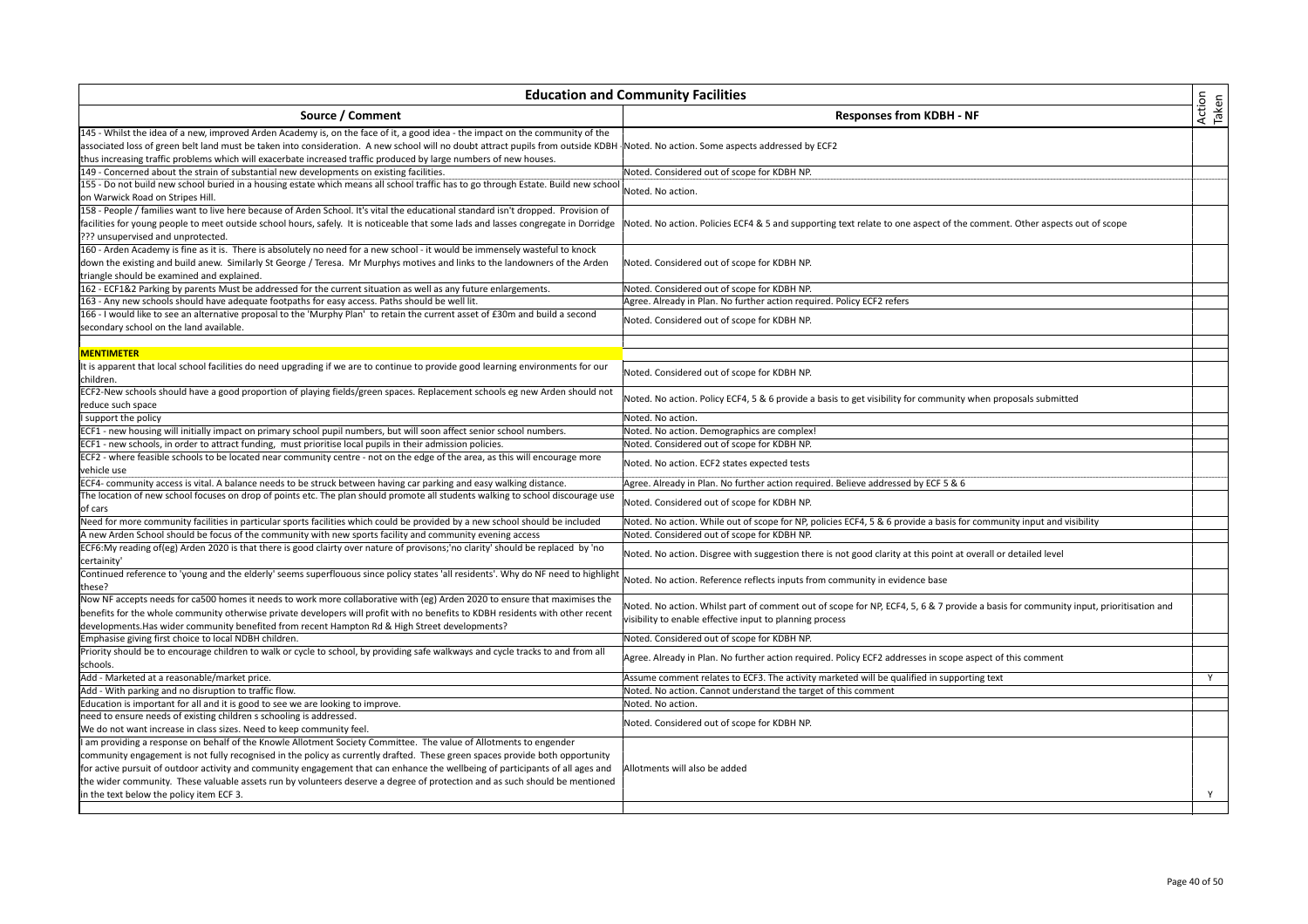| <b>Education and Community Facilities</b>                                                                                            |                                                                                                                                     |                 |
|--------------------------------------------------------------------------------------------------------------------------------------|-------------------------------------------------------------------------------------------------------------------------------------|-----------------|
| Source / Comment                                                                                                                     | <b>Responses from KDBH - NF</b>                                                                                                     | Action<br>Taken |
| <b>VIA WEBSITE</b>                                                                                                                   |                                                                                                                                     |                 |
| 10.3 et seg Given known development proposals, a section on Enabling Development should                                              |                                                                                                                                     |                 |
| be added setting out some established principles that need to adopted inc                                                            |                                                                                                                                     |                 |
| scale of new community development to be minimum required to meet a demonstrable need                                                | Agree. Already in Plan. No further action required. Within the scope of planning processes/law and regulation ECF4, 5 & 6 provide a |                 |
| other options for funding demonstrably exhausted                                                                                     | mechanism to evaluate these considerations and prioritise available                                                                 |                 |
| balance between impact of enabling development and need for provision of community                                                   |                                                                                                                                     |                 |
| facilities addressed and favourable                                                                                                  |                                                                                                                                     |                 |
| Subject School Site & Car Parking                                                                                                    |                                                                                                                                     |                 |
| Message The proposed School site should be reviewed. By burying the school in the middle of the proposed housing                     |                                                                                                                                     |                 |
| development it will cause traffic chaos as developers tend to build narrow roads on housing estates. A road 1 1/2 times the width    |                                                                                                                                     |                 |
| of Station Road is needed to feed the school where proposed as Station Road now gets clogged up with traffic between 8.00 -          |                                                                                                                                     |                 |
| 8.50am and between 3.00-4.oopm. In addition it is proposed that children will use the bridle path to walk to the school. There is    |                                                                                                                                     |                 |
| a massive Health & Safety issue with that in that there are between 80 - 100 vehicle movements along this route daily. Some of       |                                                                                                                                     |                 |
| these being large lorries, long well based vans as well as cars making the bridle path unsuitable for hundreds of children, to date  |                                                                                                                                     |                 |
| even single pedestrians have to step onto very narrow grass verges to avoid this existing traffic. A more realistic site for the     | Noted. Considered out of scope for KDBH NP.                                                                                         |                 |
| School would be on the Warwick Road at the top of Stripes Hill with a 1500 - 2000 car park space immediately behind the houses       |                                                                                                                                     |                 |
| in Milverton Road with a new school adjacent to it. This car park not only will allow staff, pupils & parents to park but would also |                                                                                                                                     |                 |
| increase parking facilities for Knowle shoppers. This site is only about 300 metres to the shops on Station Road (less than a 5      |                                                                                                                                     |                 |
| minute walk. Then the new Estate of houses will not be clogged by school traffic, particularly on Open Evenings, Prom Nights or      |                                                                                                                                     |                 |
| ordinary everyday school traffic. I believe whatever SMBC approve this would be a more realistic way of accommodating the            |                                                                                                                                     |                 |
| needs of Knowle for the long term.                                                                                                   |                                                                                                                                     |                 |
| <b>Education and Community Facilities</b>                                                                                            |                                                                                                                                     |                 |
| support all policies in Section 10                                                                                                   |                                                                                                                                     |                 |
| would also suggest that KDBH needs to actively support the need to improve the facilities in local schools. There are very dated     |                                                                                                                                     |                 |
| and very facilities at Arden and local Primary schools. There has been very limited capital investment compared with all schools in  |                                                                                                                                     |                 |
| the North of Solihull. The local infrastructure was not designed to support the existing number of students who attend the local     |                                                                                                                                     |                 |
| schools – eg drainage, parking, access, cycle ways and footpaths.                                                                    |                                                                                                                                     |                 |
| KDBH should be clearly stating how poor the community leisure facilities are eg no floodlit all weather facilities, very poor        |                                                                                                                                     |                 |
| changing room space and limited space for community groups eg U3A                                                                    | Noted. Considered out of scope for KDBH NP.                                                                                         |                 |
| KDBH should acknowledge that there is major community support for the project Arden 2020. The Arden 2020 Vision has been             |                                                                                                                                     |                 |
| specifically developed to help address these issues and I look forward to working with you to turn this vision into reality for the  |                                                                                                                                     |                 |
| good of the whole community.                                                                                                         |                                                                                                                                     |                 |
| The vision to create a new state of the art educational facility with major new community facilities                                 |                                                                                                                                     |                 |
| for young and old supports the vision, objectives and the vast majority of the published policies and                                |                                                                                                                                     |                 |
| goals of the Draft KDBH Neighbourhood Plan (6.1; 6.2; 6.3; 6.5; 6.6; 7.1; 7.3; 7.4; 7.5; 7.6; 7.7; 8.1;                              |                                                                                                                                     |                 |
| 8.2; 8.3; 9.1; 9.2; 9.3; 9.5; 9.6; 9.7; 9.8; 9.11; 10.1; 10.2; 10.3; 10.4; 10.5; 10.6; 10.7).                                        |                                                                                                                                     |                 |
| support the building of a new Arden School. As there is a requirement in the borough for new housing the exchange of the land        |                                                                                                                                     |                 |
| where the school currently sits for the developers financial support to build a new school would seem to be a fantastic              |                                                                                                                                     |                 |
| opportunity. This is also a good plan for the safety of children travelling to and from all the schools in the area. The amount of   |                                                                                                                                     |                 |
| traffic in the area is increasing. Huge lorries travel up Station Road during the morning and evening school runs. Also I have       | Noted. Considered out of scope for KDBH NP.                                                                                         |                 |
| noticed that as soon as there are problems on the M40 or M42 it significantly increases the amount of traffic coming through         |                                                                                                                                     |                 |
| Knowle and Dorridge.                                                                                                                 |                                                                                                                                     |                 |
| ECF1 - in my online feedback I neither agreed nor disagreed here - I do not understand the policy aim from its wording currently!    |                                                                                                                                     |                 |
| ECF2: Seems so generally worded as to be meaningless. I don't understand what it is aiming for - hence so far I can neither agree    |                                                                                                                                     |                 |
| nor disagree?                                                                                                                        |                                                                                                                                     |                 |
| ECF3: I agree with one objective I see here, for developers to contribute to infrastructure supporting their developments and the    | Noted. No action. Most of the comments are out of cope for NP, however last part resposne is: ALL the policies in NP (across all    |                 |
| wider community. I presume requiring developers to contribute is - again - already SMBC policy? An expectation to "create new        | sections) apply to new proposals - see section on target numbers                                                                    |                 |
| facilities" in this way however seems to risk becoming wholly dependent on developer contributions. How can this therefore be a      |                                                                                                                                     |                 |
| separate policy of the NP for new facilities - it is surely wholly dependent on the number of new housing developments as            |                                                                                                                                     |                 |
| currently worded - otherwise new community facilities should be a separate topic and be separately funded.                           |                                                                                                                                     |                 |
|                                                                                                                                      |                                                                                                                                     |                 |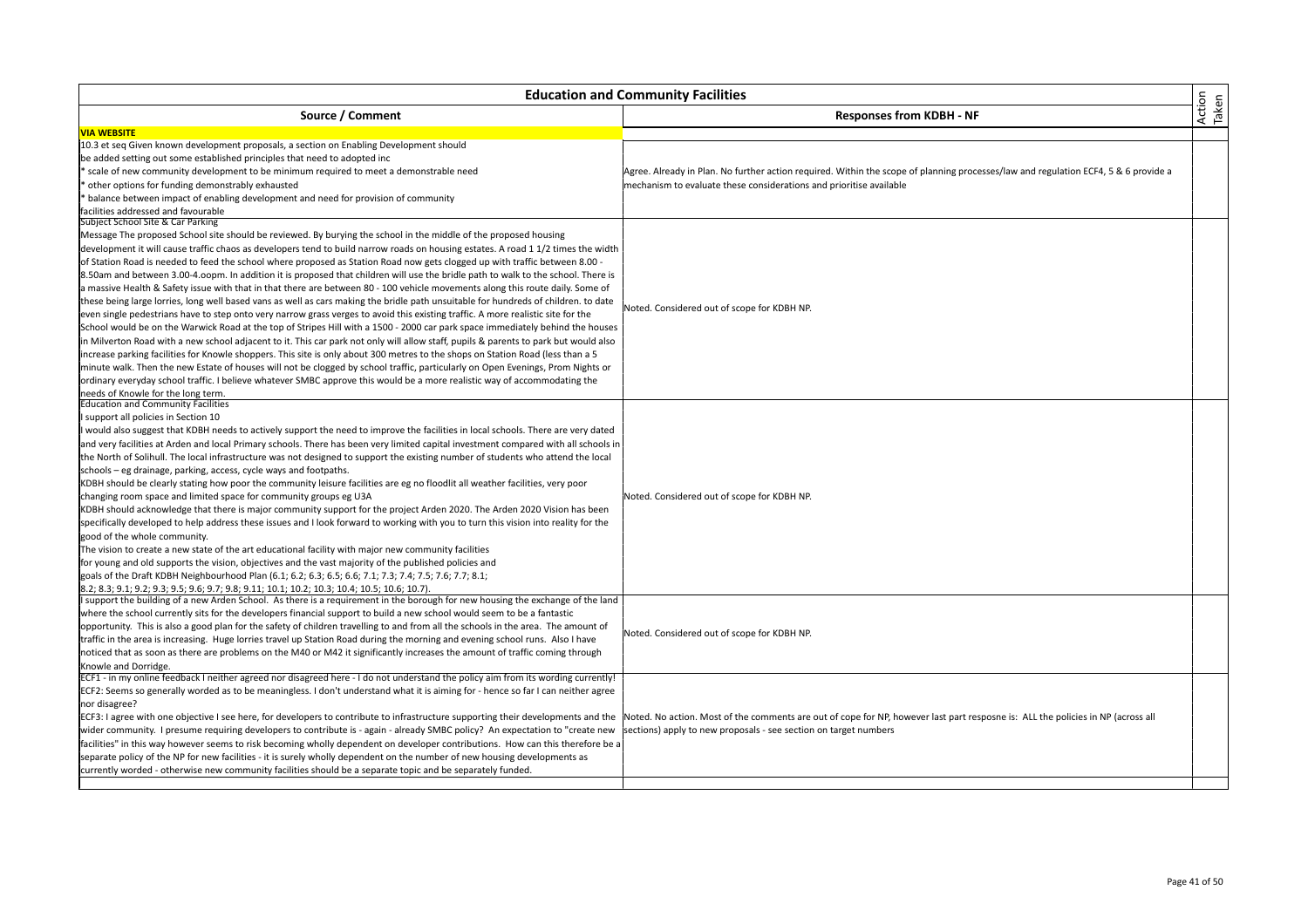| <b>Education and Community Facilities</b>                                                                                               |                                                                                                                                         | Action<br>Taken |
|-----------------------------------------------------------------------------------------------------------------------------------------|-----------------------------------------------------------------------------------------------------------------------------------------|-----------------|
| Source / Comment                                                                                                                        | <b>Responses from KDBH - NF</b>                                                                                                         |                 |
| <b>VIA LIBRARY</b>                                                                                                                      |                                                                                                                                         |                 |
| ECF3 - Have some concerns about the restrictive aspect of requiring a site/property to be actively marketed for a period of 12          |                                                                                                                                         |                 |
| months or more which may cause a slight problem to a small business owner of a commercial property who cannot continue in               | Changes to supporting text made to reflect                                                                                              |                 |
| business for financial reasons. Such a policy needs care in its application.                                                            |                                                                                                                                         | Y               |
| The idea of a new school to replace Arden Academy is highly desireable.                                                                 | Noted. Considered out of scope for KDBH NP.                                                                                             |                 |
| Need to protect Catholic school places and ensure adequate places for residents. Playgrounds, dog walking etc. should be part of        | Noted. No action. Part out of scope for NP. Hoever, ECF4 & 6 give framework for community to prioritise and have visibility of and      |                 |
| all developments. Many schools have new recreational sports facilities that are available to public in evenings and at weekends         | proposals for community facilities                                                                                                      |                 |
| and make buildings self funding.                                                                                                        |                                                                                                                                         |                 |
| The case for relocating Arden is not proven                                                                                             | Noted. Considered out of scope for KDBH NP.                                                                                             |                 |
| Who is going to benefit most and the expense will be exceedingly high                                                                   | Noted. Considered out of scope for KDBH NP.                                                                                             |                 |
| With regard to schools it must be better economic option to further develop and extend than demolish and start again. The area          |                                                                                                                                         |                 |
| is very improtant to balance out as it is essential to sustain and further develop the futre of KDBH.                                   | Noted. Considered out of scope for KDBH NP.                                                                                             |                 |
|                                                                                                                                         |                                                                                                                                         |                 |
| <b>SMBC</b>                                                                                                                             |                                                                                                                                         |                 |
| POIICY ECF4. New HOUSING Development - investment in Community Facilities                                                               |                                                                                                                                         |                 |
| 1.46 It is perhaps better to 'support' new housing developments that will contribute to enhancing local community facilities to         | Agree. Already in Plan. No further action required. A previous version of this policy did use the word "support". At QA review this was |                 |
| address the needs of new residents, as it cannot be expected that all new housing developments will make such a                         | modified to "welcome" to indicate a positive response but not require all individual proposals that meet the listed criteria to be      |                 |
| contribution.                                                                                                                           | supported irrespective of the actual detailed proposal.                                                                                 |                 |
| Policy ECF6: Community Access and Management                                                                                            |                                                                                                                                         |                 |
| CONT. 1.47 The information that is required at the planning application stage is nationally prescribed and supplemented with            |                                                                                                                                         |                 |
| local requirements. Community Access Statements are not a requirement for applications in Solihull and a planning application is        | The word "required" will be modified to "expected to be made available". It is accepted that if this expectation is not met then a      |                 |
| unlikely to be refused in the absence of one. The Policy could certainly encourage the submission of a Community Access                 | planning application is unlikely to be refused on the basis of the absence of a CAS                                                     |                 |
| Statement, but it cannot require it.                                                                                                    |                                                                                                                                         | Y               |
|                                                                                                                                         |                                                                                                                                         |                 |
| <b>OFFICIAL CONSULTEES</b>                                                                                                              |                                                                                                                                         |                 |
| Thank you for consulting Sport England on the above neighbourhood plan. Government planning policy, within the National                 |                                                                                                                                         |                 |
| Planning Policy Framework (NPPF), identifies how the planning system can play an important role in facilitating social interaction      |                                                                                                                                         |                 |
| and creating healthy, inclusive communities. Encouraging communities to become more physically active through walking,                  |                                                                                                                                         |                 |
| cycling, informal recreation and formal sport plays an important part in this process. Providing enough sports facilities of the        |                                                                                                                                         |                 |
| right quality and type in the right places is vital to achieving this aim. This means that positive planning for sport, protection from | Noted. No action. The comments and referenced NPPF and other documentation are considered valuable and useful in the context of         |                 |
| the unnecessary loss of sports facilities, along with an integrated approach to providing new housing and employment land with          | he implimentation of policies ECF4, 5 & 6 in the case of individual proposals, and particularly SMBC concept masterplanning activites.  |                 |
| community facilities is important. It is essential therefore that the neighbourhood plan reflects and complies with national            | Current NP policies are believed to be compatible with the comments/erefenced documents and no modification to the policies' text is    |                 |
| planning policy for sport as set out in the NPPF with particular reference to Pars 73 and 74. It is also important to be aware of       | considered necessary.                                                                                                                   |                 |
| Sport England's statutory consultee role in protecting playing fields and the presumption against the loss of playing field land.       |                                                                                                                                         |                 |
| Sport England's playing fields policy is set out in our Planning Policy Statement: 'A Sporting Future for the Playing Fields of         |                                                                                                                                         |                 |
| England'. http://www.sportengland.org/playingfieldspolicy                                                                               |                                                                                                                                         |                 |
|                                                                                                                                         | Noted. No action. The comments and referenced NPPF and other documentation are considered valuable and useful in the context of         |                 |
| Cont. Sport England provides guidance on developing planning policy for sport and further information can be found via the link         | the implimentation of policies ECF4, 5 & 6 in the case of individual proposals, and particularly SMBC concept masterplanning activites. |                 |
| below. Vital to the development and implementation of planning policy is the evidence base on which it is founded.                      | Current NP policies are believed to be compatible with the comments/erefenced documents and no modification to the policies' text is    |                 |
| http://www.sportengland.org/facilities-planning/planning-for-sport/forward-planning/                                                    | considered necessary.                                                                                                                   |                 |
| Cont. Sport England works with local authorities to ensure their Local Plan is underpinned by robust and up to date evidence. In        |                                                                                                                                         |                 |
| line with Par 74 of the NPPF, this takes the form of assessments of need and strategies for indoor and outdoor sports facilities. A     |                                                                                                                                         |                 |
| neighbourhood planning body should look to see if the relevant local authority has prepared a playing pitch strategy or other           | Noted. No action. The comments and referenced NPPF and other documentation are considered valuable and useful in the context of         |                 |
| indoor/outdoor sports facility strategy. If it has then this could provide useful evidence for the neighbourhood plan and save the      | the implimentation of policies ECF4, 5 & 6 in the case of individual proposals, and particularly SMBC concept masterplanning activites. |                 |
| neighbourhood planning body time and resources gathering their own evidence. It is important that a neighbourhood plan                  | Current NP policies are believed to be compatible with the comments/erefenced documents and no modification to the policies' text is    |                 |
| reflects the recommendations and actions set out in any such strategies, including those which may specifically relate to the           | considered necessary.                                                                                                                   |                 |
| neighbourhood area, and that any local investment opportunities, such as the Community Infrastructure Levy, are utilised to             |                                                                                                                                         |                 |
| support their delivery.                                                                                                                 |                                                                                                                                         |                 |
| Cont. Where such evidence does not already exist then relevant planning policies in a neighbourhood plan should be based on a           |                                                                                                                                         |                 |
| proportionate assessment of the need for sporting provision in its area. Developed in consultation with the local sporting and          | Noted. No action. The comments and referenced NPPF and other documentation are considered valuable and useful in the context of         |                 |
| wider community any assessment should be used to provide key recommendations and deliverable actions. These should set out              | the implimentation of policies ECF4, 5 & 6 in the case of individual proposals, and particularly SMBC concept masterplanning activites. |                 |
| what provision is required to ensure the current and future needs of the community for sport can be met and, in turn, be able to        | Current NP policies are believed to be compatible with the comments/erefenced documents and no modification to the policies' text is    |                 |
| support the development and implementation of planning policies. Sport England's guidance on assessing needs may help with              | considered necessary.                                                                                                                   |                 |
| such work. http://www.sportengland.org/planningtoolsandguidance                                                                         |                                                                                                                                         |                 |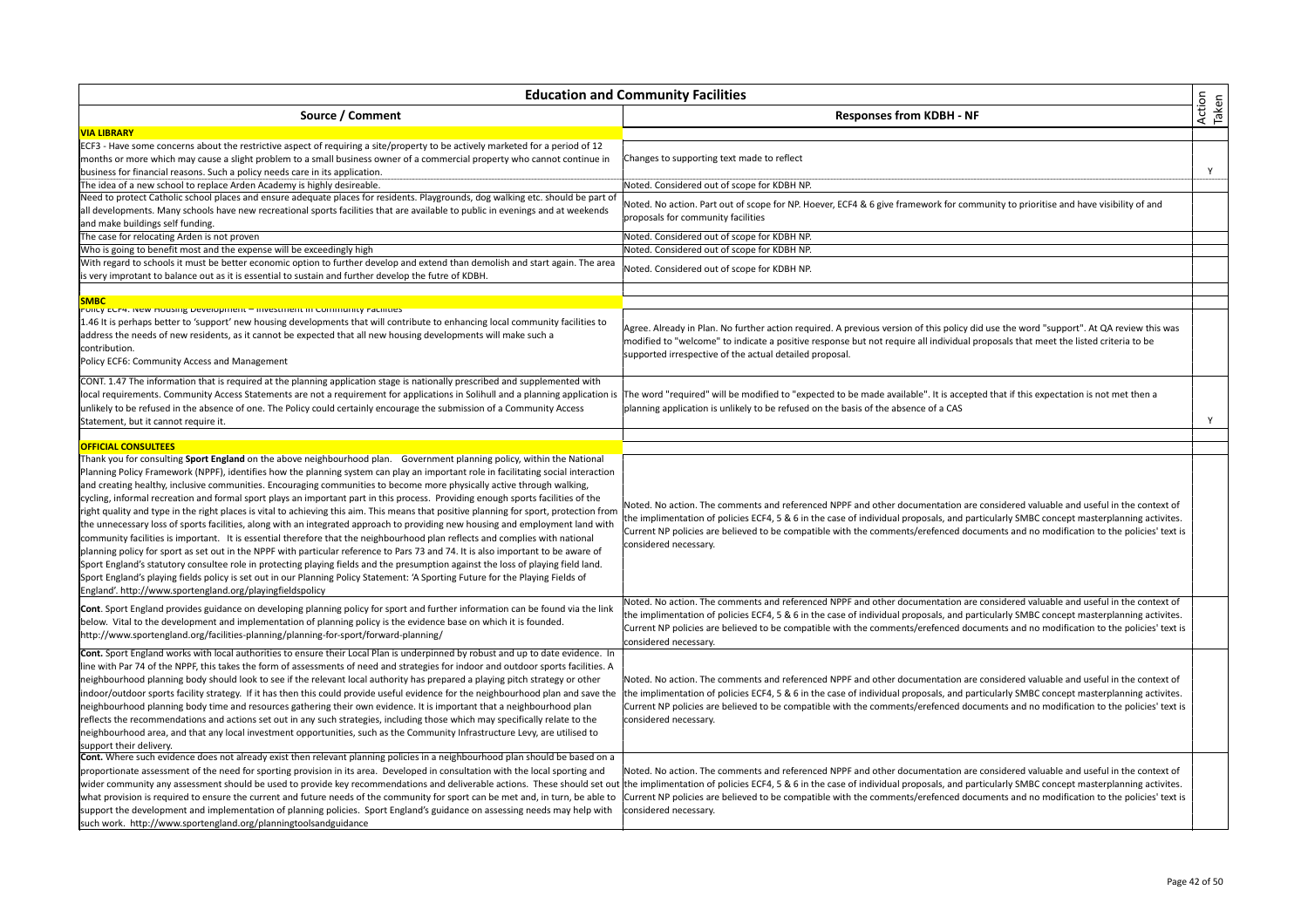| <b>Education and Community Facilities</b>                                                                                                                                                                                                                                                                                                                                                                                                                                                                                                                                                                                                                                                                                                                                                                                                                                                           |                                                                                                                                                                                                                                                                                                                                                                                                                                             |                 |
|-----------------------------------------------------------------------------------------------------------------------------------------------------------------------------------------------------------------------------------------------------------------------------------------------------------------------------------------------------------------------------------------------------------------------------------------------------------------------------------------------------------------------------------------------------------------------------------------------------------------------------------------------------------------------------------------------------------------------------------------------------------------------------------------------------------------------------------------------------------------------------------------------------|---------------------------------------------------------------------------------------------------------------------------------------------------------------------------------------------------------------------------------------------------------------------------------------------------------------------------------------------------------------------------------------------------------------------------------------------|-----------------|
| Source / Comment                                                                                                                                                                                                                                                                                                                                                                                                                                                                                                                                                                                                                                                                                                                                                                                                                                                                                    | <b>Responses from KDBH - NF</b>                                                                                                                                                                                                                                                                                                                                                                                                             | Action<br>Taken |
| Cont. If new or improved sports facilities are proposed Sport England recommend you ensure they are fit for purpose and<br>designed in accordance with our design guidance notes. http://www.sportengland.org/facilities-planning/tools-guidance/design-<br>and-cost-guidance/                                                                                                                                                                                                                                                                                                                                                                                                                                                                                                                                                                                                                      | Noted. No action. The comments and referenced NPPF and other documentation are considered valuable and useful in the context of<br>the implimentation of policies ECF4, 5 & 6 in the case of individual proposals, and particularly SMBC concept masterplanning activites.<br>Current NP policies are believed to be compatible with the comments/erefenced documents and no modification to the policies' text is<br>considered necessary. |                 |
| Cont. Any new housing developments will generate additional demand for sport. If existing sports facilities do not have the<br>capacity to absorb the additional demand, then planning policies should look to ensure that new sports facilities, or<br>improvements to existing sports facilities, are secured and delivered. Proposed actions to meet the demand should accord with<br>any approved local plan or neighbourhood plan policy for social infrastructure, along with priorities resulting from any<br>assessment of need, or set out in any playing pitch or other indoor and/or outdoor sports facility strategy that the local authority<br>has in place.                                                                                                                                                                                                                          | Noted. No action. The comments and referenced NPPF and other documentation are considered valuable and useful in the context of<br>the implimentation of policies ECF4, 5 & 6 in the case of individual proposals, and particularly SMBC concept masterplanning activites.<br>Current NP policies are believed to be compatible with the comments/erefenced documents and no modification to the policies' text is<br>considered necessary. |                 |
| Cont. In line with the Government's NPPF (including Section 8) and its Planning Practice Guidance (Health and wellbeing section),<br>links below, consideration should also be given to how any new development, especially for new housing, will provide<br>opportunities for people to lead healthy lifestyles and create healthy communities. Sport England's Active Design guidance can<br>be used to help with this when developing planning policies and developing or assessing individual proposals.                                                                                                                                                                                                                                                                                                                                                                                        | Noted. No action. The comments and referenced NPPF and other documentation are considered valuable and useful in the context of<br>the implimentation of policies ECF4, 5 & 6 in the case of individual proposals, and particularly SMBC concept masterplanning activites.<br>Current NP policies are believed to be compatible with the comments/erefenced documents and no modification to the policies' text is<br>considered necessary. |                 |
| Cont. Active Design, which includes a model planning policy, provides ten principles to help ensure the design and layout of<br>development encourages and promotes participation in sport and physical activity. The guidance, and its accompanying<br>checklist, could also be used at the evidence gathering stage of developing a neighbourhood plan to help undertake an<br>assessment of how the design and layout of the area currently enables people to lead active lifestyles and what could be<br>improved.                                                                                                                                                                                                                                                                                                                                                                              | Noted. No action. The comments and referenced NPPF and other documentation are considered valuable and useful in the context of<br>the implimentation of policies ECF4, 5 & 6 in the case of individual proposals, and particularly SMBC concept masterplanning activites.<br>Current NP policies are believed to be compatible with the comments/erefenced documents and no modification to the policies' text is<br>considered necessary. |                 |
| Cont. NPPF Section 8: https://www.gov.uk/guidance/national-planning-policy-framework/8-promoting-healthy-communities                                                                                                                                                                                                                                                                                                                                                                                                                                                                                                                                                                                                                                                                                                                                                                                | Noted. No action.                                                                                                                                                                                                                                                                                                                                                                                                                           |                 |
| Cont. PPG Health and wellbeing section: https://www.gov.uk/guidance/health-and-wellbeing                                                                                                                                                                                                                                                                                                                                                                                                                                                                                                                                                                                                                                                                                                                                                                                                            | Noted. No action.                                                                                                                                                                                                                                                                                                                                                                                                                           |                 |
| Cont. Sport England's Active Design Guidance: https://www.sportengland.org/activedesign<br>Troman Representations on behan or west wildramds Folice Chief Constable. Folicy CCF4 Trew Housing Development                                                                                                                                                                                                                                                                                                                                                                                                                                                                                                                                                                                                                                                                                           | Noted. No action.                                                                                                                                                                                                                                                                                                                                                                                                                           |                 |
| Investment in Community Facilities'<br>28. The growth in development required across the KDBH NP area up to 2033 will place pressure on existing physical, community,<br>social and green infrastructure, and measures need to be in place to ensure that new growth is supported by appropriate and<br>timely infrastructure provision so that vibrant and sustainable communities can be created and maintained. This will also<br>create opportunities to provide infrastructure solutions to ease and remedy existing issues.                                                                                                                                                                                                                                                                                                                                                                   | Agree. Already in Plan. No further action required.                                                                                                                                                                                                                                                                                                                                                                                         |                 |
| Cont. 29. The scale of development will inevitably impact the maintenance of appropriate levels of community safety facilities. It<br>is therefore important that Policy ECF4 'New Housing Development - Investment in Community Facilities', paragraph 10.5,<br>reflects this. The CCWMP requests that the supporting text includes reference to the need for S106 and/or CIL investment<br>towards the maintenance of an effective Police presence and for provision of crime reduction facilities, such as CCTV or street<br>lighting, as an<br>additional bullet point example.<br>30. The CCWMP also request that the Neighbourhood Forum work together with the West Midlands Police to ensure that<br>necessary security improvement facilities are included within the list of local community facilities and infrastructure people<br>would like to see to be a candidate for CIL funding. | Supporting text to ECF4 amended                                                                                                                                                                                                                                                                                                                                                                                                             | Υ               |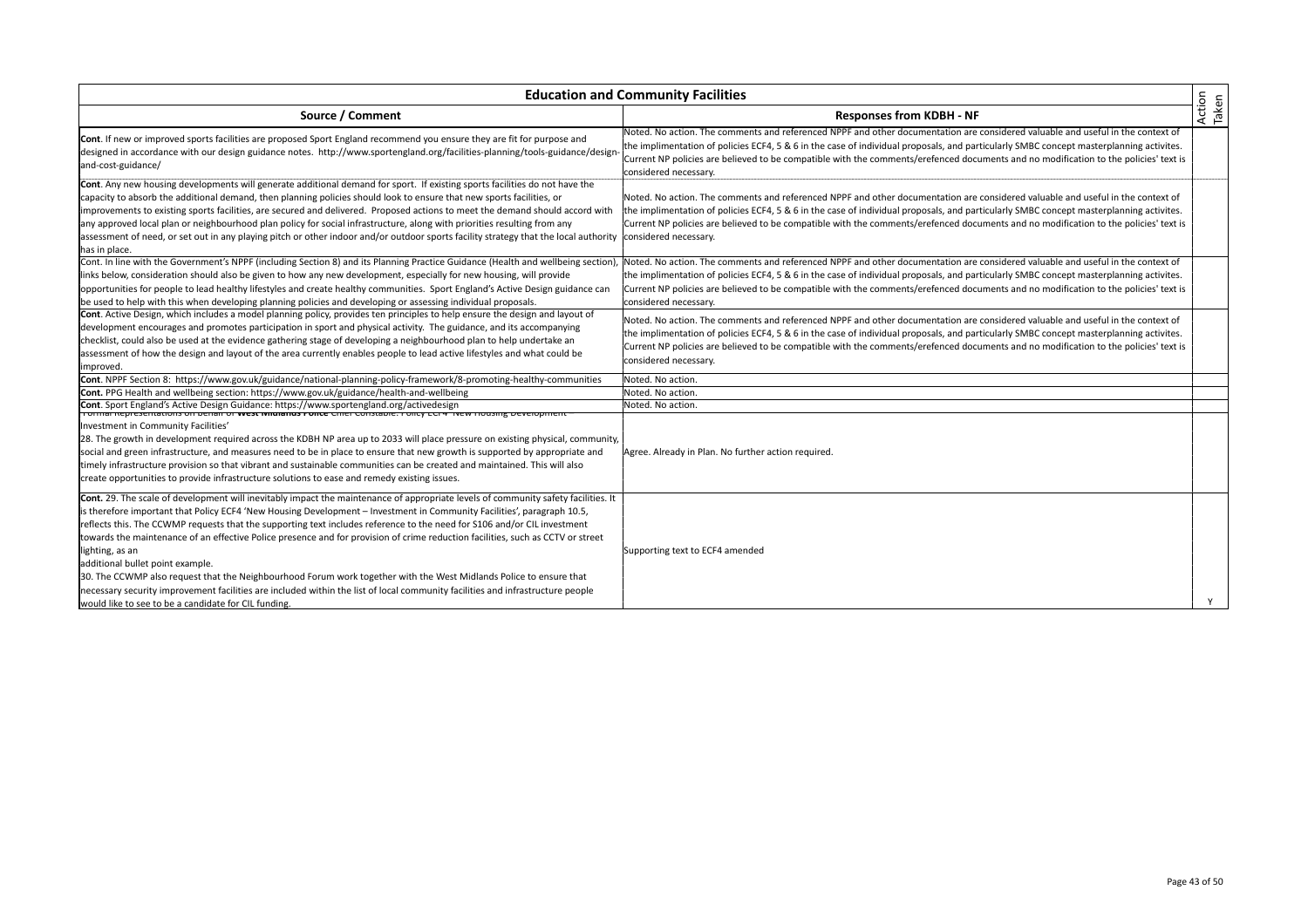| Action<br>Taken<br><b>Employment including Retail and other Commercial Uses</b>                                                                                                                                                                                                                                                                                                                                                                                              |                                                                                                                       |   |
|------------------------------------------------------------------------------------------------------------------------------------------------------------------------------------------------------------------------------------------------------------------------------------------------------------------------------------------------------------------------------------------------------------------------------------------------------------------------------|-----------------------------------------------------------------------------------------------------------------------|---|
| Source / Comment                                                                                                                                                                                                                                                                                                                                                                                                                                                             | <b>Responses from KDBH - NF</b>                                                                                       |   |
| QUESTIONNAIRE AT LAUNCH OF DRAFT NEIGHBOURHOOD PLAN 25/11/17                                                                                                                                                                                                                                                                                                                                                                                                                 |                                                                                                                       |   |
| - Most people need to drive to get to work. Proper parking provision for staff and local population is needed. No development should                                                                                                                                                                                                                                                                                                                                         | Agree. Already in Plan. No further action required.See Policy T2.                                                     |   |
| be passed without this.                                                                                                                                                                                                                                                                                                                                                                                                                                                      |                                                                                                                       |   |
| 24 - We need to keep local shops and amenities.                                                                                                                                                                                                                                                                                                                                                                                                                              | Agree. Already in Plan. No further action required.                                                                   |   |
| 28 - Shopping should be considered to be an important part of the planning process.                                                                                                                                                                                                                                                                                                                                                                                          | Agree. Already in Plan. No further action required.                                                                   |   |
| 31 - Dorridge has been rejuvenated with Sainsburys - beautiful and well used now.                                                                                                                                                                                                                                                                                                                                                                                            | Noted. No action.                                                                                                     |   |
| 55 - Business Centre - need to do all we can to stimulate new small businesses - maybe digital / Gig but not necessarily. Hebdon Bridge<br>re-invented itself as a focus for small businesses which greatly re-invigorated the town and brought in new blood and funds. KDBH                                                                                                                                                                                                 | Agree. Already in Plan. No further action required.                                                                   |   |
| should do the same. Less status quo and more out of box thinking.                                                                                                                                                                                                                                                                                                                                                                                                            |                                                                                                                       |   |
| 57 - see parking provision above.                                                                                                                                                                                                                                                                                                                                                                                                                                            |                                                                                                                       |   |
| 58 - Business rates on the High Street - is it too high?                                                                                                                                                                                                                                                                                                                                                                                                                     | Noted. No action.                                                                                                     |   |
| 62 - E3 No shops in new development.                                                                                                                                                                                                                                                                                                                                                                                                                                         | Agree. Plan amended. Good point. Recent business conversion in Knowle has several retail uses. Amend supporting text. | Y |
| 83 - Agree with Policies.                                                                                                                                                                                                                                                                                                                                                                                                                                                    | Noted. No action.                                                                                                     |   |
| 91 - Need to protect the character of the village at all costs.<br>97 - In an ideal world.                                                                                                                                                                                                                                                                                                                                                                                   | Agree. Already in Plan. No further action required.                                                                   |   |
| 108 - Work hard at making Bentley Heath more of a destination. A larger PO in BH? Somehow expand parking opportunities in Bentley                                                                                                                                                                                                                                                                                                                                            | Noted. No action.                                                                                                     |   |
| Heath.                                                                                                                                                                                                                                                                                                                                                                                                                                                                       |                                                                                                                       |   |
| 142 - I think Sainsburys has proved positive in Dorridge despite initial backlash and therefore new shops, amenities should not be                                                                                                                                                                                                                                                                                                                                           | Noted. No action.                                                                                                     |   |
| automatically resisted. Aroma in Bentley Heath also positive.                                                                                                                                                                                                                                                                                                                                                                                                                |                                                                                                                       |   |
| 158 - More links between young people and future employment.                                                                                                                                                                                                                                                                                                                                                                                                                 | Noted. Considered out of scope for KDBH NP.                                                                           |   |
| 159 - But do not require any more cafes / restaurants.                                                                                                                                                                                                                                                                                                                                                                                                                       | Noted. No action.                                                                                                     |   |
| 160 - Development of a business centre to provide local employment would be very positive.                                                                                                                                                                                                                                                                                                                                                                                   | Agree. Already in Plan. No further action required.                                                                   |   |
| 161 - Car parking in Bentley Heath needs to be improved to encourage local shopping.                                                                                                                                                                                                                                                                                                                                                                                         | Noted and agreed but depends on new development coming forward. Community Action?                                     | Y |
|                                                                                                                                                                                                                                                                                                                                                                                                                                                                              |                                                                                                                       |   |
| <b>MENTIMETER</b>                                                                                                                                                                                                                                                                                                                                                                                                                                                            |                                                                                                                       |   |
| E2: Agree tho could poss see conflict with retention of smaller/independent units                                                                                                                                                                                                                                                                                                                                                                                            | Noted. No action.                                                                                                     |   |
| E2: Agree, but carparking provision ESSENTIAL                                                                                                                                                                                                                                                                                                                                                                                                                                | Noted. No action.                                                                                                     |   |
| support the policy                                                                                                                                                                                                                                                                                                                                                                                                                                                           | Noted. No action.                                                                                                     |   |
| E1 - adequate car parking provision - where a planning application seeks to rely on existing car parks, the application should be resisted                                                                                                                                                                                                                                                                                                                                   | Agree. Already in Plan. No further action required.See policy T2.                                                     |   |
| E4-consider a mention of car parking where home working involves visitors attending the premises.                                                                                                                                                                                                                                                                                                                                                                            | Agree. Already in Plan. No further action required.                                                                   |   |
| The plan needs to more reflect more strongly the future will; mean more homeworking.                                                                                                                                                                                                                                                                                                                                                                                         | Policy supports home working.                                                                                         |   |
| The proposed Arden school redevelopment should happen nearer the centre of the village to enable easy access to shops for staff and<br>pupils.                                                                                                                                                                                                                                                                                                                               | Noted. Matter for Concept Masterplan as part of Local Plan Review.                                                    |   |
| support this policy's intent to enable KDBH to retain its charter & vibrancy & remain a 'working' community not a retirement village                                                                                                                                                                                                                                                                                                                                         | Noted. No action.                                                                                                     |   |
| Keep scale of business premises in keeping, move business parking out of village onto dedicated site                                                                                                                                                                                                                                                                                                                                                                         | Noted. No obvious sites at present but should be kept under review.                                                   |   |
| Add- so that the architecture compliments the Tudor libarary and buildings such as the McCarthy & Stone development on the High<br>Street.                                                                                                                                                                                                                                                                                                                                   | Covered by design policies. No action.                                                                                |   |
| support business growth in the policy.                                                                                                                                                                                                                                                                                                                                                                                                                                       | Noted. No action.                                                                                                     |   |
|                                                                                                                                                                                                                                                                                                                                                                                                                                                                              |                                                                                                                       |   |
| <b>VIA WEBSITE</b>                                                                                                                                                                                                                                                                                                                                                                                                                                                           |                                                                                                                       |   |
| S11.5 Policy E4 – I see no problem in the encouragement of 'home working' as long as this is not a route to the conversion of domestic<br>premises to commercial use. This would result in the loss of a housing unit, while the use should be transferred to a commercial building. Conversion to commercial use would require planning permission as it would no longe<br>This would also apply to conversion of houses to dental surgeries, chiropody, vet surgeries etc; |                                                                                                                       |   |
| E2: Again, how does this differ from current council policy - what is new here? As currently worded it is difficult to disagree!<br>E3: Prerequisites for and explanations of what is understood by a business centre are noticeably missing from this text.                                                                                                                                                                                                                 | E3 text provides examples of types of uses that are envisaged. No action.                                             |   |
|                                                                                                                                                                                                                                                                                                                                                                                                                                                                              |                                                                                                                       |   |
| <b>VIA LIBRARY</b>                                                                                                                                                                                                                                                                                                                                                                                                                                                           |                                                                                                                       |   |
| The KDBH area is very limited in growth for commercial activities. Therefore more effort and encouragement to retain what we have is<br>essential                                                                                                                                                                                                                                                                                                                            | Agree. Already in Plan. No further action required.                                                                   |   |
| Not impact parking charges. Access to village prohibitive to independent traders, like Moseley village. Protect against national<br>businesses. Create balance to protect character of local high street. Provision of "hub" self employed drop-in offices - more frequently<br>visited.                                                                                                                                                                                     | Agree. Already in Plan. No further action required.                                                                   |   |
|                                                                                                                                                                                                                                                                                                                                                                                                                                                                              |                                                                                                                       |   |
| <b>SMBC</b>                                                                                                                                                                                                                                                                                                                                                                                                                                                                  |                                                                                                                       |   |
| Policy E1: Retention of Shops and Services and Policy E2: New Development in Village Centres 1.48 Whilst the policies seek to maintain<br>and improve local shopping facilities and services, it is important to acknowledge that some changes of use do not require planning<br>permission.                                                                                                                                                                                 | Agreed. Amend.                                                                                                        | Y |
|                                                                                                                                                                                                                                                                                                                                                                                                                                                                              |                                                                                                                       |   |
| <b>OFFICIAL CONSULTEES</b>                                                                                                                                                                                                                                                                                                                                                                                                                                                   |                                                                                                                       |   |
| No comments                                                                                                                                                                                                                                                                                                                                                                                                                                                                  |                                                                                                                       |   |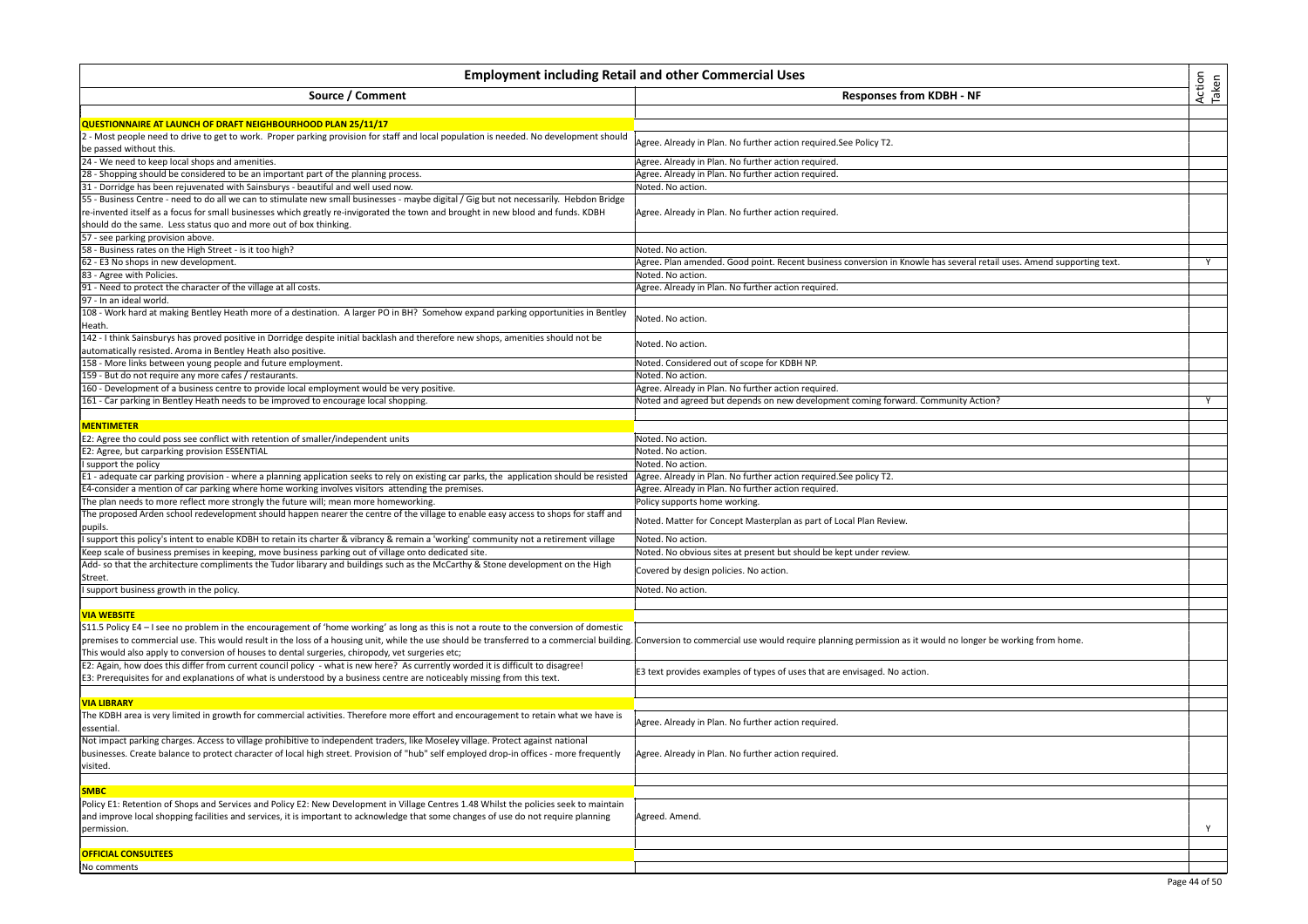| <b>Communications, Infrastucture and Utilities</b>                                                                                                                                                 |                                                                                                                                                 |                 |
|----------------------------------------------------------------------------------------------------------------------------------------------------------------------------------------------------|-------------------------------------------------------------------------------------------------------------------------------------------------|-----------------|
| Source / Comment                                                                                                                                                                                   | <b>Responses from KDBH - NF</b>                                                                                                                 | Action<br>Taken |
|                                                                                                                                                                                                    |                                                                                                                                                 |                 |
| QUESTIONNAIRE AT LAUNCH OF DRAFT NEIGHBOURHOOD PLAN 25/11/17                                                                                                                                       |                                                                                                                                                 |                 |
| 2 - Digital age is here. We need reliable high speed connections everywhere.                                                                                                                       | Agree. Already noted in Plan. No further plan update required.                                                                                  |                 |
| 27 - Signal is poor / non-existent in some areas in the village.                                                                                                                                   | Agree. Already noted in Plan. No further plan update required.                                                                                  |                 |
| 28 - Very important.                                                                                                                                                                               | Noted - No action required on the plan                                                                                                          |                 |
| 31 - FTTP needed!!                                                                                                                                                                                 | Noted - No action required on the plan                                                                                                          |                 |
| 37 - Cable supply stops at our houseon Warwick Road (S) so new infrastructure will be required for any development at Arden                                                                        |                                                                                                                                                 |                 |
| Triangle.                                                                                                                                                                                          | Noted - and the plan sets out policies for how this may acceptably be provided.                                                                 |                 |
| 42 - I don't want to see any more mobile phone masts in Dorridge.                                                                                                                                  | Noted - but while this may be aesthetically desirable, some further provision may be necessary and the plan does set out some policy conditions |                 |
| 55 - Yes, high speed fibre BB- though currently seems fine to me.                                                                                                                                  | Noted - No action required on the plan                                                                                                          |                 |
| 83 - Agree with Policies.                                                                                                                                                                          | Thank you                                                                                                                                       |                 |
| 97 - Yes yes yes                                                                                                                                                                                   | Thank you                                                                                                                                       |                 |
| 103 - No more mobile phone masts!!                                                                                                                                                                 | Noted - but while this may be aesthetically desirable, some further provision may be necessary and the plan does set out some policy conditions |                 |
| 108 - It'll take care of itself.                                                                                                                                                                   | Noted - No action required on the plan                                                                                                          |                 |
|                                                                                                                                                                                                    |                                                                                                                                                 |                 |
| <b>MENTIMETER</b>                                                                                                                                                                                  |                                                                                                                                                 |                 |
| U1: Agree but shd take account not only of harm to character/appearance of area but also potential health concerns                                                                                 | Noted - No action required on the plan                                                                                                          |                 |
| It will be crucial for homeworkers for these policies to be in the plan.                                                                                                                           | Agree. Already noted in Plan. No further plan update required.                                                                                  |                 |
| Historically residents have opposed mobile masts etc.Residents need to recognise we can't have it both ways! no masts=no coverage!  Agree. Already noted in Plan. No further plan update required. |                                                                                                                                                 |                 |
| Correction to grammer - should read, " planned so as to keep pace with advances "                                                                                                                  | Noted - this error will be corrected                                                                                                            | Y               |
| Mobile phone coverage should not be enhanced at the detriment of the health of our community.                                                                                                      | Agree. Already noted in Plan. No further plan update required.                                                                                  |                 |
|                                                                                                                                                                                                    |                                                                                                                                                 |                 |
| <b>VIA WEBSITE</b>                                                                                                                                                                                 |                                                                                                                                                 |                 |
| No comments                                                                                                                                                                                        |                                                                                                                                                 |                 |
|                                                                                                                                                                                                    |                                                                                                                                                 |                 |
| <b>VIA LIBRARY</b>                                                                                                                                                                                 |                                                                                                                                                 |                 |
| We must keep up with the modern world!                                                                                                                                                             | Noted - No action required on the plan                                                                                                          |                 |
|                                                                                                                                                                                                    |                                                                                                                                                 |                 |
| <b>SMBC</b>                                                                                                                                                                                        |                                                                                                                                                 |                 |
| 1.49 Whilst the Council has no specific comment to make on the Policy in this section, it                                                                                                          | This is, we believe reasonably clear from the policy drivers and target outcomes. Already a community action?                                   |                 |
| would perhaps be useful to set out what infrastructure requirements the community                                                                                                                  |                                                                                                                                                 |                 |
| consider to be a priority.                                                                                                                                                                         |                                                                                                                                                 |                 |
|                                                                                                                                                                                                    |                                                                                                                                                 |                 |
| <b>OFFICIAL CONSULTEES</b>                                                                                                                                                                         |                                                                                                                                                 |                 |
| No comments                                                                                                                                                                                        |                                                                                                                                                 |                 |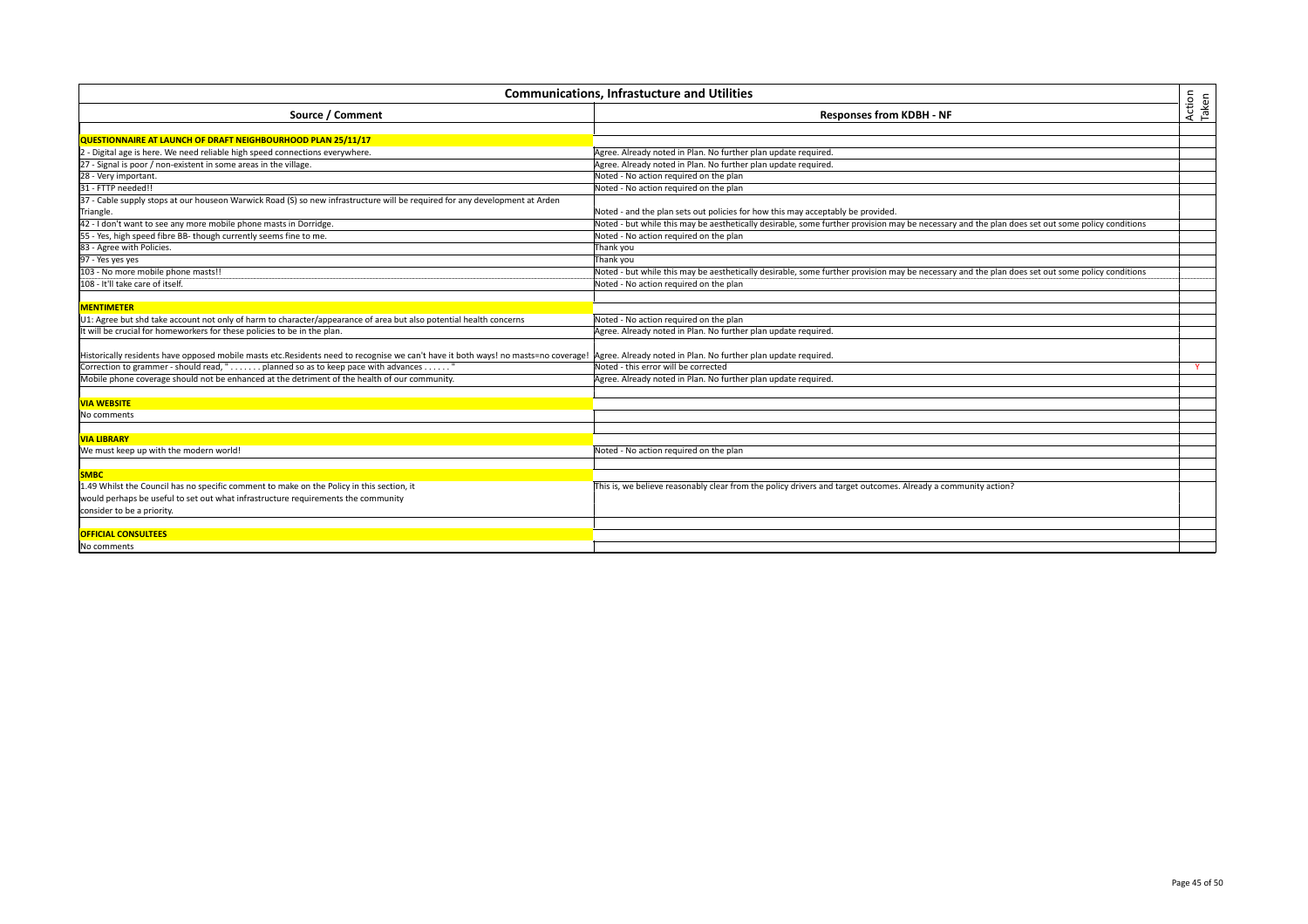| <b>Developers' Representations</b>                                                                                                                                                                                                                                                                                                                                                                                                                                                                                                                                                                                                                                                                                                                                                                                                                                                                                            |                                                                                                                                                 |                                                                                                                                                                                                                                                                                                                                                                                                                                                                                                                                                                                                                                                                                                                                                                                                                                                                                                                                                                                                                                                                                                                                                                                                                                                                                                                                                                                                       |
|-------------------------------------------------------------------------------------------------------------------------------------------------------------------------------------------------------------------------------------------------------------------------------------------------------------------------------------------------------------------------------------------------------------------------------------------------------------------------------------------------------------------------------------------------------------------------------------------------------------------------------------------------------------------------------------------------------------------------------------------------------------------------------------------------------------------------------------------------------------------------------------------------------------------------------|-------------------------------------------------------------------------------------------------------------------------------------------------|-------------------------------------------------------------------------------------------------------------------------------------------------------------------------------------------------------------------------------------------------------------------------------------------------------------------------------------------------------------------------------------------------------------------------------------------------------------------------------------------------------------------------------------------------------------------------------------------------------------------------------------------------------------------------------------------------------------------------------------------------------------------------------------------------------------------------------------------------------------------------------------------------------------------------------------------------------------------------------------------------------------------------------------------------------------------------------------------------------------------------------------------------------------------------------------------------------------------------------------------------------------------------------------------------------------------------------------------------------------------------------------------------------|
| <b>Developer</b>                                                                                                                                                                                                                                                                                                                                                                                                                                                                                                                                                                                                                                                                                                                                                                                                                                                                                                              | <b>General Response</b>                                                                                                                         | <b>More Specific Response</b>                                                                                                                                                                                                                                                                                                                                                                                                                                                                                                                                                                                                                                                                                                                                                                                                                                                                                                                                                                                                                                                                                                                                                                                                                                                                                                                                                                         |
| Hunter Page Planning on behalf of Spitfire Bespoke Homes Ltd<br>Area - East of Warwick Road<br>Summary of main matters raised:<br>The representation does not provide comment on the Neighbourhood Plan but is a copy of a<br>representation made in respect of the draft Solihull Local Plan Review.<br>Spitfire's representation:<br>supports an increase in the overall housing requirement<br>contests the allocation of housing sites at Shirley and Dickens Heath (outside the<br>contests the suggested allocations at Knowle (in the draft Local Plan Review)<br>supports a greater number of sites around rural settlements<br>states a general intention to deliver housing on sites within the company's control within<br>contests the Council's Green Belt Assessment scores<br>promotes land east of Warwick Road, Knowle                                                                                       | Noted. No action.                                                                                                                               | Amongst other things, the representation is directed at supporting the allocation of housing land east of<br>Warwick Road, Knowle. However, it is a representation concerning the draft Solihull Local Plan Review and<br>does not relate to the Neighbourhood Plan. In any event, the Neighbourhood Plan does not make<br>allocations, nor could it allocate land east of Warwick Road given its Green Belt designation.                                                                                                                                                                                                                                                                                                                                                                                                                                                                                                                                                                                                                                                                                                                                                                                                                                                                                                                                                                             |
| Pegasus Group on behalf of Gallagher Estates                                                                                                                                                                                                                                                                                                                                                                                                                                                                                                                                                                                                                                                                                                                                                                                                                                                                                  |                                                                                                                                                 |                                                                                                                                                                                                                                                                                                                                                                                                                                                                                                                                                                                                                                                                                                                                                                                                                                                                                                                                                                                                                                                                                                                                                                                                                                                                                                                                                                                                       |
| Area - Four Ashes/Box Trees<br>Summary of main matters raised:<br>Gallagher's conclusions:<br>support the preparation of the Neighbourhood Plan<br>note that the impact of new housing is a major concern / the appropriate level is still to<br>be determined<br>indicate that there would be advantages in delaying production of the Neighbourhood Plan<br>- have a greater influence on the form and location of future development (in line with new<br>strategic policies) / benefit from proposed changes in national guidance<br>seek the removal of Policy H1 (until the appropriate housing requirement has been<br>determined through the Local Plan process)<br>consider that a number of housing policies (H4, H5) are too prescriptive<br>promote land at Four Ashes Road, Dorridge as a sound housing allocation (Local Plan<br>Review)<br>welcome the opportunity to comment / have further positive dialogue | Noted. No action.<br>Noted. No action.<br>Noted. No action.<br>Noted. No action.<br>Noted. No action.<br>Noted. No action.<br>Noted. No action. | The support of Gallagher Estates is welcomed.<br>Although the appropriate level of housing will be determined through the Local Plan Review, the provisions<br>of the Neighbourhood Plan are support by the Neighbourhood Forum's own Local Needs Assessment.<br>The Local Plan Review is the subject of significant delays. The Neighbourhood Plan can be "made" well in<br>advance of adoption of a replacement Local Plan with all the attendant benefits of an up-to-date<br>development plan that reflects local residents' needs and aspirations. Delaying preparation of the<br>Neighbourhood Plan would not give rise to overriding benefits.<br>The quantum set out in Policy H1 is supported by the Local Housing Needs Assessment. Pending debate<br>and up-dating through the Local Plan Review, it is fully justified.<br>To help ensure that the character and appearance of the Area are safeguarded (whilst respecting the<br>conclusion of the Council's Strategic Housing Market Assessment), a degree of prescription is deemed to be<br>necessary. However, certain minor modifications to the policies have been made in response to other<br>representations.<br>The Neighbourhood Plan does not make allocations, nor could it allocate land at Four Ashes Road given its<br>Green Belt designation.<br>There will be further opportunities for comment and positive dialoque. |
| Cerda Planning on behalf of Kler Group<br>Area - Arden Triangle                                                                                                                                                                                                                                                                                                                                                                                                                                                                                                                                                                                                                                                                                                                                                                                                                                                               |                                                                                                                                                 |                                                                                                                                                                                                                                                                                                                                                                                                                                                                                                                                                                                                                                                                                                                                                                                                                                                                                                                                                                                                                                                                                                                                                                                                                                                                                                                                                                                                       |
| Summary of main matters raised:<br>Strong objection to Policy H1. Not aligned to strategic needs. Conflict with emerging<br>Local Plan and National Planning Policy Framework. Should refer to 1,050 houses or higher<br>to take account of proposed housing allocations (draft Local Plan Review) at Hampton Road<br>and the Arden Triangle<br>No objection to Policy H2<br>No objection to Policy H3 providing there is sufficient justification. Need for cascade<br>mechanism<br>No objection to Policy H4 providing correspondence with latest household projections,<br>Strategic Housing Market Assessment and emerging Local Plan; also, a degree of flexibility to<br>allow for the whole Local Plan period.<br>No objection to Policy H5 providing correspondence with latest Housing Needs Survey and<br>Strategic Housing Market Assessment                                                                       | Noted. No action.<br>Noted. No action.<br>Noted. No action.<br>Noted. No action.                                                                | The quantum set out in Policy H1 (which does not include windfalls) is supported by the Neighbourhood<br>Forum's Local Housing Needs Assessment. The "strategic needs" figure of 1,050 (and related allocations) is<br>not accepted by the Forum and will be debated through the Local Plan Review examination when this<br>eventually takes place.<br>The policy is adequately justified. There is no need for a cascade mechanism. If, at the time of availability,<br>there are no households with a strong local connection, the property would automatically be available for<br>qualifying residents outside KDBH.<br>Adjustments have been made in response to representations by SMBC. There is appropriate<br>correspondence with the statistical projections. Monitoring will be appropriate to adjust to any imbalances.<br>Adjustments have been made in response to representations by SMBC. There is appropriate<br>correspondence with the latest surveys and assessments.                                                                                                                                                                                                                                                                                                                                                                                                             |
| GVA on behalf of Heyford Developments Limited<br>Area - Blue Lake Road/Norton Green Lane<br>Summary of main matters raised:                                                                                                                                                                                                                                                                                                                                                                                                                                                                                                                                                                                                                                                                                                                                                                                                   |                                                                                                                                                 |                                                                                                                                                                                                                                                                                                                                                                                                                                                                                                                                                                                                                                                                                                                                                                                                                                                                                                                                                                                                                                                                                                                                                                                                                                                                                                                                                                                                       |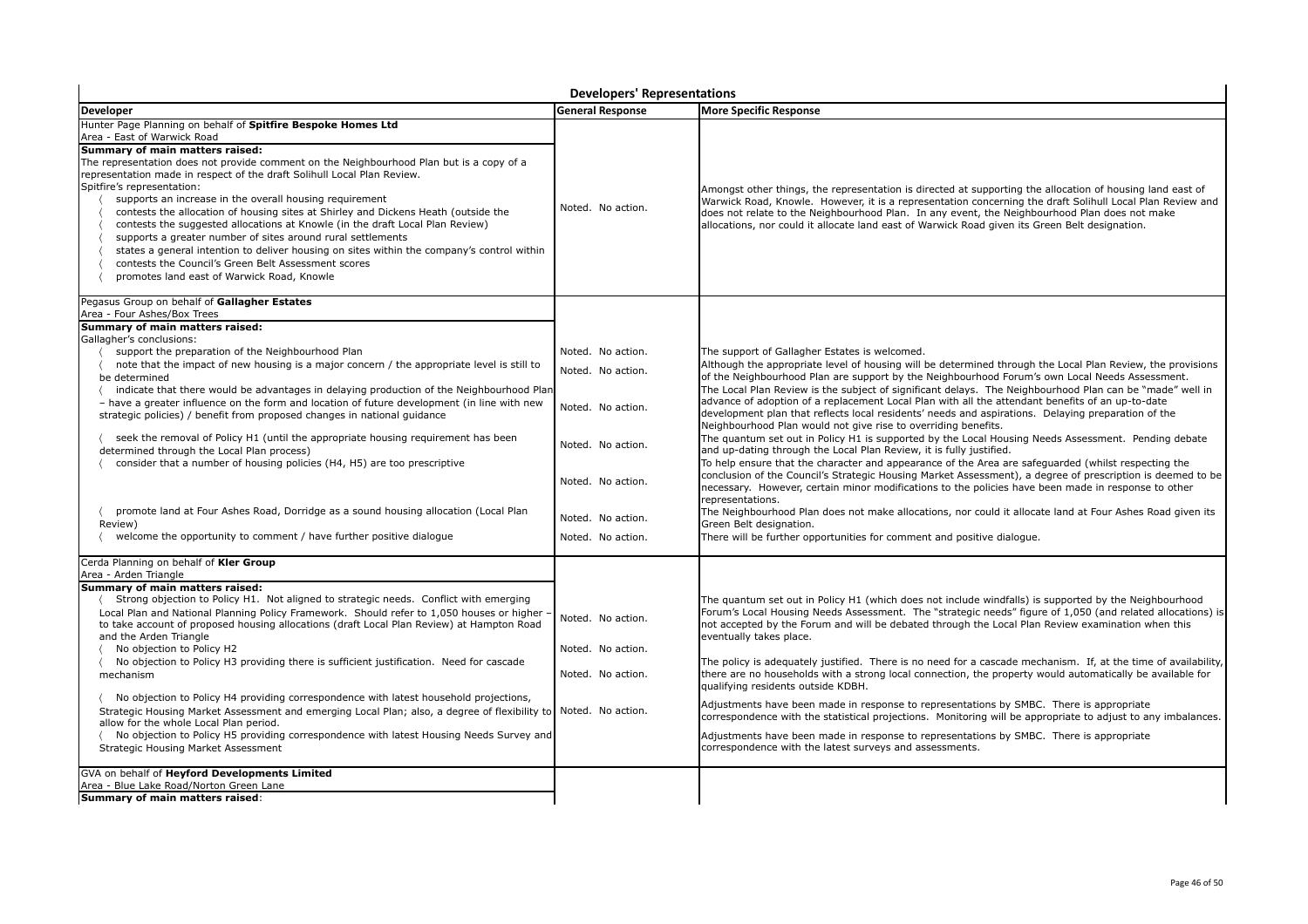| <b>Developer</b>                                                                                                                                                                                                        | <b>General Response</b> | <b>More Specific Response</b>                                                                                                                                                                                                                                                                                                                      |
|-------------------------------------------------------------------------------------------------------------------------------------------------------------------------------------------------------------------------|-------------------------|----------------------------------------------------------------------------------------------------------------------------------------------------------------------------------------------------------------------------------------------------------------------------------------------------------------------------------------------------|
| lunter Page Planning on behalf of Spitfire Bespoke Homes Ltd                                                                                                                                                            |                         |                                                                                                                                                                                                                                                                                                                                                    |
| Section 3.5: This section should be up-dated to reflect a "Sustainable Urban Extension"<br>at the east of Dorridge and to acknowledge KDBH as an area earmarked for growth (Local<br>Plan Review).                      | Noted. No action.       | This section covers matters different from those raised by the representor (Our Villages Today). In any<br>event, the Neighbourhood Plan does not deal with candidate sites. Also, the Forum does not recognise<br>KDBH as an area earmarked for growth. Any such label would be premature pending determination<br>through the Local Plan Review. |
| Section 4.1: To be in conformity with the local Development Plan, the Local Plan Review<br>vision for KDBH must be highlighted.                                                                                         | Noted. No action.       | Only limited weight can be accorded to the emerging Local Plan at this point in time.                                                                                                                                                                                                                                                              |
| Section 5.3: KDBH must accommodate growth in line with the Development Plan for<br>Solihull.                                                                                                                            | Noted. No action.       | The Neighbourhood Plan is in general conformity with the strategic policies in the adopted Local Plan. Only<br>limited weight can be accorded to the emerging Local Plan at this point in time.                                                                                                                                                    |
| Policy VC1: Policy not necessary. Further Green Belt releases are required. This should<br>be made clear.                                                                                                               | Noted. No action.       | The policy is necessary in that it deals with matters additional to, and different from, national and local<br>Green Belt policy. Further Green Belt releases is a matter to be determined through the Local Plan process<br>and cannot be anticipated.                                                                                            |
| Policy H1: Does not comply with the Development Plan. Critical that due attention is<br>given to the emerging Local Plan and underpinning evidence. The need for 1,500 homes<br>around KDBH should be clearly outlined. | Noted. No action.       | The Neighbourhood Plan is in general conformity with the strategic policies in the adopted Local Plan. Only<br>limited weight can be accorded to the emerging Local Plan at this point in time. The scale of new housing<br>suggested by the representor is not supported by the Forum's evidence.                                                 |
| Policy H2: The opportunity offered by sites east of Dorridge is advocated. There is no<br>statutory requirement for community and stakeholder involvement.                                                              | Noted. No action.       | The Neighbourhood Plan does not include site allocations. Community and stakeholder involvement will<br>accord with the development plan and with statutory provisions.                                                                                                                                                                            |
| Policy H3: Support for reference to viability considerations. Policy could be more flexible<br>and benefit more people.                                                                                                 | Noted. No action.       | The policy is deliberately targeted at qualifying households with a strong local connection.                                                                                                                                                                                                                                                       |
| Policy H4: Should be more flexible and respond to the need to maintain a balanced local<br>housing market.                                                                                                              | Noted. No action.       | Amongst other things, the policy aims to maintain balance in the local housing market.                                                                                                                                                                                                                                                             |
| Policy H5: Qualified support. A less prescriptive approach should be adopted. Provide                                                                                                                                   | Noted. No action.       | To help safeguard the character of the Area a degree of prescription is deemed to be necessary.                                                                                                                                                                                                                                                    |
| for a higher proportion of smaller dwellings.<br>Policy ECF4: Greater flexibility should be included.                                                                                                                   | Noted. No action.       | Encouragement is given to smaller dwellings in appropriate locations.<br>Contributions will be assessed in accordance with the CIL Regulations and national policy.                                                                                                                                                                                |
| Savills on behalf of Codev Homes Ltd and Demrastore Ltd                                                                                                                                                                 |                         |                                                                                                                                                                                                                                                                                                                                                    |
| Area - Hampton Road                                                                                                                                                                                                     |                         |                                                                                                                                                                                                                                                                                                                                                    |
| Summary of main matters raised:                                                                                                                                                                                         |                         |                                                                                                                                                                                                                                                                                                                                                    |
| Policy VC1: The Solihull Green Belt Assessment should be considered within this                                                                                                                                         | Noted. No action.       | There is no need to refer to this document in the Neighbourhood Plan. Green Belt releases and the<br>eventual scale of new housing will be determined through the Local Plan process.                                                                                                                                                              |
| Neighbourhood Plan.<br>Policy VC2: Strong support                                                                                                                                                                       | Noted. No action.       |                                                                                                                                                                                                                                                                                                                                                    |
| Policy VC3: Strong support                                                                                                                                                                                              | Noted. No action.       |                                                                                                                                                                                                                                                                                                                                                    |
| Policy VC4: Strong support                                                                                                                                                                                              | Noted. No action.       |                                                                                                                                                                                                                                                                                                                                                    |
| Policy VC5: Strong support. Terminology requires further clarification.                                                                                                                                                 | Noted. No action.       | The wording of the policy and the supporting text are adequate for the purposes of interpretation.                                                                                                                                                                                                                                                 |
| Policy NE1: There should be scope for a replacement option.                                                                                                                                                             |                         | Protection of features is the focus of the policy. The Forum would not wish to encourage replacement<br>options, through explicit reference, although this would be a possibility in appropriate circumstances.                                                                                                                                    |
| Policy NE2: The policy should refer to conservation and enhancement (rather than<br>preservation and restoration).                                                                                                      | Noted. No action.       | Preservation and restoration have a slightly different focus. There is no need to repeat the wording of the<br>NPPF.                                                                                                                                                                                                                               |
| Policy H1: Objection to proposed number of houses. Not sufficient to meet housing                                                                                                                                       |                         |                                                                                                                                                                                                                                                                                                                                                    |
| needs of the Borough. Should provide a greater share of overall housing need. Using a<br>proportional approach (as in the AECOM Local Needs Assessment) is not a recognised test. <i>I</i>                              | Noted. No action.       | The Forum considers that that the results of its specially commissioned Local Needs Assessment are an<br>appropriate basis for assessing the scale of new housing set out in Policy H1.                                                                                                                                                            |
| figure of 1,040 should be used as a projections basis.<br>/ Policy H2: Construction practices / Refuse storage - should be regulated through                                                                            |                         | Planning conditions will apply but, in advance of the submission of an application, the text clarifies what is                                                                                                                                                                                                                                     |
| conditions                                                                                                                                                                                                              | Noted. No action.       | expected of developers. Refuse storage, for example, needs to be planned into developments at the design<br>stage not dealt with as an afterthought as the result of a condition.                                                                                                                                                                  |
| Policy H2 - Concept masterplan or design brief - requirement on proposals of 20 or more<br>dwellings: Conformity issue.                                                                                                 | Noted. No action.       | No conflict with the development plan.                                                                                                                                                                                                                                                                                                             |
| \ Policy H2 - Guidance in Masterplanning / Design and Design Coding study: Not available                                                                                                                                | Noted. No action.       | The study is now available.                                                                                                                                                                                                                                                                                                                        |
| Policy H2 - development on the edge of built settlements: More evidence needed in<br>justification.                                                                                                                     | Agreed. Plan amended    | Reference added to Heritage and Character Assessment Study, Urban Vision CIC, 2017                                                                                                                                                                                                                                                                 |
| Policy H2 - Independent Design Review: Conformity issue                                                                                                                                                                 | Noted. No action.       | No conflict with the development plan.                                                                                                                                                                                                                                                                                                             |
| Policy H2 - Density: Each site should be should be assessed on its merits                                                                                                                                               | Noted. No action.       | This is accepted but no amendment to the Plan is necessary.                                                                                                                                                                                                                                                                                        |
| Policy H2 - Open space provision, landscaping and gardens: Conformity issue                                                                                                                                             | Noted. No action.       | No conflict with the development plan.                                                                                                                                                                                                                                                                                                             |
| Policy H2 - Not adding to levels of air pollution: Unreasonable                                                                                                                                                         | Agreed. Plan amended    | "Significance" test added.                                                                                                                                                                                                                                                                                                                         |
| Policy H3 - Higher percentage of shared ownership: Conformity issue.                                                                                                                                                    | Noted. No action.       | Draft Policy P4 of the Local Plan Review is proposed to be amended. The Forum's aspirations reflect the<br>conclusions of the KDBH Local Needs Assessment.                                                                                                                                                                                         |
| Policy H3 - "Strong local connection": Timeframes excessive and potentially onerous.                                                                                                                                    | Noted. No action.       | A qualifying period of reasonable length is necessary if residents are to benefit justifiably from a "strong<br>local connection" provision.                                                                                                                                                                                                       |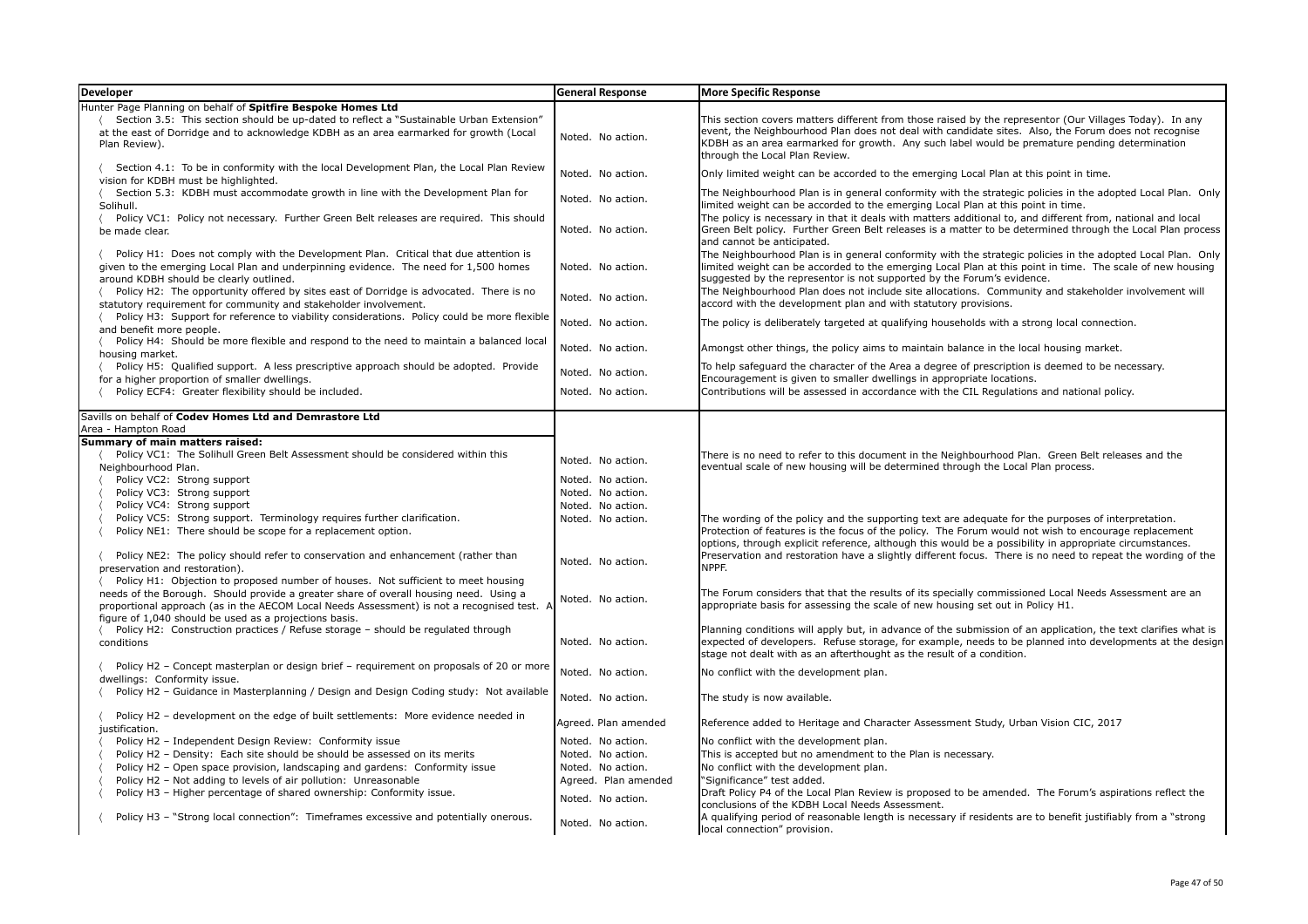| <b>Developer</b>                                                                                                                        | <b>General Response</b> | <b>More Specific Response</b>                                                                                                                                                                                                                                                                       |
|-----------------------------------------------------------------------------------------------------------------------------------------|-------------------------|-----------------------------------------------------------------------------------------------------------------------------------------------------------------------------------------------------------------------------------------------------------------------------------------------------|
| Hunter Page Planning on behalf of Spitfire Bespoke Homes Ltd                                                                            |                         |                                                                                                                                                                                                                                                                                                     |
| Policy H4 - specialist housing for the elderly: Clarity and conformity issues                                                           | Noted. No action.       | It is considered that the provisions are clear and do not conflict with the development plan.                                                                                                                                                                                                       |
| Policy H4 - Market housing mix: unjustified and prohibitive. Lack of clarity concerning                                                 | Noted. No action.       | Primarily, the Forum relies on the evidence of the Residents' Survey and of the KDBH Local Needs                                                                                                                                                                                                    |
| "local designs and streetscapes".                                                                                                       |                         | Assessment. There should be no problems of interpretation.                                                                                                                                                                                                                                          |
| Policy H5: Broadly acceptable. Policies H4 and H5 could be merged.                                                                      | Noted. No action.       | Policies H4 and H5 deal with different matters.                                                                                                                                                                                                                                                     |
| Policy H6: Possibly superfluous. Issues of clarity and conformity.                                                                      | Noted. No action.       | It is considered that the provisions are clear and do not conflict with the development plan.                                                                                                                                                                                                       |
| Policy H7: Supported                                                                                                                    | Noted. No action.       |                                                                                                                                                                                                                                                                                                     |
| Policy H8: Confusing reference to another policy.                                                                                       | Agreed. Plan amended    | Reference to Policy D1 deleted.                                                                                                                                                                                                                                                                     |
| Policy D1: Need to see the Assessment and Study referenced in the text.                                                                 | Noted. No action.       | The character assessment and the masterplanning study are now available.                                                                                                                                                                                                                            |
| Policy D1: Unnecessary duplication concerning extensions.                                                                               |                         | The matters addressed in Policy D1 are different from those in Policy H8 on Extensions and Alterations - no<br>undue duplication.                                                                                                                                                                   |
| Policy D2: Strong support                                                                                                               | Noted. No action.       |                                                                                                                                                                                                                                                                                                     |
| Policy T1: Concerns about conformity, viability, practicality, and flexibility.                                                         | Noted. No action.       | Certain changes have been made in response to comments by SMBC. The policy has flexibility and reflects<br>local circumstances. There are no perceived conformity issues.                                                                                                                           |
| Policies T2 and T3: Strong support                                                                                                      | Noted. No action.       |                                                                                                                                                                                                                                                                                                     |
| Policy T4: Issue of clarity                                                                                                             | Noted. No action.       | The policy is sufficiently clear.                                                                                                                                                                                                                                                                   |
| Policy T4: Contribution shouldn't be under the remit of the Neighbourhood Plan.                                                         | Noted. No action.       | Entirely appropriate for the Plan to address necessary contributions.                                                                                                                                                                                                                               |
| Policy T4: 750m radius requires justification                                                                                           | Noted. No action.       | Considered entirely reasonable                                                                                                                                                                                                                                                                      |
| Policy T5: Strong support                                                                                                               |                         |                                                                                                                                                                                                                                                                                                     |
| Policy T6: Strong support but could be more flexible.                                                                                   | Noted. No action.       | The policy is considered to be sufficiently flexible.                                                                                                                                                                                                                                               |
| Policy T7: No in-principle objection                                                                                                    | Noted. No action.       |                                                                                                                                                                                                                                                                                                     |
| Policy T8: Supported                                                                                                                    | Noted. No action.       |                                                                                                                                                                                                                                                                                                     |
| Policies T9 and T10: Strong support                                                                                                     | Noted. No action.       |                                                                                                                                                                                                                                                                                                     |
| Policy ECF1: Support but with concern regarding "adverse impact on existing provision"                                                  | Agreed. Plan amended    | Clarification added                                                                                                                                                                                                                                                                                 |
| Policy ECF2: Strong support                                                                                                             | Noted. No action.       |                                                                                                                                                                                                                                                                                                     |
| Policy ECF3: Support                                                                                                                    | Noted. No action.       |                                                                                                                                                                                                                                                                                                     |
| Policy ECF4: Support but question the enforceability of textural provisions regarding<br>provision of capacity to meet additional need. | Noted. No action.       | The relevant text is simply giving examples of the sorts of provision that might be justified.                                                                                                                                                                                                      |
| Policy ECF5: To "allow proportionate use" would be impractical.                                                                         | Noted. No action.       | Proportionate use will be an important consideration and will be a matter of judgement in the<br>circumstances of the case.                                                                                                                                                                         |
| Policy ECF6 - Community Access Statements: Conformity issues                                                                            | Noted. No action.       | Whilst Community Access Statement are an innovation within the Neighbourhood Plan, there is no conflict<br>with the development plan or national policy.                                                                                                                                            |
| Policy ECF6 - Proportionate daytime availability: Not practical or achievable.                                                          | Noted. No action.       | The concept of proportionality is an important consideration. The outcome will reflect the circumstances of<br>individual cases.                                                                                                                                                                    |
| Policies E1 to E4: Strong support                                                                                                       | Noted. No action.       |                                                                                                                                                                                                                                                                                                     |
| Policy U1: Strong support                                                                                                               |                         |                                                                                                                                                                                                                                                                                                     |
|                                                                                                                                         |                         |                                                                                                                                                                                                                                                                                                     |
| Savills on behalf of St Philips<br>Area - Bentley Heath                                                                                 |                         |                                                                                                                                                                                                                                                                                                     |
| Summary of main matters raised:                                                                                                         |                         |                                                                                                                                                                                                                                                                                                     |
| Policy VC1: The Solihull Green Belt Assessment should be considered within this                                                         |                         | There is no need to refer to this document in the Neighbourhood Plan. Green Belt releases and the                                                                                                                                                                                                   |
| Neighbourhood Plan.                                                                                                                     | Noted. No action.       | eventual scale of new housing will be determined through the Local Plan process.                                                                                                                                                                                                                    |
| Policy VC2: Strong support                                                                                                              | Noted. No action.       |                                                                                                                                                                                                                                                                                                     |
| Policy VC3: Strong support                                                                                                              | Noted. No action.       |                                                                                                                                                                                                                                                                                                     |
| Policy VC4: Strong support                                                                                                              | Noted. No action.       |                                                                                                                                                                                                                                                                                                     |
| Policy VC5: Strong support. Terminology requires further clarification.                                                                 | Noted. No action.       | The wording of the policy and the supporting text are adequate for the purposes of interpretation.                                                                                                                                                                                                  |
| Policy NE1: There should be scope for a replacement option.                                                                             |                         | Protection of features is the focus of the policy. The Forum would not wish to encourage replacement<br>options, through explicit reference, although this would be a possibility in appropriate circumstances.                                                                                     |
| Policy NE2: The policy should refer to conservation and enhancement (rather than                                                        |                         | Preservation and restoration have a slightly different focus. There is no need to repeat the wording of the                                                                                                                                                                                         |
| preservation and restoration).                                                                                                          | Noted. No action.       | NPPF.                                                                                                                                                                                                                                                                                               |
| Policy H1: Objection to proposed number of houses. Not sufficient to meet housing                                                       |                         |                                                                                                                                                                                                                                                                                                     |
| needs of the Borough. Should provide a greater share of overall housing need. Using a                                                   | Noted. No action.       | The Forum considers that that the results of its specially commissioned Local Needs Assessment are an                                                                                                                                                                                               |
| proportional approach (as in the AECOM Local Needs Assessment) is not a recognised test. A                                              |                         | appropriate basis for assessing the scale of new housing set out in Policy H1.                                                                                                                                                                                                                      |
| figure of 1,040 should be used as a projections basis.                                                                                  |                         |                                                                                                                                                                                                                                                                                                     |
| Policy H2: Construction practices / Refuse storage - should be regulated through<br>conditions                                          | Noted. No action.       | Planning conditions will apply but, in advance of the submission of an application, the text clarifies what is<br>expected of developers. Refuse storage, for example, needs to be planned into developments at the design<br>stage not dealt with as an afterthought as the result of a condition. |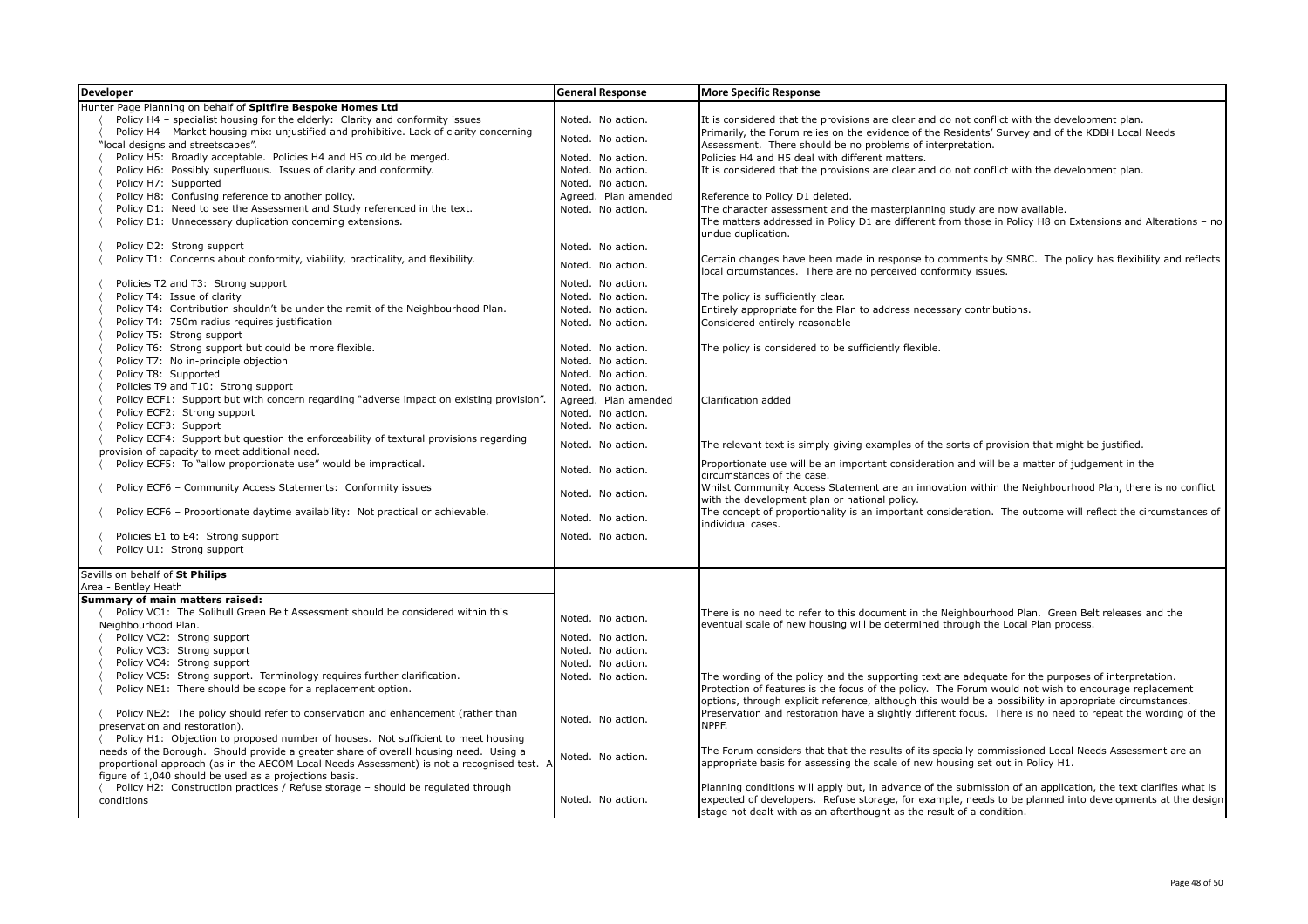| <b>Developer</b>                                                                                                         | <b>General Response</b>                | <b>More Specific Response</b>                                                                                                                                  |
|--------------------------------------------------------------------------------------------------------------------------|----------------------------------------|----------------------------------------------------------------------------------------------------------------------------------------------------------------|
| Hunter Page Planning on behalf of Spitfire Bespoke Homes Ltd                                                             |                                        |                                                                                                                                                                |
| Policy H2 - Concept masterplan or design brief - requirement on proposals of 20 or more                                  | Noted. No action.                      | No conflict with the development plan.                                                                                                                         |
| dwellings: Conformity issue.                                                                                             |                                        |                                                                                                                                                                |
| Policy H2 - Guidance in Masterplanning / Design and Design Coding study: Not available                                   | Noted. No action.                      | The study is now available.                                                                                                                                    |
|                                                                                                                          |                                        |                                                                                                                                                                |
| Policy H2 - development on the edge of built settlements: More evidence needed in                                        | Agreed. Plan amended                   | Reference added to Heritage and Character Assessment Study, Urban Vision CIC, 2017                                                                             |
| justification.<br>Policy H2 - Independent Design Review: Conformity issue                                                | Noted. No action.                      | No conflict with the development plan.                                                                                                                         |
| Policy H2 - Density: Each site should be should be assessed on its merits                                                | Noted. No action.                      | This is accepted but no amendment to the Plan is necessary.                                                                                                    |
| Policy H2 - Open space provision, landscaping and gardens: Conformity issue                                              | Noted. No action.                      | No conflict with the development plan.                                                                                                                         |
| Policy H2 - Not adding to levels of air pollution: Unreasonable                                                          | Agreed. Plan amended                   | "Significance" test added.                                                                                                                                     |
| Policy H3 - Higher percentage of shared ownership: Conformity issue.                                                     |                                        | Draft Policy P4 of the Local Plan Review is proposed to be amended. The Forum's aspiration reflect the                                                         |
|                                                                                                                          | Noted. No action.                      | conclusions of the KDBH Local Needs Assessment.                                                                                                                |
| Policy H3 - "Strong local connection": Timeframes excessive and potentially onerous.                                     | Noted. No action.                      | A qualifying period of reasonable length is necessary if residents are to benefit from a "strong local                                                         |
|                                                                                                                          |                                        | connection" provision.                                                                                                                                         |
| Policy H4 - specialist housing for the elderly: Clarity and conformity issues                                            | Noted. No action.                      | It is considered that the provisions are clear and do not conflict with the development plan.                                                                  |
| Policy H4 - Market housing mix: unjustified and prohibitive. Lack of clarity concerning                                  | Noted. No action.                      | Primarily, the Forum relies on the evidence of the Residents' Survey and of the KDBH Local Needs                                                               |
| "local designs and streetscapes".                                                                                        |                                        | Assessment. There should be no problems of interpretation.<br>Primarily, the Forum relies on the evidence of the Residents' Survey and of the KDBH Local Needs |
| Policy H5: Proposals unsubstantiated                                                                                     | Noted. No action.                      | Assessment.                                                                                                                                                    |
| Policy H5: The use of the word "about" is too vague.                                                                     | Noted. No action.                      | The use of the word "about" introduces an appropriate degree of flexibility.                                                                                   |
| Policies H4 and H5 could be merged.                                                                                      | Noted. No action.                      | Policies H4 and H5 deal with different matters.                                                                                                                |
| Policy H6: Possibly superfluous. Issues of clarity and conformity.                                                       | Noted. No action.                      | It is considered that the provisions are clear and do not conflict with the development plan.                                                                  |
| Policy H7: Supported                                                                                                     | Noted. No action.                      |                                                                                                                                                                |
| Policy H8: Confusing reference to another policy.                                                                        | Agreed. Plan amended                   | Reference to Policy D1 deleted.                                                                                                                                |
| Policy D1: Need to see the Assessment and Study referenced in the text.                                                  | Noted. No action.                      | The character assessment and the masterplanning study are now available.                                                                                       |
| Policy D1: Unnecessary duplication concerning extensions.                                                                |                                        | The matters addressed in Policy D1 are different from those in Policy H8 on Extensions and Alterations - no                                                    |
|                                                                                                                          |                                        | undue duplication.                                                                                                                                             |
| Policy D2: Strong support                                                                                                | Noted. No action.                      |                                                                                                                                                                |
| Policy T1: Concerns about conformity, viability, practicality, and flexibility.                                          | Noted. No action.                      | Certain changes have been made in response to comments by SMBC. The policy has flexibility and reflects                                                        |
|                                                                                                                          |                                        | local circumstances. There are no perceived conformity issues.                                                                                                 |
| Policies T2 and T3: Strong support<br>Policy T4: Issue of clarity                                                        | Noted. No action.<br>Noted. No action. |                                                                                                                                                                |
| Policy T4: Contribution shouldn't be under the remit of the Neighbourhood Plan.                                          | Noted. No action.                      | The policy is sufficiently clear.<br>Entirely appropriate for the Plan to address necessary contributions.                                                     |
| Policy T5: Strong support                                                                                                |                                        |                                                                                                                                                                |
| Policy T6: Strong support but could be more flexible.                                                                    | Noted. No action.                      | The policy is considered to be sufficiently flexible.                                                                                                          |
| Policy T7: No in-principle objection                                                                                     | Noted. No action.                      |                                                                                                                                                                |
| Policy T8: Supported                                                                                                     | Noted. No action.                      |                                                                                                                                                                |
| Policies T9 and T10: Strong support                                                                                      | Noted. No action.                      |                                                                                                                                                                |
| Policy ECF1: Support but with concern regarding "adverse impact on existing provision"                                   | Agreed. Plan amended                   | Clarification added                                                                                                                                            |
| Policy ECF2: Strong support                                                                                              | Noted. No action.                      |                                                                                                                                                                |
| Policy ECF3: Support                                                                                                     | Noted. No action.                      |                                                                                                                                                                |
| Policy ECF4: Support but question the enforceability of textural provisions regarding                                    | Noted. No action.                      | The relevant text is simply giving examples of the sorts of provision that might be justified.                                                                 |
| provision of capacity to meet additional need.                                                                           |                                        |                                                                                                                                                                |
| Policy ECF5: To "allow proportionate use" would be impractical.                                                          | Noted. No action.                      | Proportionate use will be an important consideration and will be a matter of judgement in the                                                                  |
|                                                                                                                          |                                        | circumstances of the case.                                                                                                                                     |
| Policy ECF6 - Community Access Statements: Conformity issues                                                             | Noted. No action.                      | Whilst Community Access Statement are an innovation within the Neighbourhood Plan, there is no conflict<br>with the development plan or national policy.       |
| Policy ECF6 - Proportionate daytime availability: Not practical or achievable.                                           |                                        | The concept of proportionality is an important consideration. The outcome will reflect the circumstances of                                                    |
|                                                                                                                          | Noted. No action.                      | individual cases.                                                                                                                                              |
| Policies E1 to E4: Strong support                                                                                        | Noted. No action.                      |                                                                                                                                                                |
| Policy U1: Strong support                                                                                                |                                        |                                                                                                                                                                |
|                                                                                                                          |                                        |                                                                                                                                                                |
| Chave Planning on behalf of Red Elk Holdings Limited                                                                     |                                        |                                                                                                                                                                |
| Area - Lady Byron Lane                                                                                                   |                                        |                                                                                                                                                                |
| Summary of main matters raised:<br>Policy H4 - welcomes identification of requirement for sheltered housing and dementia |                                        | Provision will have to be made on allocated sites unless part or complete provision elsewhere can be                                                           |
| homes but policy is weak and unclear                                                                                     | Noted. No action.                      | demonstrated. Involvement by specialist providers is to be expected in all schemes.                                                                            |
|                                                                                                                          |                                        |                                                                                                                                                                |